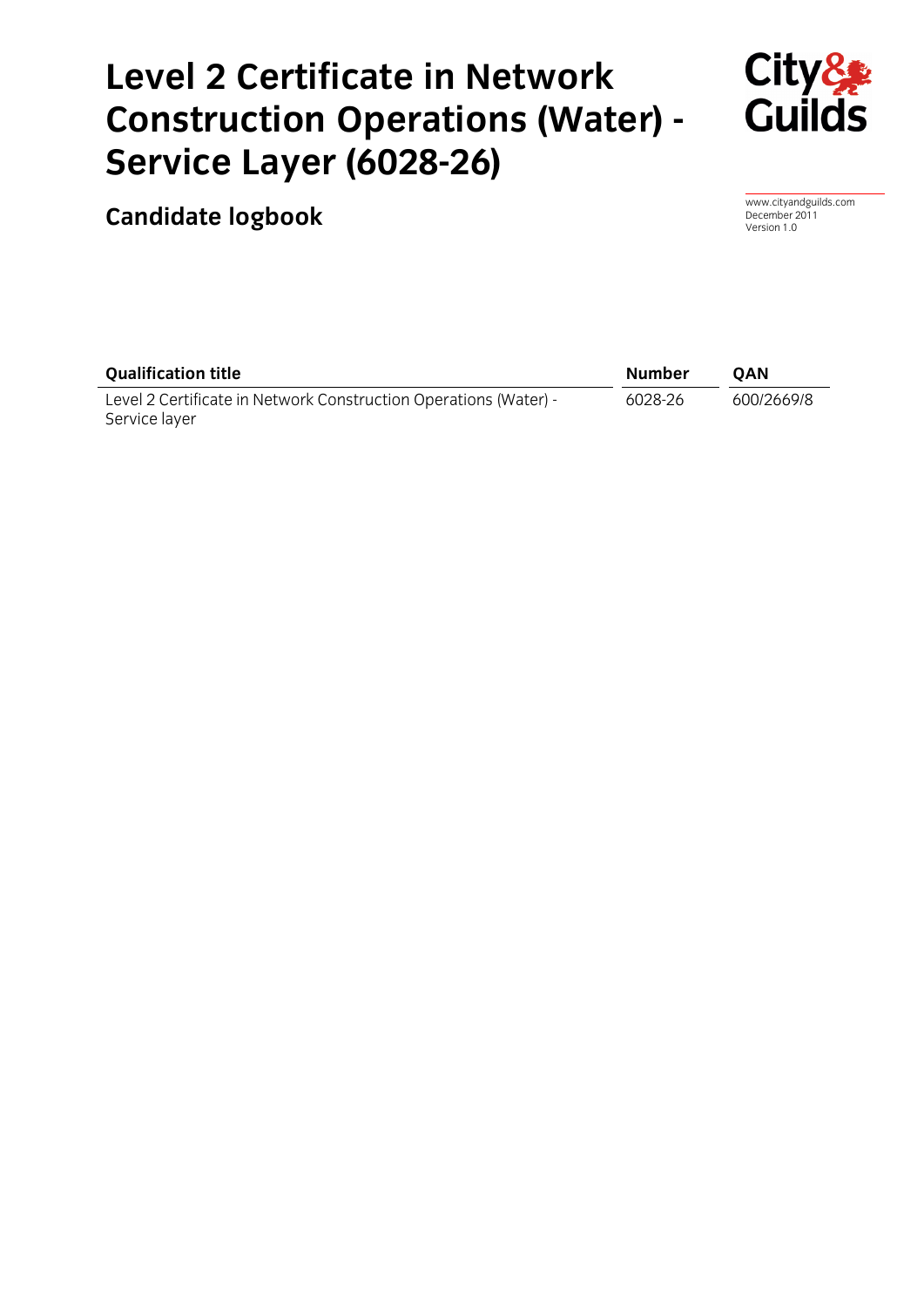**This page is intentionally blank**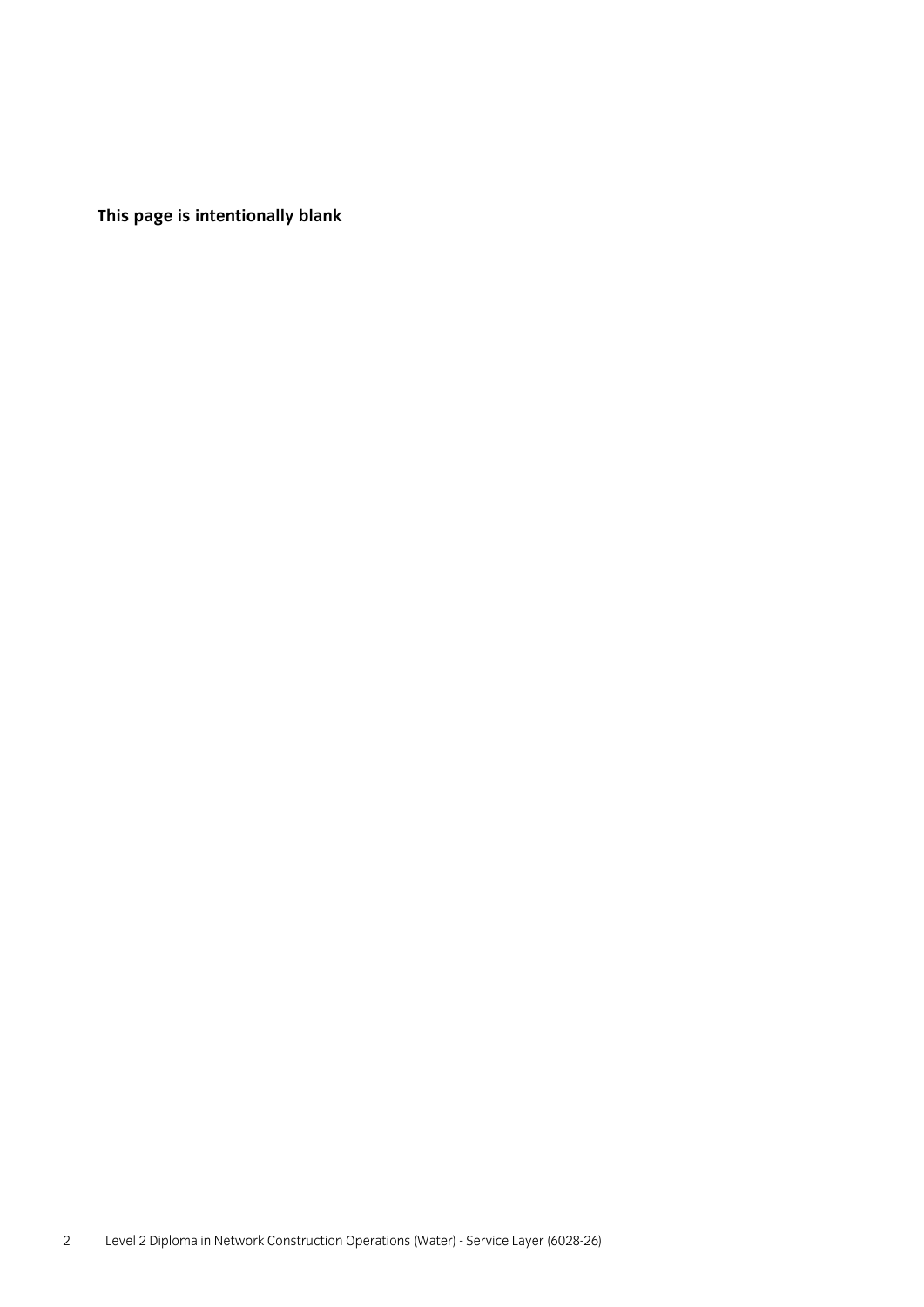## **Contents**

| 1                 | About your logbook                                                                                                | 5                       |
|-------------------|-------------------------------------------------------------------------------------------------------------------|-------------------------|
| 1.1               | Contact details                                                                                                   | 5                       |
| 1.2               | Introduction to the logbook                                                                                       | 6                       |
| $\mathbf{2}$      | About the qualification                                                                                           | $\overline{\mathbf{z}}$ |
| 3                 | <b>Qualification structures</b>                                                                                   | 8                       |
| 4                 | About your approved centre                                                                                        | 9                       |
| 5                 | <b>About candidates</b>                                                                                           | 11                      |
| 6                 | The assessment process                                                                                            | 12                      |
| 6.1               | Before you start your qualification                                                                               | 12                      |
| 6.2               | Qualification assessment                                                                                          | 13                      |
| $\overline{7}$    | <b>Using your logbook</b>                                                                                         | 14                      |
| <b>Unit 201</b>   | Create an efficient and effective environment in Utilities Network<br><b>Construction</b>                         | 30                      |
| <b>Unit 203</b>   | Establish and maintain effective working relationships in utilities network<br>construction                       | 35                      |
| <b>Unit 204</b>   | Install equipment for safe working on the highway for utilities network<br>construction                           | 39                      |
| <b>Unit 205</b>   | Install equipment for safe working on sites for utilities network<br>construction                                 | 44                      |
| <b>Unit 206</b>   | Locate and avoid supply apparatus for utilities network construction                                              | 48                      |
| <b>Unit 207</b>   | Excavate and maintain holes and trenches for utilities network construction                                       | 54                      |
| <b>Unit 208</b>   | Reinstate excavation and pavement surfaces after utility network<br>construction operations                       | 60                      |
| <b>Unit 209</b>   | Operate powered tools and equipment for routine and predictable<br>requirements on utilities network construction | 66                      |
| <b>Unit 210</b>   | Join materials by electrofusion processes on Utilities Network Construction                                       | 71                      |
| <b>Unit 220</b>   | Maintain a safe and secure working environment in water network<br>construction                                   | 75                      |
| <b>Unit 221</b>   | Joint materials by butt fusion processes above 315mm for utilities network<br>construction                        | 82                      |
| <b>Unit 222</b>   | Joint materials by butt fusion processes between 180mm and 315mm for<br>utilities network construction            | 86                      |
| <b>Unit 223</b>   | Joint materials by mechanical means on water network construction                                                 | 90                      |
| <b>Unit 224</b>   | Install water services up to 50mm nominal bore or 63mm polyethylene                                               | 93                      |
| <b>Unit 229</b>   | Restore water network components to operational condition by repair                                               | 99                      |
| <b>Appendix 1</b> | <b>Summary of City &amp; Guilds assessment policies</b>                                                           | 102                     |
| <b>Appendix 2</b> | <b>Useful contacts</b>                                                                                            | 103                     |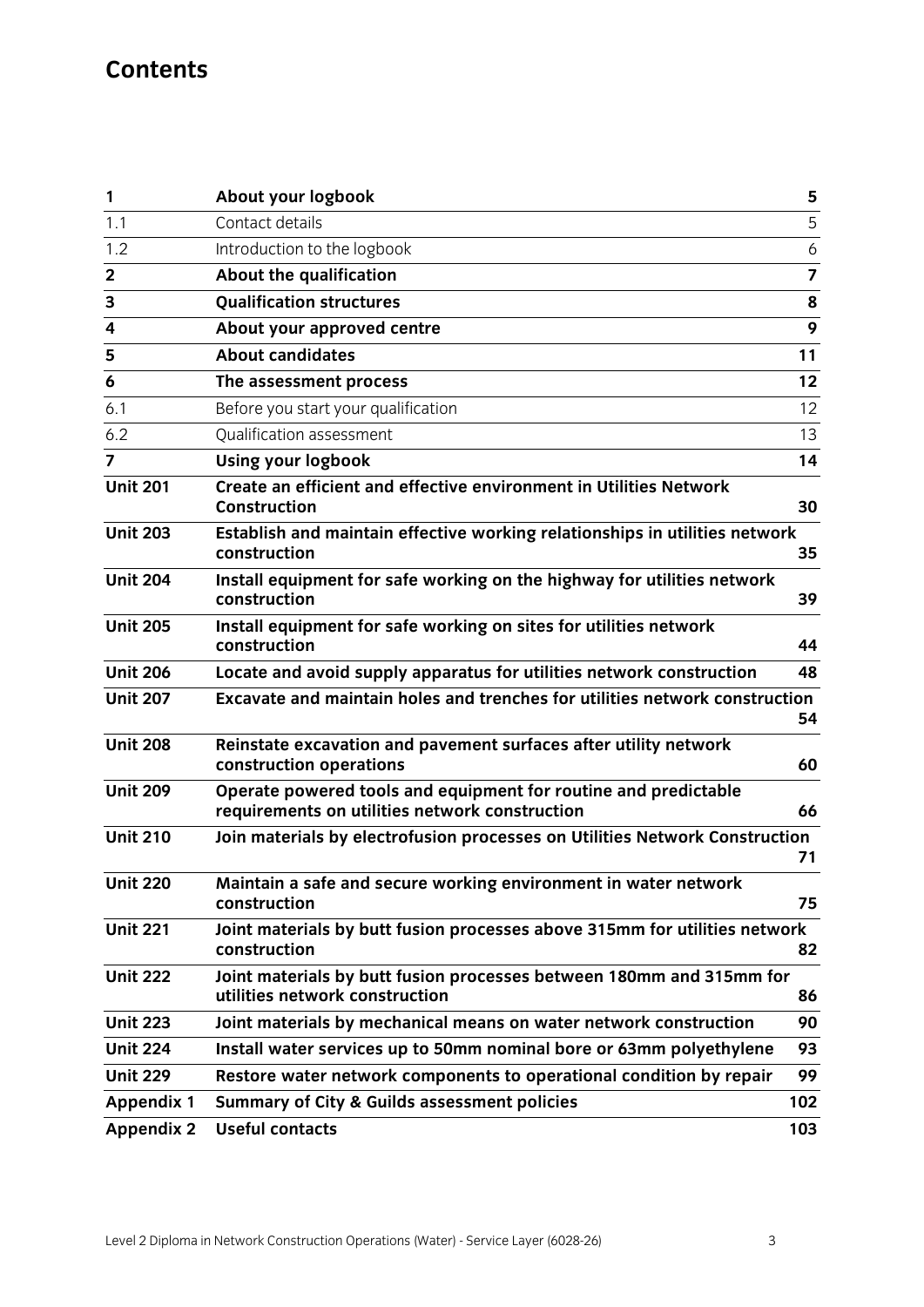**This page is intentionally blank**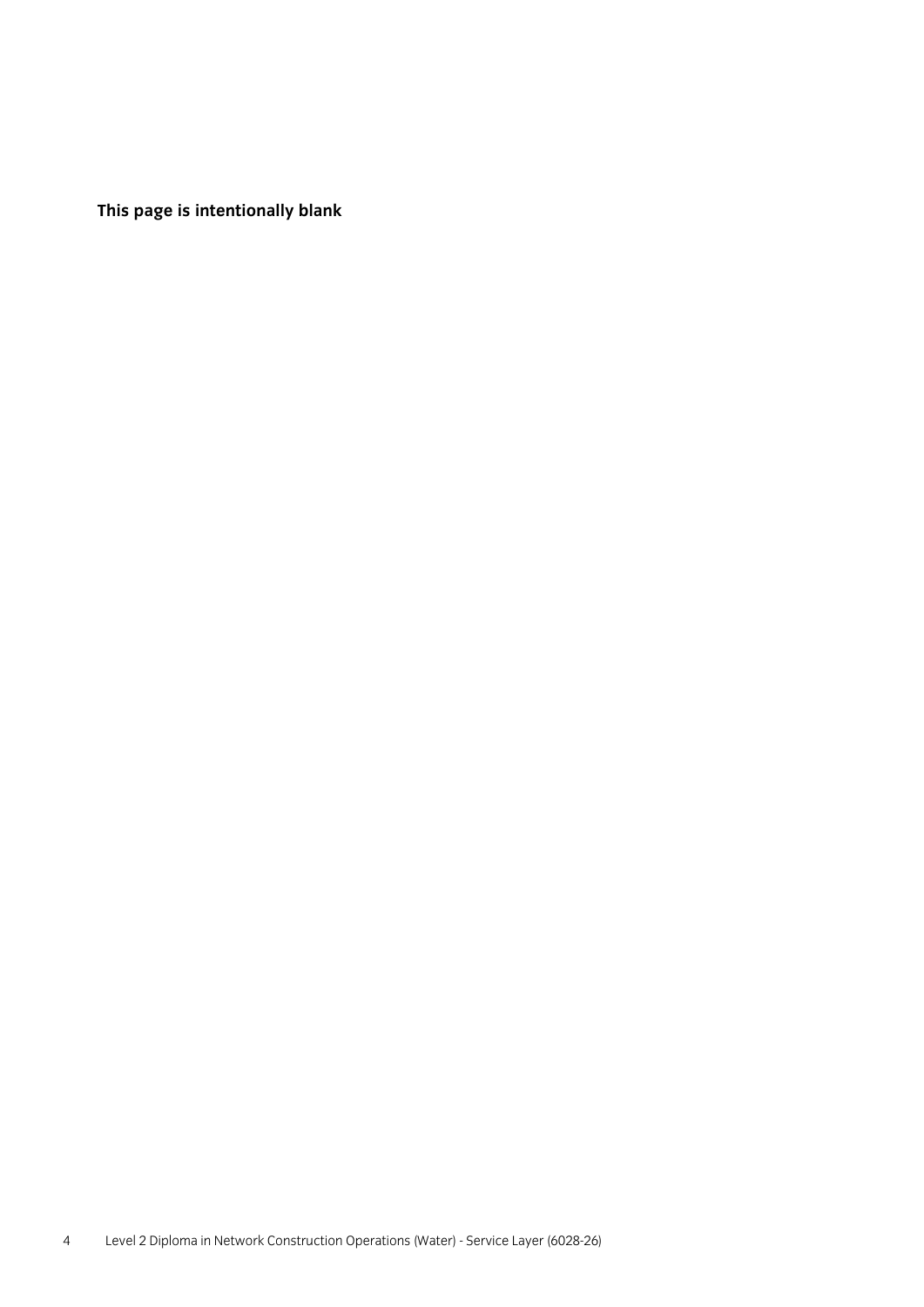## <span id="page-4-0"></span>**1 About your logbook**

<span id="page-4-1"></span>1.1 Contact details

| <b>Candidate name</b>  |  |
|------------------------|--|
| Candidate enrolment no |  |
| Centre name            |  |
| <b>Centre number</b>   |  |

Keep a record of relevant contact details in the space provided below. You may find it helpful to make a note of phone numbers and e-mail addresses here.

| Your Assessor(s)                              |  |
|-----------------------------------------------|--|
| <b>Your Internal</b><br>Verifier              |  |
| Quality<br><b>Assurance</b><br><b>Contact</b> |  |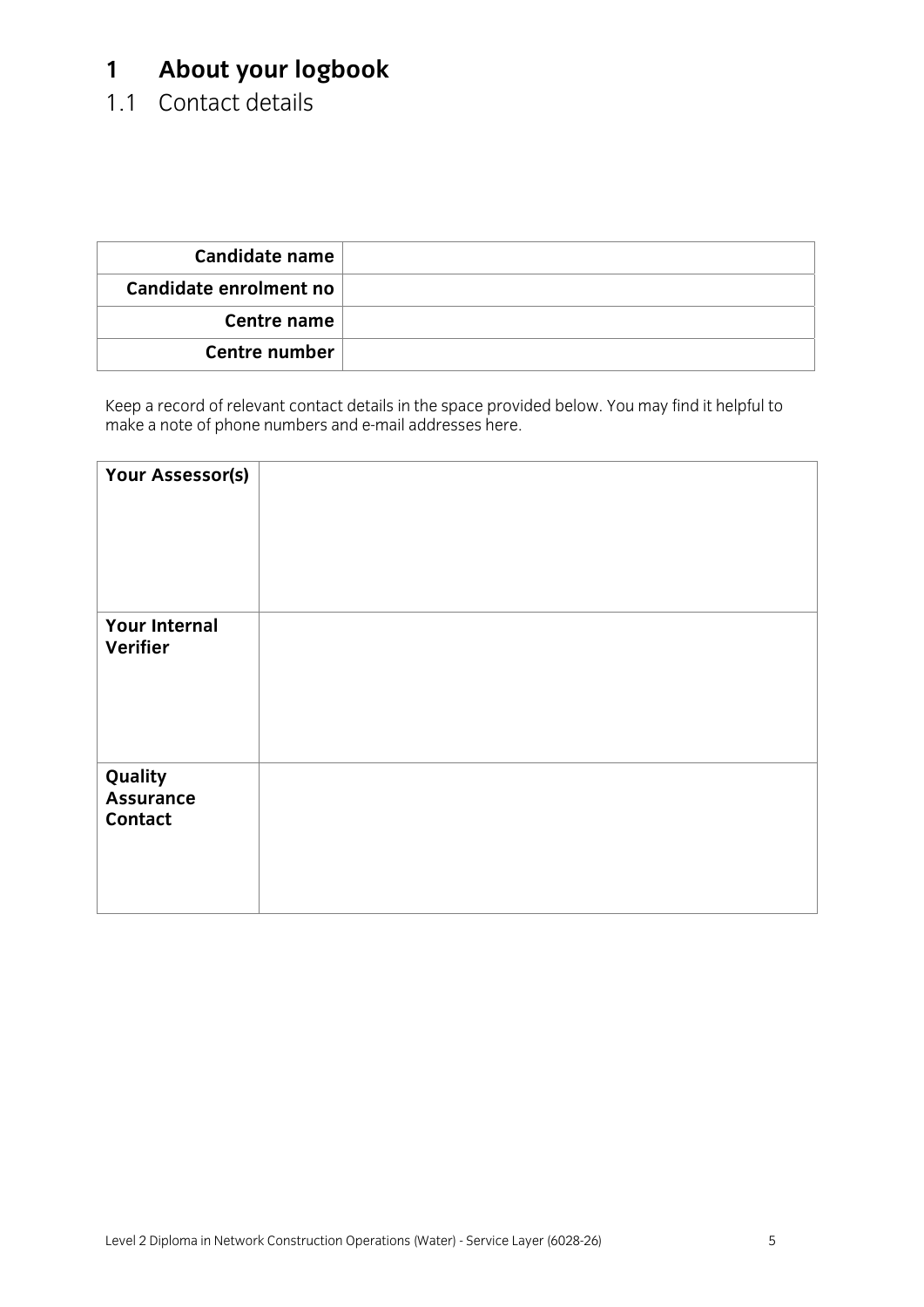## **1 About your logbook**

## <span id="page-5-0"></span>1.2 Introduction to the logbook

This logbook will help you complete your qualification. It contains

- the units you need to achieve to complete your qualification
- information about your responsibilities as a candidate
- forms you can use to record and organise your evidence.

It will also tell you:

- about your qualification
- what you need to do to complete your qualification
- who will help you.

### **About City & Guilds**

City & Guilds is your awarding body for this qualification. City & Guilds is the UK's leading awarding body for vocational qualifications.

Information about City & Guilds and our qualifications is available on our website **[www.cityandguilds.com](http://www.cityandguilds.com/)**.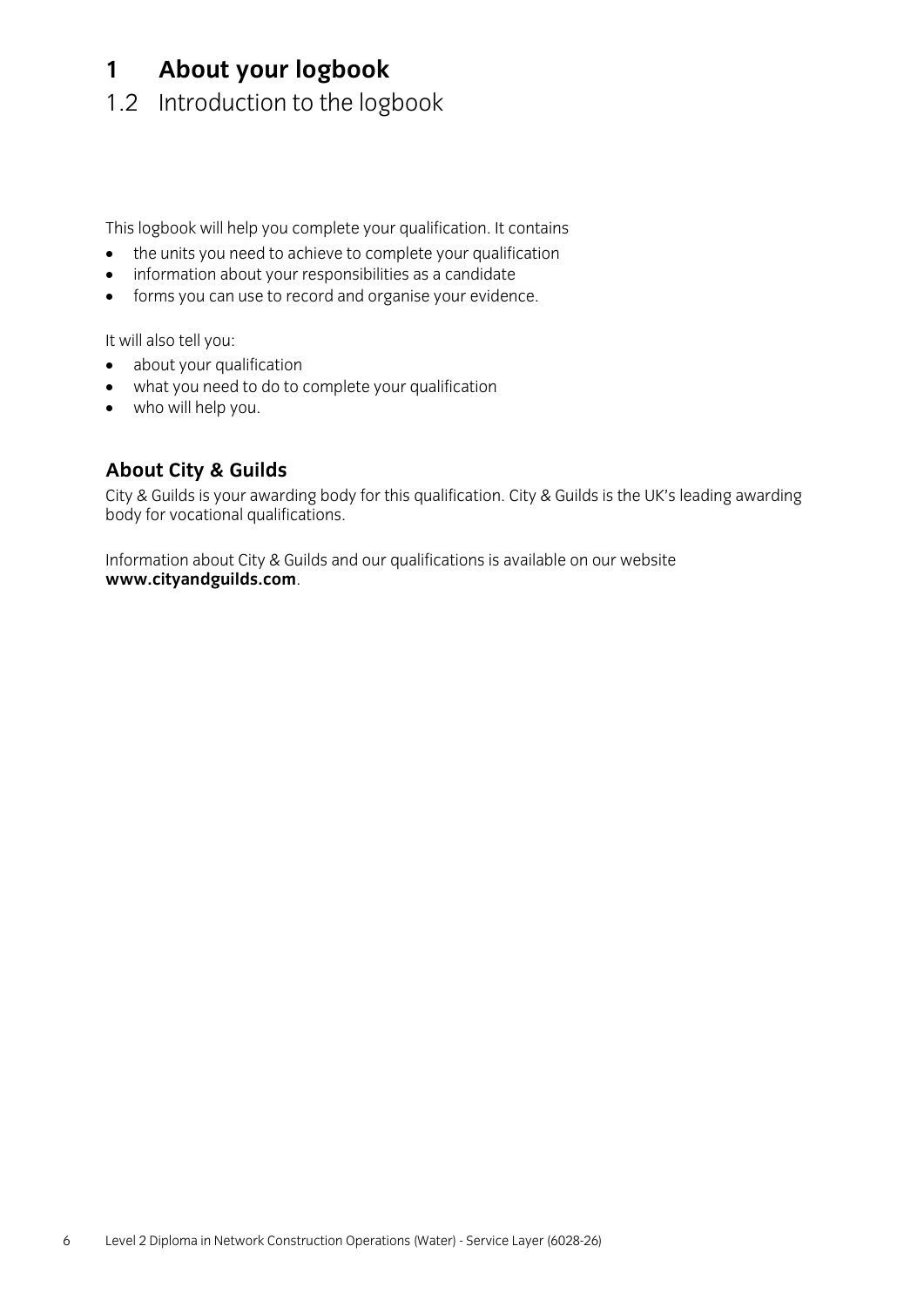### <span id="page-6-0"></span>**2 About the qualification**

The Water Network Construction Operation qualifications are nationally recognised qualifications gained in the workplace. They are based on National Occupational Standards, which are standards written by employers and experts in your industry.

When you achieve your qualification it will prove that you can work to the standards expected by employers in your industry. Your qualification will show you are competent to do a job and have the skills, knowledge and understanding needed to do it well.

This qualification is mainly assessed in the workplace. You should be carrying out the type of work involved in this qualification, or expect to carry out in the future. If you are not in work, your centre will need to arrange a work placement for your assessment.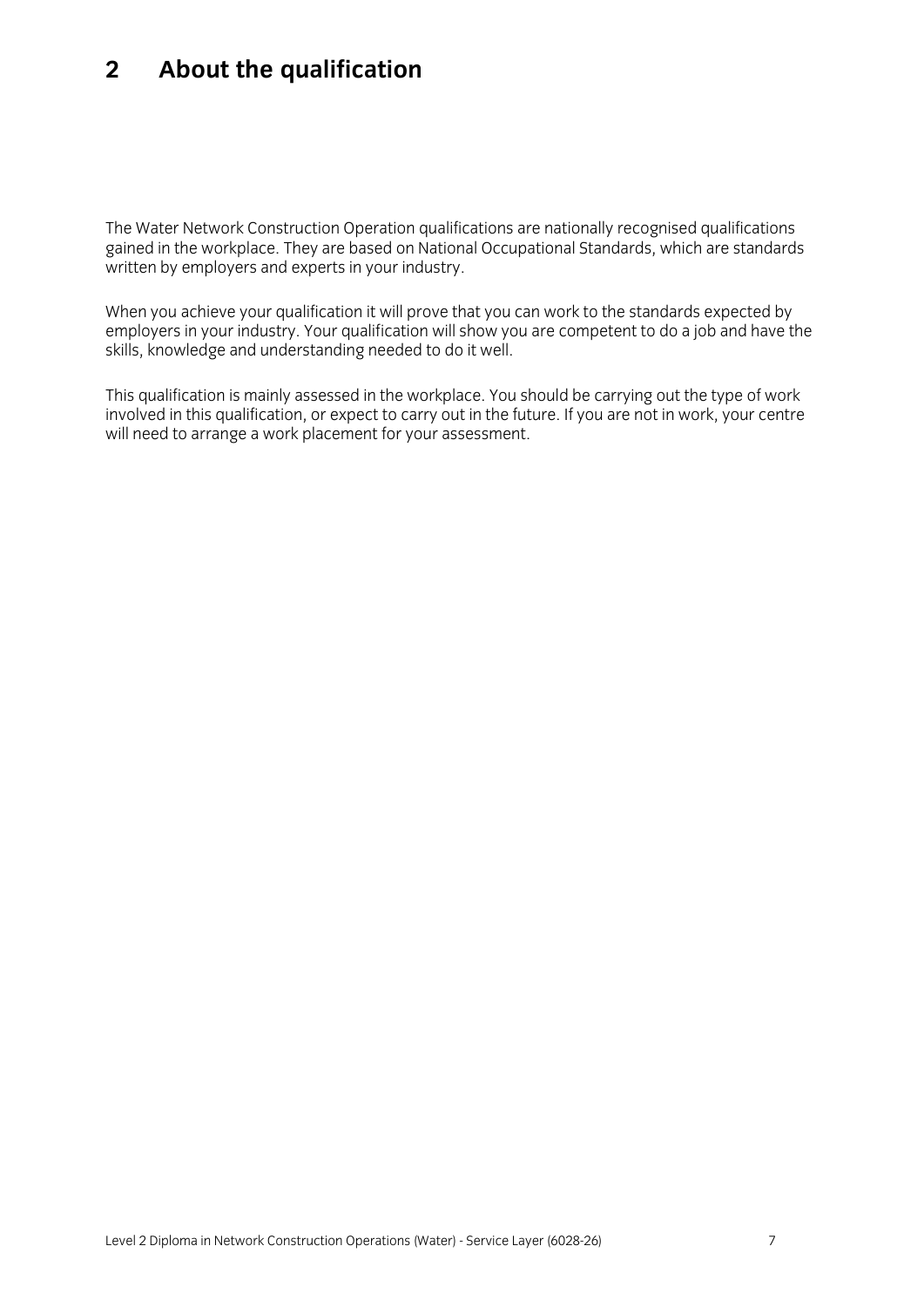### <span id="page-7-0"></span>**3 Qualification structures**

To achieve the **Level 2 Certificate in Network Construction Operations (Water) – Service layer**, learners must achieve the following combination of units, depending on pathway chosen.

- Level 2 Certificate in Network Construction Operations (Water) Service layer (Self lay) o 32 credits from 201, 203, 205 - 207, 209, 220, 223 - 224
- Level 2 Certificate in Network Construction Operations (Water) Service layer (Distribution) o 36 credits from 201, 203 - 207, 209, 220, 223 - 224

Units 208, 210 and 229 are elective and may be taken by learners; however credits gained will not contribute to the overall achievement of the qualification.

| Unit<br>accreditation<br>number | City &<br><b>Guilds</b><br>unit | <b>Unit title</b>                                                                                                    | <b>Credit</b><br>value |
|---------------------------------|---------------------------------|----------------------------------------------------------------------------------------------------------------------|------------------------|
| R/503/0316                      | 201                             | Create an efficient and effective environment in Utilities<br><b>Network Construction</b>                            | 3                      |
| A/503/0665                      | 203                             | Establish and maintain effective working relationships in<br>utilities network construction                          | $\overline{2}$         |
| A/503/0682                      | 204                             | Install equipment for safe working on the highway for<br>utilities network construction                              | $\overline{4}$         |
| F/503/0683                      | 205                             | Install equipment for safe working on sites for utilities<br>network construction                                    | 3                      |
| J/503/0684                      | 206                             | Locate and avoid supply apparatus for utilities network<br>construction                                              | $\overline{4}$         |
| L/503/0685                      | 207                             | Excavate and maintain holes and trenches for utilities<br>network construction                                       | 5                      |
| R/503/0686                      | 208                             | Reinstate excavation and pavement surfaces after utility<br>network construction operations                          | 5                      |
| Y/503/0687                      | 209                             | Operate powered tools and equipment for routine and<br>predictable requirements on utilities network<br>construction | $\overline{4}$         |
| F/503/0666                      | 210                             | Join materials by electrofusion processes on utilities<br>network construction                                       | $\overline{2}$         |
| D/503/1159                      | 220                             | Maintain a safe and secure working environment on<br><b>Water Network Construction</b>                               | 3                      |
| D/503/1162                      | 223                             | Join materials by mechanical means on Water Network<br>Construction                                                  | $\overline{4}$         |
| H/503/1163                      | 224                             | Install water services up to 50 mm NB (63 mm PE)                                                                     | $\overline{4}$         |
| F/503/1168                      | 229                             | Restore water network components to operational<br>condition by repair                                               | 5                      |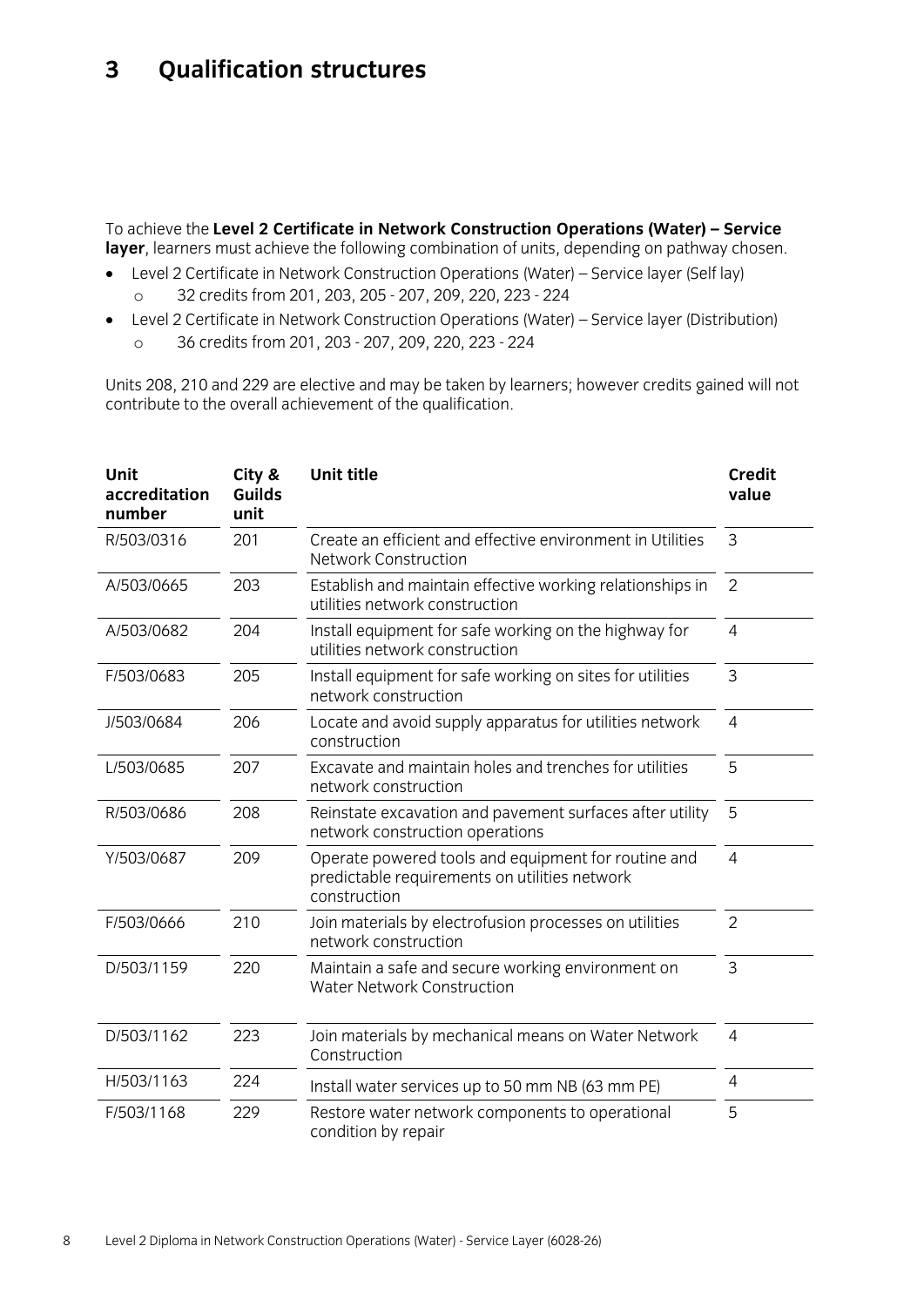### <span id="page-8-0"></span>**4 About your approved centre**

### **Types of approved centres**

Assessment for your qualification will be carried out at your centre. Your centre may be your place of work, a college, training provider or a combination of these.

City & Guilds approves centres to offer their qualifications and regularly monitors them to make sure they meet our quality standards and follow our assessment policies.

### **Centre responsibilities**

Your centre is responsible for the administration of your qualification. Centre staff will

- register you with City & Guilds
- give you your City & Guilds enrolment number
- apply for your certificate(s) when you have completed your qualification or units.

Centres are also responsible for supporting you as your work towards your NVQ. Centres will

- carry out an initial assessment with you
- tell you about any learning or training (and resources) you will need to help you complete your qualification
- provide an induction programme to explain how the assessment process works
- produce an assessment plan for you.

### **Assessment roles**

The following people at your centre will help you achieve your qualification.

#### **The assessor**

The assessor is the person you will have the most contact with as you work towards your qualification. Your assessor will

- help you identify any training you need
- agree an assessment plan with you
- help you plan and organise your workload and evidence
- observe you carrying out your job in the workplace over a period of time
- ask you questions about the work you do
- make decisions about your evidence
- judge when you are competent and meet the national standards
- give you feedback about your evidence and competence.

You may have more than one assessor depending on which units of the qualification you take.

#### **The external verifier**

The external verifier works for City & Guilds and helps to ensure that your centre meets the required standards for quality and assessment.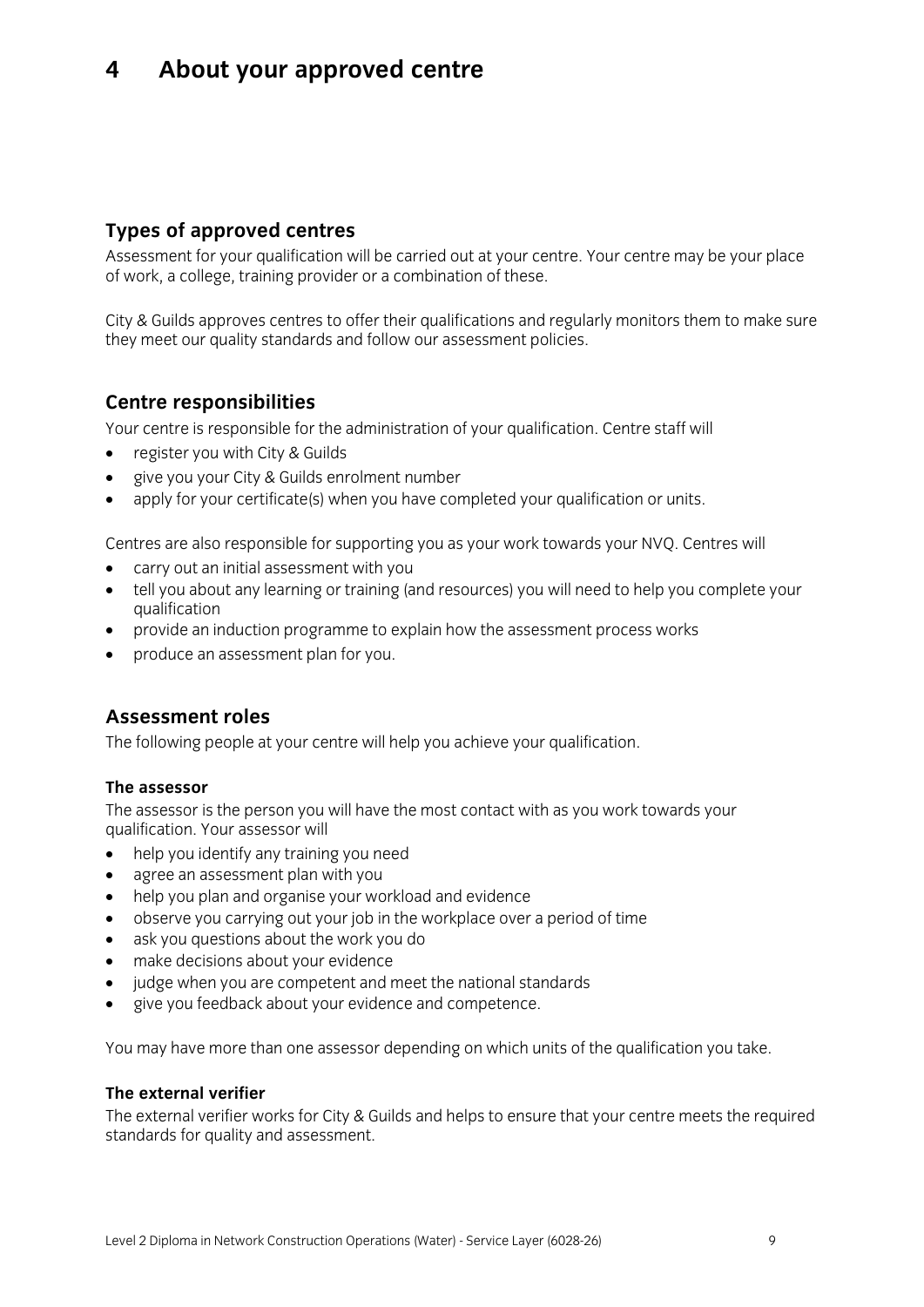#### **The internal verifier**

The internal verifier maintains the quality of assessment within the centre.

#### **The mentor**

A mentor is someone in your workplace who can help and support you as you are working towards your qualification but does not carry out assessments. They may be able to provide you with witness testimony for your qualification.

#### **Witness**

Witnesses do not judge your overall competence but may provide you with statements about your performance which can be used as evidence of your work.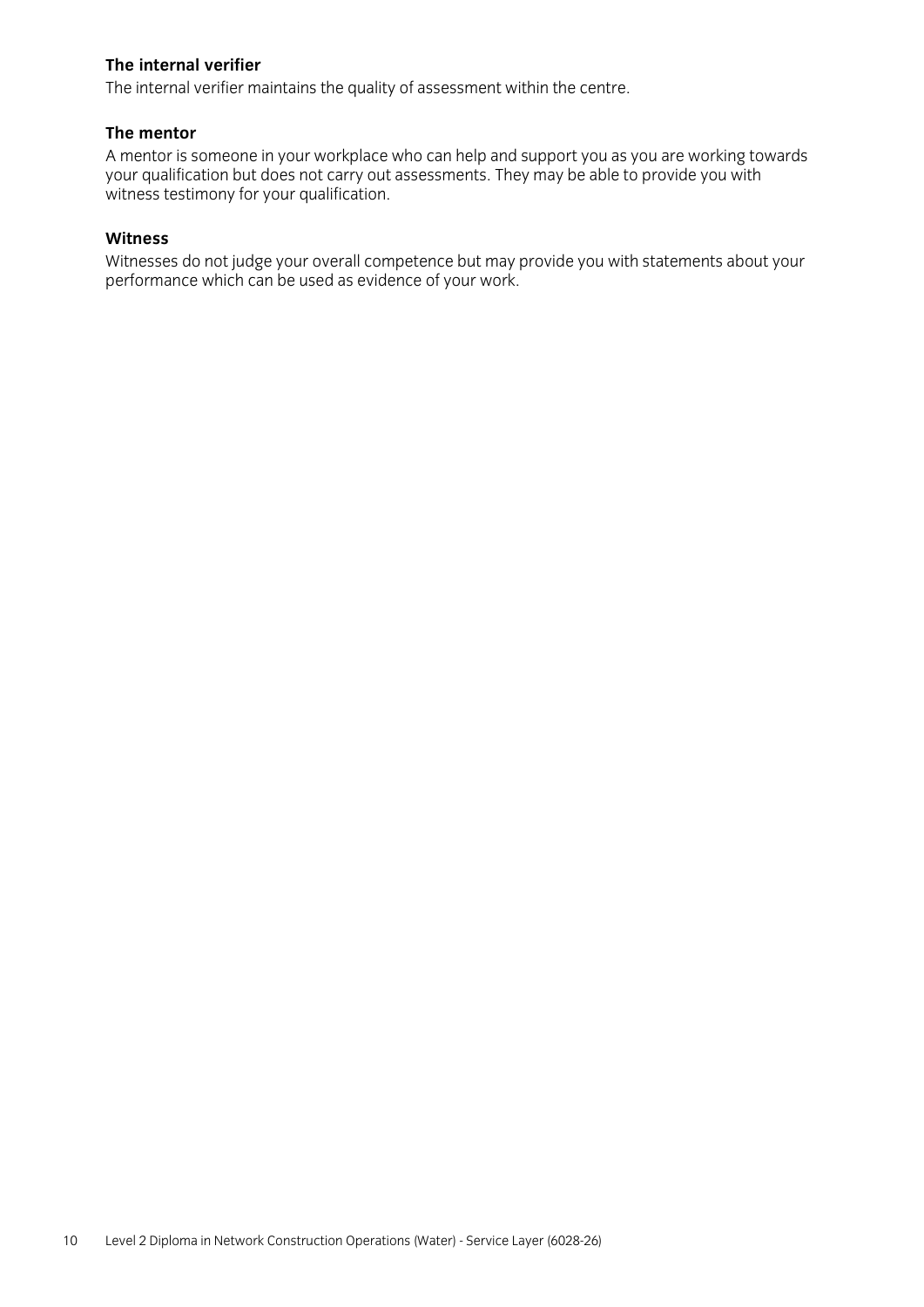### <span id="page-10-0"></span>**5 About candidates**

### **Candidate role and responsibilities**

Your responsibilities as a City & Guilds candidate are to

- provide your centre with your personal details so you can be registered with City & Guilds
- participate in an initial assessment and induction
- agree a personal assessment plan with your assessor
- collect and organise your evidence as agreed in your assessment plan
- attend regular meetings with your assessor to discuss your progress and to amend your plan when required
- meet with other centre and City & Guilds staff to talk about your qualification and evidence
- make sure you understand and comply with Health and Safety law and regulations.

Your centre **may** ask you to agree and sign a learning contract with them to show how you will be assessed for your qualification.

#### **Candidate enrolment number**

Make sure you keep a note of your unique City & Guilds enrolment number on the front page of this logbook.

You will need this number again if you take any other City & Guilds qualifications. Using the same enrolment number helps City & Guilds keep a record of every unit and qualification you complete.

#### **Moving to a new centre**

If you change jobs or move to a new centre before you complete your qualification, you may be able to complete it at a new centre. Ask your centre to apply for any certificates of unit credit for you before you leave, and add them to your records.

A new centre will need your candidate enrolment number, your assessment records and evidence to help you complete your qualification.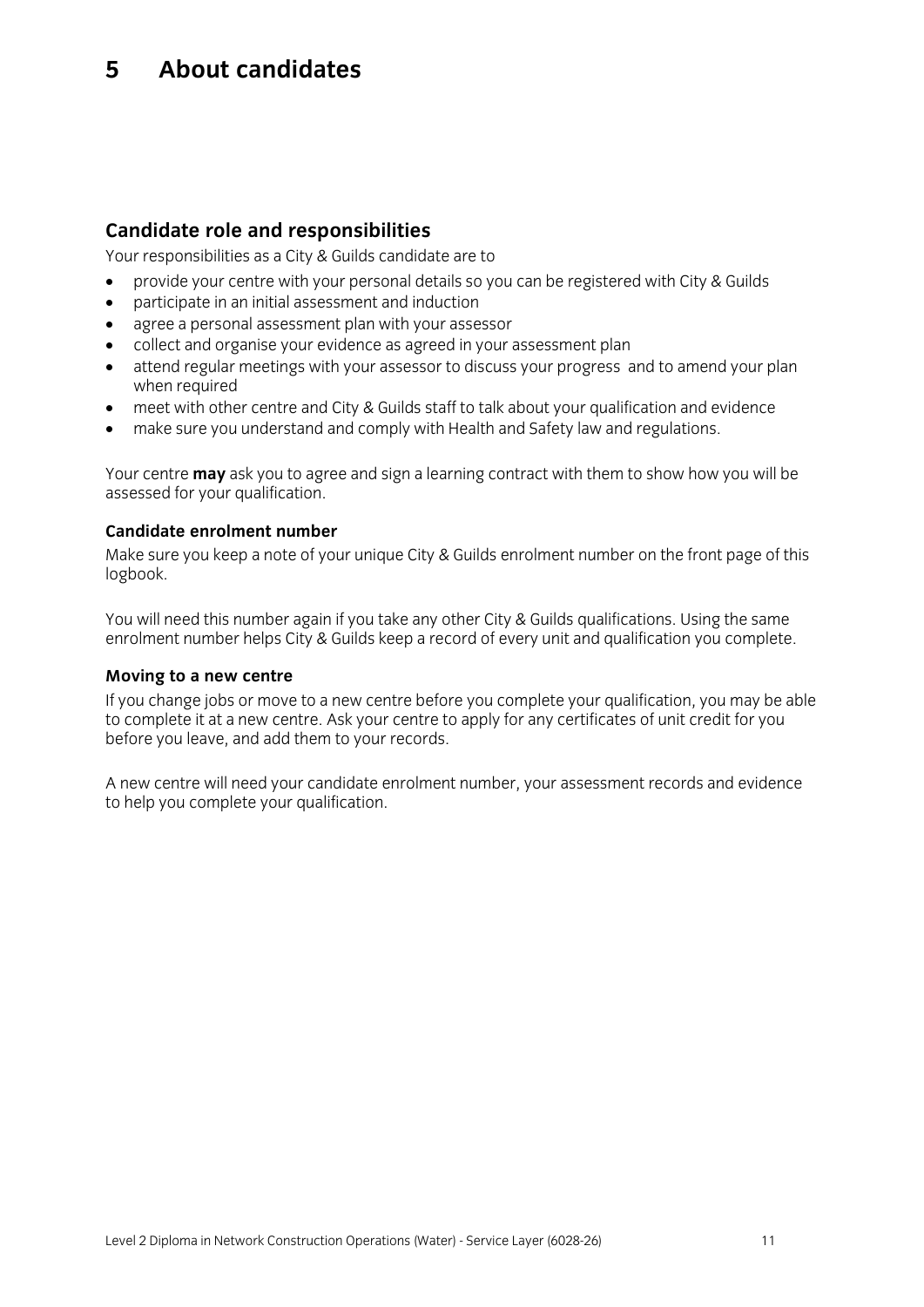### <span id="page-11-0"></span>**6 The assessment process**

<span id="page-11-1"></span>6.1 Before you start your qualification

### **Initial assessment**

Before you start work on your qualification you will meet with your assessor to discuss what you need to do to complete your qualification. This can include

- checking you are taking the right qualification level
- checking you have chosen suitable units
- identifying any training or learning you will need to help you gain your qualification
- agreeing an assessment plan
- signing a learning contract.

### **Skill scan**

As part of this meeting, you will discuss the skills and knowledge you may already have, and decide how this can be used towards your qualification. This process is sometimes called a Skill scan. There is a skill scan form in this logbook you can use to record the skills you may already have.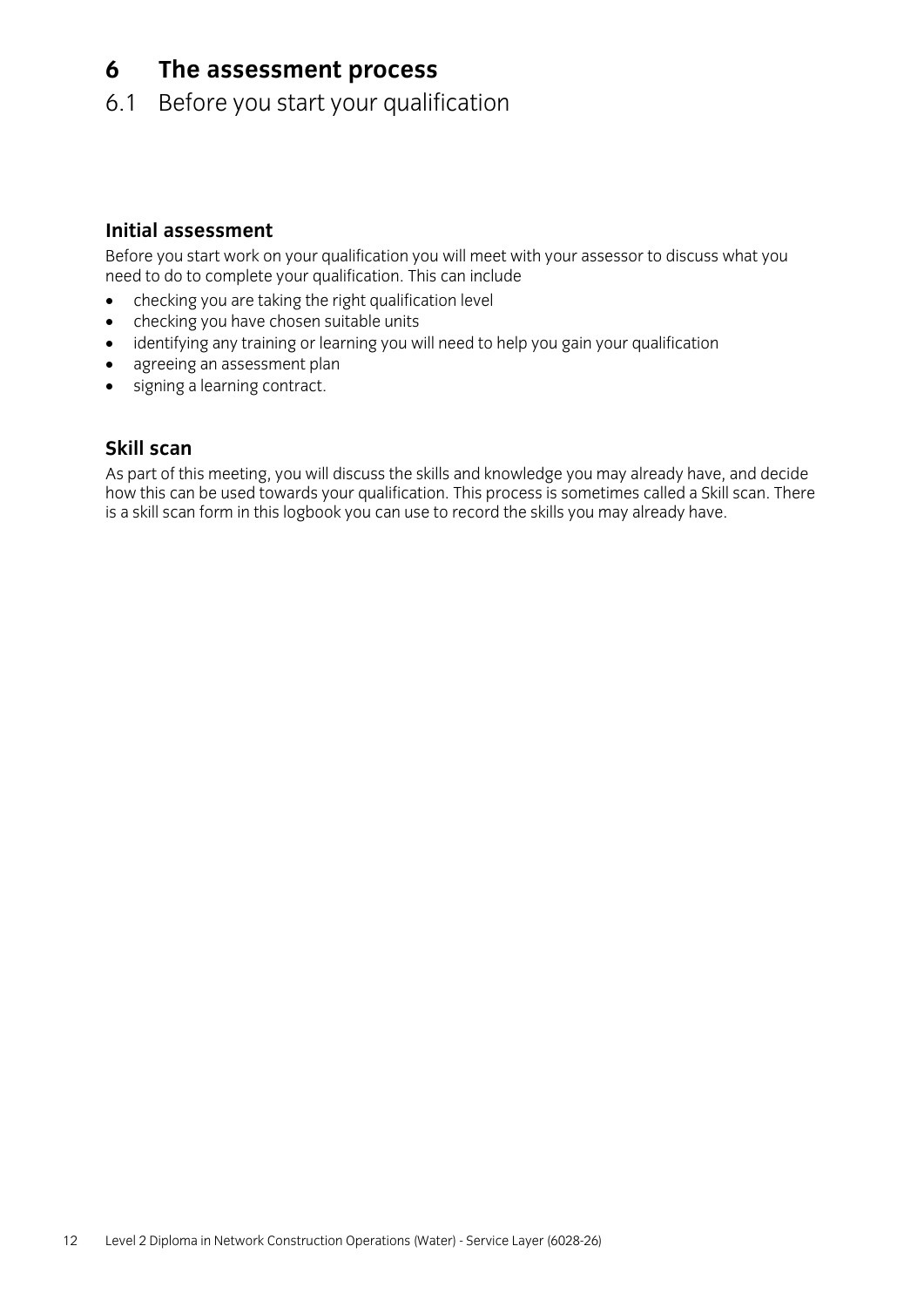### **6 The assessment process**

<span id="page-12-0"></span>6.2 Qualification assessment

### **The assessment process**

Once you have chosen your units you will make and agree an assessment plan with your assessor. This will show

- the units the plan covers
- when you will be assessed
- where the assessment will take place
- what you will be doing
- what evidence you will produce
- who will assess you.

The plan should also indicate the methods of assessment to be used to collect your evidence.

Evidence can include

- direct observation in the workplace by a qualified assessor
- witness testimony of work carried out by you in the workplace written by an expert witness
- questioning this could be verbal, written or computer based
- other evidence which can include photographs or personal accounts.

Your centre will explain the different types of evidence to you in more detail. There is an assessment plan form you can use in this logbook.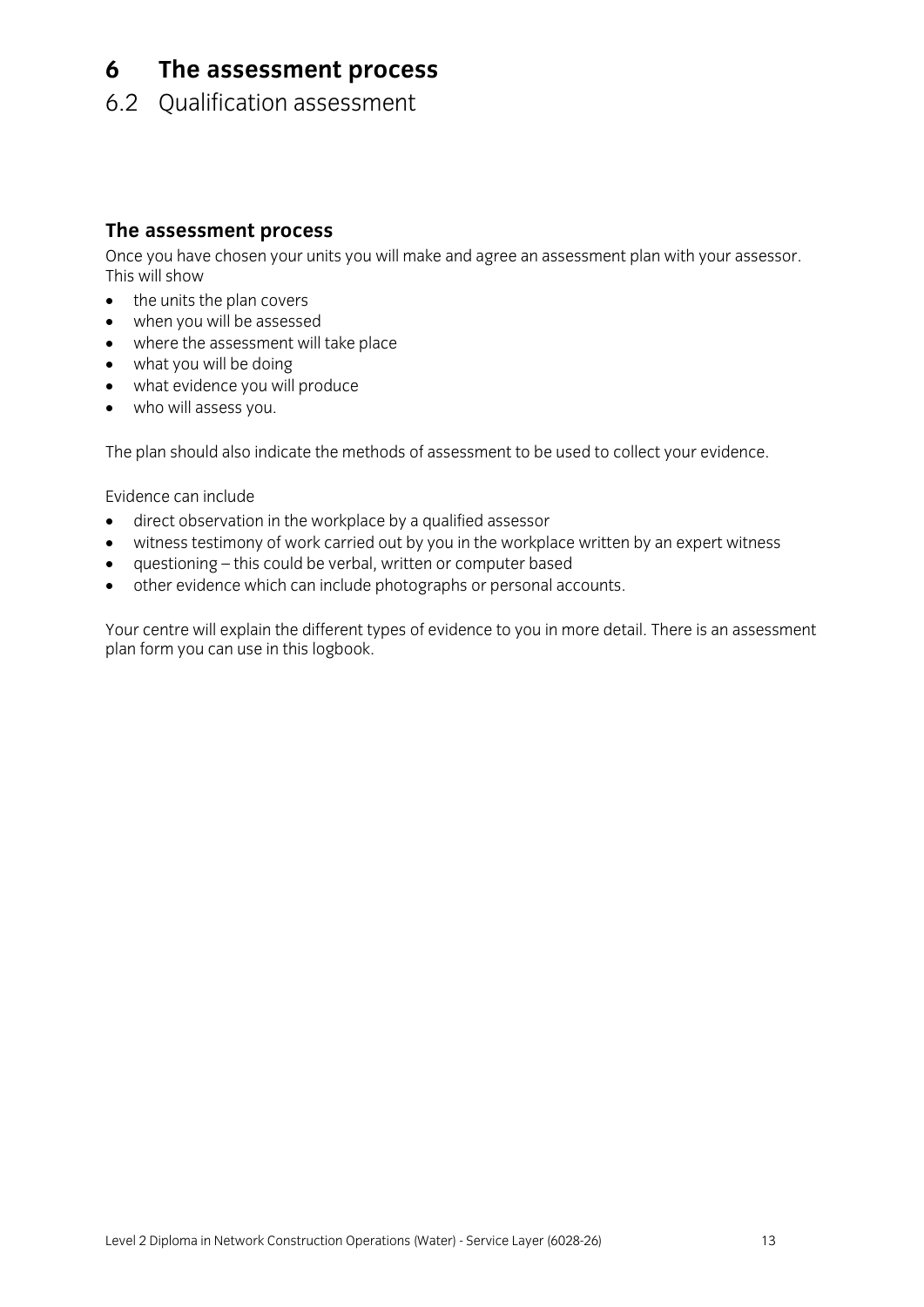### <span id="page-13-0"></span>**7 Using your logbook**

### **Recording forms**

This logbook contains all of the forms you and your assessor will need to plan, review and organise your evidence. Your assessor will be able to help you decide which forms you need to complete and help you fill them in.

#### **Candidate job profile**

You can use this form to record your personal details if you don't already have a Candidate résumé/ CV.

#### **Skill scan/Initial assessment**

This can be used to record the skills and knowledge you may already have. This may be part of your initial assessment.

#### **Expert/witness status list**

This is used to record the details of staff that will provide you with witness testimony.

#### **Assessment plan**

You and your assessor will use this form to feedback after each session. It will also enable you and your assessor to plan what actions need to be done before the next session.

#### **Units**

These record where the evidence you produce meets the requirements of the unit. You should give each piece of evidence a portfolio reference number (PRN).

#### **Summary of achievement**

This form is used to show which units you have chosen and how many units you have completed. When you have completed all of the units and are ready to ask for your certificate, you and your assessor will sign this.

#### **Observation report**

Your assessor will complete during observation. You will both sign this as a true record.

#### **Witness testimony**

This form will be used as a witness testimony. It can be used to form part of your portfolio and used as evidence towards your portfolio.

#### **Diary sheet**

This form can be used to feedback to your assessor what tasks you completed at the job site.

#### **Please photocopy these forms as required.**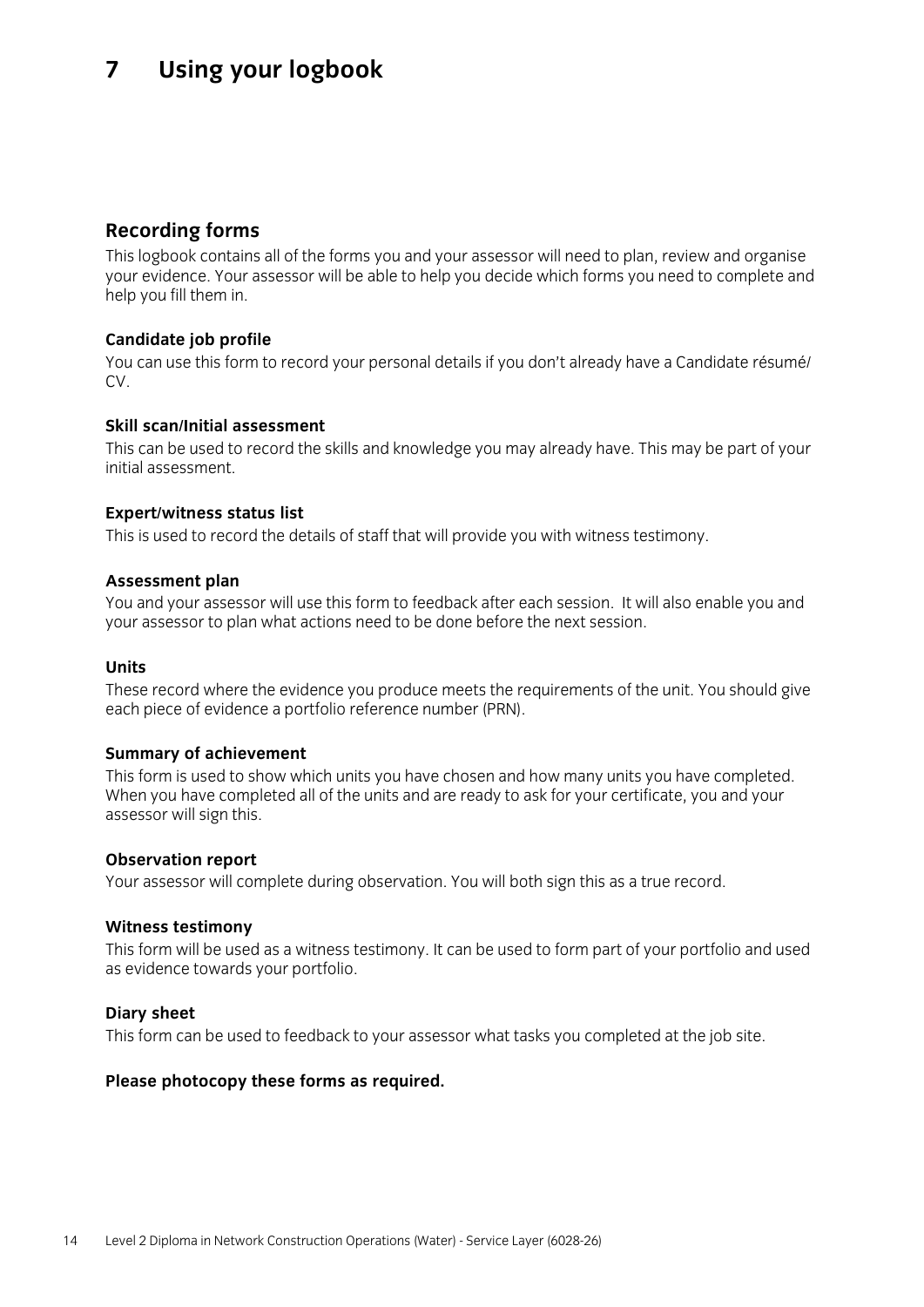## **Candidate job profile**

If you already have your own CV you can use that instead of this form.

Name: …………………………………………………………………………

Place of Work: ……………………………………………………………….

Assessor:……………………………………………………………………...

**Outline of job role** 

**Previous roles & responsibilities relevant to the qualification:** 

**Previous qualification and training relevant to the qualification:**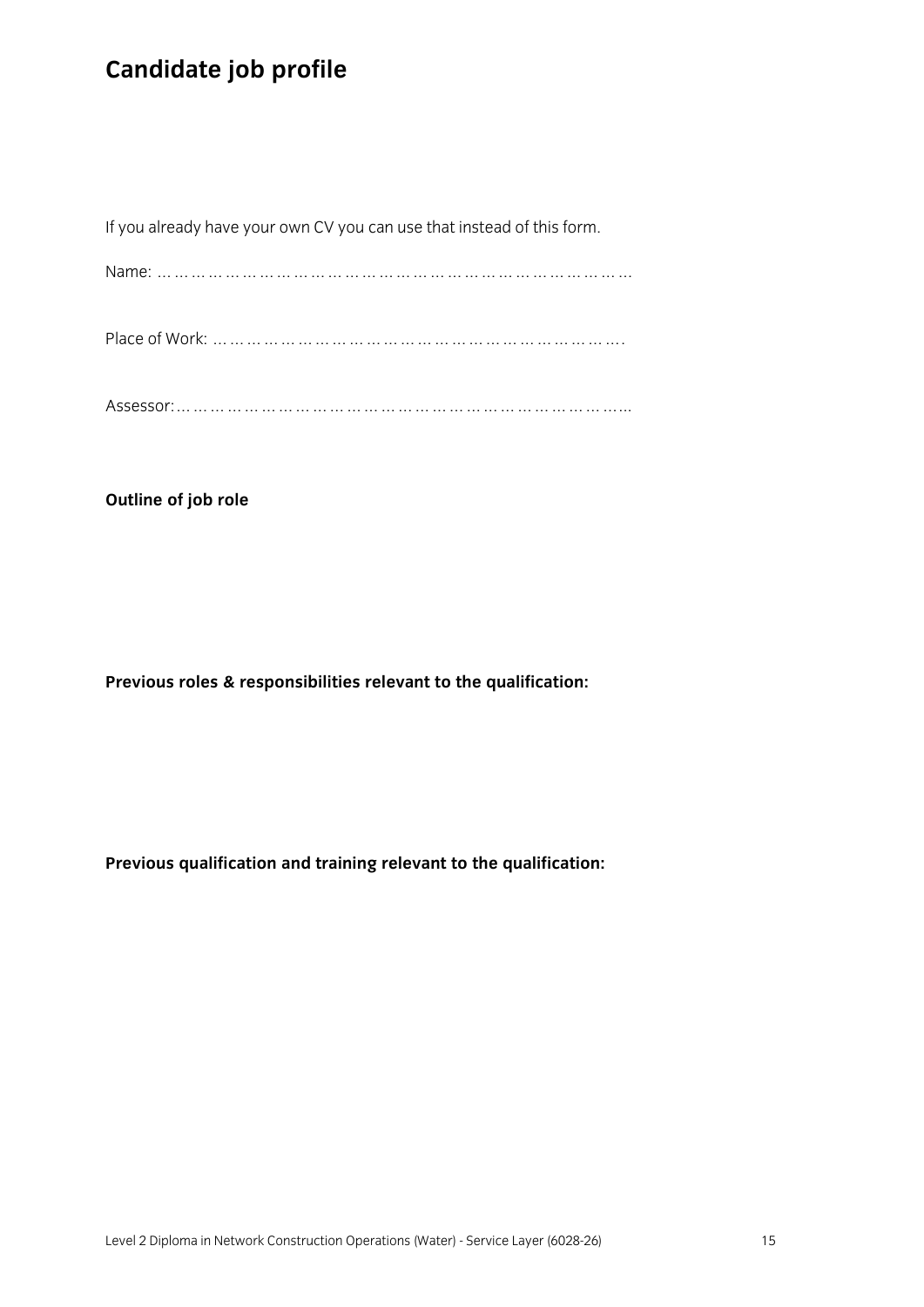## **Skill scan/Initial assessment**

Qualification title:

Learner name:

| Unit                | Duties                                                                                                                                              | Examples | <b>Training Required</b> |
|---------------------|-----------------------------------------------------------------------------------------------------------------------------------------------------|----------|--------------------------|
| (C&G<br>Unit<br>No) | Insert unit title                                                                                                                                   |          |                          |
| 201                 | Be able to work efficiently and<br>effectively                                                                                                      |          |                          |
|                     | Be able to organise their work and<br>maintain standards to minimise hazards                                                                        |          |                          |
|                     | Be able to use and communicate data<br>and information                                                                                              |          |                          |
|                     | Be able to resolve problems that arise<br>from work activities                                                                                      |          |                          |
|                     | Know Health and Safety guidance and<br>legislation utilities network<br>construction operations                                                     |          |                          |
|                     | Understand how to create an efficient<br>and effective environment in utilities<br>network construction                                             |          |                          |
|                     |                                                                                                                                                     |          |                          |
| 203                 | Be able to establish and maintain<br>productive working relationships                                                                               |          |                          |
|                     | Be able to use and communicate data<br>and information                                                                                              |          |                          |
|                     | Be able to resolve problems that could<br>damage effective working relationships                                                                    |          |                          |
|                     | Know Health and Safety guidance and<br>legislation utilities network<br>construction operations                                                     |          |                          |
|                     | Understand how to establish and<br>maintain effective working<br>relationships in utilities network<br>construction                                 |          |                          |
|                     |                                                                                                                                                     |          |                          |
| 204                 | Set out temporary signing, lighting and<br>guarding traffic control equipment in<br>line with industry Codes of Practice and<br>current legislation |          |                          |
|                     |                                                                                                                                                     |          |                          |

Prepare resources for highway works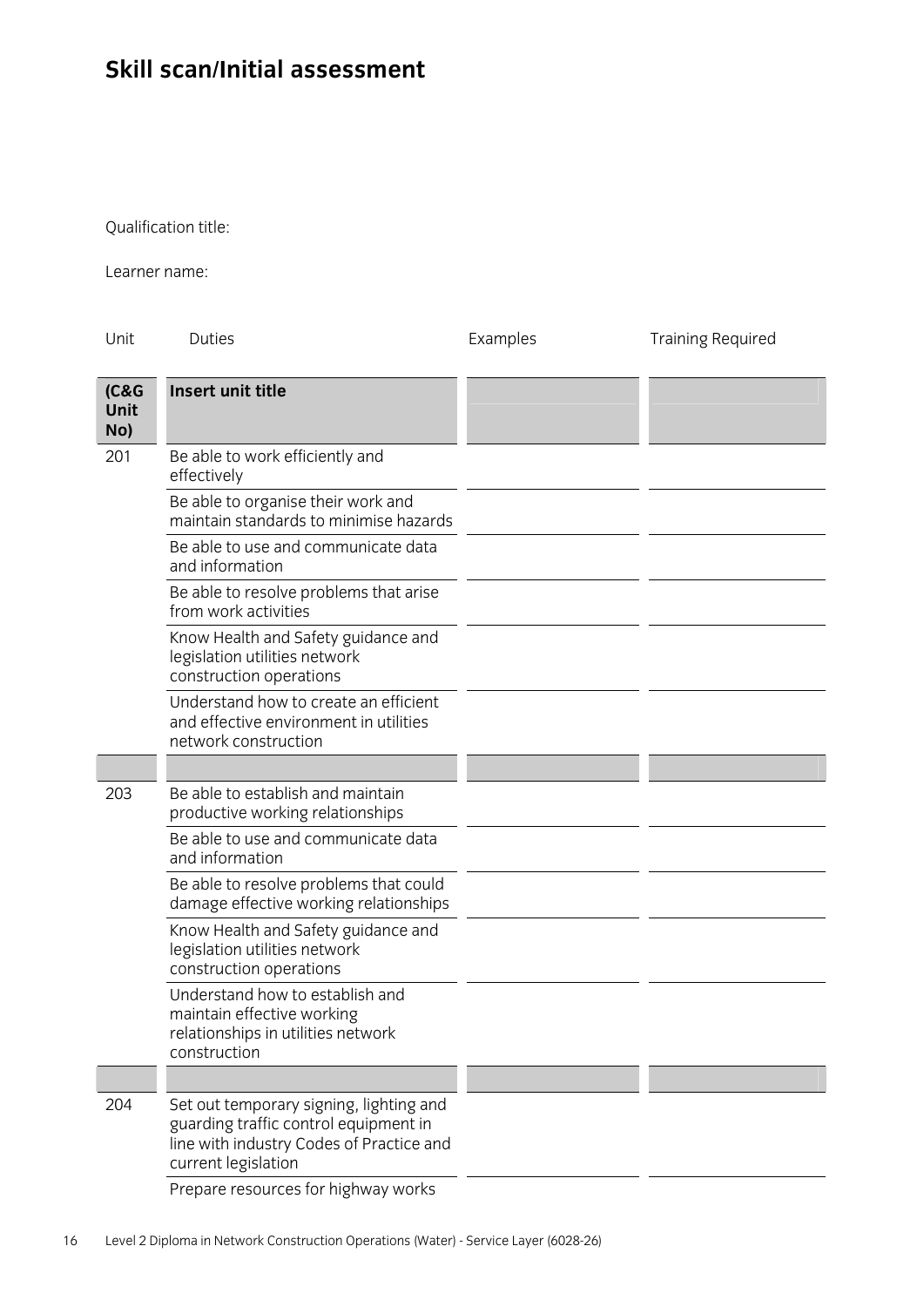|     | Use and communicate data and<br>information                                                                                                 |  |
|-----|---------------------------------------------------------------------------------------------------------------------------------------------|--|
|     | Resolve problems which could arise<br>from work on the highway                                                                              |  |
|     | Demonstrate general knowledge and<br>understanding for utilities network<br>construction operations                                         |  |
|     | Demonstrate knowledge and<br>understanding of installing equipment<br>for safe working on the highway                                       |  |
|     |                                                                                                                                             |  |
| 205 | Prepare, segregate and protect the<br>work site                                                                                             |  |
|     | Prepare resources for site works                                                                                                            |  |
|     | Use and communicate data and<br>information                                                                                                 |  |
|     | Resolve problems which could arise<br>from preparing the site and resource<br>requirements                                                  |  |
|     | Demonstrate knowledge and<br>understanding for utilities network<br>construction operations                                                 |  |
|     | Demonstrate knowledge and<br>understanding of installing equipment<br>for safe working on site                                              |  |
|     |                                                                                                                                             |  |
| 206 | Locate supply apparatus                                                                                                                     |  |
|     | Maintain the safety and integrity of<br>supply apparatus                                                                                    |  |
|     | Use and communicate data and<br>information                                                                                                 |  |
|     | Resolve problems which could arise                                                                                                          |  |
|     | from work on the highway                                                                                                                    |  |
|     | Demonstrate general knowledge and<br>understanding for utilities network<br>construction operations                                         |  |
|     | Demonstrate knowledge and<br>understanding of the different types of<br>utility apparatus                                                   |  |
|     | Demonstrate knowledge and<br>understanding of equipment and<br>techniques used for locating supply<br>apparatus                             |  |
|     | Demonstrate knowledge and<br>understanding of roles, responsibilities<br>and communication requirements for<br>locating utilities apparatus |  |
|     |                                                                                                                                             |  |
| 207 | Excavate on site to requirements                                                                                                            |  |
|     | Maintain the integrity of the excavation                                                                                                    |  |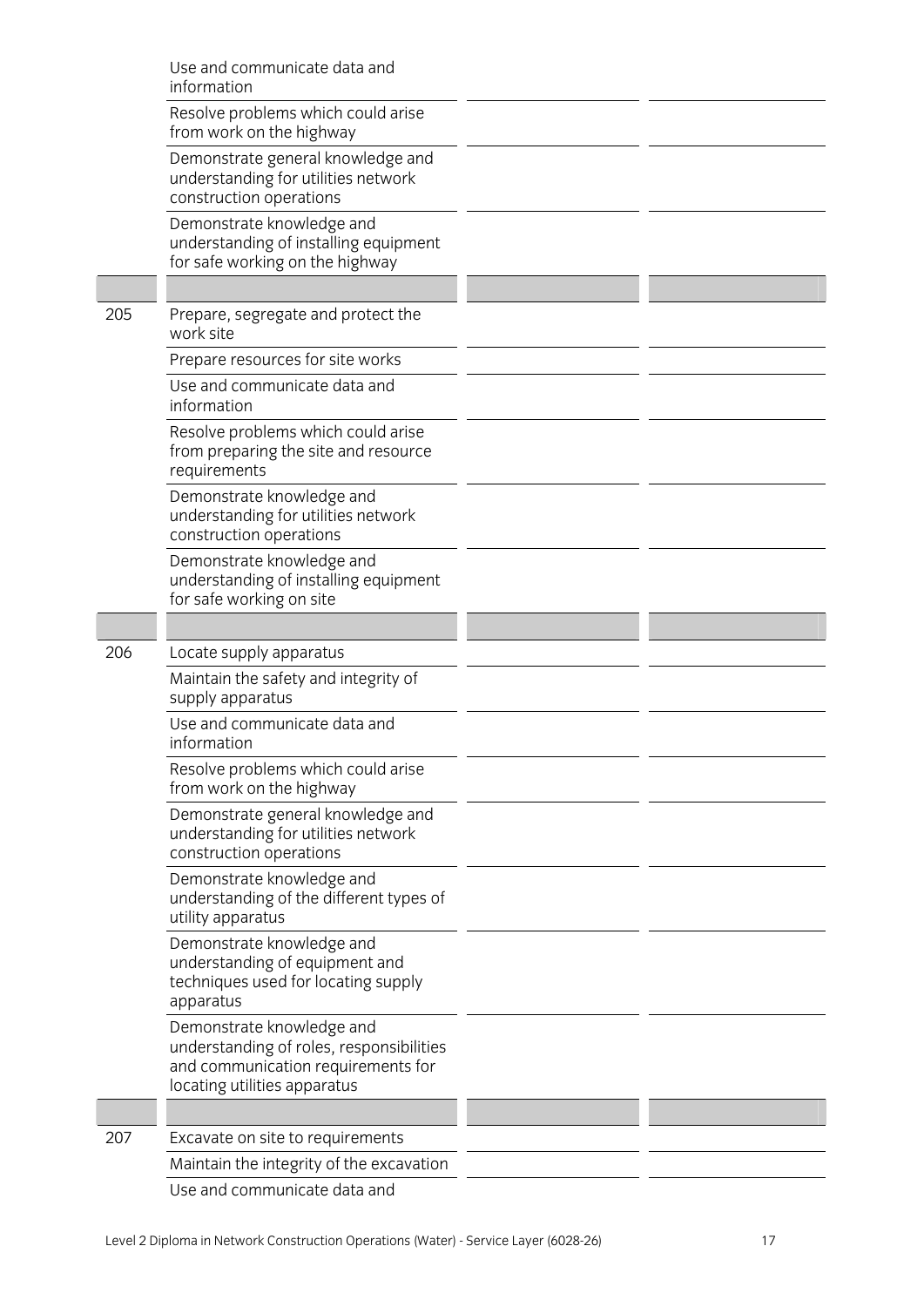|     | information                                                                                                                                |  |
|-----|--------------------------------------------------------------------------------------------------------------------------------------------|--|
|     | Resolve problems which could arise<br>from excavation work                                                                                 |  |
|     | Demonstrate general knowledge and<br>understanding for utilities network<br>construction operation                                         |  |
|     | Demonstrate knowledge and<br>understanding of how excavation work<br>must be carried out to comply with<br>legal and industry requirements |  |
|     | Demonstrate knowledge and<br>understanding of excavating in a<br>variety of situations using different<br>techniques and equipment         |  |
|     | Demonstrate knowledge and<br>understanding of the tools and<br>equipment used in the course of<br>excavation activities                    |  |
|     | Demonstrate knowledge and<br>understanding of responsibilities to<br>others during excavation work                                         |  |
| 208 | Prepare for reinstatement of                                                                                                               |  |
|     | excavation and pavement surface                                                                                                            |  |
|     | Carry out reinstatement of excavation<br>and pavement surface                                                                              |  |
|     | Use and communicate data and<br>information                                                                                                |  |
|     | Resolve problems which could arise<br>from reinstatement work                                                                              |  |
|     | Demonstrate general knowledge and<br>understanding for utilities network<br>construction operations                                        |  |
|     | Demonstrate knowledge and<br>understanding of plant and equipment<br>used for reinstatement activities                                     |  |
|     | Demonstrate knowledge and<br>understanding of legislation and best<br>practice for reinstatement operations                                |  |
|     | Demonstrate knowledge and<br>understanding of reinstatement<br>activities                                                                  |  |
|     | Demonstrate knowledge and<br>understanding of other agencies,<br>utilities, their apparatus and<br>communication requirements              |  |
|     |                                                                                                                                            |  |
| 209 | Prepare powered tools and equipment<br>for routine and predictable use                                                                     |  |
|     | Run and operate powered tools and<br>equipment                                                                                             |  |
|     | Shut down and carry out post-stop                                                                                                          |  |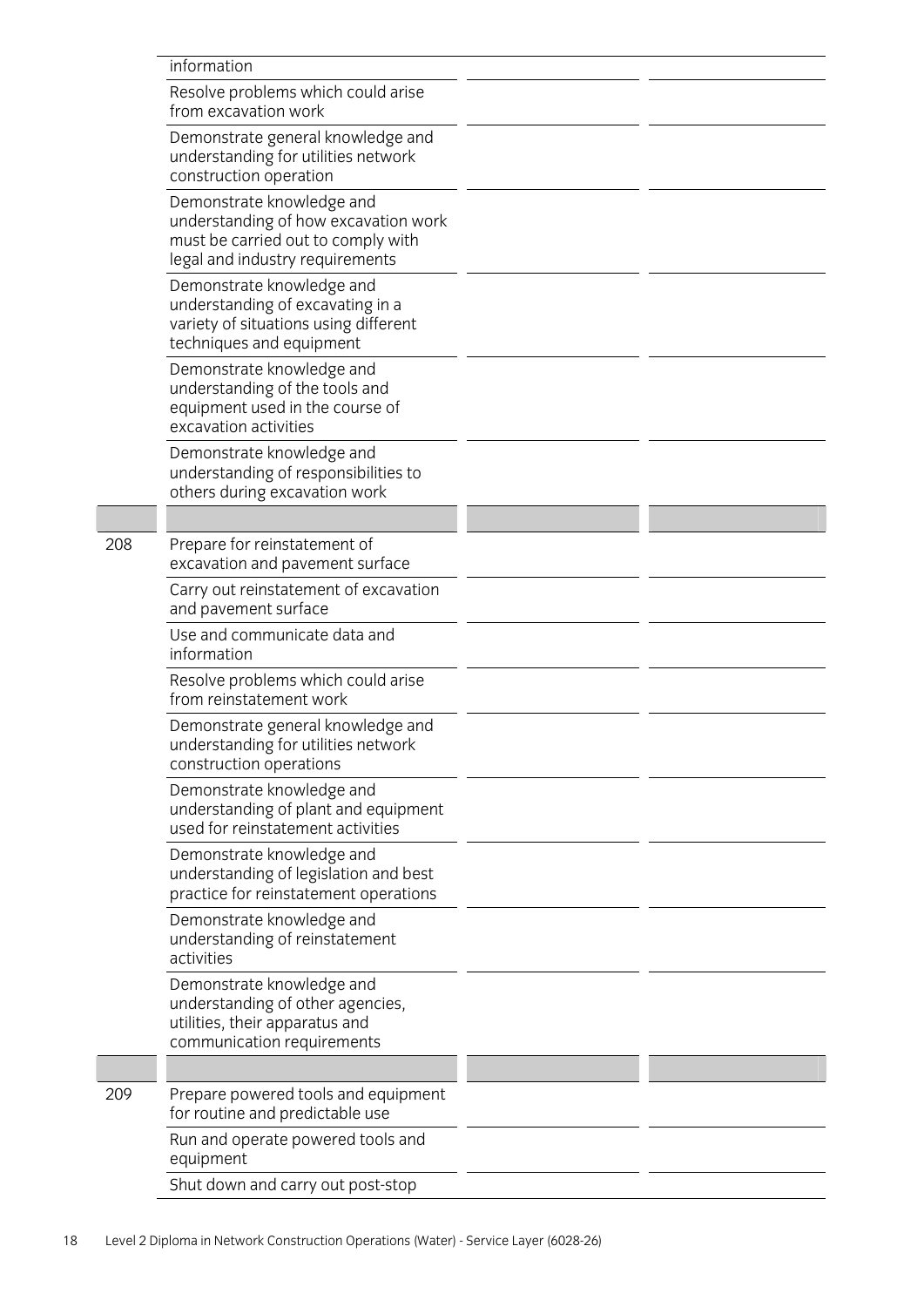|     | checks on powered tools and<br>equipment                                                                                                |  |
|-----|-----------------------------------------------------------------------------------------------------------------------------------------|--|
|     | Use and communicate data and<br>information                                                                                             |  |
|     | Resolve problems which arise from<br>operating powered tools and<br>equipment                                                           |  |
|     | Demonstrate general knowledge and<br>understanding for utilities network<br>construction operations                                     |  |
|     | Demonstrate knowledge and<br>understanding of working with<br>powered tools and equipment                                               |  |
|     |                                                                                                                                         |  |
| 210 | Be able to make joints using<br>electrofusion jointing techniques                                                                       |  |
|     | Be able to use and communicate data<br>and information                                                                                  |  |
|     | Be able to resolve problems that arise<br>during jointing work                                                                          |  |
|     | Know Health and Safety guidance and<br>legislation in utilities network<br>construction operations                                      |  |
|     | Understand jointing materials by<br>electrofusion processes on Utilities<br><b>Network Construction</b>                                 |  |
|     |                                                                                                                                         |  |
| 220 | Maintain the health and safety of<br>themselves and others                                                                              |  |
|     | Maintain the safety and security of                                                                                                     |  |
|     | plant, equipment and the working<br>environment                                                                                         |  |
|     | Respond to emergencies                                                                                                                  |  |
|     | Use and communicate data and<br>information                                                                                             |  |
|     | Resolve problems which could affect<br>health and safety                                                                                |  |
|     | Demonstrate general knowledge and<br>understanding for utilities network<br>construction operations                                     |  |
|     | Demonstrate knowledge of legislation<br>regulations, procedures and company<br>policies relating to health and safety                   |  |
|     | Demonstrate knowledge and<br>understanding of the principles and<br>application of risk assessment                                      |  |
|     | Demonstrate knowledge and<br>understanding of maintaining the<br>safety and security of plant, equipment<br>and the working environment |  |
|     | Demonstrate knowledge and<br>understanding of roles and                                                                                 |  |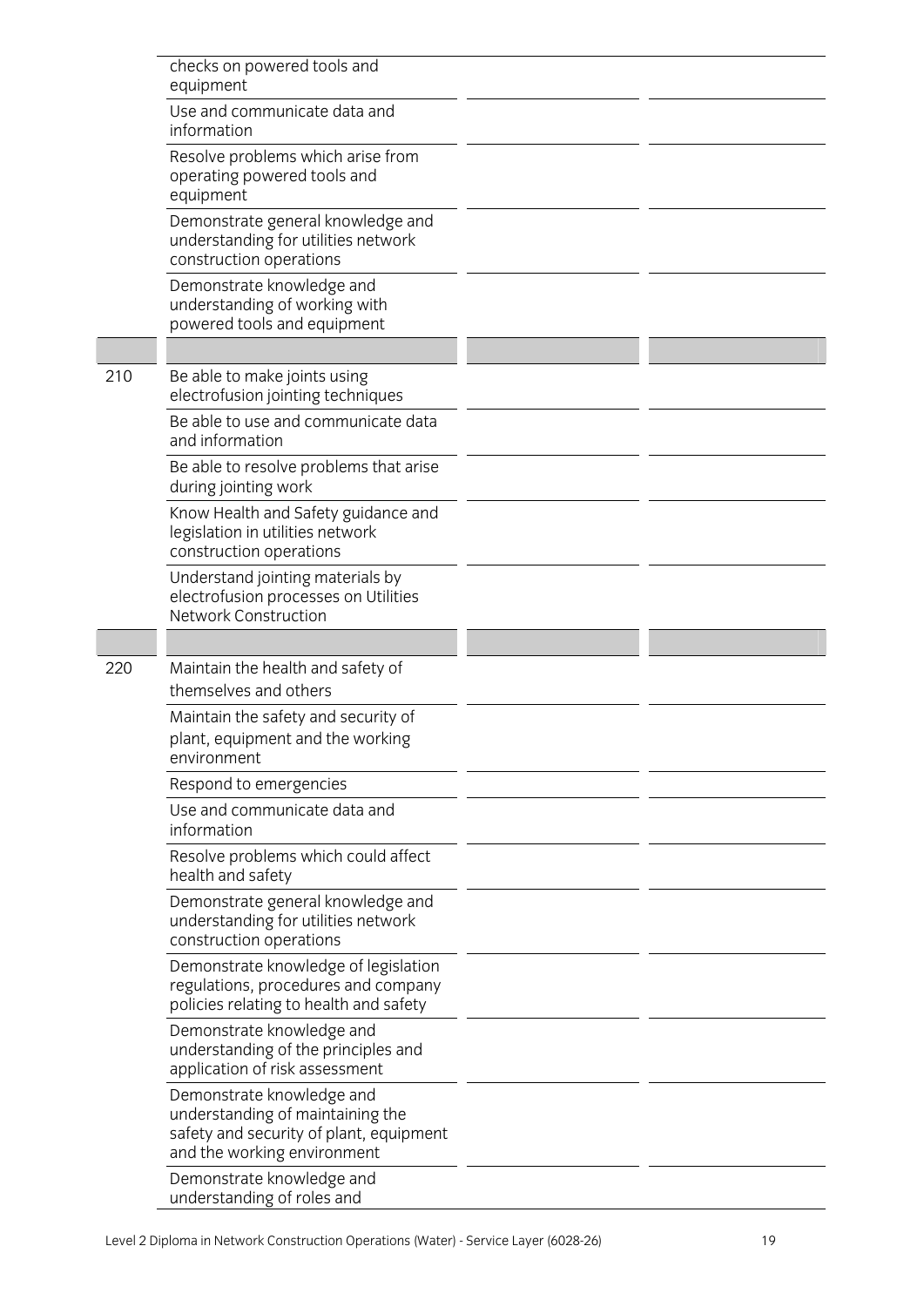|     | responsibilities in maintaining safety                                                                                   |  |
|-----|--------------------------------------------------------------------------------------------------------------------------|--|
|     | Demonstrate knowledge and<br>understanding of the use and storage<br>of information                                      |  |
|     |                                                                                                                          |  |
| 223 | Joint materials by assembling                                                                                            |  |
|     | Use and communicate data and<br>information<br>Resolve problems which arise when<br>performing jointing activities       |  |
|     | Demonstrate knowledge and<br>understanding for utilities network<br>construction operations                              |  |
|     | Demonstrate knowledge<br>understanding of jointing materials by<br>mechanical means                                      |  |
|     |                                                                                                                          |  |
| 224 | Interpret technical information for<br>installing water services                                                         |  |
|     | Select water service components and<br>resources for installation of the system                                          |  |
|     | Install components of the systems                                                                                        |  |
|     | Use and communicate data and<br>information                                                                              |  |
|     | Resolve problems that arise from<br>technical information and installation<br>work                                       |  |
|     | Demonstrate general knowledge and<br>understanding for utilities network<br>construction operations                      |  |
|     | Demonstrate knowledge and<br>understanding of installing water<br>services                                               |  |
|     | Demonstrate knowledge and<br>understanding of conducting specified<br>testing on water engineering products<br>or assets |  |
|     |                                                                                                                          |  |
| 229 | Restore components to operational<br>condition                                                                           |  |
|     | Use and communicate data and<br>information                                                                              |  |
|     | Resolve problems which arise when<br>restoring components to operational<br>condition                                    |  |
|     | Demonstrate general knowledge and<br>understanding for utilities network<br>construction operations                      |  |
|     | Demonstrate knowledge and<br>understanding of restoring<br>components to operational condition                           |  |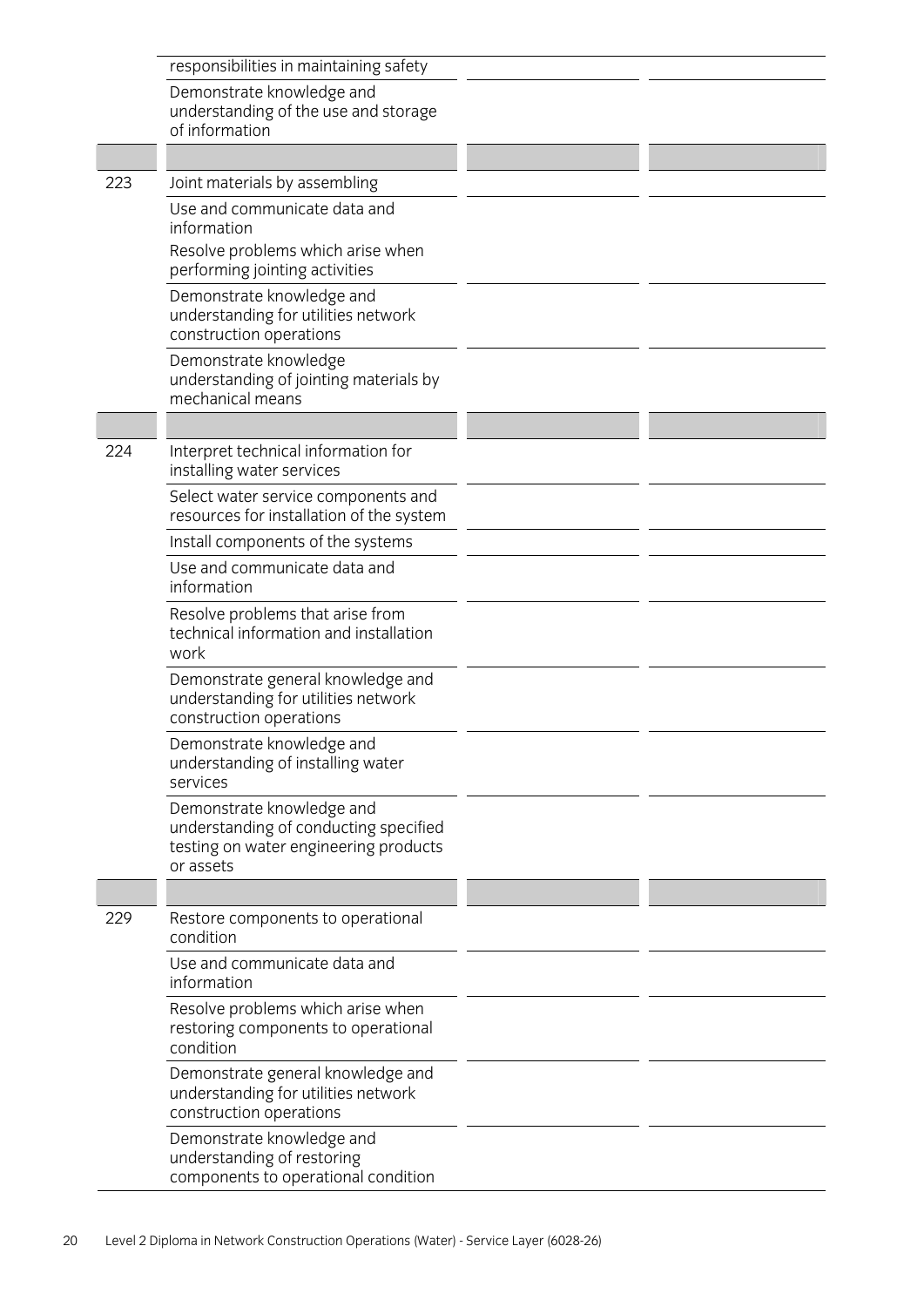## **Expert/Witness Status list**

| Learner name $\dots \dots$                                                        |                  |                                               |                                              |
|-----------------------------------------------------------------------------------|------------------|-----------------------------------------------|----------------------------------------------|
| Name and Witness Signature                                                        | Status *         | Professional<br>relationship to<br>learner ** | Outcomes<br>witnessed                        |
|                                                                                   |                  |                                               |                                              |
|                                                                                   |                  |                                               |                                              |
|                                                                                   |                  |                                               |                                              |
|                                                                                   |                  |                                               |                                              |
|                                                                                   |                  |                                               |                                              |
|                                                                                   |                  |                                               |                                              |
|                                                                                   |                  |                                               |                                              |
|                                                                                   |                  |                                               |                                              |
|                                                                                   |                  |                                               |                                              |
|                                                                                   |                  |                                               |                                              |
|                                                                                   |                  |                                               |                                              |
|                                                                                   |                  |                                               |                                              |
| * Status                                                                          |                  |                                               |                                              |
| 1 Occupational expert meeting specific<br>requirements for role of expert witness |                  | 3 Non expert familiar with the standards      |                                              |
| 2 Occupational expert not familiar with the<br>standards                          |                  |                                               | 4 Non expert not familiar with the standards |
| ** Professional relationship to candidate                                         |                  |                                               |                                              |
| Supervisor $=$ S<br>$Manager = M$                                                 | Colleague = Coll | $Customer = Cus$                              | Other (please specify)                       |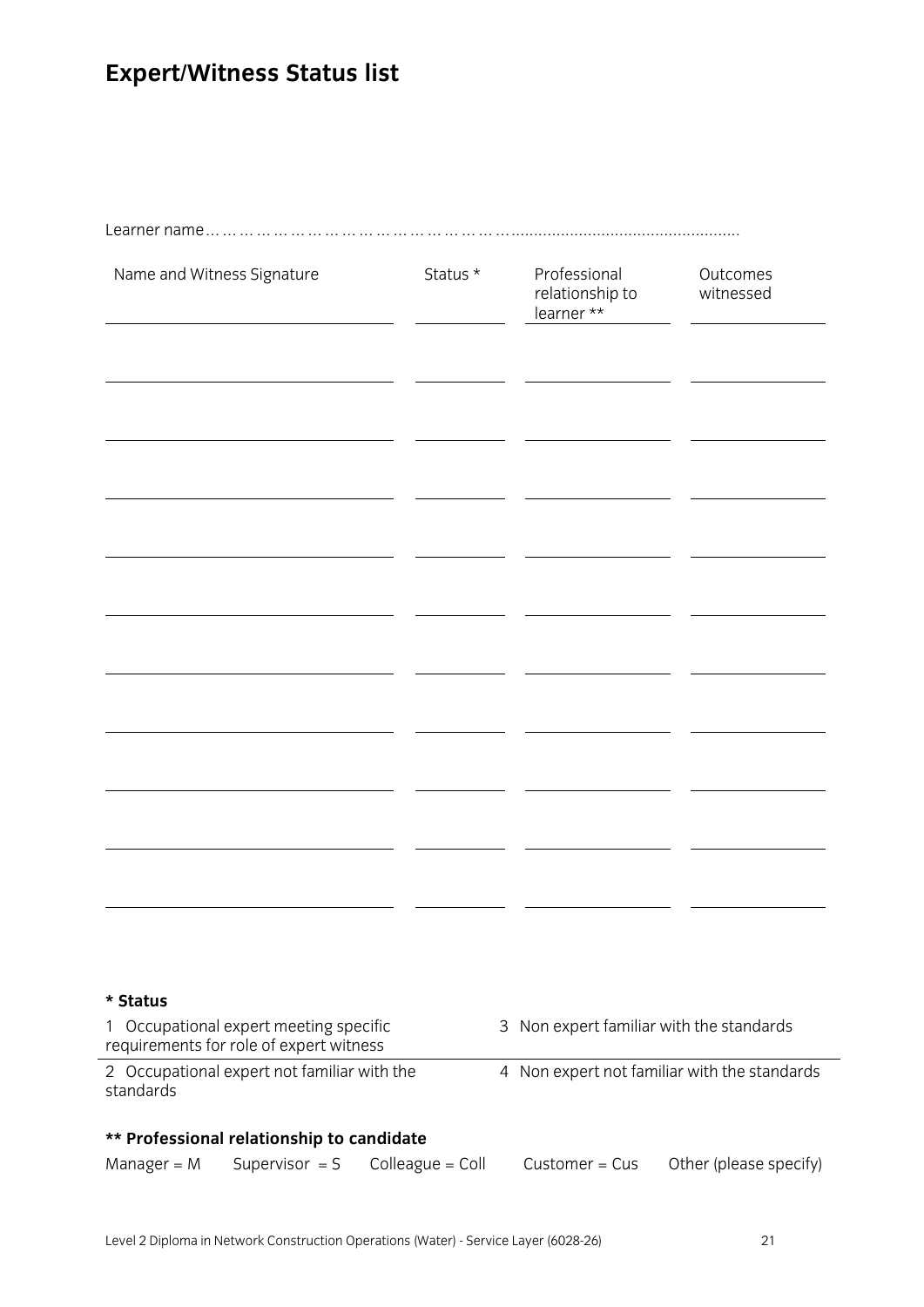## **Assessment/Action Planning**

|  | Learner Name | Assessor Name | Jate |
|--|--------------|---------------|------|
|--|--------------|---------------|------|

Review of previous plan

Record of session

Feedback on session

Actions to be reviewed at next session Date

Units/Outcomes completed

**Signature of learner ………………………………………………………….**

**Signature of assessor…………………………………………………………...**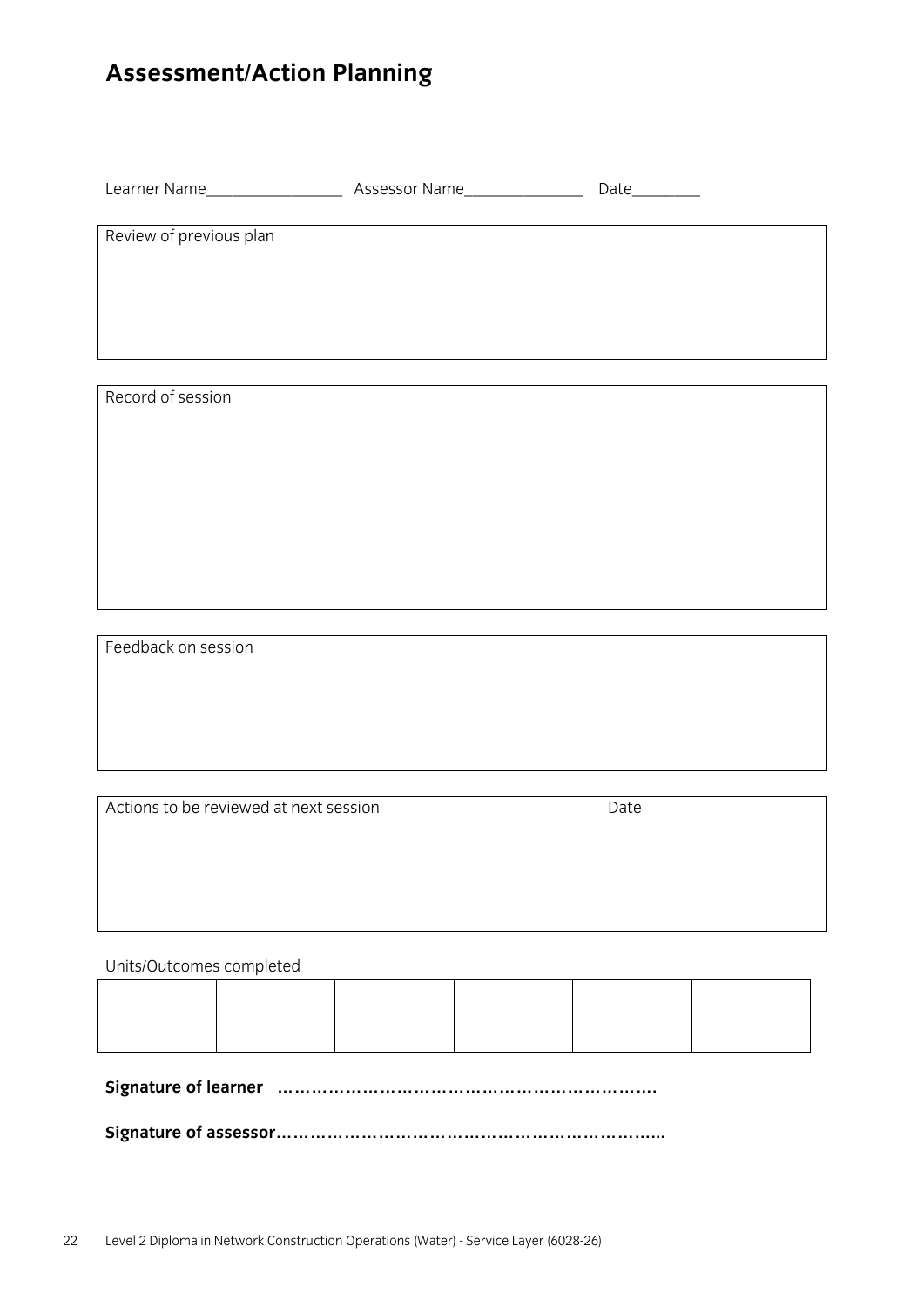### **Summary of Achievement**

| Learner name:             |  |
|---------------------------|--|
|                           |  |
| Learner enrolment number: |  |
|                           |  |
| Unique Learner number:    |  |
|                           |  |
| Centre number:            |  |

**Assessor(s) and Internal Verifier(s) must print their name and provide a sample signature in the table below. This is necessary for validating the signature provided by the Assessor/Internal Verifier to confirm that the learner has met all of the necessary requirements to complete the specified unit.** 

**Please see unit achievement list on the next page.**

| Assessor(s)                                       |                                  |                                                            |    |  |
|---------------------------------------------------|----------------------------------|------------------------------------------------------------|----|--|
| Assessor(s) Name<br>(print)                       | $1_{1}$                          | $\frac{2}{2}$                                              | 3. |  |
| Signature:                                        |                                  |                                                            |    |  |
| Countersigning<br>Assessor(s) Name<br>(print)     | 1. <u>______________________</u> | 2. $\qquad \qquad$                                         | 3. |  |
| Signature:                                        |                                  |                                                            |    |  |
| <b>Internal Verifier(s)</b>                       |                                  |                                                            |    |  |
| Internal Verifier(s)<br>Name (print)              |                                  | 1. $\overline{\phantom{a}}$ 2.                             | 3. |  |
| Signature:                                        |                                  | <u> 1989 - Johann Barn, amerikansk politiker (d. 1989)</u> |    |  |
| Countersigning<br>Internal Verifier(s)<br>(print) | $1_{-}$                          | $\frac{2}{2}$                                              | 3. |  |
| Signature:                                        |                                  |                                                            |    |  |
|                                                   |                                  |                                                            |    |  |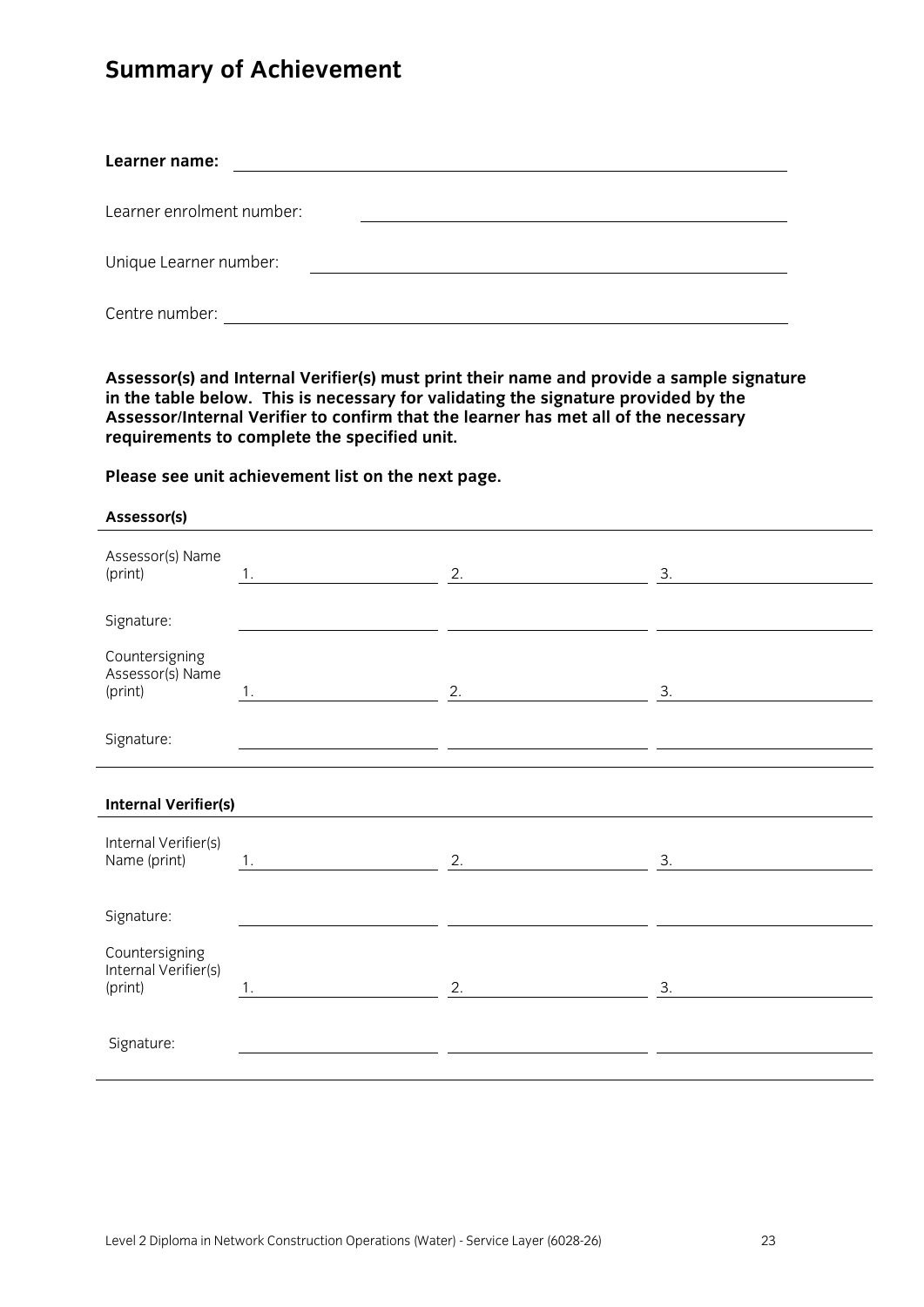### **Summary of Achievement**

City & Guilds suggests that you should enter the unit numbers, of the units you plan to achieve, in the table below. This will allow you to track your progress through the qualification at a glance.

#### **Declaration**

#### **By signing this summary of unit achievement, I confirm that all learning outcomes for the unit have been completed and that the evidence is authentic and has been obtained under specified conditions for which certification is now requested.**

| <b>Units achieved</b> |                  |                      |                       |                                          |                                |                                 |
|-----------------------|------------------|----------------------|-----------------------|------------------------------------------|--------------------------------|---------------------------------|
| Unit<br>Number        | Date<br>achieved | Learner<br>signature | Assessor<br>signature | Countersigning<br>Assessor<br>signature* | Internal verifier<br>signature | Countersigning IV<br>signature* |
|                       |                  |                      |                       |                                          |                                |                                 |
|                       |                  |                      |                       |                                          |                                |                                 |
|                       |                  |                      |                       |                                          |                                |                                 |
|                       |                  |                      |                       |                                          |                                |                                 |
|                       |                  |                      |                       |                                          |                                |                                 |
|                       |                  |                      |                       |                                          |                                |                                 |
|                       |                  |                      |                       |                                          |                                |                                 |
|                       |                  |                      |                       |                                          |                                |                                 |
|                       |                  |                      |                       |                                          |                                |                                 |
|                       |                  |                      |                       |                                          |                                |                                 |
|                       |                  |                      |                       |                                          |                                |                                 |
|                       |                  |                      |                       |                                          |                                |                                 |
|                       |                  |                      |                       |                                          |                                |                                 |
|                       |                  |                      |                       |                                          |                                |                                 |
|                       |                  |                      |                       |                                          |                                |                                 |
|                       |                  |                      |                       |                                          |                                |                                 |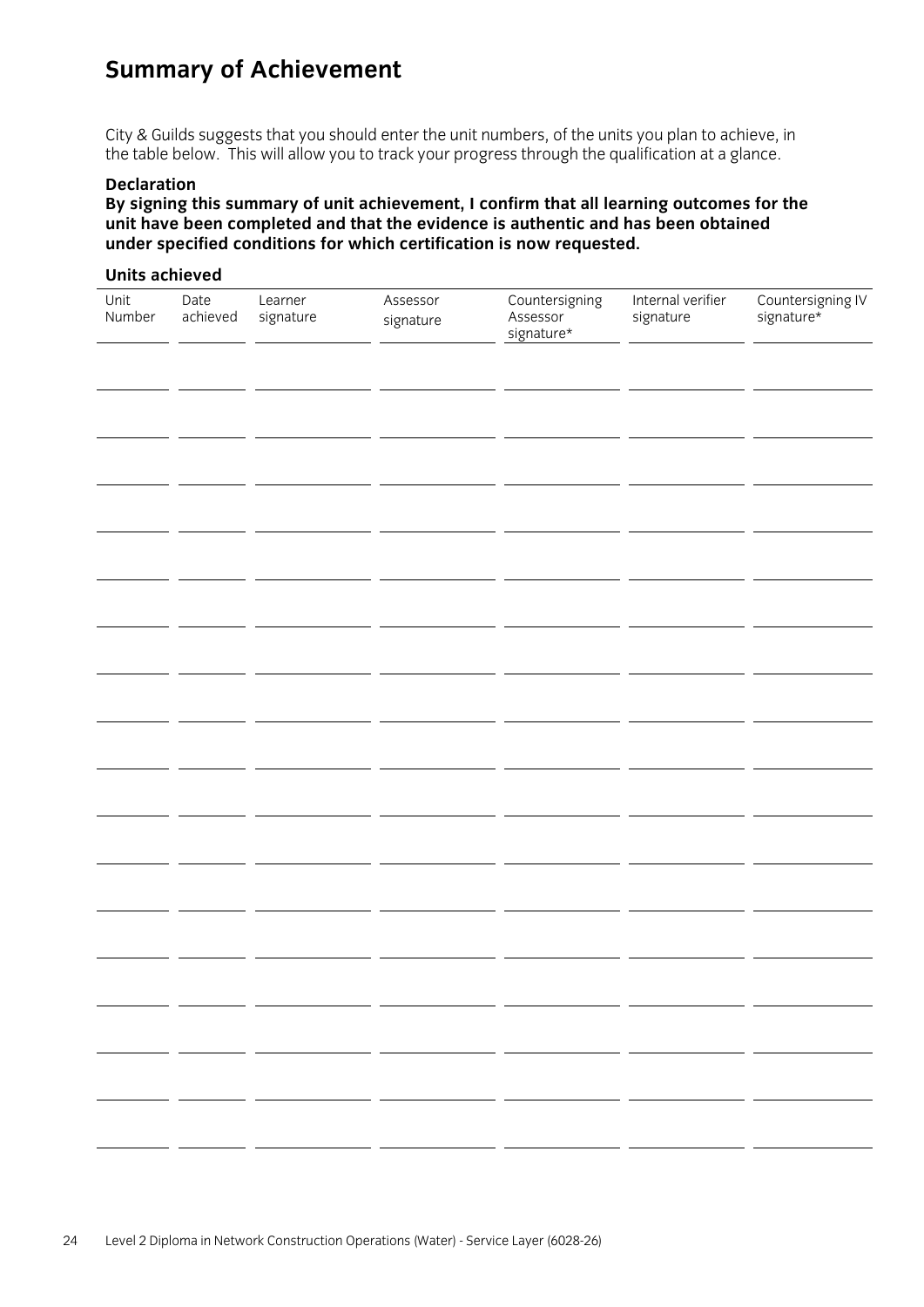## **Observation report**

Level 2 Diploma in Water Network Construction Operations (6028)

### **Candidate: Assessor: PRN: PRN: PRN:**

Applicable units

Report **Learning outcome ref.**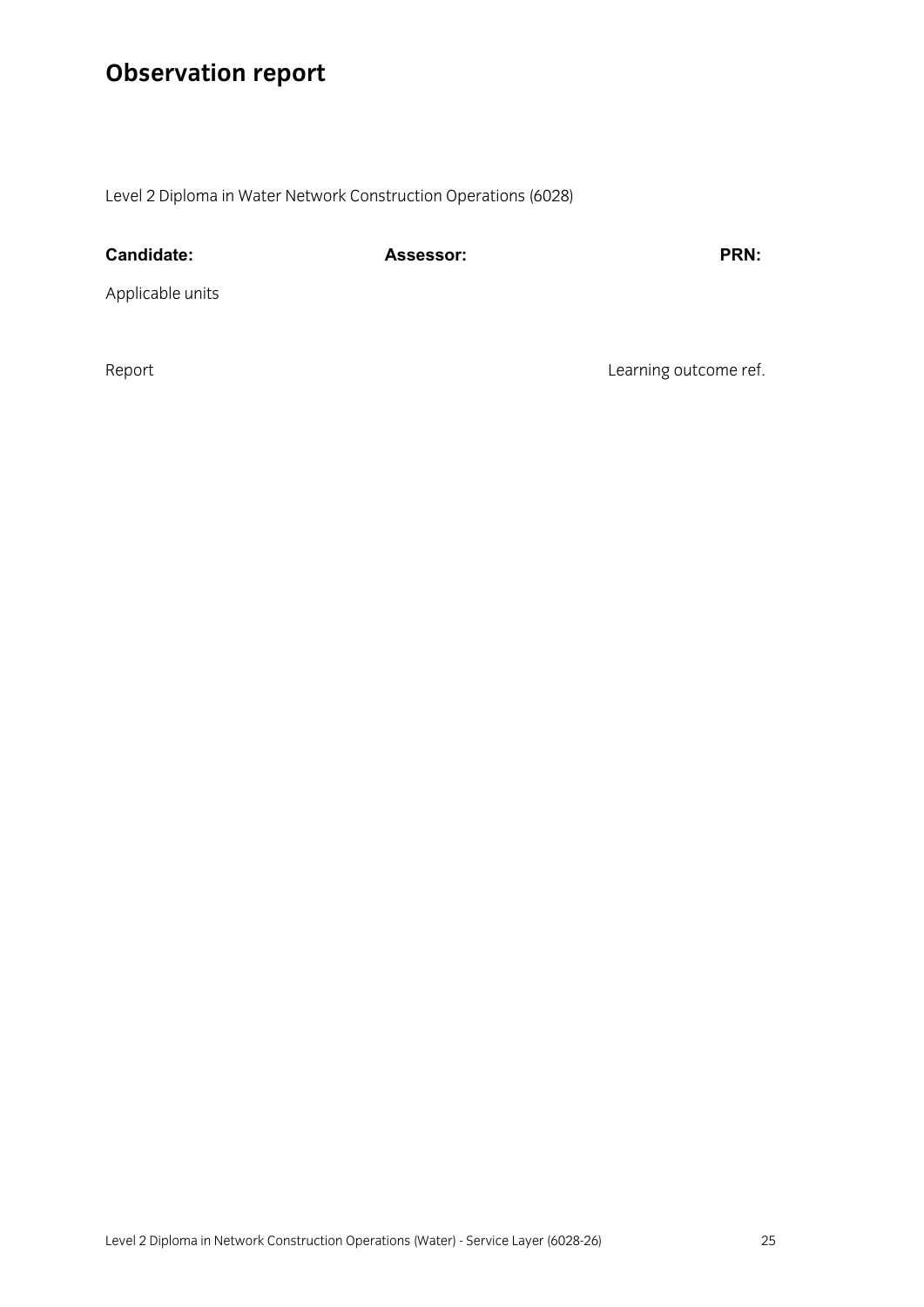Questions asked with answers: Learning Outcome ref:

Assessor feedback –

Learner signature … … … … … … … … … … … … … … Date … … … … … … … … … … … …

Assessor …………………………………………………….... Date ……………………………….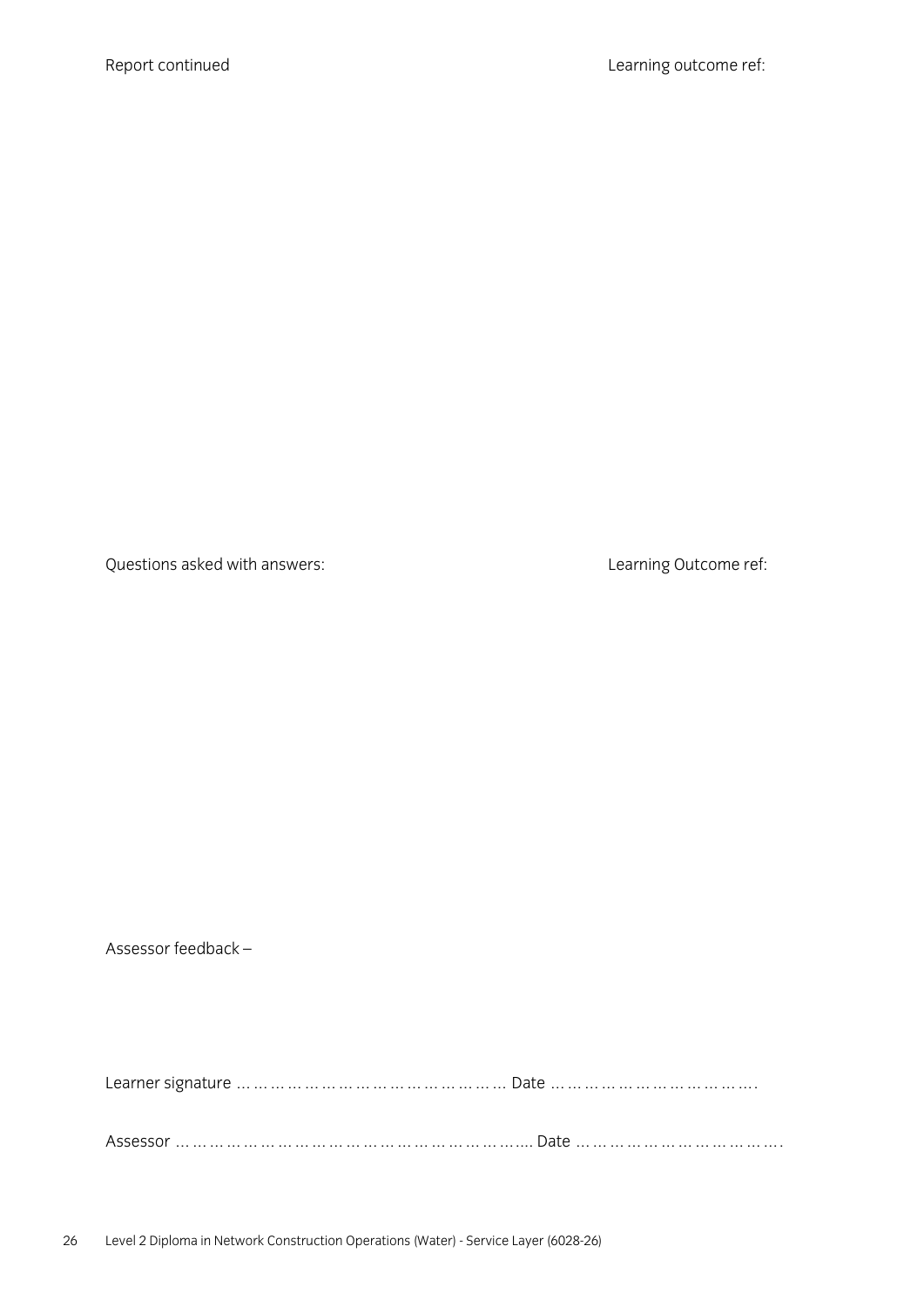## **Diary sheet**

| Learner name:                 | <b>Team leader:</b>     |
|-------------------------------|-------------------------|
| Location:                     | Job type:               |
| Job reference number:         | Date:                   |
| Details of work completed:    |                         |
|                               |                         |
|                               |                         |
|                               |                         |
|                               |                         |
|                               |                         |
|                               |                         |
|                               |                         |
| <b>Team Leaders comments:</b> |                         |
|                               |                         |
|                               |                         |
|                               |                         |
| Learners signature:           | Team leaders signature: |

IV signature: EV signature: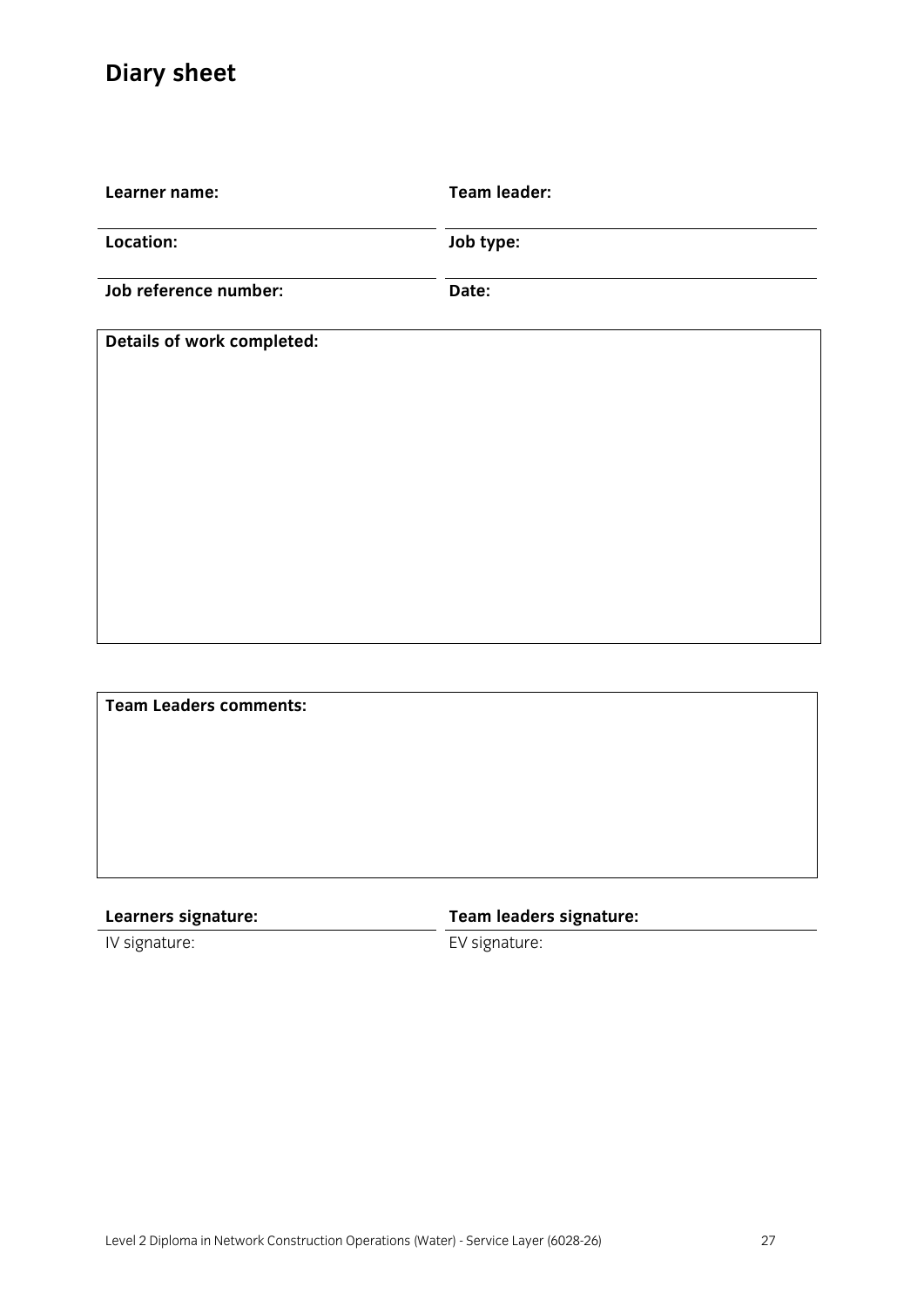## **Witness Testimony**

| Learner name:               | <b>Team leader:</b> |
|-----------------------------|---------------------|
| Location:                   | Job type:           |
| Job reference number:       | Date:               |
| Details of work completed:  |                     |
|                             |                     |
|                             |                     |
|                             |                     |
|                             |                     |
|                             |                     |
|                             |                     |
| <b>Additional comments:</b> |                     |
|                             |                     |

| <b>Additional comments:</b> |  |  |  |  |  |  |
|-----------------------------|--|--|--|--|--|--|
|                             |  |  |  |  |  |  |
|                             |  |  |  |  |  |  |
|                             |  |  |  |  |  |  |
|                             |  |  |  |  |  |  |
|                             |  |  |  |  |  |  |
|                             |  |  |  |  |  |  |

Learners signature: **Witness signature:** 

IV signature: EV signature: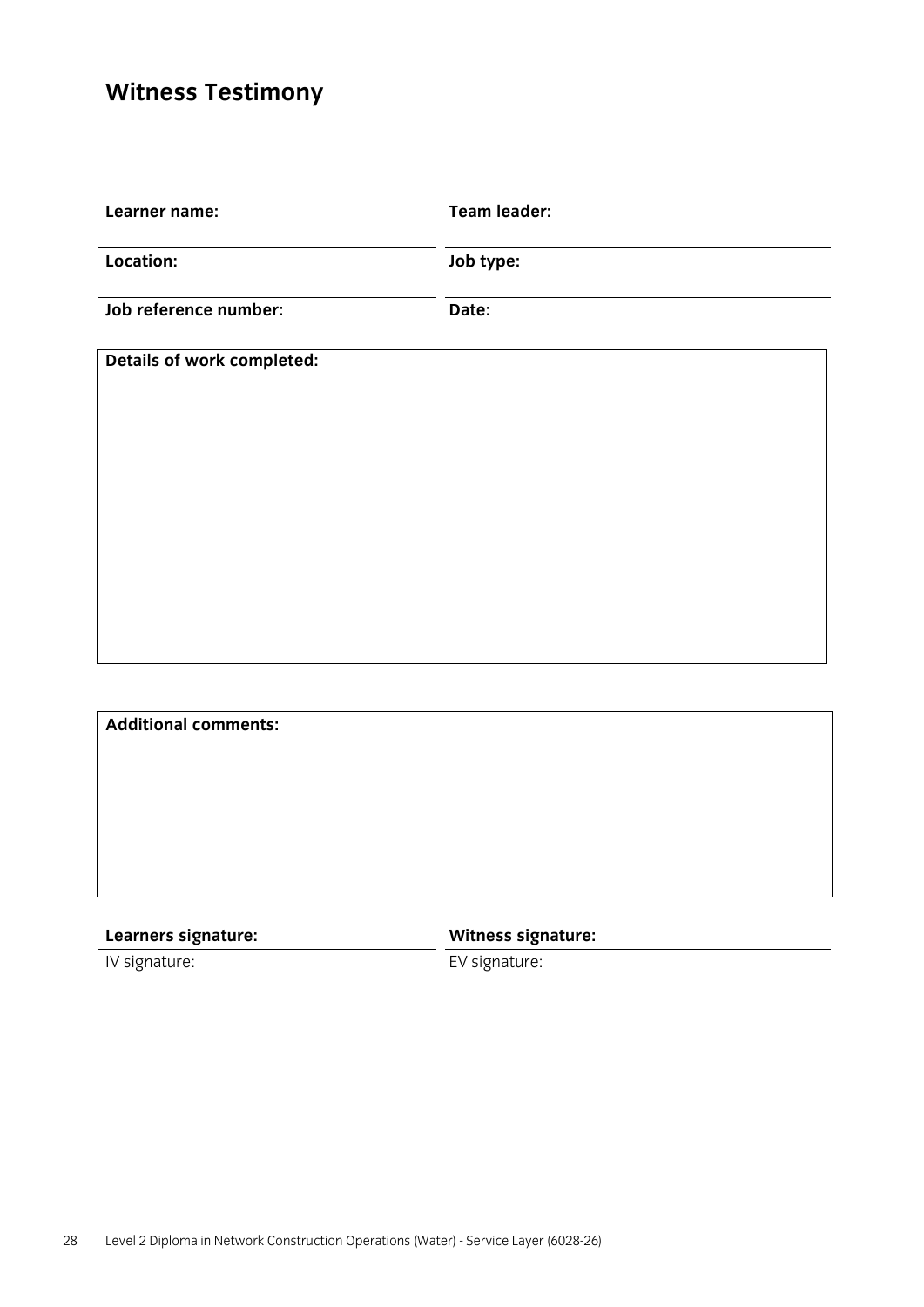## **Photographic Supplementary Evidence**

Portfolio Reference Number:

Candidate Name:

Candidate Signature:

Unit Number: Learning Outcome Number: Assessment Criteria Number:

**Brief description of task being carried out in the photograph:** 

**(Attach Photo in this Box)** 

| Assessor / Workplace Recorder Name:      |                 |       |  |
|------------------------------------------|-----------------|-------|--|
| Assessor / Workplace Recorder Signature: |                 | Date: |  |
| IV Name:                                 | I IV Signature: | Date: |  |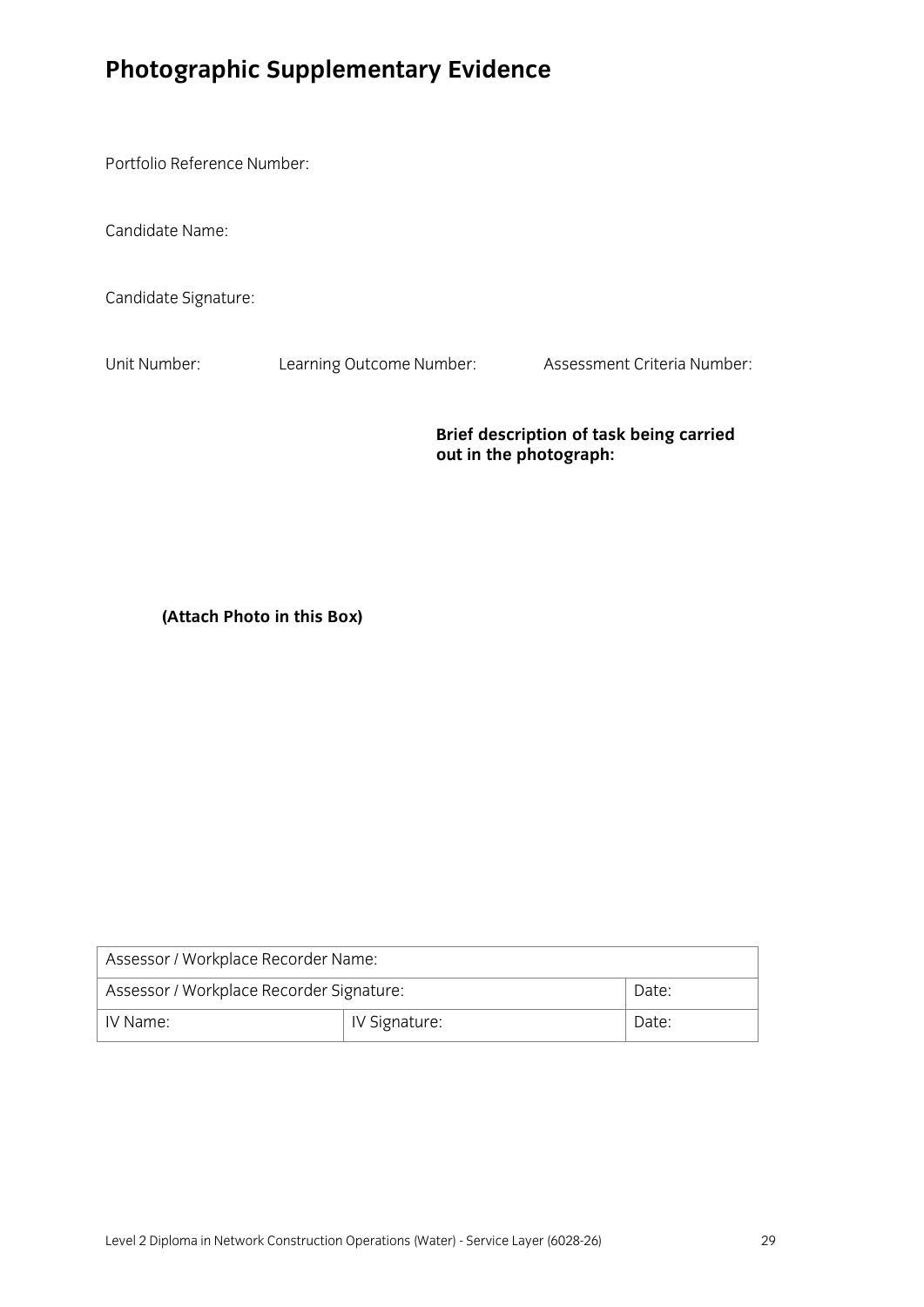<span id="page-29-0"></span>

#### **Unit aim:**

The purpose of the unit is to assess the competence of individuals to recognised national occupational standards. This unit is designed to assess the competence of individuals required to create an efficient and effective work environment in Utilities Network Construction. It involves planning recourses, the work area and requires an understanding of the work activity. It includes working efficiently and effectively with other personnel.

| Where job was done | Time taken (hours) Date |  |
|--------------------|-------------------------|--|
|                    |                         |  |
|                    |                         |  |
|                    |                         |  |
|                    |                         |  |
|                    |                         |  |
|                    |                         |  |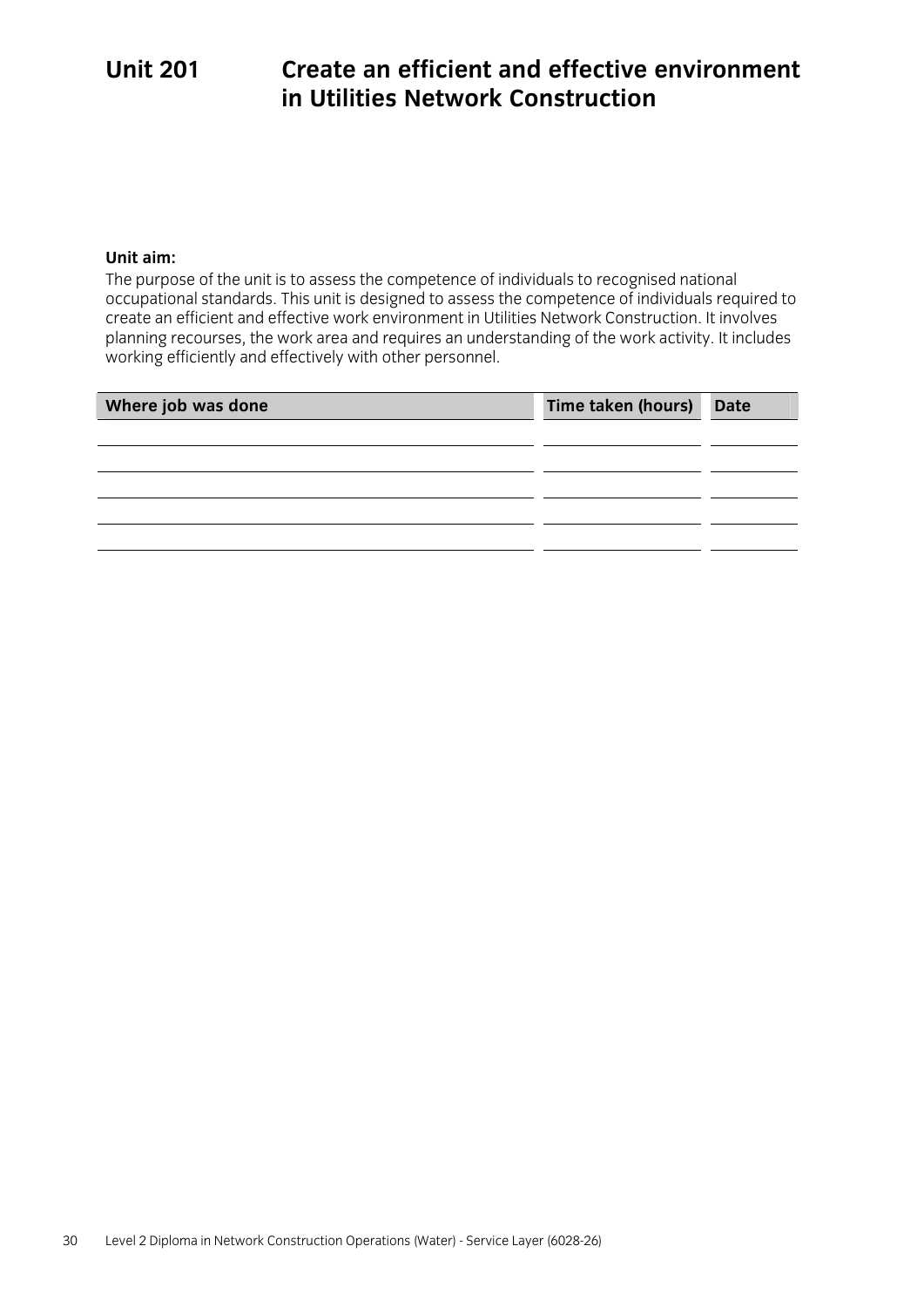### **Unit 201 Create an efficient and effective environment in Utilities Network Construction**

|     | Performance evidence required                                                                                                                 | Portfolio Reference Number<br>(PRN) |  |  |  |  |  |
|-----|-----------------------------------------------------------------------------------------------------------------------------------------------|-------------------------------------|--|--|--|--|--|
|     | 1. Be able to work efficiently and effectively                                                                                                |                                     |  |  |  |  |  |
| 1.1 | Carry out a site-specific risk assessment and review in<br>accordance with company procedures                                                 |                                     |  |  |  |  |  |
| 1.2 | Select and wear the designated PPE                                                                                                            |                                     |  |  |  |  |  |
| 1.3 | Store, maintain and use tools, work materials and equipment in<br>accordance with the work requirements, approved procedures<br>and practices |                                     |  |  |  |  |  |
|     | Type of evidence $\rightarrow$                                                                                                                |                                     |  |  |  |  |  |

#### **O = Observation Q = Oral Question (OQ) or Written Question & answer (WQ) S = Simulation/RWE WT = Witness testimony**

|     | Performance evidence required                                                                           | Portfolio Reference Number<br>(PRN) |  |  |  |  |
|-----|---------------------------------------------------------------------------------------------------------|-------------------------------------|--|--|--|--|
|     | 2. Be able to organise their work and maintain standards to minimise<br>hazards                         |                                     |  |  |  |  |
| 2.1 | Organise work to comply with instructions and the agreed<br>schedules                                   |                                     |  |  |  |  |
| 2.2 | Coordinate own work with other personnel and related<br>activities                                      |                                     |  |  |  |  |
| 2.3 | Carry out activities to approved procedures and practices                                               |                                     |  |  |  |  |
| 2.4 | Carry out and confirm all work is in accordance with <b>standards</b><br>and approved codes of practice |                                     |  |  |  |  |
| 2.5 | Check own work and that of other personnel to ensure<br>compliance with specified standards             |                                     |  |  |  |  |
| 2.6 | Confirm with a designated person on the steps to be taken<br>throughout the work process                |                                     |  |  |  |  |
|     | Type of evidence $\rightarrow$                                                                          |                                     |  |  |  |  |

**O = Observation Q = Oral Question (OQ) or Written Question & answer (WQ) S = Simulation/RWE WT = Witness testimony**

#### **Range**

**Approved procedures and practices:** use of appropriate work methods; optimise the use of time; remove and dispose of waste and surplus materials

**Standards and approved codes of practice:** the agreed standards and specification; the organisational policy; approved procedures and practices; statutory requirements

**Designated person:** specified within work and health and safety procedures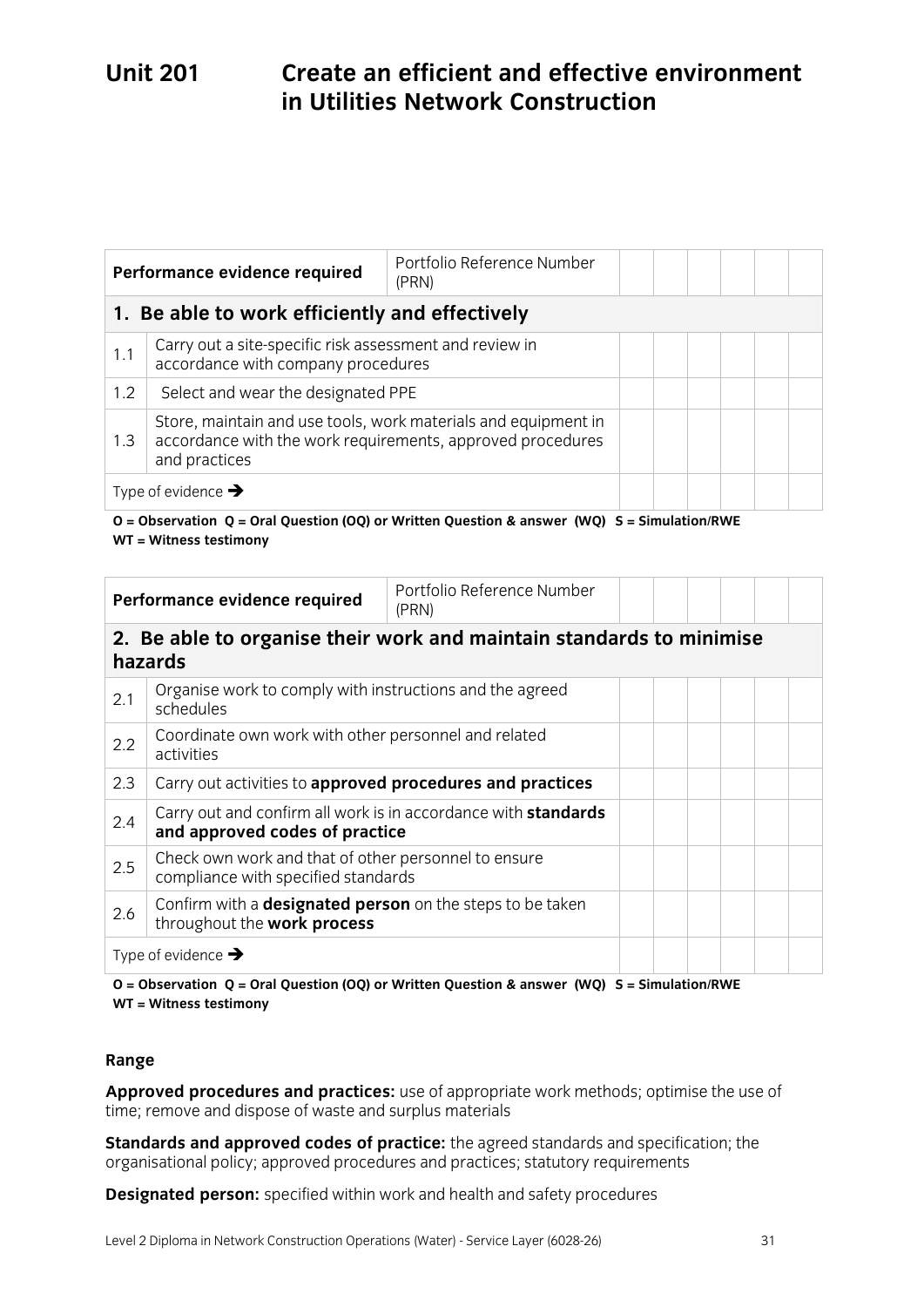**Work process:** any work which may be detrimental to safety or the environment; suggestions for improvements to work methods; any deviations in standards or specification

|     | Performance evidence required                                                                                  | Portfolio Reference Number<br>(PRN) |  |  |  |  |  |
|-----|----------------------------------------------------------------------------------------------------------------|-------------------------------------|--|--|--|--|--|
|     | 3. Be able to use and communicate data and information                                                         |                                     |  |  |  |  |  |
| 3.1 | Comply with operational and organisational procedures for<br>communicating information to other people         |                                     |  |  |  |  |  |
| 3.2 | Confirm records are maintained and exchanged in accordance<br>with operational and organisational requirements |                                     |  |  |  |  |  |
| 3.3 | Confirm with designated personnel any circumstances where<br>information appears incorrect                     |                                     |  |  |  |  |  |
| 3.4 | Use organisational information systems to record and store,<br>data and information                            |                                     |  |  |  |  |  |
|     | Type of evidence $\rightarrow$                                                                                 |                                     |  |  |  |  |  |

#### **O = Observation Q = Oral Question (OQ) or Written Question & answer (WQ) S = Simulation/RWE WT = Witness testimony**

| Performance evidence required                                  |                                                                                                             | Portfolio Reference Number<br>(PRN) |  |  |  |  |  |  |
|----------------------------------------------------------------|-------------------------------------------------------------------------------------------------------------|-------------------------------------|--|--|--|--|--|--|
| 4. Be able to resolve problems that arise from work activities |                                                                                                             |                                     |  |  |  |  |  |  |
| 4.1                                                            | Report to a designated person any situations which require<br>additional intervention                       |                                     |  |  |  |  |  |  |
| 4.2                                                            | Communicate problems and conditions outside the<br>responsibility of the job role using approved procedures |                                     |  |  |  |  |  |  |
| Type of evidence $\rightarrow$                                 |                                                                                                             |                                     |  |  |  |  |  |  |

**O = Observation Q = Oral Question (OQ) or Written Question & answer (WQ) S = Simulation/RWE WT = Witness testimony**

| 5. Understand how to establish and maintain effective working<br>relationships in utilities network constructionguidance and<br>legislation in utilities network construction operations | <b>PRN</b>                                                                                                   |  |
|------------------------------------------------------------------------------------------------------------------------------------------------------------------------------------------|--------------------------------------------------------------------------------------------------------------|--|
| 5.1                                                                                                                                                                                      | State the main responsibilities of the employer and employee under the<br>Health and Safety at Work Act      |  |
| 5.2                                                                                                                                                                                      | Explain the health and safety guidance governing work in excavations                                         |  |
| 5.3                                                                                                                                                                                      | Describe the safe procedures for handling hazardous materials                                                |  |
| 5.4                                                                                                                                                                                      | Explain the organisational accident recording and reporting procedures                                       |  |
| 5.5                                                                                                                                                                                      | State the legislative requirements relative to the work activity and the<br>workplace environment, including |  |
|                                                                                                                                                                                          | any licensing, certification or inspection<br>$\bullet$                                                      |  |
|                                                                                                                                                                                          | organisational and operational standards<br>$\bullet$                                                        |  |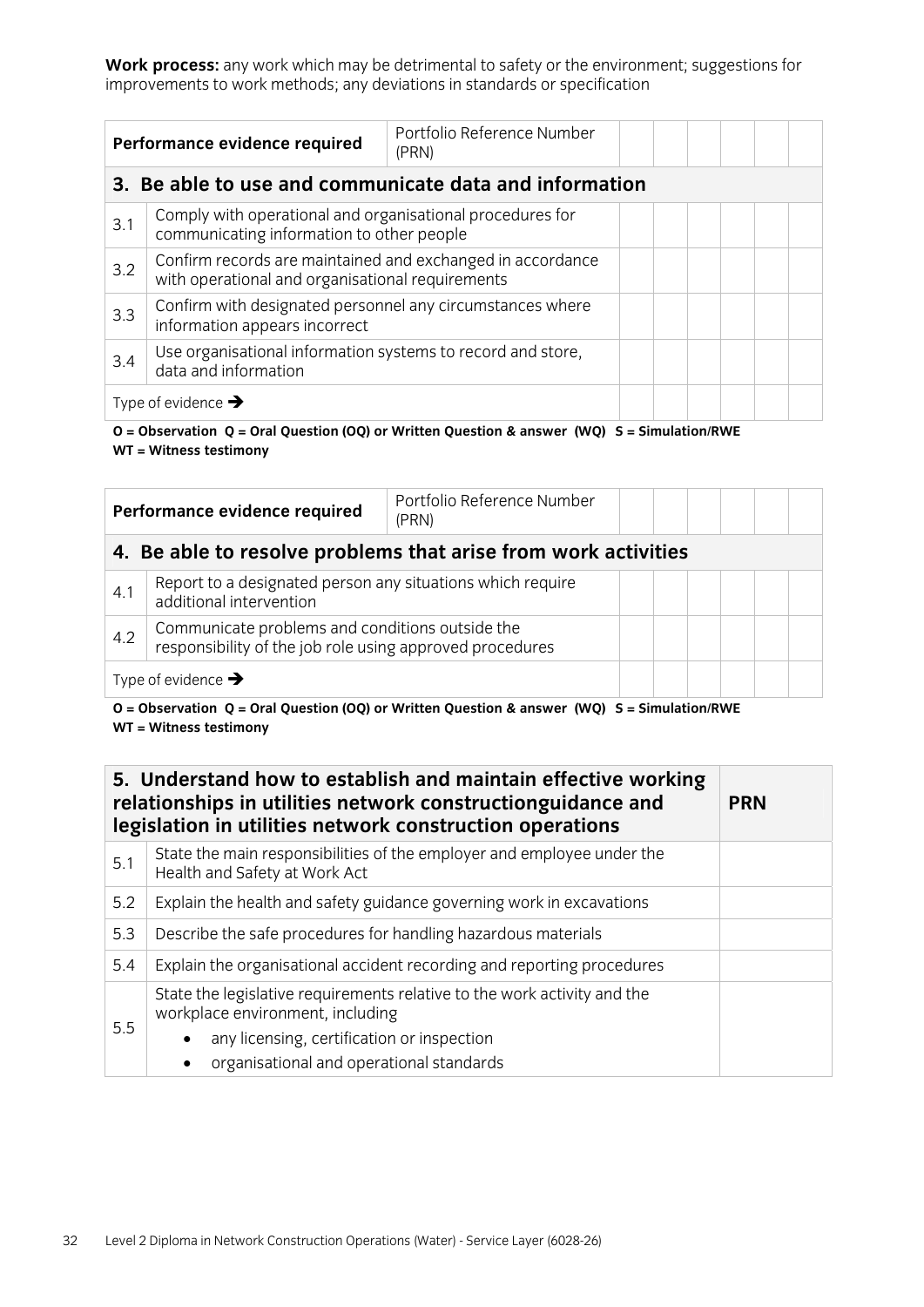| 6. Understand how to create an efficient and effective<br>environment in utilities network construction | <b>PRN</b>                                                                                                                   |  |
|---------------------------------------------------------------------------------------------------------|------------------------------------------------------------------------------------------------------------------------------|--|
| 6.1                                                                                                     | Describe the industry practices and company requirements for the work<br>activity within the remit of the occupation         |  |
| 6.2                                                                                                     | Apply approved procedures and practices in the context of the<br>operations, the work activity and the workplace environment |  |
| 6.3                                                                                                     | Describe the main physical properties of the range of materials used in work<br>operations                                   |  |
| 6.4                                                                                                     | Describe how the range of materials may be affected by weather conditions                                                    |  |
| 6.5                                                                                                     | Describe the categories and uses of materials used in the work activity                                                      |  |
| 6.6                                                                                                     | Describe the characteristics of work materials relevant to the work activity,<br>both hazardous and non-hazardous            |  |
| 6.7                                                                                                     | Identify materials used for the work which could pose a health hazard                                                        |  |
| 6.8                                                                                                     | Explain how to identify hazardous materials                                                                                  |  |
| 6.9                                                                                                     | Describe precautions to be taken when dealing with toxic fumes and dust                                                      |  |
| 6.10                                                                                                    | Explain safe methods of handling and storing the range of materials<br>being used for the work                               |  |
| 6.11                                                                                                    | Identify types of <b>packaging</b> used for the range of materials                                                           |  |
| 6.12                                                                                                    | Identify types of <b>tools and equipment</b> used with the operation and work<br>activity                                    |  |
| 6.13                                                                                                    | Identify the range and use of personal protective equipment for the work<br>activity                                         |  |
| 6.14                                                                                                    | Describe the methods of checking PPE for good condition                                                                      |  |
| 6.15                                                                                                    | State the operational and organisational requirements for storage                                                            |  |
| 6.16                                                                                                    | Describe the arrangements, designated places and working<br>procedures for storing tools and equipment                       |  |
| 6.17                                                                                                    | Explain the safe lifting and handling techniques for tools, equipment and<br>materials                                       |  |
| 6.18                                                                                                    | Explain the emergency procedures and actions to take in the event of<br>emergency                                            |  |
| 6.19                                                                                                    | Describe means of communication used in utilities network construction                                                       |  |
| 6.20                                                                                                    | Explain the procedures for reporting problems in accordance with<br>company policy                                           |  |
| 6.21                                                                                                    | Outline the range of the work activity and sequence of events to<br>achieve the intended job outcomes                        |  |

#### **Range**

**Approved procedures and practices:** Environmental; organisational; regulatory; emergency; operational; company procedure

**Categories and uses:** materials used in carrying out the work; materials arising as a result of the work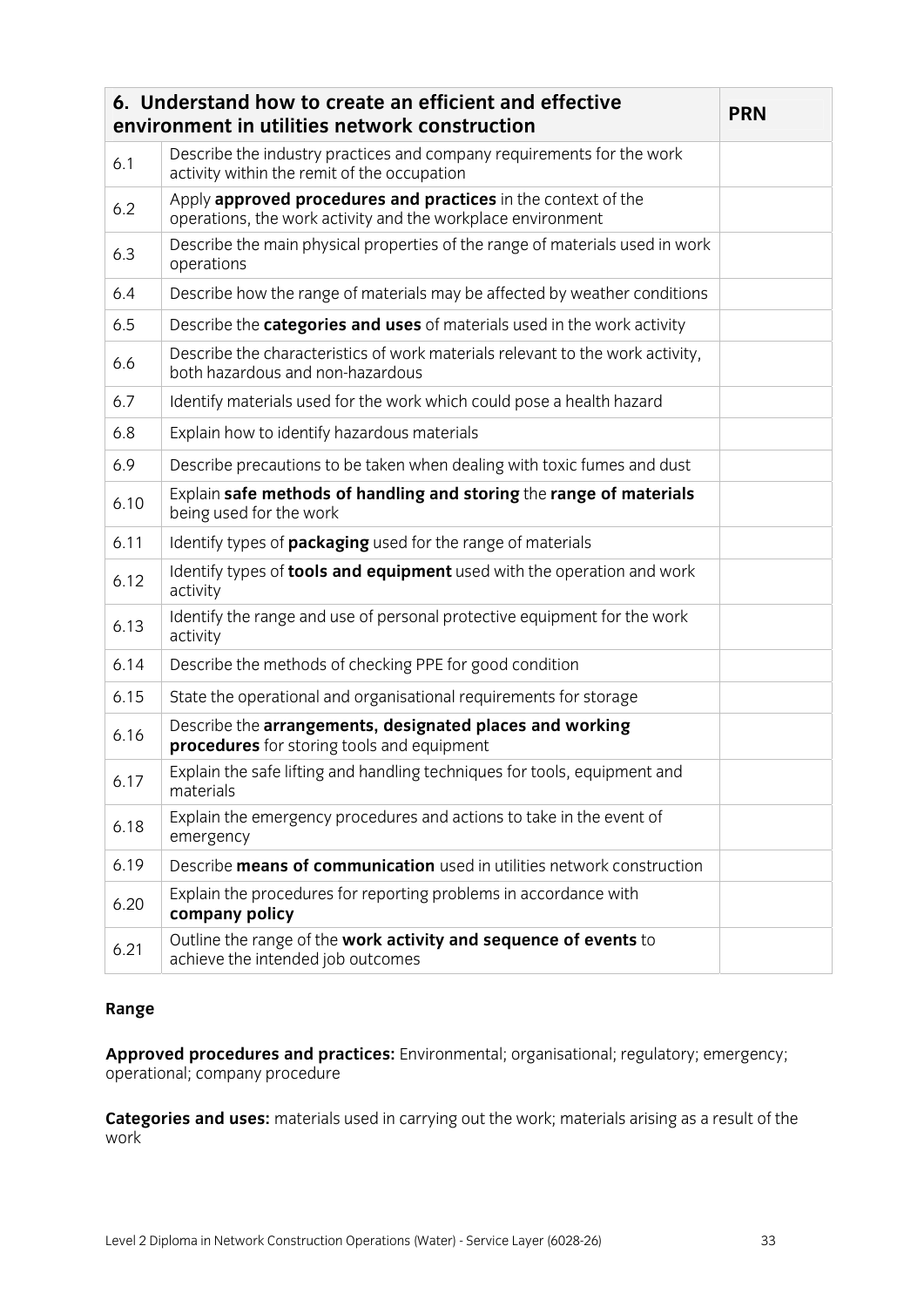**Safe methods of handling and storing:** disposal of residual or waste materials; recovery of reusable materials; approved reporting procedures

**Range of materials:** hazardous; non-hazardous

**Packaging:** loose; bagged; containerised; volume/weight of standard packages

**Tools and equipment:** hand tools; power tools; equipment for general and specific work activities.

**Arrangements, designated places and working procedures:** the need for securing high value/high risk equipment; storage compounds; security arrangements; lock up stores; methods of checking materials into and out of storage.

**Means of communication:** written; electronic; visual signals

**Company policy:** statutory; organisational; emergency

**Work activity and sequence of events**: how to collect information from plans, schedules, work programmes; the preparatory work required, including ensuring safely provisions are in place; the processes and work methods being used for the work activity; post- work activity to satisfactorily conclude the work activity; quality control being used for the work activity

**Confirm completion of this Unit on the Summary of Achievement Form.**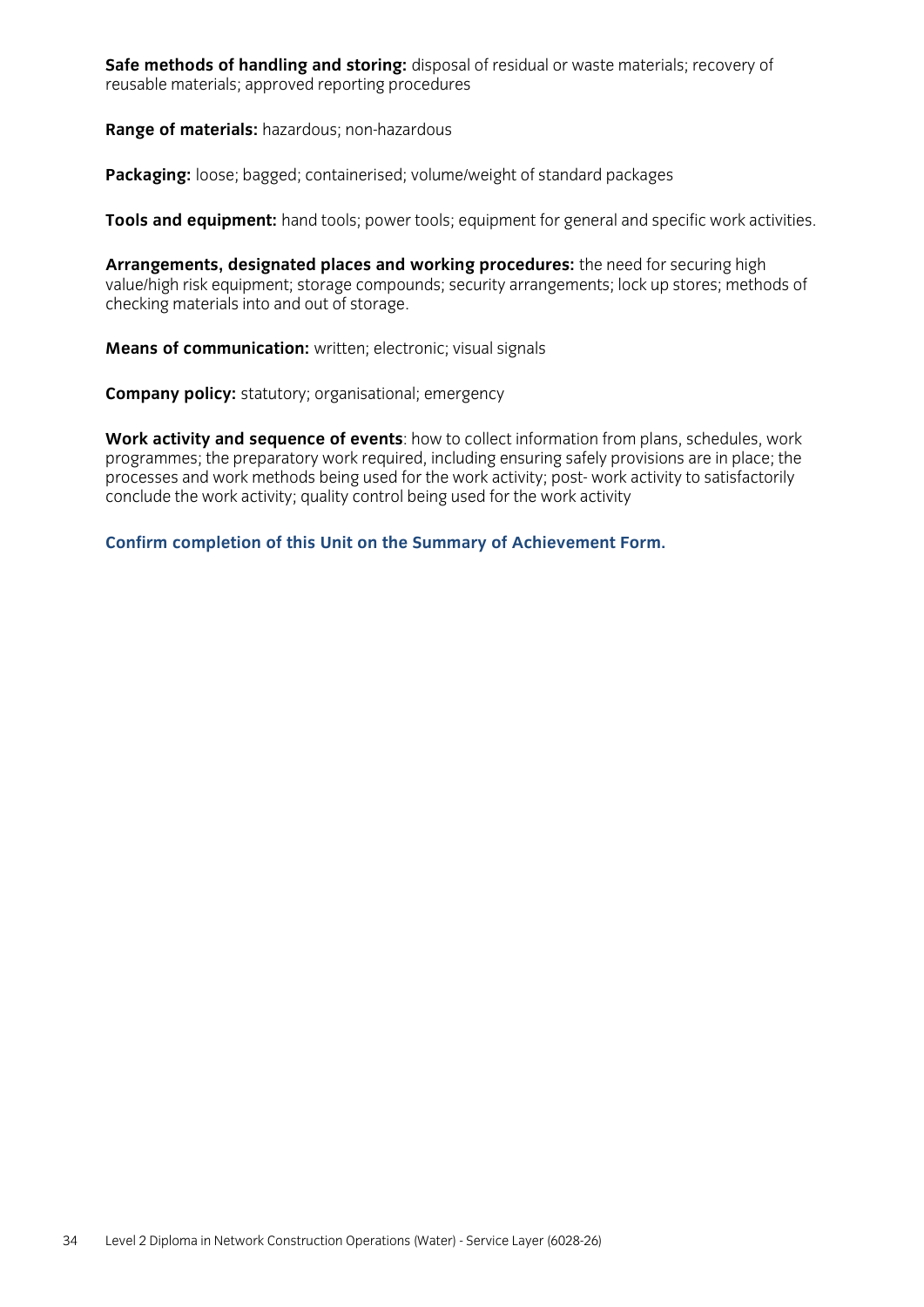### <span id="page-34-0"></span>**Unit 203 Establish and maintain effective working relationships in utilities network construction**

#### **Unit aim:**

The purpose of this unit is to assess the competence of individuals to recognised national occupational standards. The unit supports workforce development and describes the competencies necessary to establish and maintain effective working relationships in Utilities Network Construction. It includes working effectively with work colleagues, the general public, local authorities, other utilities, job management and emergency services.

| Time taken (hours) Date |  |
|-------------------------|--|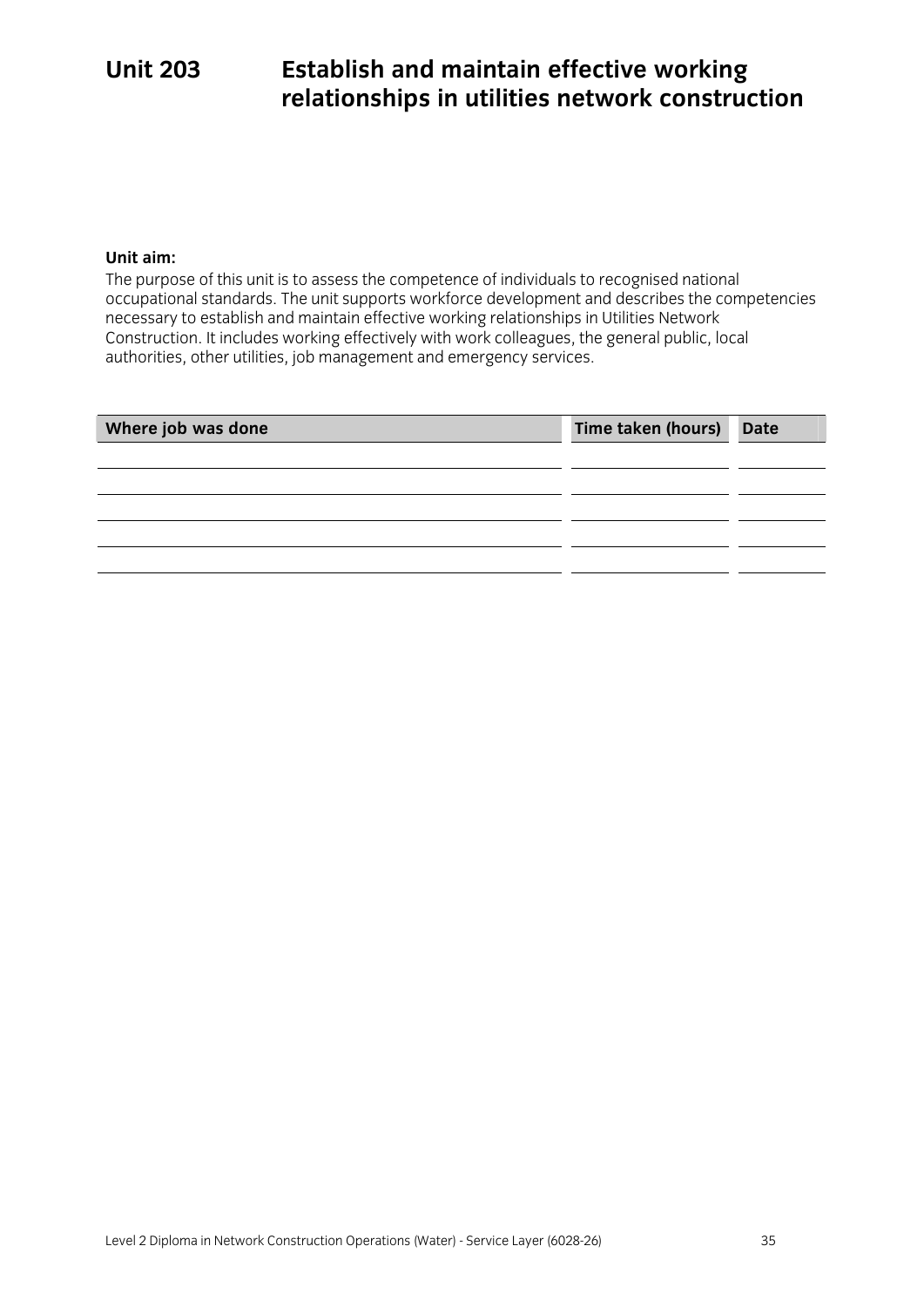### **Unit 203 Establish and maintain effective working relationships in utilities network construction**

| Performance evidence required                                         |                                                                                                                         | Portfolio Reference Number<br>(PRN) |  |  |  |  |  |
|-----------------------------------------------------------------------|-------------------------------------------------------------------------------------------------------------------------|-------------------------------------|--|--|--|--|--|
| 1. Be able to establish and maintain productive working relationships |                                                                                                                         |                                     |  |  |  |  |  |
| 1.1                                                                   | Demonstrate how to deal with working relationships<br>appropriately                                                     |                                     |  |  |  |  |  |
| 1.2                                                                   | Demonstrate how to deal with requests positively and in a<br>timely manner                                              |                                     |  |  |  |  |  |
| 1.3                                                                   | Support colleagues and associates that may be in work-related<br>difficulties                                           |                                     |  |  |  |  |  |
| 1.4                                                                   | Communicate to the designated person all unresolved<br>matters likely to result in a breakdown of working relationships |                                     |  |  |  |  |  |
| 1.5                                                                   | Work with others to find effective ways to deal with work<br>problems                                                   |                                     |  |  |  |  |  |
| Type of evidence $\rightarrow$                                        |                                                                                                                         |                                     |  |  |  |  |  |

**O = Observation Q = Oral Question (OQ) or Written Question & answer (WQ) S = Simulation/RWE WT = Witness testimony**

#### **Range**

**Working relationships:** colleagues, associates, managers, supervisors, customers, outside bodies and members of the general public

**Designated person:** those people specified within work and health and safety procedures

| Performance evidence required                          |                                                                                                        | Portfolio Reference Number<br>(PRN) |  |  |  |  |  |  |
|--------------------------------------------------------|--------------------------------------------------------------------------------------------------------|-------------------------------------|--|--|--|--|--|--|
| 2. Be able to use and communicate data and information |                                                                                                        |                                     |  |  |  |  |  |  |
| 2.1                                                    | Comply with operational and organisational procedures for<br>communicating information to other people |                                     |  |  |  |  |  |  |
| 2.2                                                    | Comply with operational and organisational procedures when<br>maintaining records                      |                                     |  |  |  |  |  |  |
| 2.3                                                    | Confirm with designated personnel any circumstances where<br>information appears to be incorrect       |                                     |  |  |  |  |  |  |
| 2.4                                                    | Use organisational information systems to record and store,<br>data and information                    |                                     |  |  |  |  |  |  |
| Type of evidence $\rightarrow$                         |                                                                                                        |                                     |  |  |  |  |  |  |

**O = Observation Q = Oral Question (OQ) or Written Question & answer (WQ) S = Simulation/RWE WT = Witness testimony**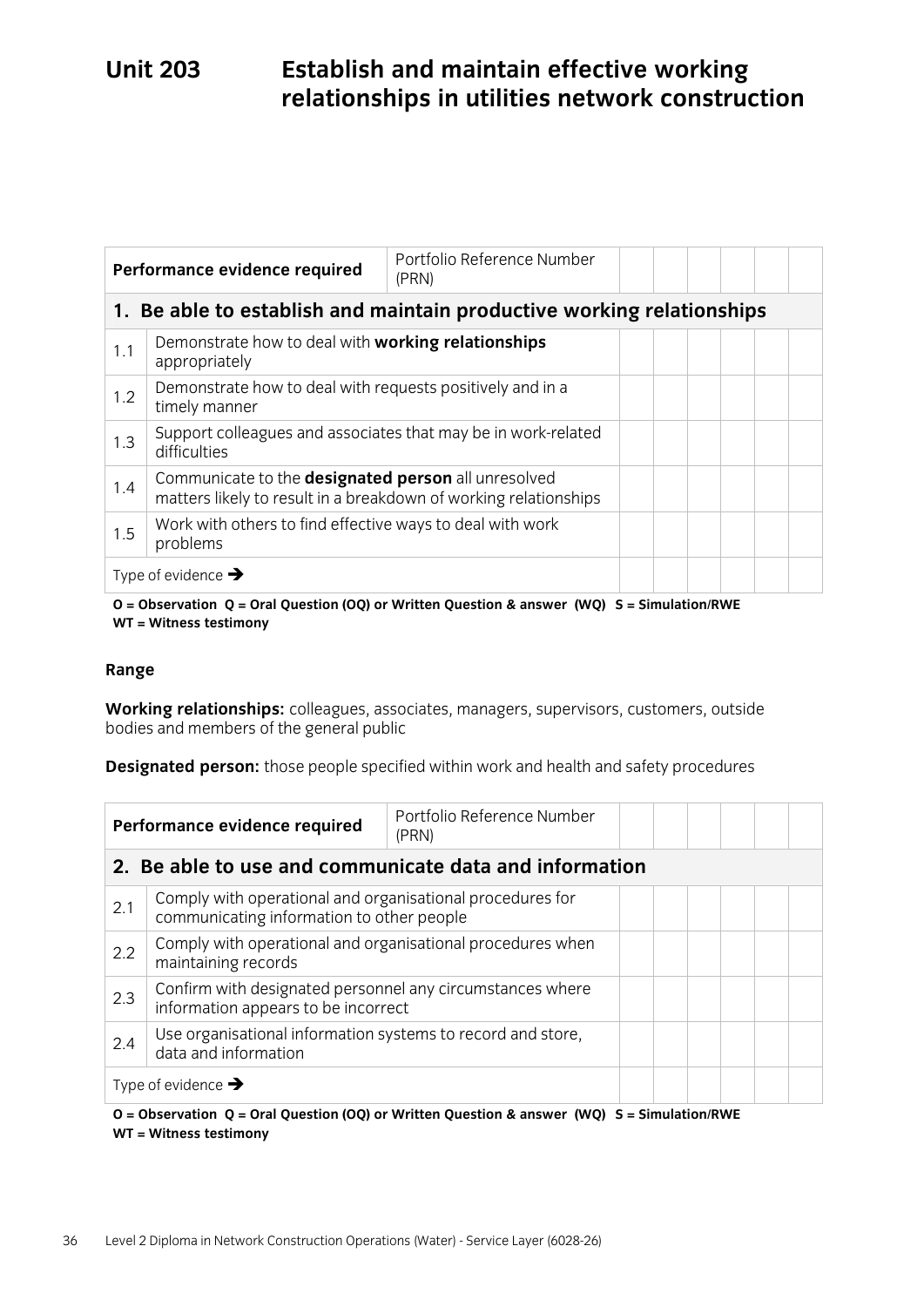|                                | Performance evidence required                                                                                                           | Portfolio Reference Number<br>(PRN) |  |  |  |  |  |  |
|--------------------------------|-----------------------------------------------------------------------------------------------------------------------------------------|-------------------------------------|--|--|--|--|--|--|
|                                | 3. Be able to resolve problems that could damage effective working<br>relationships                                                     |                                     |  |  |  |  |  |  |
| 3.1                            | Handle problems within the responsibility of the job role                                                                               |                                     |  |  |  |  |  |  |
| 3.2                            | Communicate problems and conditions outside the<br>responsibility of the job role to the designated person using<br>approved procedures |                                     |  |  |  |  |  |  |
| Type of evidence $\rightarrow$ |                                                                                                                                         |                                     |  |  |  |  |  |  |

### **Range**

**Designated person**: people specified within work and health and safety procedures

| 4. Know Health and Safety guidance and legislation in<br>utilities network construction operations | <b>PRN</b>                                                                                              |  |
|----------------------------------------------------------------------------------------------------|---------------------------------------------------------------------------------------------------------|--|
| 4.1                                                                                                | State the main responsibilities of the employer and employee under the<br>Health and Safety at Work Act |  |
| 4.2                                                                                                | Explain the health and safety guidance governing work in excavations                                    |  |
| 4.3                                                                                                | Describe the safe procedures for handling hazardous materials                                           |  |
| 4.4                                                                                                | Explain the organisational accident recording and reporting procedures                                  |  |
| 4.5                                                                                                | Identify the range and use of personal protective equipment for the work                                |  |

| 5. Understand how to establish and maintain effective<br>working relationships in utilities network construction | <b>PRN</b>                                                                                                                   |  |
|------------------------------------------------------------------------------------------------------------------|------------------------------------------------------------------------------------------------------------------------------|--|
| 5.1                                                                                                              | Describe how to create and maintain working relationships with different<br>types of personnel                               |  |
| 5.2                                                                                                              | Identify the range and roles of <b>other persons</b> involved in the work<br>activities                                      |  |
| 5.3                                                                                                              | Explain how to deal with groups and individuals with diverse roles,<br>responsibilities and business environments            |  |
| 5.4                                                                                                              | Describe how to recognise and deal with problems effecting working<br>relationships                                          |  |
| 5.5                                                                                                              | State the lines of communications to be followed when communicating<br>information to customers, clients and work colleagues |  |
| 5.6                                                                                                              | Explain the <b>methods of communication</b> used to communicate with<br>others                                               |  |
| 5.7                                                                                                              | Identify documentation to use when communicating information to<br>individuals and groups                                    |  |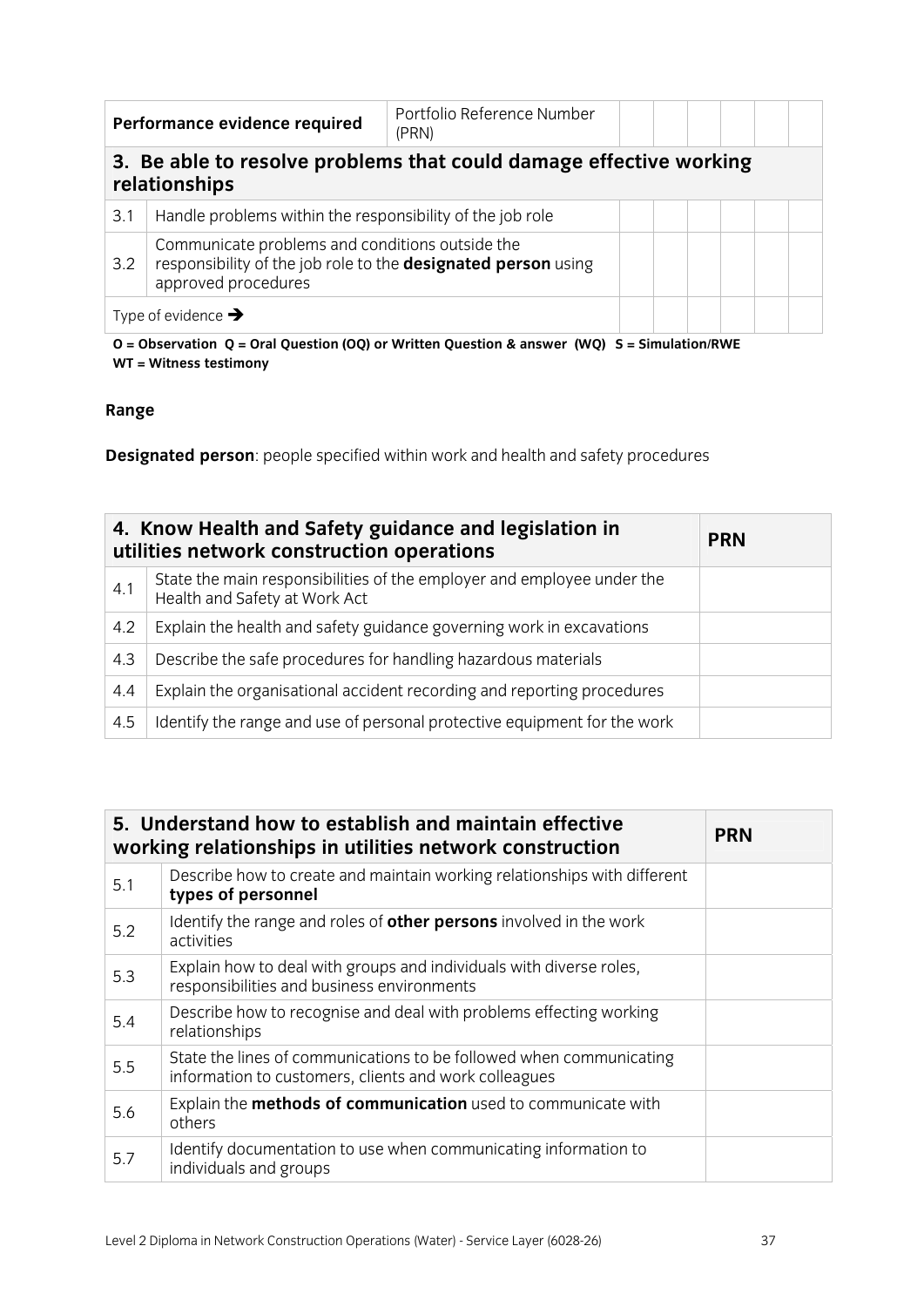| 5.8  | Describe ways to resolve problems that are affecting productivity and the<br>achievement of work goals           |  |
|------|------------------------------------------------------------------------------------------------------------------|--|
| 5.9  | State the legislative requirements including any licensing or certification<br>for the work activities           |  |
| 5.10 | State actions to be taken in the event of an emergency                                                           |  |
| 5.11 | State how to comply with the requirements of the Health and Safety at<br>Work Act in respect of work activities. |  |

**Types of personnel:** work colleagues and associates, suppliers, contractors, other utilities, those working for statutory bodies, other organisations, other trades, representatives from statutory organisations

**Other persons:** other trades; representatives from statutory organisations

**Method of communication:** oral, written, electronic

**Confirm completion of this Unit on the Summary of Achievement Form.**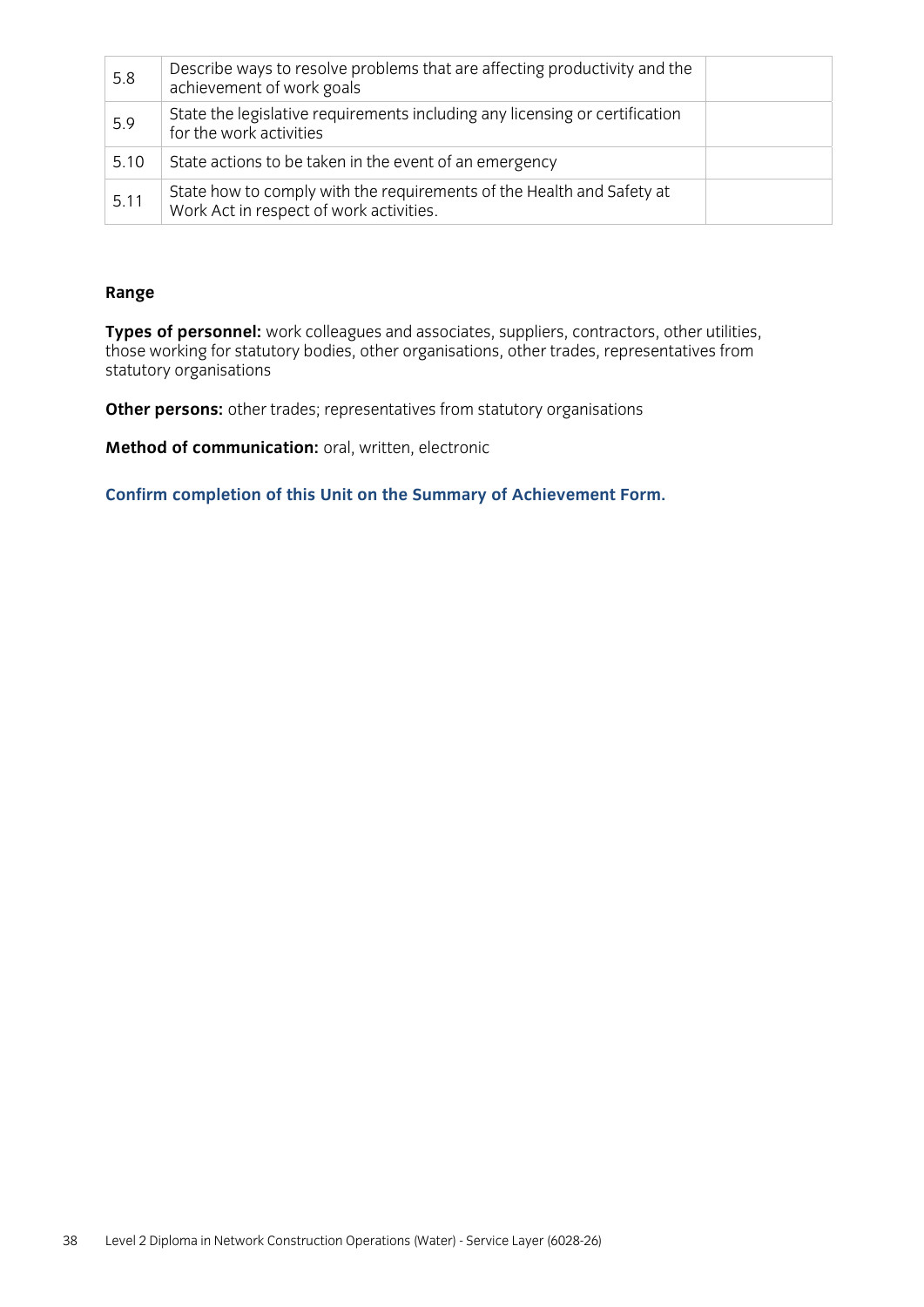## **Unit 204 Install equipment for safe working on the highway for utilities network construction**

#### **Unit aim:**

This unit allows you to show that you have the skills and knowledge to install equipment for safe working on the highway during utilities network construction operations.

You must select appropriate signing, lighting, guarding and traffic control equipment for the site, according to the current Codes of Practice and legislation. You must prepare the appropriate types and quantities of materials and equipment for the works and maintain your safety and security. You must also show that you can communicate information to the relevant people and organisations throughout the operation and must resolve or refer problems that arise during highways works in line with your job responsibility.

| Where job was done | Time taken (hours) Date |  |  |
|--------------------|-------------------------|--|--|
|                    |                         |  |  |
|                    |                         |  |  |
|                    |                         |  |  |
|                    |                         |  |  |
|                    |                         |  |  |
|                    |                         |  |  |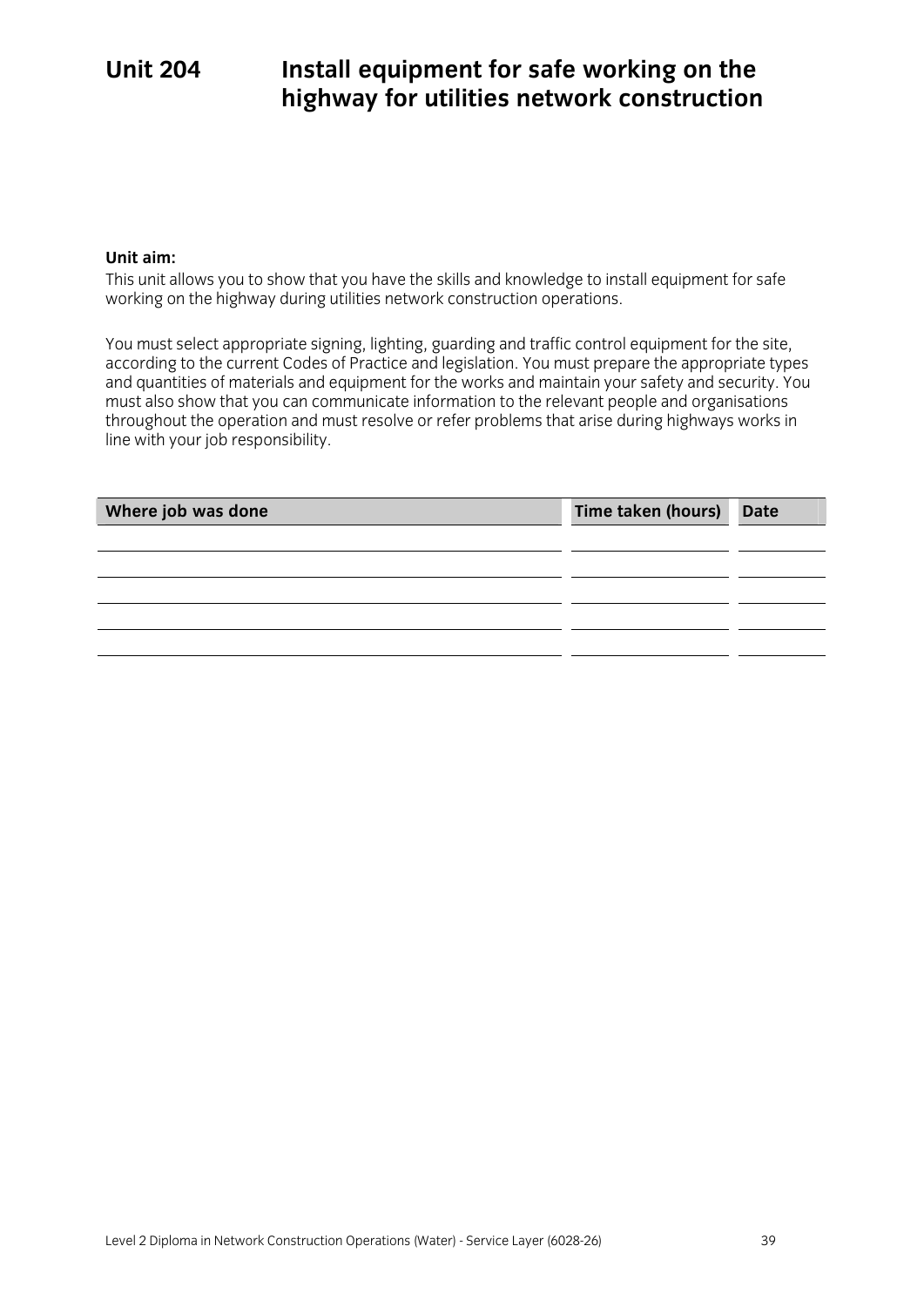# **Unit 204 Install equipment for safe working on the highway for utilities network construction**

| Performance evidence required |                                                                                                                                                                   | Portfolio Reference Number<br>(PRN) |  |  |  |  |  |  |
|-------------------------------|-------------------------------------------------------------------------------------------------------------------------------------------------------------------|-------------------------------------|--|--|--|--|--|--|
|                               | 1. Set out temporary signing, lighting and guarding traffic control<br>equipment in line with Industry Codes of Practice and current legislation                  |                                     |  |  |  |  |  |  |
| 1.1                           | Locate the area for highway works and determine the<br>characteristics and conditions of the carriageway.                                                         |                                     |  |  |  |  |  |  |
| 1.2                           | Plan the works for minimum disruption and inconvenience to<br>others in accordance with approved procedures and<br>practices.                                     |                                     |  |  |  |  |  |  |
| 1.3                           | Carry out a site-specific risk assessment to identify hazards and<br>to determine the range of control signs and protection<br>equipment necessary for the works. |                                     |  |  |  |  |  |  |
| 1.4                           | Select and wear the specified personal protective equipment<br>(PPE), including high visibility vest or coat.                                                     |                                     |  |  |  |  |  |  |
| 1.5                           | Set out control signs and protection equipment in a safe<br>manner, according to the risk assessment, industry codes of<br>practice and current legislation       |                                     |  |  |  |  |  |  |
| 1.6                           | Remove all control equipment on completion of the works.                                                                                                          |                                     |  |  |  |  |  |  |
| 1.7                           | Store and maintain control equipment in accordance with<br>operational and organisational requirements.                                                           |                                     |  |  |  |  |  |  |
| 1.8                           | Work to approved procedures and practices and in<br>compliance with statutory requirements.                                                                       |                                     |  |  |  |  |  |  |
| 1.9                           | Maintain the security of the site where work is not completed.                                                                                                    |                                     |  |  |  |  |  |  |
|                               | Type of evidence $\rightarrow$                                                                                                                                    |                                     |  |  |  |  |  |  |

**O = Observation Q = Oral Question (OQ) or Written Question & answer (WQ) S = Simulation/RWE WT = Witness testimony**

### **Range**

**Characteristics and conditions of the carriageway:** speed and volume of traffic; volume of pedestrian traffic; number and directions of lanes; proximity of other features such as junctions, railway crossings, pedestrian crossings, roundabouts, traffic lights.

**Approved procedures and practices:** environmental; statutory; regulatory; emergency; operational; health and safety; organisational and company procedures; risk assessments.

**Hazards:** traffic; weather; other activities

**Control signs and protection equipment:** traffic signs; cones; lights; barriers; traffic lights; stop and go boards.

**Codes of Practice:** statutory; regulatory, including New Roads and Street Works Act.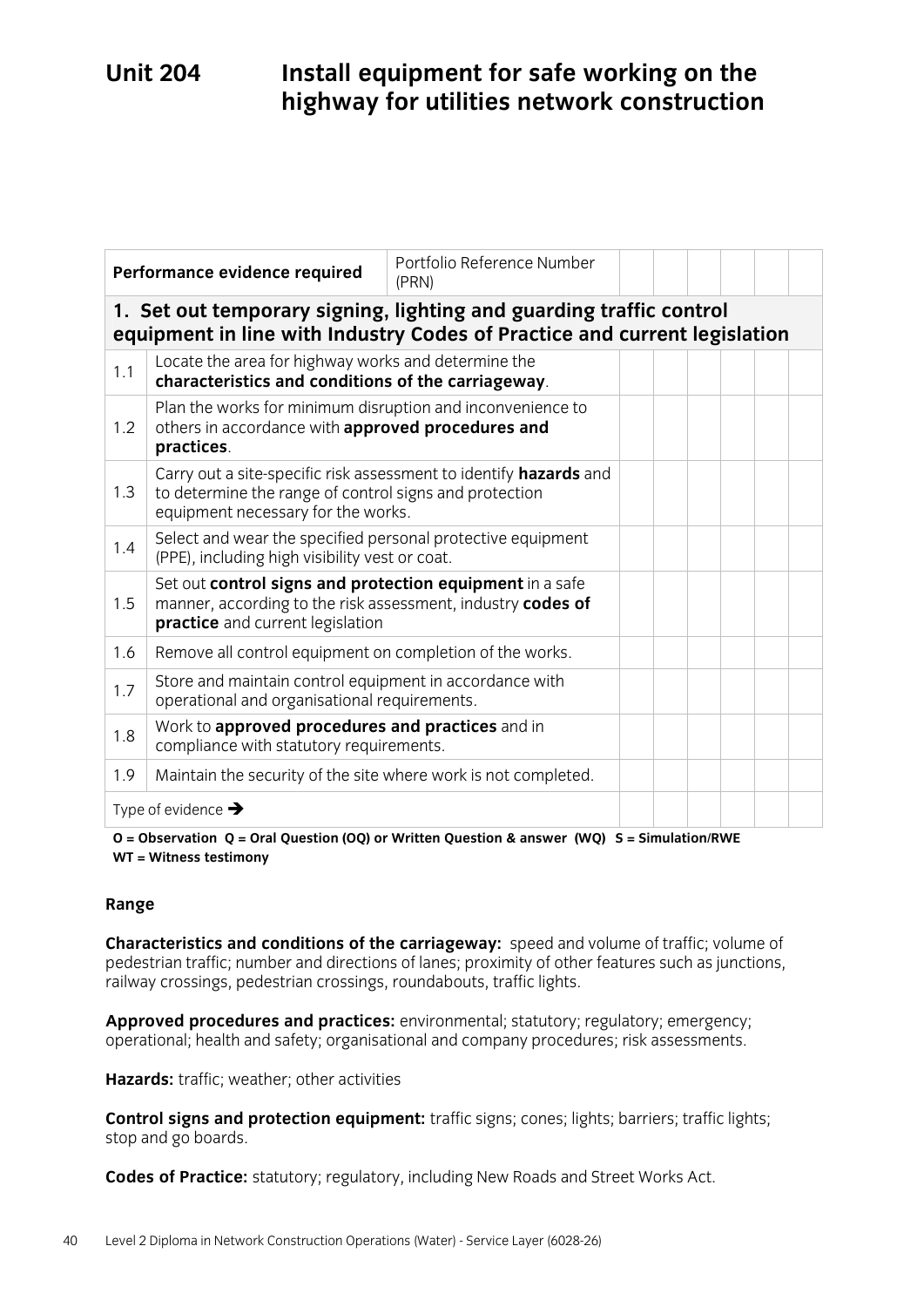| Portfolio Reference Number<br>Performance evidence required<br>(PRN) |                                                                                                                                                                                             |  |  |  |  |  |  |
|----------------------------------------------------------------------|---------------------------------------------------------------------------------------------------------------------------------------------------------------------------------------------|--|--|--|--|--|--|
|                                                                      | 2. Prepare resources for highway works                                                                                                                                                      |  |  |  |  |  |  |
| 2.1                                                                  | Select the materials and equipment for the planned works in<br>accordance with the work instructions and specifications.                                                                    |  |  |  |  |  |  |
| 2.2                                                                  | Confirm the materials and equipment supplies are correct for<br>the work requirement and are of the quality and quantity<br>required                                                        |  |  |  |  |  |  |
| 2.3                                                                  | Maintain in accordance with operational and organisational<br>requirements:<br>the materials and equipment in storage<br>$\bullet$<br>the security of materials and equipment.<br>$\bullet$ |  |  |  |  |  |  |
|                                                                      | Type of evidence $\rightarrow$                                                                                                                                                              |  |  |  |  |  |  |

#### **Range**

**Materials and equipment:** backfill and reinstatement materials; spoil; digging and hand tools; road breaking and cutting equipment; compaction equipment

| Performance evidence required  |                                                                                                                                   | Portfolio Reference Number<br>(PRN)                   |  |  |  |  |
|--------------------------------|-----------------------------------------------------------------------------------------------------------------------------------|-------------------------------------------------------|--|--|--|--|
|                                | 3. Use and communicate data and information                                                                                       |                                                       |  |  |  |  |
| 3.1                            | Use the work instructions and specifications:<br>the area of the highways works<br>to ensure compliance with current legislation. | to determine the safety and security requirements for |  |  |  |  |
| 3.2                            | Use approved procedures and practices throughout the<br>work activity to ensure the work complies with statutory<br>requirements  |                                                       |  |  |  |  |
| 3.3                            | Check with designated personnel any circumstances where<br>information appears incorrect                                          |                                                       |  |  |  |  |
| 3.4                            | Use organisational information systems to record and store<br>data and information                                                |                                                       |  |  |  |  |
| Type of evidence $\rightarrow$ |                                                                                                                                   |                                                       |  |  |  |  |

**O = Observation Q = Oral Question (OQ) or Written Question & answer (WQ) S = Simulation/RWE WT = Witness testimony**

### **Range**

**Approved procedures and practices:** environmental; statutory; regulatory; emergency; operational; health and safety; organisational and company procedures; risk assessments.

**Designated personnel:** those people specified within work and health and safety procedures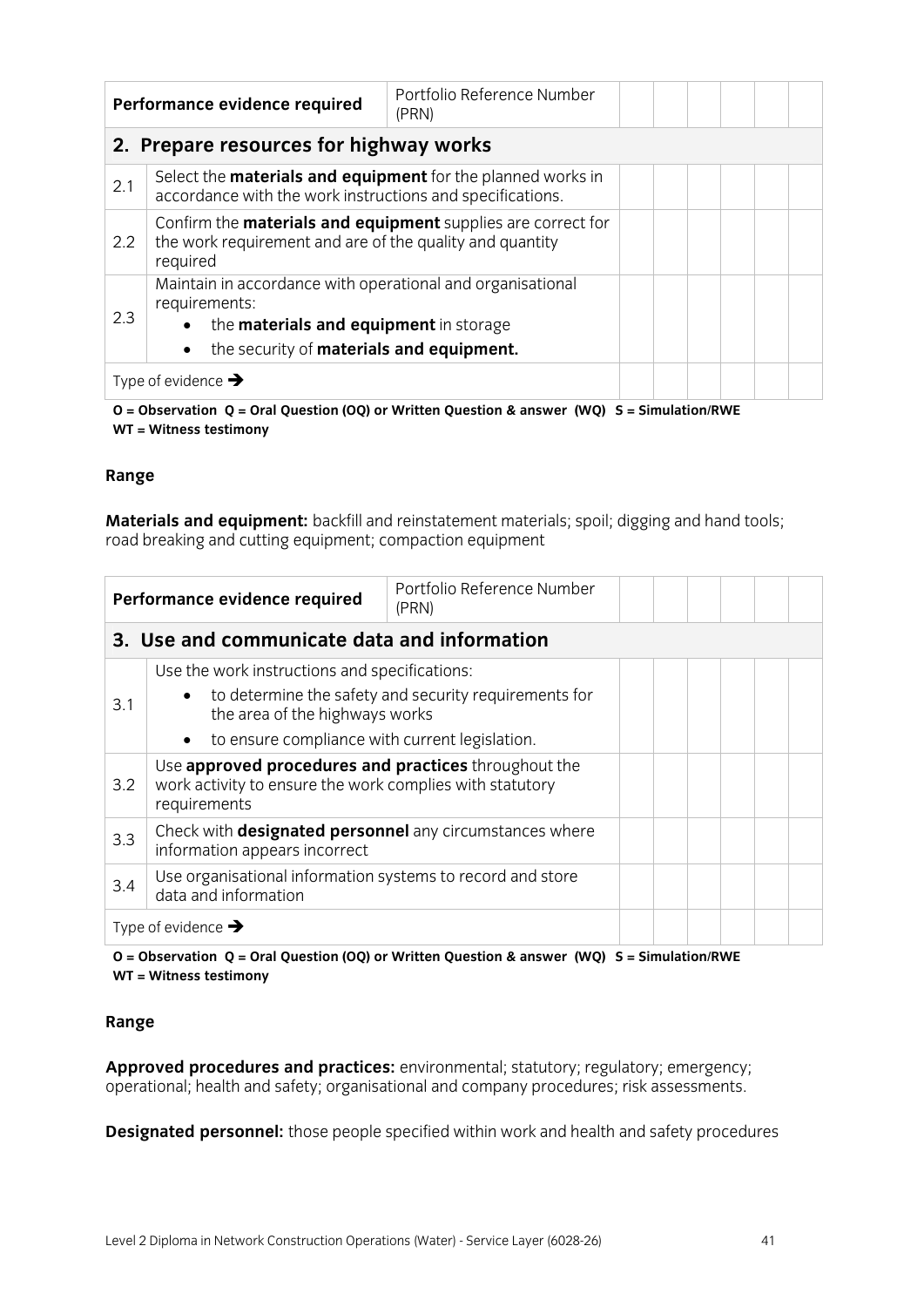| Performance evidence required  |                                                                                                                   | Portfolio Reference Number<br>(PRN) |  |  |  |  |  |  |
|--------------------------------|-------------------------------------------------------------------------------------------------------------------|-------------------------------------|--|--|--|--|--|--|
|                                | 4. Resolve problems that could arise from work on the highway                                                     |                                     |  |  |  |  |  |  |
| 4.1                            | Resolve <b>problems</b> which arise from work on the highway                                                      |                                     |  |  |  |  |  |  |
| 4.2                            | Record defects, replacements or additional equipment required<br>and report them to the designated person.        |                                     |  |  |  |  |  |  |
| 4.3                            | Refer problems and conditions outside their responsibility to<br>the designated person using approved procedures. |                                     |  |  |  |  |  |  |
| Type of evidence $\rightarrow$ |                                                                                                                   |                                     |  |  |  |  |  |  |

#### **Range**

**Problems:** traffic control; pedestrians; access to premises; equipment failure; materials shortage

**Designated person**: those people specified within work and health and safety procedures

| 5. Demonstrate general knowledge and understanding for<br>utilities network construction operations | <b>PRN</b>                                                                                               |  |
|-----------------------------------------------------------------------------------------------------|----------------------------------------------------------------------------------------------------------|--|
| 5.1                                                                                                 | State the main responsibilities of the employer and employee under the<br>Health and Safety at Work Act. |  |
| 5.2                                                                                                 | State the health and safety guidance governing work in excavations                                       |  |
| 5.3                                                                                                 | Describe the safe procedures for handling hazardous materials.                                           |  |
| 5.4                                                                                                 | Explain their organisational accident recording and reporting procedures                                 |  |

| 6. Demonstrate knowledge and understanding of installing<br>equipment for safe working on the highway | <b>PRN</b>                                                                                                                                                                                    |  |
|-------------------------------------------------------------------------------------------------------|-----------------------------------------------------------------------------------------------------------------------------------------------------------------------------------------------|--|
| 6.1                                                                                                   | State the main sources of information on statutory requirements for the<br>control of highways works.                                                                                         |  |
| 6.2                                                                                                   | Give examples of the different types of signs, lights and guarding<br>equipment                                                                                                               |  |
| 6.3                                                                                                   | Give examples of the different types of traffic control equipment.                                                                                                                            |  |
| 6.4                                                                                                   | Explain the importance of:<br>checking and reporting defects in signs, guards, lighting and traffic<br>control systems<br>ensuring that defective equipment is taken out of use.<br>$\bullet$ |  |
| 6.5                                                                                                   | State the implications of incorrect signing, lighting, guarding and traffic<br>control.                                                                                                       |  |
| 6.6                                                                                                   | Describe the design and purpose of each of the signs used for protecting<br>highways works.                                                                                                   |  |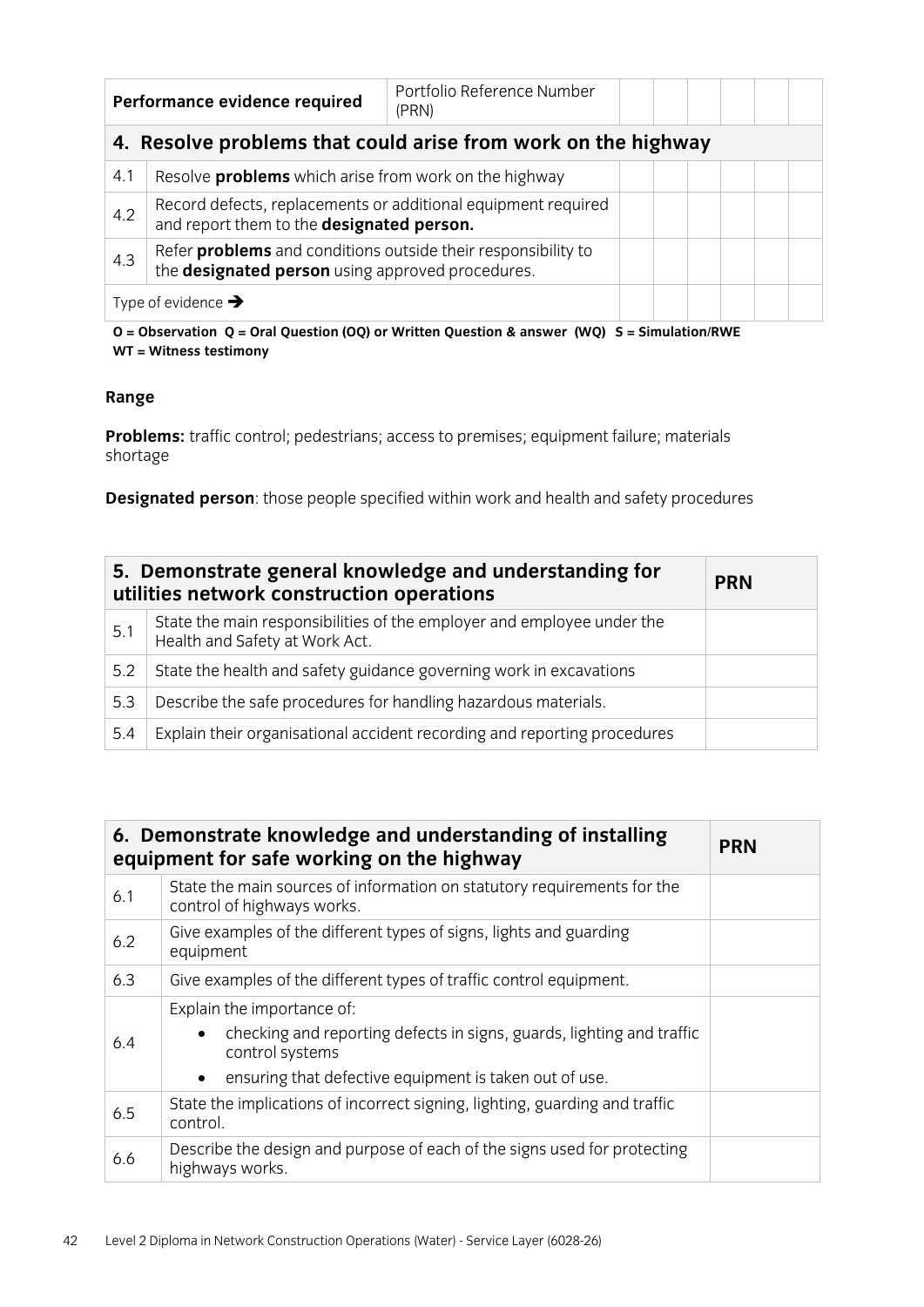|      | Explain the statutory positioning requirements for protection equipment<br>relative to different highways environments and conditions, to cover:                 |  |
|------|------------------------------------------------------------------------------------------------------------------------------------------------------------------|--|
|      | signs                                                                                                                                                            |  |
| 6.7  | lights                                                                                                                                                           |  |
|      | guards                                                                                                                                                           |  |
|      | traffic controls.                                                                                                                                                |  |
|      | Describe guarding arrangements for highways works, including:                                                                                                    |  |
| 6.8  | the different types of guards used to protect highways works<br>$\bullet$                                                                                        |  |
|      | their positioning requirements relative to the work.                                                                                                             |  |
| 6.9  | Give examples of the different types and positioning of lighting required<br>for highways works.                                                                 |  |
| 6.10 | List the main road classifications, including single and dual carriageways.                                                                                      |  |
|      | Outline the design, operation, and maintenance requirements for traffic<br>controls including:                                                                   |  |
| 6.11 | warning signs                                                                                                                                                    |  |
|      | priority signs                                                                                                                                                   |  |
|      | stop/go boards                                                                                                                                                   |  |
|      | portable traffic signals.                                                                                                                                        |  |
| 6.12 | Give examples of the different types of traffic control requirements for<br>highways works in different road conditions.                                         |  |
| 6.13 | Explain the correct procedures and sequences for implementing traffic<br>control equipment in different work locations.                                          |  |
| 6.14 | Explain the correct procedures for moving traffic controls as work<br>progresses                                                                                 |  |
| 6.15 | Explain the importance of ensuring that signing, lighting, guarding and<br>traffic control arrangements are checked and updated regularly as work<br>progresses. |  |
| 6.16 | Explain the importance of regular maintenance and cleaning of signs and<br>lights throughout highways works.                                                     |  |
| 6.17 | Describe the statutory requirements and recommendations for signing,<br>lighting and guarding highways works on single and dual carriageways.                    |  |
| 6.18 | Give examples of the range and purpose of personal protective equipment<br>used during highways works.                                                           |  |
| 6.19 | Explain the importance of checking and reporting defects in personal<br>protective equipment                                                                     |  |
| 6.20 | State the main approved procedures and practices for determining<br>site and resource requirements, within their job role.                                       |  |
| 6.21 | List the steps that must be taken in the event of an accident or emergency<br>on the highway.                                                                    |  |
| 6.22 | State the procedures for summoning the emergency services                                                                                                        |  |
| 6.23 | List the persons and organisations with whom it is necessary to liaise on<br>highways operations                                                                 |  |

**Approved procedures and practices**: environmental; statutory; regulatory; emergency; operational; health and safety; organisational and company procedures; risk assessments

### **Confirm completion of this Unit on the Summary of Achievement Form.**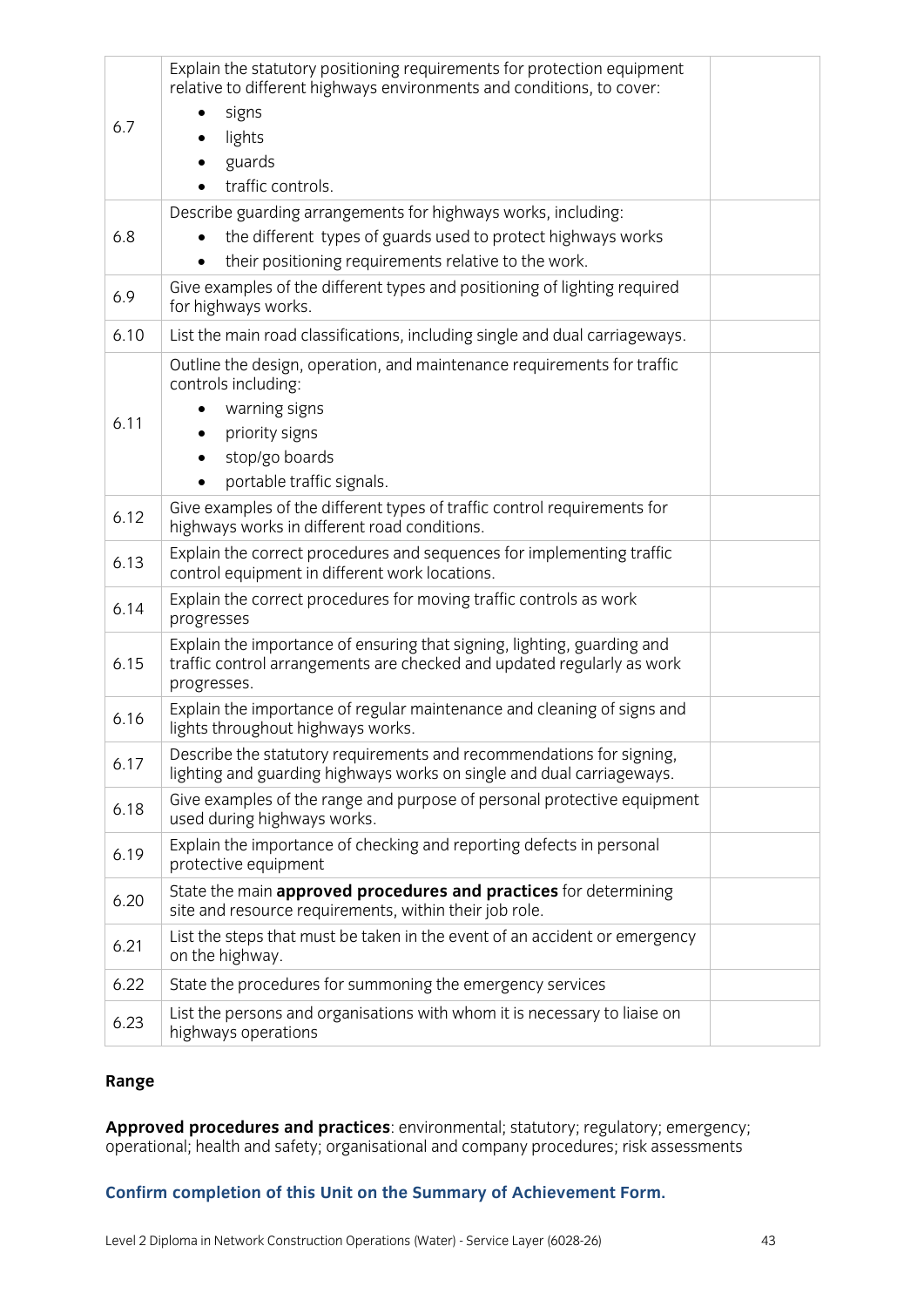# **Unit 205 Install equipment for safe working on sites for utilities network construction**

#### **Unit aim:**

This unit allows you to show that you have the skills and knowledge to install equipment for safe working on site during utilities construction operations. You must select appropriate safety equipment for the site, according to current Codes of Practice and legislation. You must prepare the appropriate types and quantities of materials and equipment for the works and maintain your safety and security. You must also show that you can communicate information to the relevant people and organisations throughout the operation and must resolve or refer problems that arise during site works in line with your job responsibility.

| Where job was done | Time taken (hours) Date |  |
|--------------------|-------------------------|--|
|                    |                         |  |
|                    |                         |  |
|                    |                         |  |
|                    |                         |  |
|                    |                         |  |
|                    |                         |  |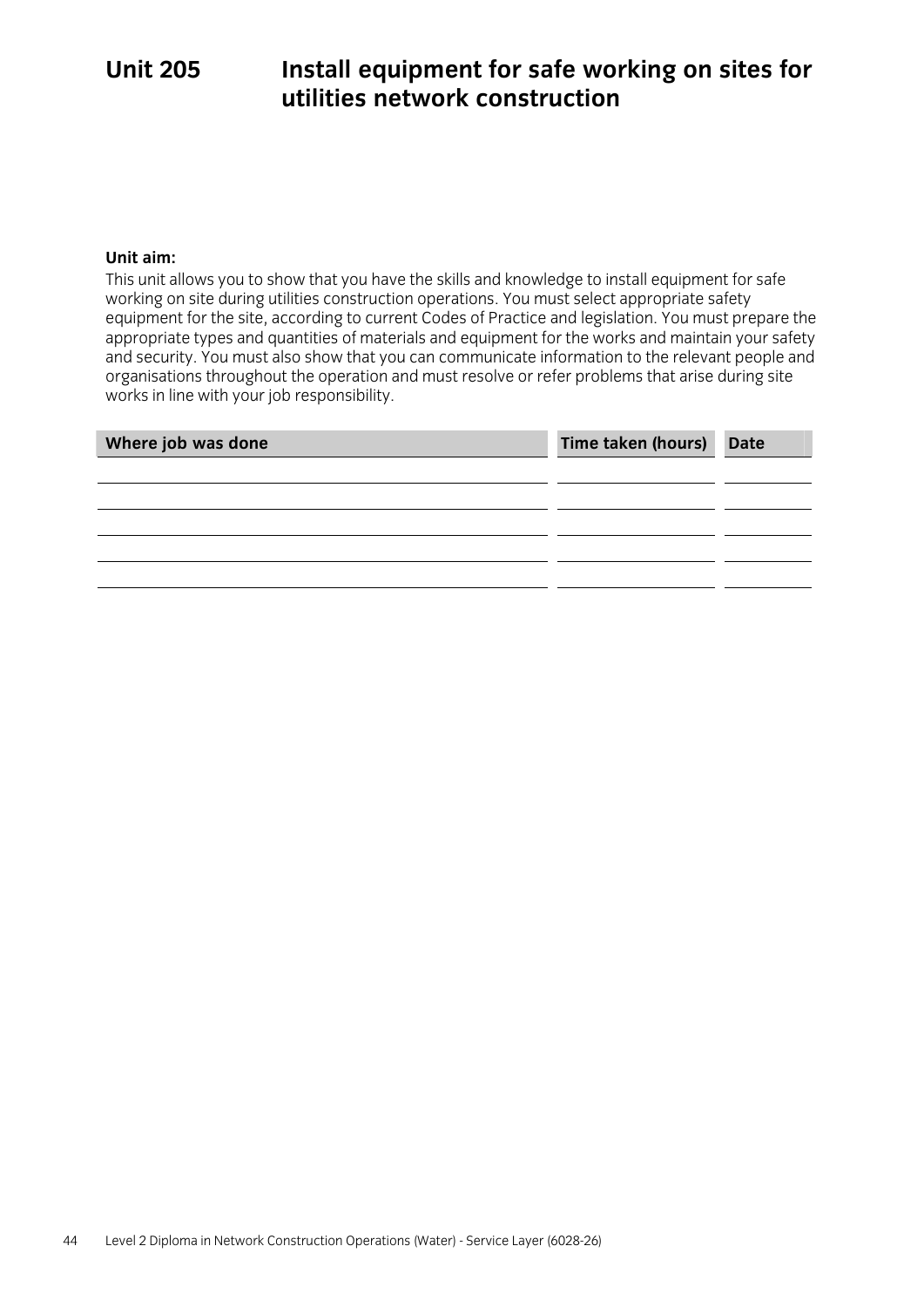# **Unit 205 Install equipment for safe working on sites for utilities network construction**

|     | Performance evidence required                                                                                                                                           | Portfolio Reference Number<br>(PRN) |  |  |  |  |  |
|-----|-------------------------------------------------------------------------------------------------------------------------------------------------------------------------|-------------------------------------|--|--|--|--|--|
|     | 1. Prepare, segregate and protect the work site                                                                                                                         |                                     |  |  |  |  |  |
| 1.1 | Locate and confirm the area for works according to instructions<br>and specified requirements                                                                           |                                     |  |  |  |  |  |
| 1.2 | Plan the work to minimise disruption and inconvenience to<br>others in accordance with approved procedures and<br>practices                                             |                                     |  |  |  |  |  |
| 1.3 | Carry out a site-specific risk assessment to identify <b>hazards</b> and<br>to determine the range of control signs and protection<br>equipment necessary for the works |                                     |  |  |  |  |  |
| 1.4 | Review the risk assessment in accordance with company<br>procedures                                                                                                     |                                     |  |  |  |  |  |
| 1.5 | Select and wear the specified Personal Protective Equipment<br>(PPE), including high visibility vest or coat                                                            |                                     |  |  |  |  |  |
| 1.6 | Set out the area for the works in line with the specified<br>requirements                                                                                               |                                     |  |  |  |  |  |
| 1.7 | Take steps to provide for the safety of the work area and the<br>natural environment where hazards and risk are identified                                              |                                     |  |  |  |  |  |
| 1.8 | Maintain the security of the site where work is not completed                                                                                                           |                                     |  |  |  |  |  |
|     | Type of evidence $\rightarrow$                                                                                                                                          |                                     |  |  |  |  |  |

**O = Observation Q = Oral Question (OQ) or Written Question & answer (WQ) S = Simulation/RWE WT = Witness testimony**

### **Range**

**Approved procedures and practices:** environmental; statutory; regulatory; emergency; operational; health and safety; organisational and company procedures; risk assessments

**Hazards:** traffic; weather; other activities

**Control signs and protection equipment:** traffic signs; cones; lights; barriers; traffic lights; stop and go boards

| Performance evidence required |                                                                                                                                | Portfolio Reference Number<br>(PRN) |  |  |  |  |  |  |
|-------------------------------|--------------------------------------------------------------------------------------------------------------------------------|-------------------------------------|--|--|--|--|--|--|
|                               | 2. Prepare resources for site works                                                                                            |                                     |  |  |  |  |  |  |
| 2.1                           | Select the <b>materials and equipment</b> for the planned works in<br>accordance with the work instructions and specifications |                                     |  |  |  |  |  |  |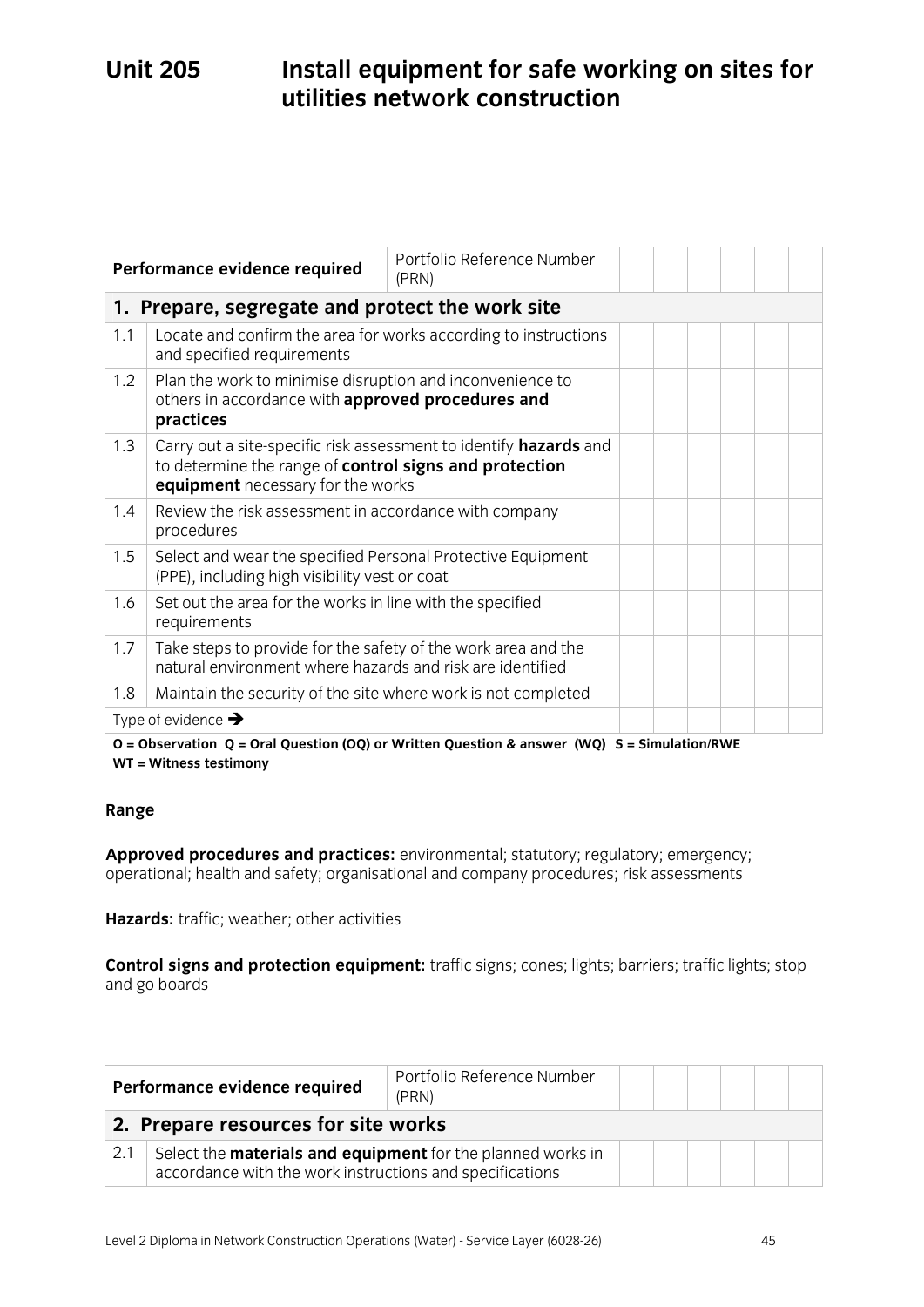| 2.2 | Confirm the <b>materials and equipment</b> supplies are correct for<br>the work requirement and are of the quality and quantity<br>required |  |  |  |  |
|-----|---------------------------------------------------------------------------------------------------------------------------------------------|--|--|--|--|
| 2.3 | Maintain in accordance with operational and organisational<br>requirements:                                                                 |  |  |  |  |
|     | the materials and equipment in storage<br>$\bullet$                                                                                         |  |  |  |  |
|     | the security of materials and equipment<br>$\bullet$                                                                                        |  |  |  |  |
|     | Type of evidence $\rightarrow$                                                                                                              |  |  |  |  |

#### **Range**

**Materials and equipment:** backfill and reinstatement materials; spoil; digging and hand tools; road breaking and cutting equipment; compaction equipment

|     | Performance evidence required                                                                                                    | Portfolio Reference Number<br>(PRN) |  |  |  |  |  |
|-----|----------------------------------------------------------------------------------------------------------------------------------|-------------------------------------|--|--|--|--|--|
|     | 3. Use and communicate data and information                                                                                      |                                     |  |  |  |  |  |
| 3.1 | Use information in the work instructions and specified<br>requirements to locate the work site                                   |                                     |  |  |  |  |  |
| 3.2 | Use approved procedures and practices throughout the<br>work activity to ensure the work complies with statutory<br>requirements |                                     |  |  |  |  |  |
| 3.3 | Check with authorised personnel any circumstances where<br>information appears incorrect                                         |                                     |  |  |  |  |  |
| 3.4 | Use organisational information systems to record and store<br>data and information                                               |                                     |  |  |  |  |  |
|     | Type of evidence $\rightarrow$                                                                                                   |                                     |  |  |  |  |  |

**O = Observation Q = Oral Question (OQ) or Written Question & answer (WQ) S = Simulation/RWE WT = Witness testimony**

### **Range**

**Approved procedures and practices:** environmental; statutory; regulatory; emergency; operational; health and safety; organisational and company procedures; risk assessments

| Performance evidence required                                                              |                                                                                                                  | Portfolio Reference Number<br>(PRN) |  |  |  |  |  |  |
|--------------------------------------------------------------------------------------------|------------------------------------------------------------------------------------------------------------------|-------------------------------------|--|--|--|--|--|--|
| 4. Resolve problems which could arise from preparing the site and<br>resource requirements |                                                                                                                  |                                     |  |  |  |  |  |  |
| 4.1                                                                                        | Record and report to the designated person any shortages and<br>defects of materials and equipment               |                                     |  |  |  |  |  |  |
| 4.2                                                                                        | Refer problems and conditions outside their responsibility to<br>the designated person using approved procedures |                                     |  |  |  |  |  |  |
|                                                                                            | Type of evidence $\rightarrow$                                                                                   |                                     |  |  |  |  |  |  |

**O = Observation Q = Oral Question (OQ) or Written Question & answer (WQ) S = Simulation/RWE WT = Witness testimony**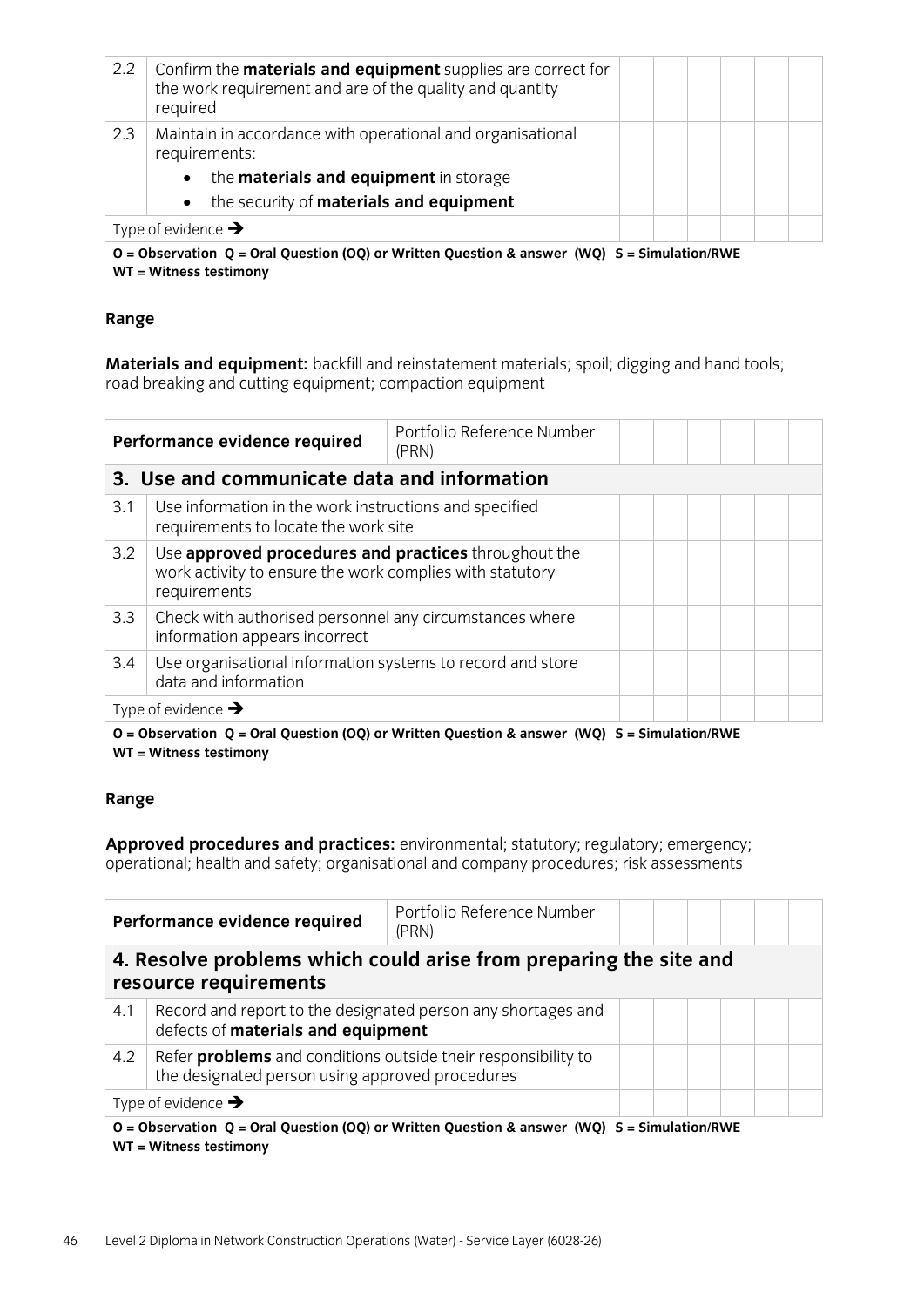**Materials and equipment:** backfill and reinstatement materials; spoil; digging and hand tools; road breaking and cutting equipment; compaction equipment

**Problems:** traffic control; pedestrians; access to premises; equipment failure; materials shortage

|     | 5. Demonstrate knowledge and understanding for utilities<br>network construction operations             | <b>PRN</b> |
|-----|---------------------------------------------------------------------------------------------------------|------------|
| 5.1 | State the main responsibilities of the employer and employee under the Health<br>and Safety at Work Act |            |
| 5.2 | State the health and safety guidance governing work in excavations                                      |            |
| 5.3 | Describe the safe procedures for handling hazardous materials                                           |            |
| 5.4 | Explain their organisational accident recording and reporting procedures                                |            |

|      | 6. Demonstrate knowledge and understanding of installing<br>equipment for safe working on site                                                           | <b>PRN</b> |
|------|----------------------------------------------------------------------------------------------------------------------------------------------------------|------------|
| 6.1  | Describe the roles and responsibilities of people within the site operations<br>team                                                                     |            |
| 6.2  | Describe the site management structures for operations on site                                                                                           |            |
| 6.3  | Explain the importance of referring to designated persons problems that are<br>outside their area of responsibility                                      |            |
| 6.4  | Describe the recording and reporting procedures for:<br>job progress<br>$\bullet$<br>problems<br>$\bullet$<br>deviations to work programmes<br>$\bullet$ |            |
| 6.5  | Explain the importance of confirming that the work location has been<br>identified correctly                                                             |            |
| 6.6  | Describe the types of information contained in written instructions,<br>specifications and drawings                                                      |            |
| 6.7  | Outline the key requirements of an effective site layout                                                                                                 |            |
| 6.8  | Describe common hazards in site works, and fit-for-purpose safety<br>precautions and hazard prevention methods that can be used                          |            |
| 6.9  | Describe how to deal with emergencies                                                                                                                    |            |
| 6.10 | Describe the range of safety equipment that is appropriate for site operations                                                                           |            |
| 6.11 | Outline the main requirements of safety legislation governing site works                                                                                 |            |
| 6.12 | Describe the materials that may pose a health hazard on site, and how to<br>handle them safely                                                           |            |
| 6.13 | Describe the Personal Protective Equipment (PPE) that is used in site<br>operations                                                                      |            |
| 6.14 | Describe the lifting and handling techniques that are appropriate to the<br>materials, tools and equipment used in site works                            |            |

### **Confirm completion of this Unit on the Summary of Achievement Form on page.**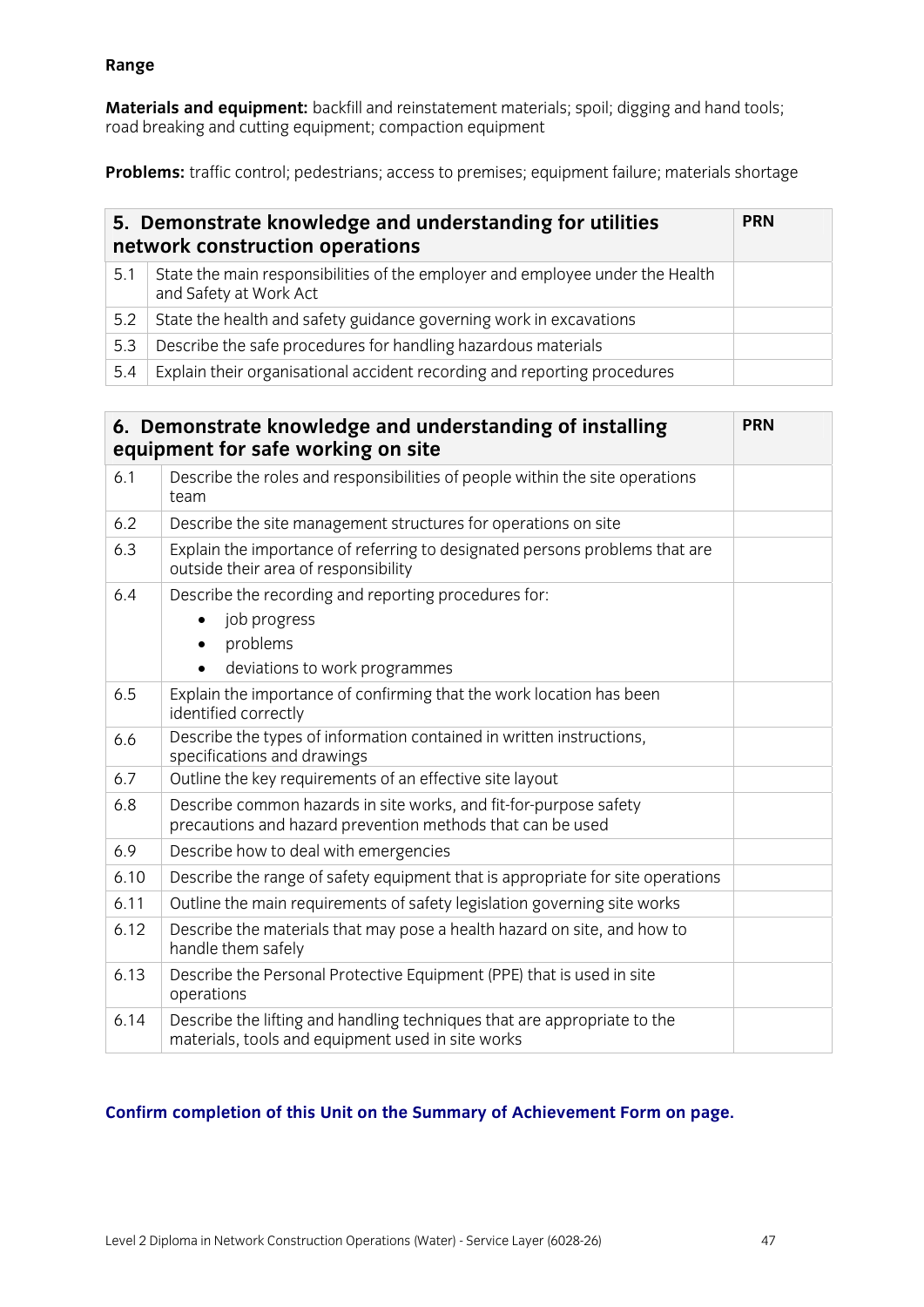## **Unit 206 Locate and avoid supply apparatus for utilities network construction**

#### **Unit aim:**

This unit allows you to show that you have the skills and knowledge to locate and avoid supply apparatus during utilities network construction operations.

You will be able to use appropriate search and detection methods to identify the supply apparatus for utilities and other agencies, and to mark them on the site prior to excavation. You must identify and avoid risks of damage to services and danger to personnel and must follow safe working practices throughout the operation. You must also show that you can communicate information to the relevant people and organisations throughout location and avoidance activities, and must resolve or refer problems that arise during the work in line with your job responsibility.

| Where job was done | Time taken (hours) Date |  |
|--------------------|-------------------------|--|
|                    |                         |  |
|                    |                         |  |
|                    |                         |  |
|                    |                         |  |
|                    |                         |  |
|                    |                         |  |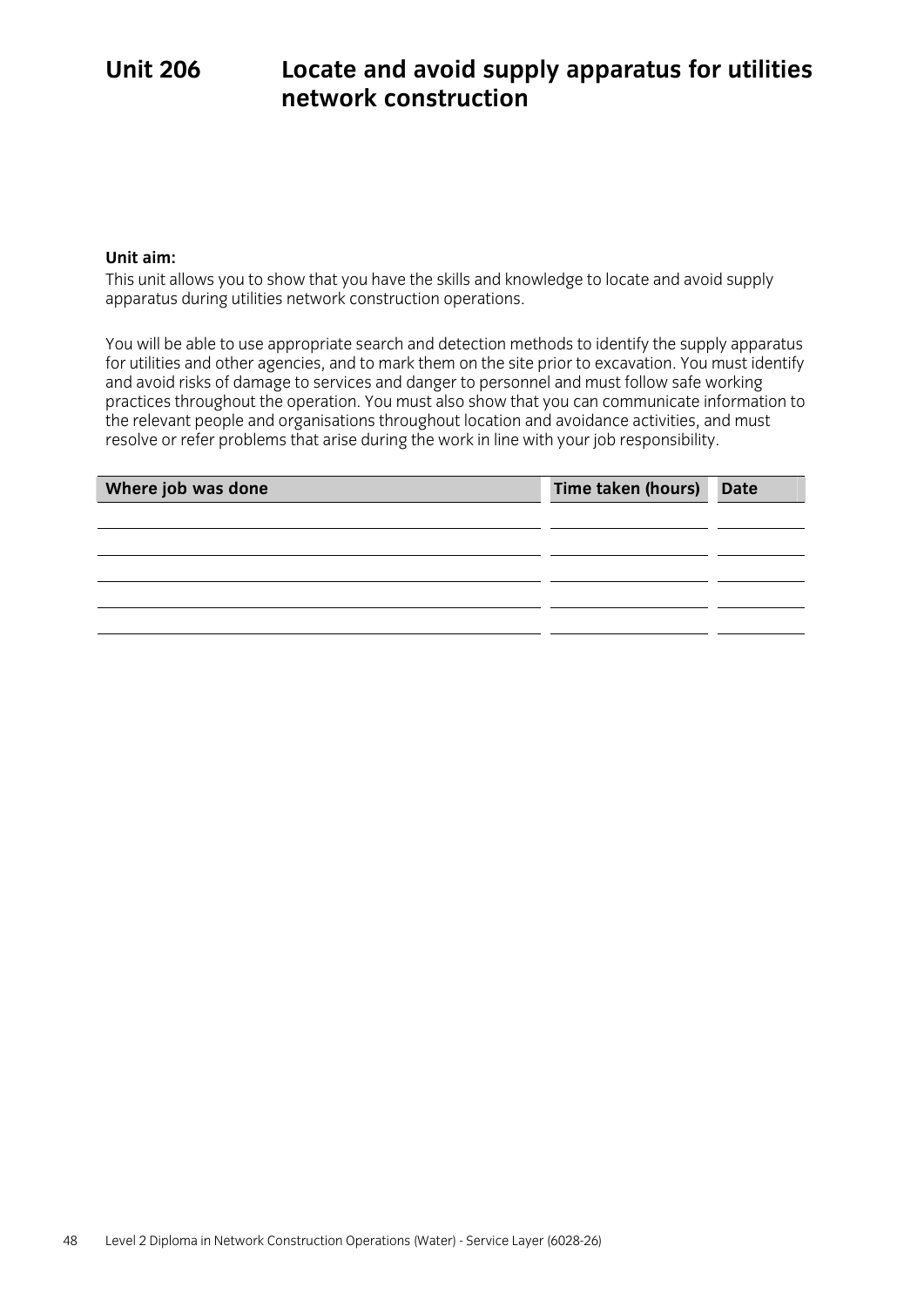## **Unit 206 Locate and avoid supply apparatus for utilities network construction**

|     | Performance evidence required                                                                                                                                                  | Portfolio Reference Number<br>(PRN) |  |  |  |
|-----|--------------------------------------------------------------------------------------------------------------------------------------------------------------------------------|-------------------------------------|--|--|--|
|     | 1. Locate supply apparatus                                                                                                                                                     |                                     |  |  |  |
| 1.1 | Use work instructions and interpret utility plans to determine<br>the extent of the work site and to enable the supply apparatus<br>to be marked                               |                                     |  |  |  |
| 1.2 | Carry out site specific risk assessment, and review it in<br>accordance with company procedures                                                                                |                                     |  |  |  |
| 1.3 | Use appropriate search techniques to enable the<br>identification and marking of supply apparatus.                                                                             |                                     |  |  |  |
| 1.4 | Mark the position and type of supply apparatus and sub-<br>structures on the work site in accordance with work<br>instructions and statutory and regulatory Codes of Practice. |                                     |  |  |  |
| 1.5 | Mark risks of damage to supply apparatus and sub-structures<br>in accordance with statutory and regulatory Codes of<br>Practice.                                               |                                     |  |  |  |
| 1.6 | Record positions and types of supply apparatus and sub-<br>structures in accordance with instructions and organisational<br>requirements.                                      |                                     |  |  |  |
| 1.7 | Communicate details of the position and type of supply<br>apparatus and sub-structures to personnel in accordance with<br>instruction and organisational requirements          |                                     |  |  |  |
| 1.8 | Report deviations in the position of equipment and<br>identification of other structures in accordance with instruction<br>and organisational requirements                     |                                     |  |  |  |
| 1.9 | Carry out all work to approved procedures and practices<br>and comply with statutory requirements.                                                                             |                                     |  |  |  |
|     | Type of evidence $\rightarrow$                                                                                                                                                 |                                     |  |  |  |

**O = Observation Q = Oral Question (OQ) or Written Question & answer (WQ) S = Simulation/RWE WT = Witness testimony**

### **Range**

**Supply apparatus:** relevant for utilities and other agencies including cables, metal pipes and nonmetallic pipes; above and below ground services; built structures (eg foundations); the natural environment (eg tree roots, natural watercourses).

**Search techniques:** electronic location in following modes: with and without generator, induction, connection, radio, power; trial holes; visual examination; use of drawing and records.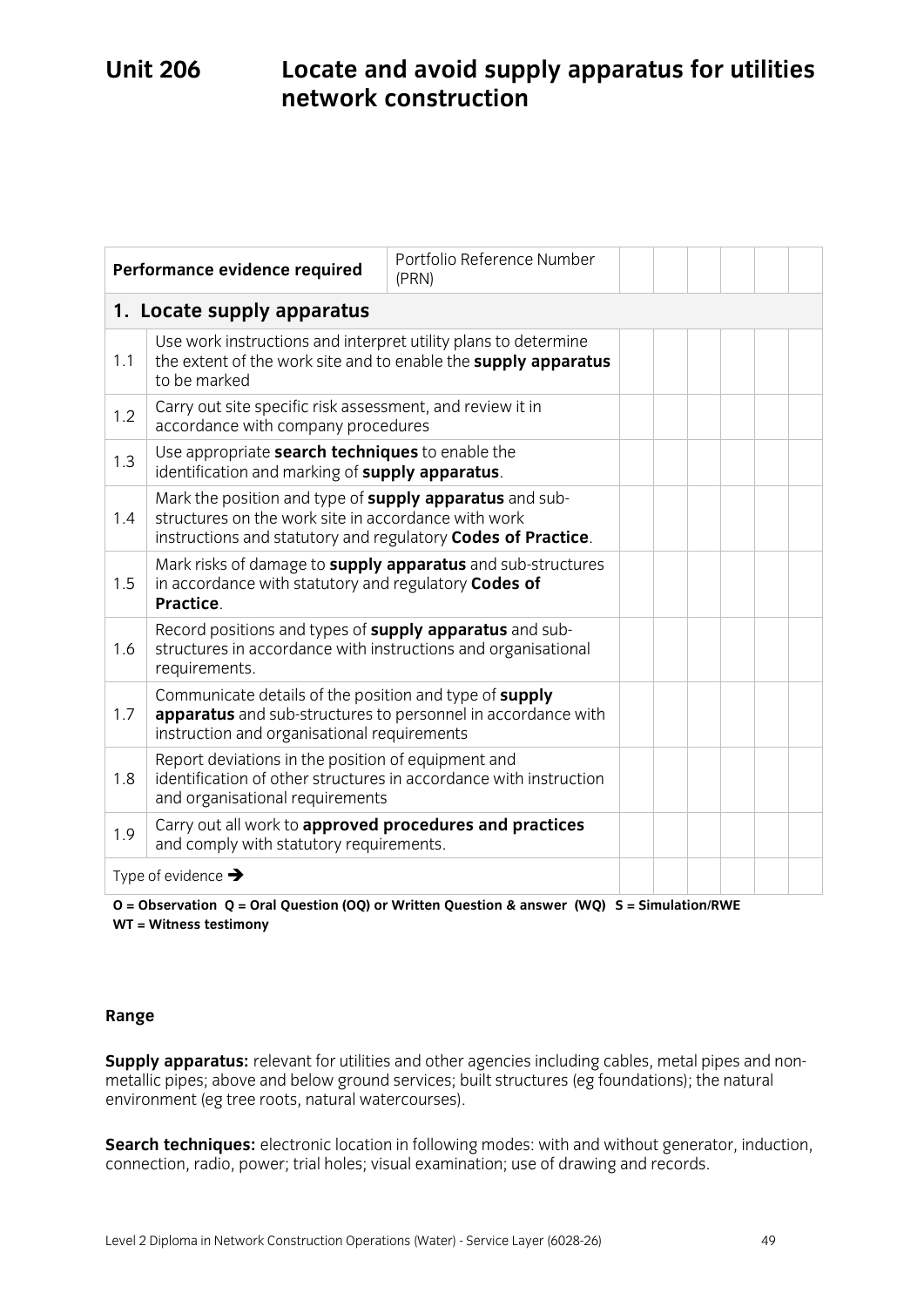**Codes of Practice:** statutory; regulatory, including New Roads and Street Works Act.

**Approved procedures and practices**: environmental; statutory; regulatory; emergency; operational; health and safety; organisational and company procedures; risk assessments

|     | Performance evidence required                                                                                                                           | Portfolio Reference Number<br>(PRN) |  |  |  |  |
|-----|---------------------------------------------------------------------------------------------------------------------------------------------------------|-------------------------------------|--|--|--|--|
|     | 2. Maintain the safety and integrity of supply apparatus                                                                                                |                                     |  |  |  |  |
| 2.1 | Maintain the position and condition of supply apparatus<br>within the work site according to their specification and Codes<br>of Practice               |                                     |  |  |  |  |
| 2.2 | Ensure working practices on the site avoid damage to <b>supply</b><br>apparatus.                                                                        |                                     |  |  |  |  |
| 2.3 | Ensure that exposed supply apparatus are supported<br>correctly in line with their specification and approved<br>procedures and practices.              |                                     |  |  |  |  |
| 2.4 | Take precautions to protect personnel and equipment from<br>the effects of damage to supply apparatus according to<br>approved procedures and practices |                                     |  |  |  |  |
| 2.5 | Ensure that all work complies with:<br>the latest specifications<br>statutory regulations<br>company Codes of Practice                                  |                                     |  |  |  |  |
|     | Type of evidence $\rightarrow$                                                                                                                          |                                     |  |  |  |  |

**O = Observation Q = Oral Question (OQ) or Written Question & answer (WQ) S = Simulation/RWE WT = Witness testimony**

### **Range**

**Supply apparatus:** relevant for utilities and other agencies including cables, metal pipes and nonmetallic pipes; above and below ground services; built structures (eg foundations); the natural environment (eg tree roots, natural watercourses).

**Codes of Practice:** statutory; regulatory, including New Roads and Street Works Act.

**Approved procedures and practices**: environmental; statutory; regulatory; emergency; operational; health and safety; organisational and company procedures; risk assessments

|     | Performance evidence required                                                                 | Portfolio Reference Number<br>(PRN) |  |  |  |  |  |  |
|-----|-----------------------------------------------------------------------------------------------|-------------------------------------|--|--|--|--|--|--|
|     | 3. Use and communicate data and information                                                   |                                     |  |  |  |  |  |  |
| 3.1 | Check any circumstances where information appears incorrect<br>with the designated personnel. |                                     |  |  |  |  |  |  |
| 3.2 | Use organisational information systems to record and store<br>data and information            |                                     |  |  |  |  |  |  |
| 3.3 | Follow all required lone working procedures when working<br>alone                             |                                     |  |  |  |  |  |  |
|     | Type of evidence $\rightarrow$                                                                |                                     |  |  |  |  |  |  |

**O = Observation Q = Oral Question (OQ) or Written Question & answer (WQ) S = Simulation/RWE WT = Witness testimony**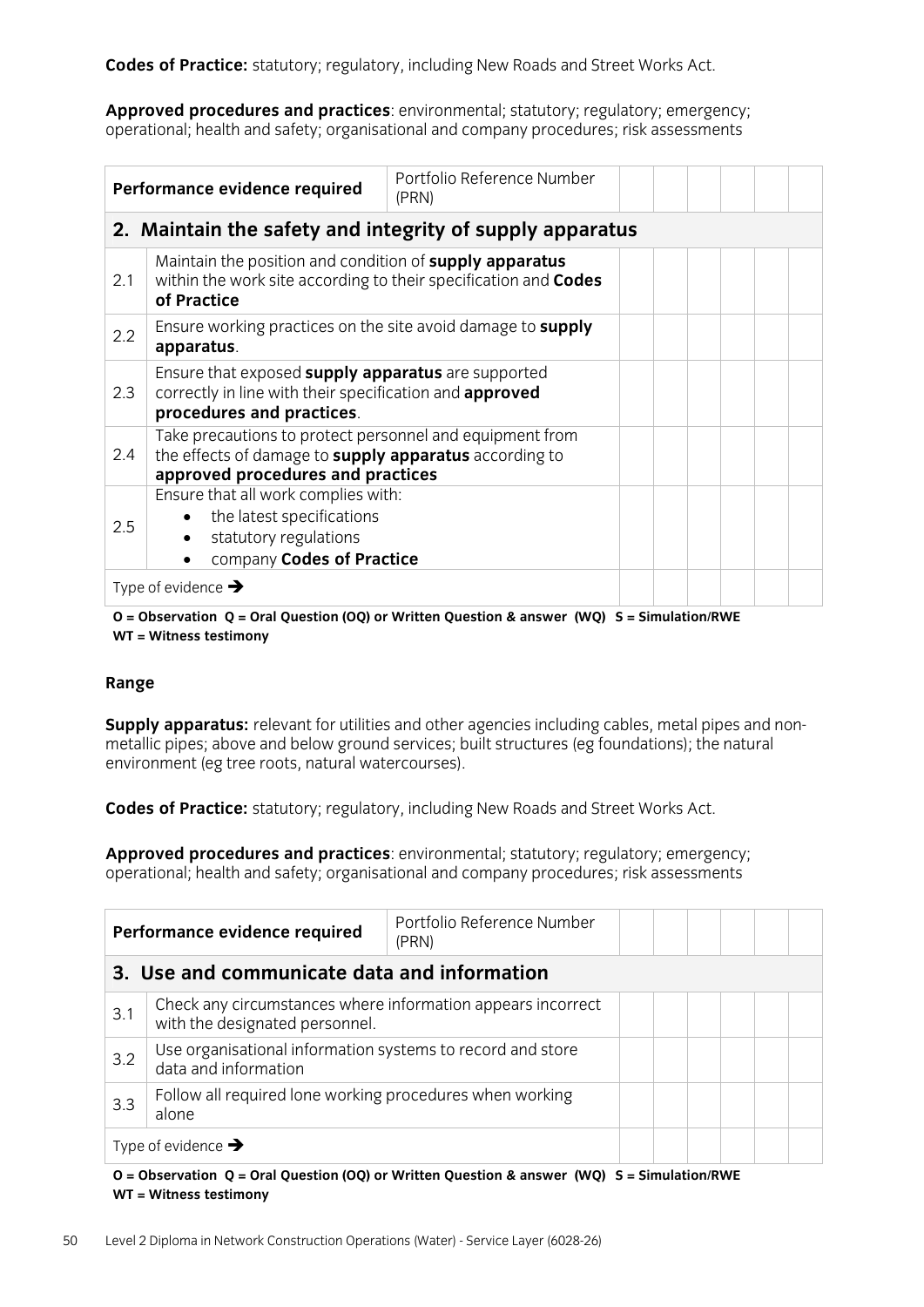|     | Performance evidence required                                                                      | Portfolio Reference Number<br>(PRN) |  |  |  |  |  |  |
|-----|----------------------------------------------------------------------------------------------------|-------------------------------------|--|--|--|--|--|--|
|     | 4. Resolve problems which could arise from work on the highway                                     |                                     |  |  |  |  |  |  |
| 4.1 | Report any damage to supply apparatus promptly to the<br>designated person and make the area safe. |                                     |  |  |  |  |  |  |
| 4.2 | Resolve day-to-day problems within their area of responsibility.                                   |                                     |  |  |  |  |  |  |
| 4.3 | Advise colleagues or managers where situations need them to<br>intervene                           |                                     |  |  |  |  |  |  |
| 4.4 | Refer matters outside their responsibility to the designated<br>people using approved procedures.  |                                     |  |  |  |  |  |  |
|     | Type of evidence $\rightarrow$                                                                     |                                     |  |  |  |  |  |  |

### **Range**

**Supply apparatus:** relevant for utilities and other agencies including cables, metal pipes and nonmetallic pipes; above and below ground services; built structures (eg foundations); the natural metallic pipes; above and below ground services; built structures (eg foundations); the natural environment (eg tree roots, natural watercourses).

**Approved procedures and practices:** environmental; statutory; regulatory; emergency; operational; health and safety; organisational and company procedures; risk assessments.

|     | 5. Demonstrate general knowledge and understanding for<br>utilities network construction operations   |  |  |
|-----|-------------------------------------------------------------------------------------------------------|--|--|
| 5.1 | State the main responsibilities of the employer and employee under the Health and Safety at Work Act. |  |  |
| 5.2 | State the health and safety guidance governing work in excavations                                    |  |  |
| 5.3 | Describe the safe procedures for handling hazardous materials.                                        |  |  |
| 5.4 | Explain their organisational accident recording and reporting procedures                              |  |  |
| 5.5 | List the range and use of personal protective equipment for the work.                                 |  |  |

| 6. Demonstrate knowledge and understanding of the different<br>types of utility apparatus |                                                                                                                                                                                                                                                                                             |  |
|-------------------------------------------------------------------------------------------|---------------------------------------------------------------------------------------------------------------------------------------------------------------------------------------------------------------------------------------------------------------------------------------------|--|
| 6.1                                                                                       | Describe typical locations and depths of the usual range of underground<br>supply apparatus                                                                                                                                                                                                 |  |
| 6.2                                                                                       | State the key physical properties of the supply pipeline or components<br>of supply apparatus, including:<br>size (diameter)<br>$\bullet$<br>colour<br>$\bullet$<br>material and its resistance to impact from excavation activities<br>$\bullet$<br>methods of identification<br>$\bullet$ |  |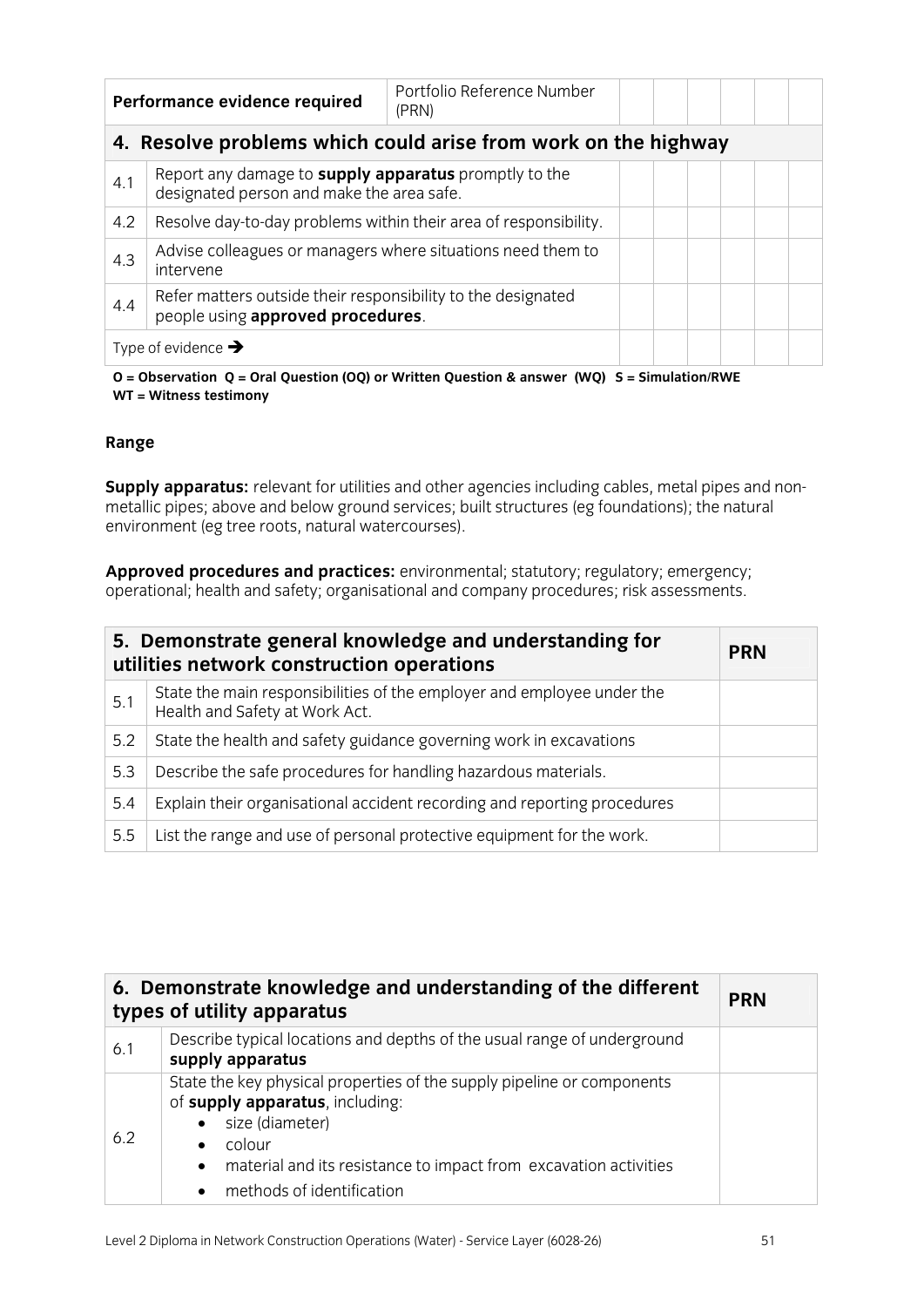| 6.3  | Describe the physical properties of the supply being carried by different<br>types of supply apparatus, including where relevant:<br>ignition characteristics<br>density relative to air<br>electrocution risk<br>$\bullet$<br>risk of water damage.<br>$\bullet$                                     |  |
|------|-------------------------------------------------------------------------------------------------------------------------------------------------------------------------------------------------------------------------------------------------------------------------------------------------------|--|
| 6.4  | Describe the risks that arise when the safety and integrity of supply<br>apparatus is not maintained.                                                                                                                                                                                                 |  |
| 6.5  | Describe the methods of marking and warning of the presence of<br>underground supply apparatus (e.g. identification tape).                                                                                                                                                                            |  |
| 6.6  | Describe the possible effects of damage to the supply apparatus                                                                                                                                                                                                                                       |  |
| 6.7  | Explain the implications of damage to the different types of supply<br>apparatus, including where relevant:<br>personal danger to the health or life of the operatives, or to<br>others on site<br>damage to the environment<br>additional job costs in repair<br>delay to job progress.<br>$\bullet$ |  |
| 6.8  | Give examples of the types of hazards associated with different supplies<br>and actions to take in the case of damage.                                                                                                                                                                                |  |
| 6.9  | Explain why it is important to provide adequate support and protection for<br>supply apparatus.                                                                                                                                                                                                       |  |
| 6.10 | Describe the industry procedures and practices for confirming the location<br>and marking of supply apparatus.                                                                                                                                                                                        |  |
| 6.11 | Give examples of different methods used to provide temporary and<br>permanent support to protect supply apparatus exposed during site<br>excavations.                                                                                                                                                 |  |

**Supply apparatus:** relevant for utilities and other agencies including cables, metal pipes and nonmetallic pipes; above and below ground services; built structures (eg foundations); the natural environment (eg tree roots, natural watercourses).

| 7. Demonstrate knowledge and understanding of equipment<br>and techniques used for locating supply apparatus |                                                                                                                                                       |  |
|--------------------------------------------------------------------------------------------------------------|-------------------------------------------------------------------------------------------------------------------------------------------------------|--|
| 7.1                                                                                                          | Describe the principles of operation and method of use of electronic<br>detection equipment                                                           |  |
| 7.2                                                                                                          | Describe the safe procedures for handling the range of equipment<br>necessary to carry out the task in hand.                                          |  |
| 7.3                                                                                                          | Explain how to interpret the results of readings from electronic detection<br>equipment                                                               |  |
| 7.4                                                                                                          | Explain the possible effects of external influences on electronic detection<br>equipment readings.                                                    |  |
| 7.5                                                                                                          | Explain how to visually locate and identify underground supply<br>apparatus, using:<br>markers<br>signs and features<br>$\bullet$<br>existing records |  |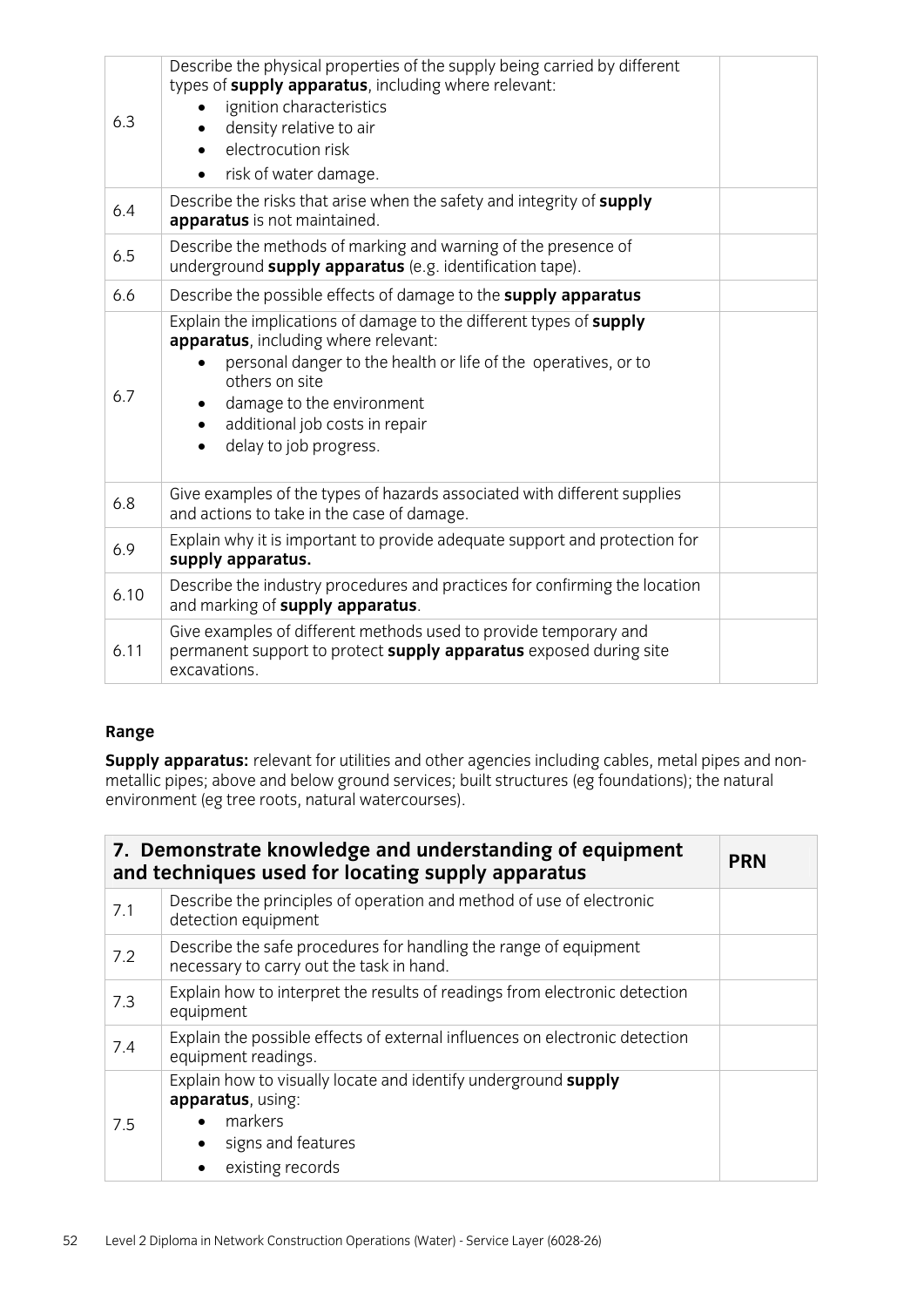| 7.6  | Describe the situations where trial holes can be used to locate underground<br>supplies                                                               |  |
|------|-------------------------------------------------------------------------------------------------------------------------------------------------------|--|
| 7.7  | Describe how to mark the position of supply services on the surface to<br>ensure accurate location of the excavation.                                 |  |
| 7.8  | Explain the consequences of marking out excavations incorrectly,<br>including:<br>costs<br>loss of time<br>$\bullet$<br>material wastage<br>$\bullet$ |  |
| 7.9  | Explain the importance of protecting supply apparatus exposed during<br>excavation work                                                               |  |
| 7.10 | State the precautions to be taken when locating supply apparatus,<br>including statutory and regulatory requirements.                                 |  |

**Supply apparatus**: relevant for utilities and other agencies including cables, metal pipes and nonmetallic pipes; above and below ground services; built structures (eg foundations); the natural environment (eg tree roots, natural watercourses

| 8. Demonstrate knowledge and understanding of roles,<br>responsibilities and communication requirements for locating<br>utilities apparatus |                                                                                                                                        |  |
|---------------------------------------------------------------------------------------------------------------------------------------------|----------------------------------------------------------------------------------------------------------------------------------------|--|
| 8.1                                                                                                                                         | State the main sources of legislation relating to highways operations in the<br>proximity of other supply apparatus.                   |  |
| 8.2                                                                                                                                         | Name the persons or organisations who must be notified where there is<br>damage to supply apparatus or other underground structures.   |  |
| 8.3                                                                                                                                         | List the regulations that govern the location of supply apparatus where this<br>exposes other services.                                |  |
| 8.4                                                                                                                                         | Outline the requirements of the legislation that applies to new roads and<br>street works                                              |  |
| 8.5                                                                                                                                         | Explain why it is important to refer problems outside their area of job role<br>responsibility to designated people.                   |  |
| 8.6                                                                                                                                         | Describe the procedures for reporting and recording: job progress;<br>problems; deviations to work programmes.                         |  |
| 8.7                                                                                                                                         | Outline the roles and responsibilities of the various organisations involved<br>location work and how to liaise with them effectively. |  |

### **Range**

**Supply apparatus:** relevant for utilities and other agencies including cables, metal pipes and nonmetallic pipes; above and below ground services; built structures (eg foundations); the natural environment (eg tree roots, natural watercourses).

### **Confirm completion of this Unit on the Summary of Achievement Form.**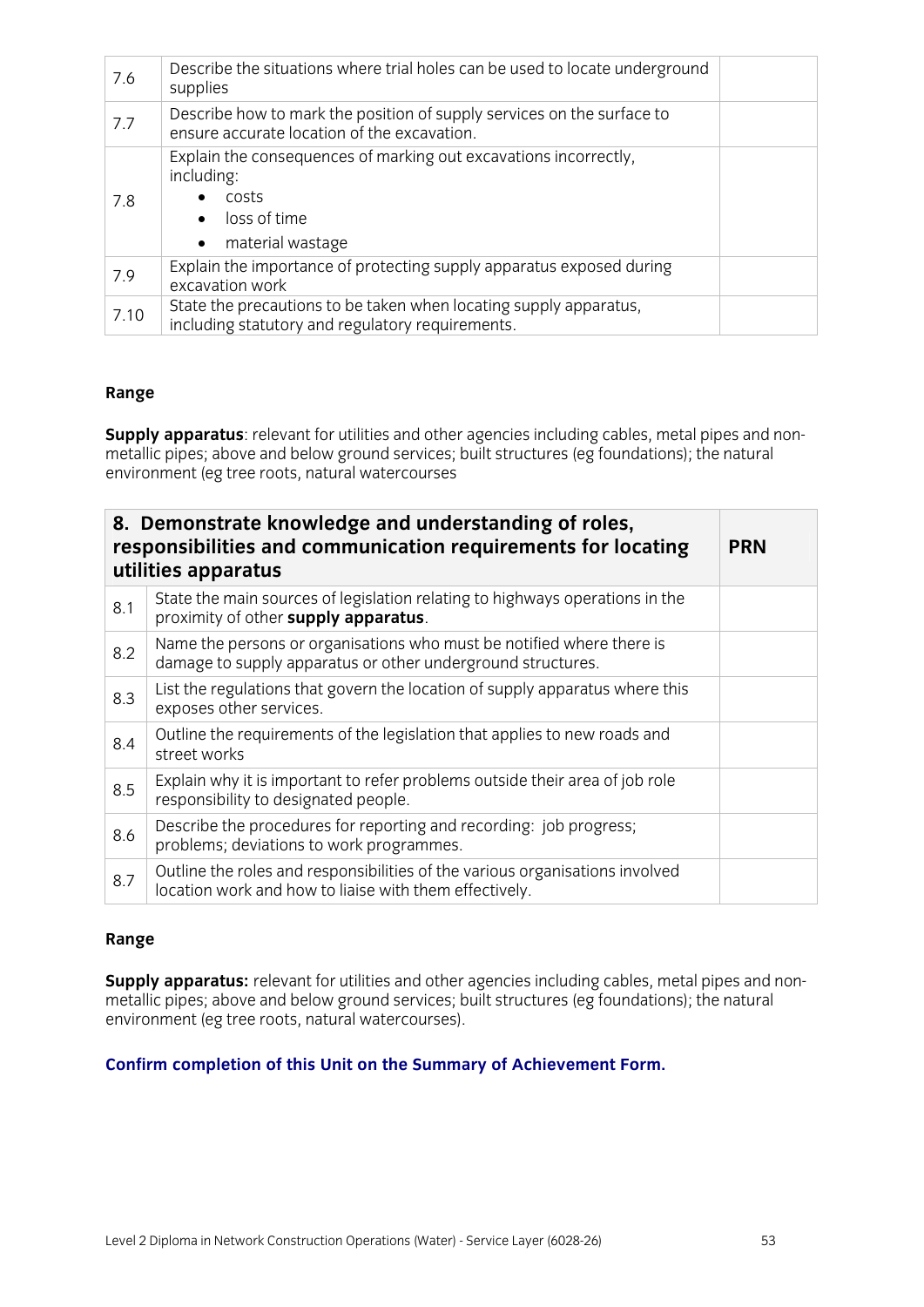### **Unit 207 Excavate and maintain holes and trenches for utilities network construction**

#### **Unit aim:**

This unit allows you to show that you have the skills and knowledge to excavate holes and trenches for utilities network operations.

You will be able to confirm the requirements for excavation on site and select and use the most appropriate tools and equipment for the specified excavation activity. You must confirm the excavation requirements with the work specification and minimise damage to supply apparatus and the natural environment during the operation. You will be able to maintain the integrity of the excavation and maintain access and egress arrangements in line with safety requirements.

You must also show that you can communicate information to the relevant people and organisations throughout excavation activities, and must resolve or refer problems that arise during the work in line with your job responsibility. Throughout the operation, you must follow the work specification and Codes of Practice, and must maintain safe working procedures.

| Where job was done | <b>Time taken (hours)</b> | <b>Date</b> |
|--------------------|---------------------------|-------------|
|                    |                           |             |
|                    |                           |             |
|                    |                           |             |
|                    |                           |             |
|                    |                           |             |
|                    |                           |             |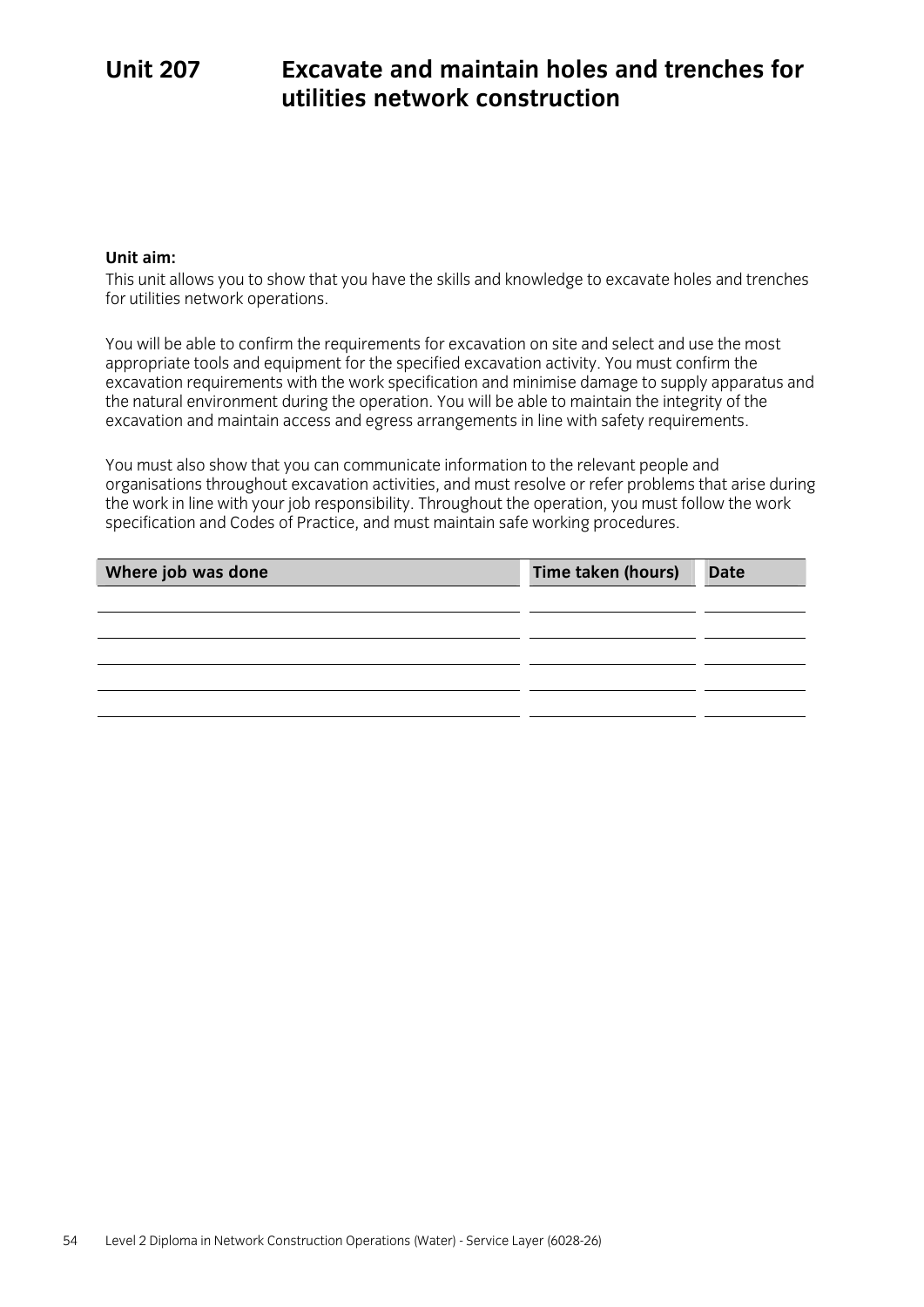# **Unit 207 Excavate and maintain holes and trenches for utilities network construction**

| Performance evidence required  |                                                                                                                          | Portfolio Reference Number<br>(PRN)                         |  |  |  |  |
|--------------------------------|--------------------------------------------------------------------------------------------------------------------------|-------------------------------------------------------------|--|--|--|--|
|                                | 1. Excavate on site to requirements                                                                                      |                                                             |  |  |  |  |
| 1.1                            | Determine the suitable excavation method for the surface<br>with statutory and regulatory Codes of Practice              | and sub-surface materials being removed, and which meets    |  |  |  |  |
| 1.2                            | Carry out a site-specific risk assessment and review it<br>according to company procedures.                              |                                                             |  |  |  |  |
| 1.3                            | Select and wear the designated personal protective<br>equipment (PPE).                                                   |                                                             |  |  |  |  |
| 1.4                            | Select and use the most suitable tools and equipment for the<br>excavation method to be used.                            |                                                             |  |  |  |  |
| 1.5                            | Confirm the position and size of the excavation in accordance<br>with instructions and the work specification.           |                                                             |  |  |  |  |
| 1.6                            | Excavate, identify, select, segregate and store materials in<br>accordance with work instructions and Codes of Practice. |                                                             |  |  |  |  |
| 1.7                            | Carry out the excavation in a manner that avoids damage to<br>supply apparatus.                                          |                                                             |  |  |  |  |
| 1.8                            | Minimise damage to the natural environment according to<br>technical guidance.                                           |                                                             |  |  |  |  |
| 1.9                            | Keep gullies and water courses clear at all times                                                                        |                                                             |  |  |  |  |
| 1.10                           | Support and protect exposed supply apparatus in line with<br>work instructions and relevant Codes of Practice.           |                                                             |  |  |  |  |
| 1.11                           | requirements                                                                                                             | Remove surplus materials according to work instructions and |  |  |  |  |
| 1.12                           | Confirm the dimensions and condition of the excavation<br>against the instructions and the work specification            |                                                             |  |  |  |  |
| 1.13                           | Ensure work is carried out to approved procedures and<br>practices and complies with statutory requirements.             |                                                             |  |  |  |  |
| Type of evidence $\rightarrow$ |                                                                                                                          |                                                             |  |  |  |  |

**O = Observation Q = Oral Question (OQ) or Written Question & answer (WQ) S = Simulation/RWE WT = Witness testimony**

### **Range**

**Approved procedures and practices:** environmental; statutory; regulatory; emergency; operational; health and safety; organisational and company procedures; risk assessments.

**Supply apparatus:** supply apparatus for utilities and other agencies; above and below ground services; built structures (eg foundations); the natural environment (eg tree roots, natural watercourses).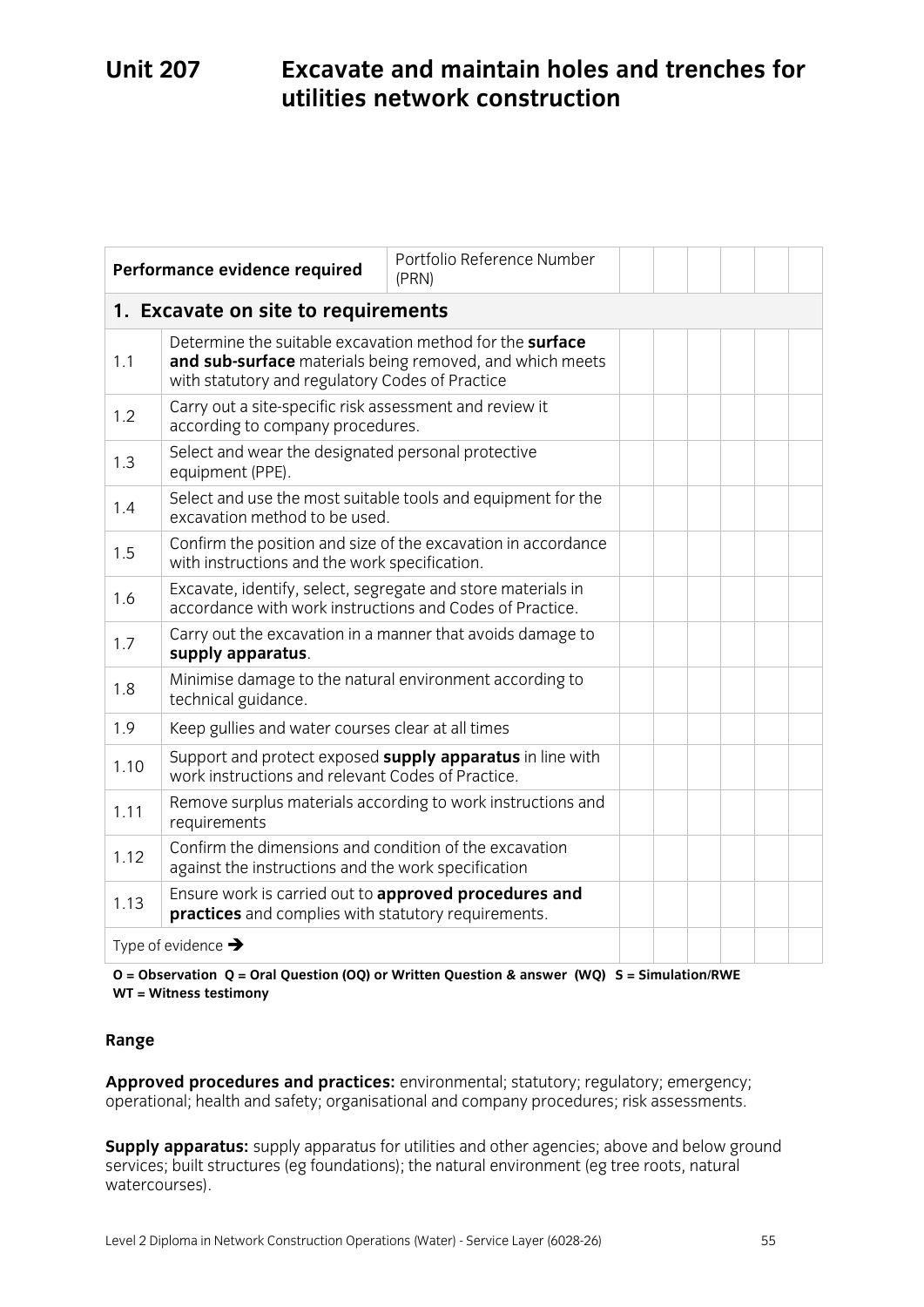**Surface and sub-surface:** flexible, composite, rigid and modular pavement construction; verge; natural ground.

|      | Performance evidence required<br>(PRN)                                                                                                                   | Portfolio Reference Number |  |  |  |
|------|----------------------------------------------------------------------------------------------------------------------------------------------------------|----------------------------|--|--|--|
|      | 2. Maintain the integrity of the excavation                                                                                                              |                            |  |  |  |
|      | Confirm that the method used to support the excavation is fit<br>for purpose to:                                                                         |                            |  |  |  |
| 2.1  | the size of the excavation                                                                                                                               |                            |  |  |  |
|      | the nature of the ground conditions and adjacent<br>structures                                                                                           |                            |  |  |  |
| 2.2  | Install and remove support mechanisms according to<br>instructions and relevant Codes of Practice.                                                       |                            |  |  |  |
| 2.3  | Maintain the condition of the excavation by adjusting support<br>mechanisms and removing ground water as required.                                       |                            |  |  |  |
| 2.4  | Monitor and maintain the condition of support mechanisms<br>safely in accordance with operational and organisational safe<br>working procedures.         |                            |  |  |  |
| 2.5  | Resolve situations that require measures to deal with<br>dangerous atmospheres, according to relevant Codes of<br>Practice and safe working procedures.  |                            |  |  |  |
| 2.6  | Establish arrangements for access to and egress from the<br>excavation in line with statutory requirements and approved<br>procedures and practices      |                            |  |  |  |
| 2.7  | Ensure that all relevant safety checks are undertaken before<br>any entry into the excavation.                                                           |                            |  |  |  |
| 2.8  | Ensure that the site-specific risk assessment provides<br>adequate safeguards in work practices to deal with the<br>excavation becoming a confined space |                            |  |  |  |
| 2.9  | Confirm that the condition of the ground area adjacent to the<br>excavation is safe, in line with relevant Codes of Practice.                            |                            |  |  |  |
| 2.10 | Work to approved procedures and practices and comply<br>with statutory requirements throughout excavation<br>operations.                                 |                            |  |  |  |
|      | Type of evidence $\rightarrow$                                                                                                                           |                            |  |  |  |

**O = Observation Q = Oral Question (OQ) or Written Question & answer (WQ) S = Simulation/RWE WT = Witness testimony**

### **Range**

**Approved procedures and practices**: environmental; statutory; regulatory; emergency; operational; health and safety; organisational and company procedures; risk assessments

|     | Performance evidence required                                                                                                                                            | Portfolio Reference Number<br>(PRN) |  |  |  |  |  |
|-----|--------------------------------------------------------------------------------------------------------------------------------------------------------------------------|-------------------------------------|--|--|--|--|--|
|     | 3. Use and communicate data and information                                                                                                                              |                                     |  |  |  |  |  |
| 3.1 | Use the information in the work instructions and specification to<br>determine the work site and the area to be excavated.                                               |                                     |  |  |  |  |  |
| 3.2 | Report detrimental conditions and defects in the excavation<br>and support mechanisms that are outside their responsibility,<br>according to relevant Codes of Practice. |                                     |  |  |  |  |  |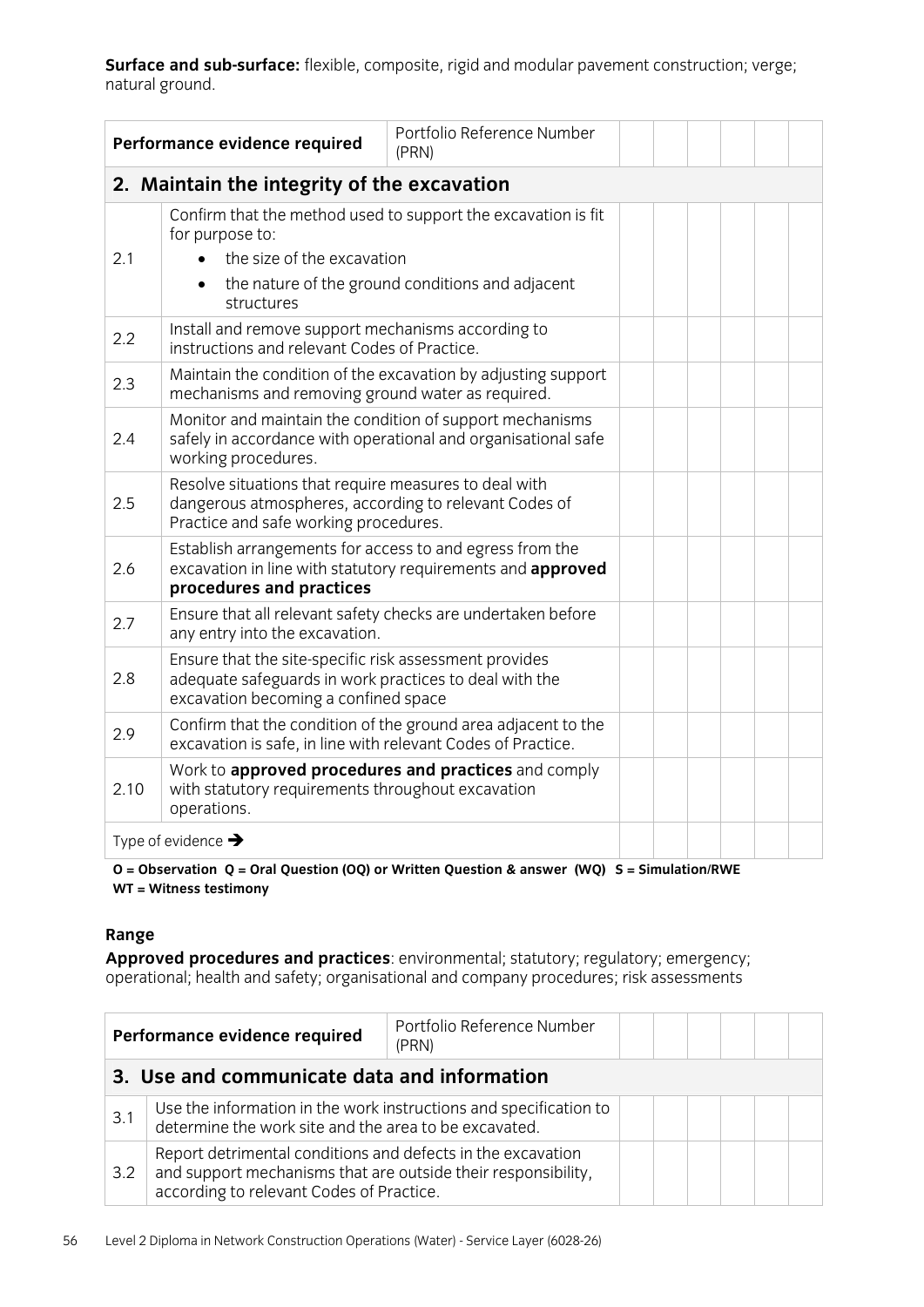| 3.3 | Use approved procedures and practices and statutory<br>requirements to determine any requirements for excavation<br>support |  |  |  |
|-----|-----------------------------------------------------------------------------------------------------------------------------|--|--|--|
| 3.4 | Check any circumstances where information appears to be<br>incorrect with the designated personnel.                         |  |  |  |
| 3.5 | Use organisational information systems to record and store<br>data and information relating to excavation work.             |  |  |  |
| 3.6 | Follow all required lone working procedures when working<br>alone                                                           |  |  |  |
|     | Type of evidence $\rightarrow$                                                                                              |  |  |  |

#### **Range**

**Approved procedures** and practices: environmental; statutory; regulatory; emergency; operational; health and safety; organisational and company procedures; risk assessments

| Performance evidence required |                                                                                                            | Portfolio Reference Number<br>(PRN) |  |  |  |  |  |
|-------------------------------|------------------------------------------------------------------------------------------------------------|-------------------------------------|--|--|--|--|--|
|                               | 4. Resolve problems which could arise from excavation work                                                 |                                     |  |  |  |  |  |
| 4.1                           | Report any damage to supply apparatus promptly to the<br>designated person                                 |                                     |  |  |  |  |  |
| 4.2                           | Resolve day-to-day problems within the responsibility of their<br>own job role                             |                                     |  |  |  |  |  |
| 4.3                           | Advise colleagues or managers where situations need them to<br>intervene.                                  |                                     |  |  |  |  |  |
| 4.4                           | Refer matters that are outside their responsibility to the<br>designated people using approved procedures. |                                     |  |  |  |  |  |
|                               | Type of evidence $\rightarrow$                                                                             |                                     |  |  |  |  |  |

**O = Observation Q = Oral Question (OQ) or Written Question & answer (WQ) S = Simulation/RWE WT = Witness testimony**

#### **Range**

**Supply apparatus:** supply apparatus for utilities and other agencies; above and below ground services; built structures (eg foundations); the natural environment (eg tree roots, natural watercourses).

| 5. Demonstrate general knowledge and understanding for<br>utilities network construction operation | <b>PRN</b>                                                                                            |  |
|----------------------------------------------------------------------------------------------------|-------------------------------------------------------------------------------------------------------|--|
| 5.1                                                                                                | State the main responsibilities of the employer and employee under the Health and Safety at Work Act. |  |
| 5.2                                                                                                | State the health and safety guidance governing work in excavations                                    |  |
| 5.3                                                                                                | Describe the safe procedures for handling hazardous materials                                         |  |
| 5.4                                                                                                | Explain their organisational accident recording and reporting procedures                              |  |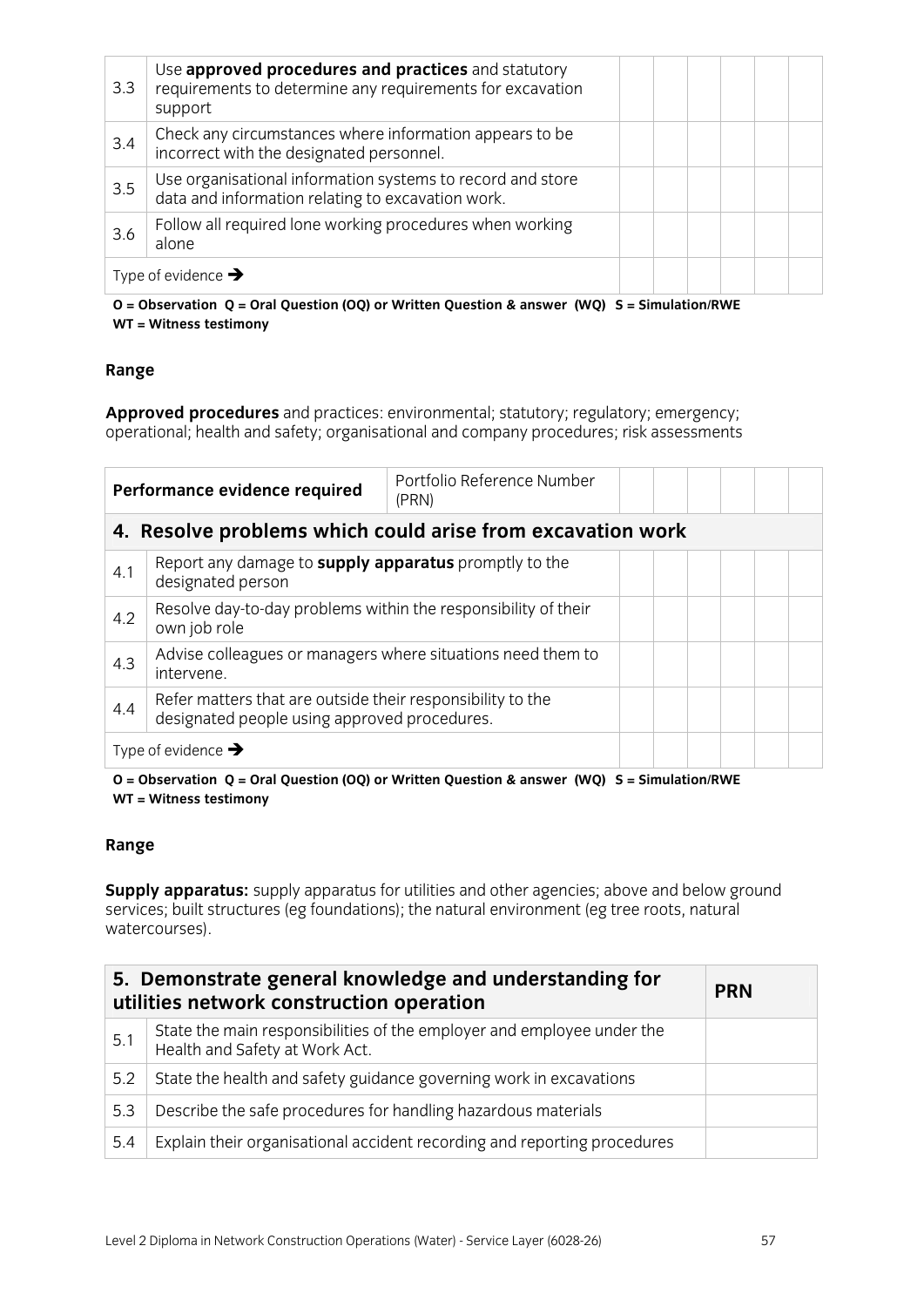|     | 6. Demonstrate general knowledge and understanding of<br>how excavation work must be carried out to comply with legal<br>and industry requirements     | <b>PRN</b> |
|-----|--------------------------------------------------------------------------------------------------------------------------------------------------------|------------|
| 6.1 | Outline how <b>activities in involved in excavation work</b> can be carried out in compliance with legislative requirements and good industry practice |            |
| 6.2 | Outline the responsibilities of the employer and employee in relation to activities in involved in excavation.                                         |            |

**Activities in involved in excavation**: assessment of risk; personal protection; excavation activities; the support of supply apparatus; the support of excavations; the competence of personnel; care for the environment; provision and use of equipment; reporting of accidents; dealing with hazardous materials and substances

| 7. Demonstrate knowledge and understanding of excavating<br>in a variety of situations using different techniques and<br>equipment | <b>PRN</b>                                                                                                                 |  |
|------------------------------------------------------------------------------------------------------------------------------------|----------------------------------------------------------------------------------------------------------------------------|--|
| 7.1                                                                                                                                | Describe the safe procedures for handling the range of excavation support<br>equipment                                     |  |
| 7.2                                                                                                                                | Describe the different methods of excavation, and how to decide which is<br>appropriate                                    |  |
| 7.3                                                                                                                                | Describe the different types of surfaces and sub-surfaces that may require<br>to be excavated                              |  |
| 7.4                                                                                                                                | Explain why a competent banksman is needed when excavating by machine                                                      |  |
| 7.5                                                                                                                                | Describe the <b>consequences and implications</b> of using incorrect<br>excavation and reinstatement practices.            |  |
| 7.6                                                                                                                                | Describe the requirements for selecting, storing and using backfill and<br>reinstatement materials.                        |  |
| 7.7                                                                                                                                | Describe the requirements for disposing of surplus materials.                                                              |  |
| 7.8                                                                                                                                | Explain how to recognise when an excavation is or could become a confined<br>space, and how to deal effectively with this. |  |
| 7.9                                                                                                                                | Describe the methods and principles of excavation support systems, and<br>where their use is most appropriate.             |  |

### **Range**

**Methods of excavation:** by hand; by machine

**Consequences and implications:** other utilities; cost of operation; time; customers; members of the public; colleagues and other workers; scale of activity.

**Excavation support systems:** timber; steel; mechanical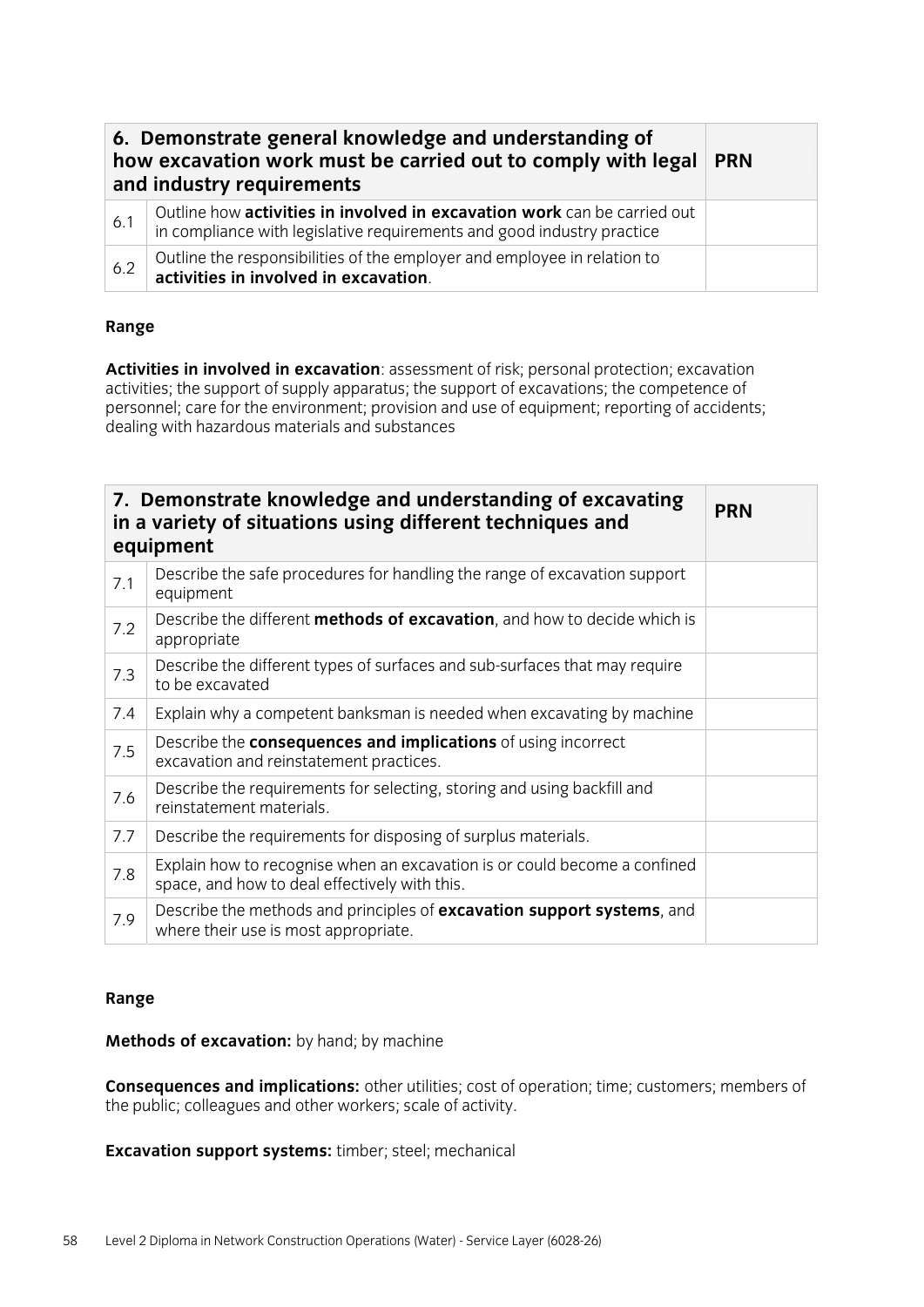| 8. Demonstrate knowledge and understanding of the tools<br>and equipment used in the course of excavation activities | <b>PRN</b>                                                                                                             |  |
|----------------------------------------------------------------------------------------------------------------------|------------------------------------------------------------------------------------------------------------------------|--|
| 8.1                                                                                                                  | List the tools, equipment and machinery that are used for hand and<br>machine excavation                               |  |
| 8.2                                                                                                                  | Describe the criteria used to select the most appropriate tools, equipment<br>and machinery for excavation activities. |  |
| 8.3                                                                                                                  | Explain the importance of economy in using powered or motorised<br>equipment for excavations.                          |  |

|     | 9. Demonstrate knowledge and understanding of<br>responsibilities to others during excavation work                                | <b>PRN</b> |
|-----|-----------------------------------------------------------------------------------------------------------------------------------|------------|
| 9.1 | List the different utility organisations that may own apparatus that could<br>be affected by excavation activities.               |            |
| 9.2 | Describe how the different buried apparatus could be identified                                                                   |            |
| 9.3 | Describe the potential environmental impact of excavation activities and<br>the agencies responsible for environmental protection |            |
| 9.4 | Describe the potential consequences of not providing the necessary<br>protection to underground apparatus and features.           |            |
| 9.5 | Describe the roles and responsibilities of people within the site or<br>highways operations team.                                 |            |
| 9.6 | Explain the importance of referring problems outside their responsibility<br>to the designated persons.                           |            |
| 9.7 | Describe the procedures used to report and record the detail of<br>excavation activities                                          |            |

**Detail of excavation activities:** job progress; problems; deviations from the programme of work

**Confirm completion of this Unit on the Summary of Achievement Form.**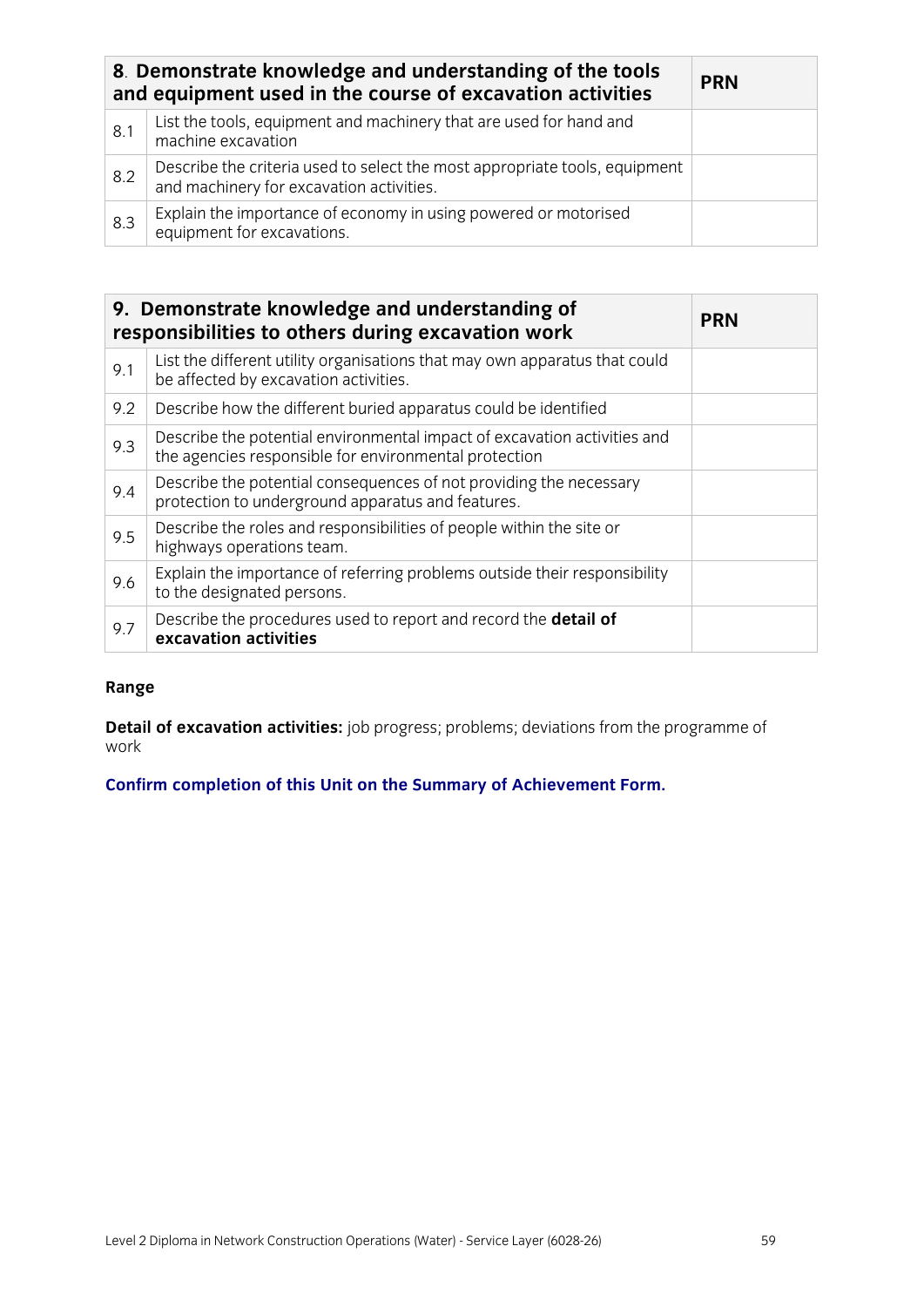## **Unit 208 Reinstate excavation and pavement surfaces after utility network construction operations**

#### **Unit aim:**

This unit allows you to show that you have the skills and knowledge to reinstate excavations and pavement surfaces following utilities network construction operations.

You will be able to confirm the requirements and prepare for reinstating excavations and select and use the most appropriate tools, equipment and materials for the required reinstatement activity. You must confirm that all materials and equipment are fit for purpose and complete the reinstatement, replacing ironwork, kerbs and edge restraints in line with requirements. You must also show that you can communicate information to the relevant people and organisations throughout reinstatement activities and must resolve or refer problems that arise during the work in line with your job responsibility. Throughout the operation, you must follow the work specification and Codes of Practice, and must maintain safe working procedures.

| Where job was done | Time taken (hours) Date |  |
|--------------------|-------------------------|--|
|                    |                         |  |
|                    |                         |  |
|                    |                         |  |
|                    |                         |  |
|                    |                         |  |
|                    |                         |  |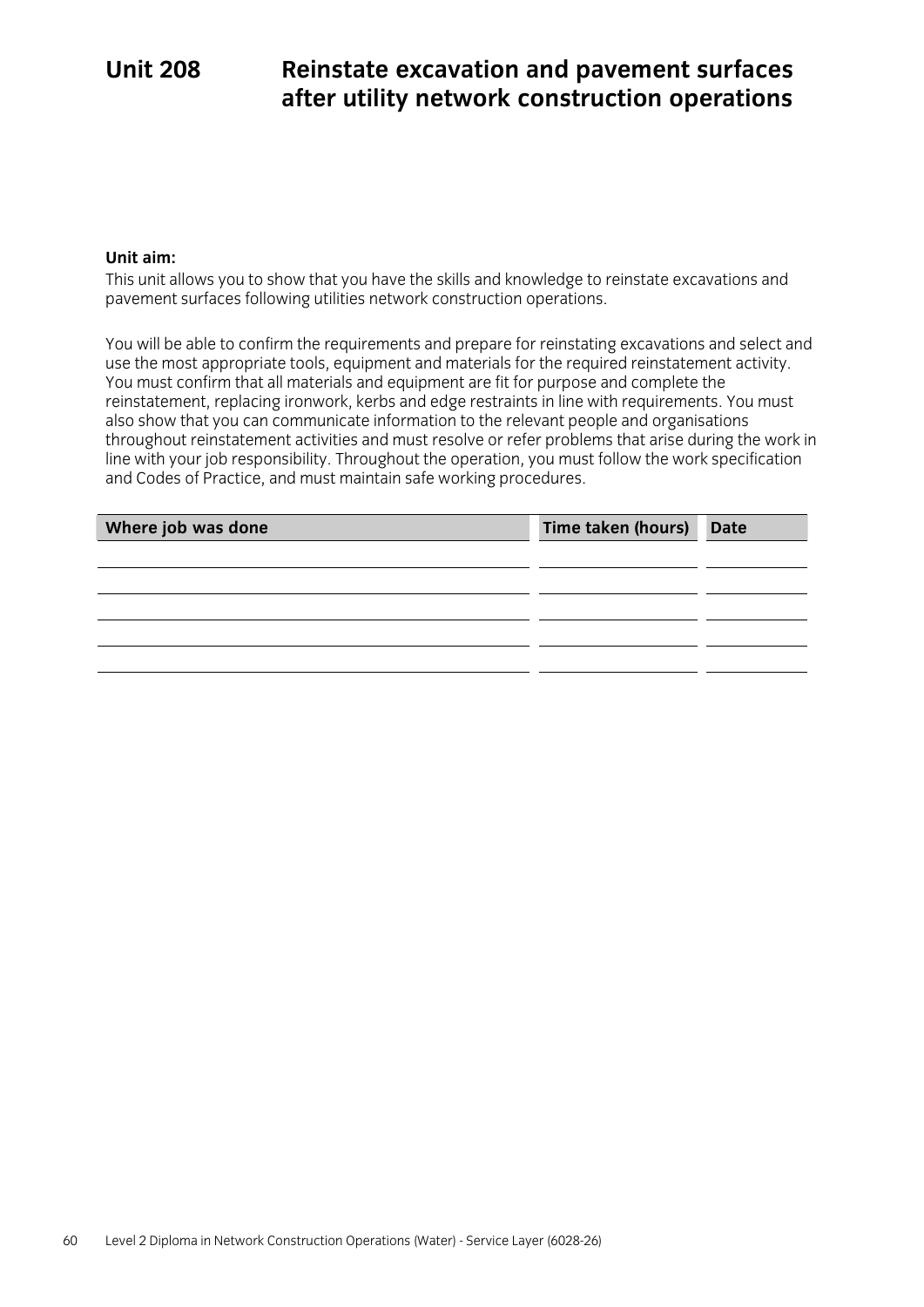# **Unit 208 Reinstate excavation and pavement surfaces after utility network construction operations**

|                                                                 | Performance evidence required                                                                                                                           | Portfolio Reference Number<br>(PRN)           |  |  |  |  |
|-----------------------------------------------------------------|---------------------------------------------------------------------------------------------------------------------------------------------------------|-----------------------------------------------|--|--|--|--|
| 1. Prepare for reinstatement of excavation and pavement surface |                                                                                                                                                         |                                               |  |  |  |  |
| 1.1                                                             | Confirm the location of the excavation and the holes and<br>trenches, according to instructions and work specifications                                 |                                               |  |  |  |  |
| 1.2                                                             | Carry out a site-specific risk assessment, and review it<br>according to company procedures                                                             |                                               |  |  |  |  |
| 1.3                                                             | Select and wear the designated personal protective<br>equipment (PPE).                                                                                  |                                               |  |  |  |  |
| 1.4                                                             | Follow safe working practices for working in the vicinity of<br>hazardous materials                                                                     |                                               |  |  |  |  |
| 1.5                                                             | Confirm that the area for reinstatement is in accordance<br>with statutory and regulatory Codes of Practice.                                            |                                               |  |  |  |  |
| 1.6                                                             | Carry out preparation procedures for reinstatement of the<br>excavation in accordance with statutory and regulatory<br>Codes of Practice                |                                               |  |  |  |  |
| 1.7                                                             | Protect supply apparatus and sub-structures in<br>accordance with the relevant Codes of Practice.                                                       |                                               |  |  |  |  |
| 1.8                                                             | Select stored materials for reinstatement, according to the<br>relevant Codes of Practice.                                                              |                                               |  |  |  |  |
| 1.9                                                             | Select hand tools, powered tools and equipment for<br>reinstatement                                                                                     |                                               |  |  |  |  |
|                                                                 | Confirm that tools and equipment are:                                                                                                                   |                                               |  |  |  |  |
| 1.10                                                            | appropriate for the materials to be used in<br>$\bullet$<br>reinstatement                                                                               |                                               |  |  |  |  |
|                                                                 | in a suitable condition for use, according to<br>$\bullet$<br>requirements.                                                                             | manufacturer's specifications and operational |  |  |  |  |
| 1.11                                                            | Report remedial work and defects in the excavation that are<br>outside their responsibility, according to organisational and<br>operational procedures. |                                               |  |  |  |  |
| 1.12                                                            | Work according to approved procedures and practices<br>and comply with statutory requirements                                                           |                                               |  |  |  |  |
|                                                                 | Type of evidence $\rightarrow$                                                                                                                          |                                               |  |  |  |  |

**O = Observation Q = Oral Question (OQ) or Written Question & answer (WQ) S = Simulation/RWE WT = Witness testimony**

### **Range**

Area for reinstatement: flexible pavement construction; composite pavement construction; rigid pavement construction; modular pavement construction; verge/natural ground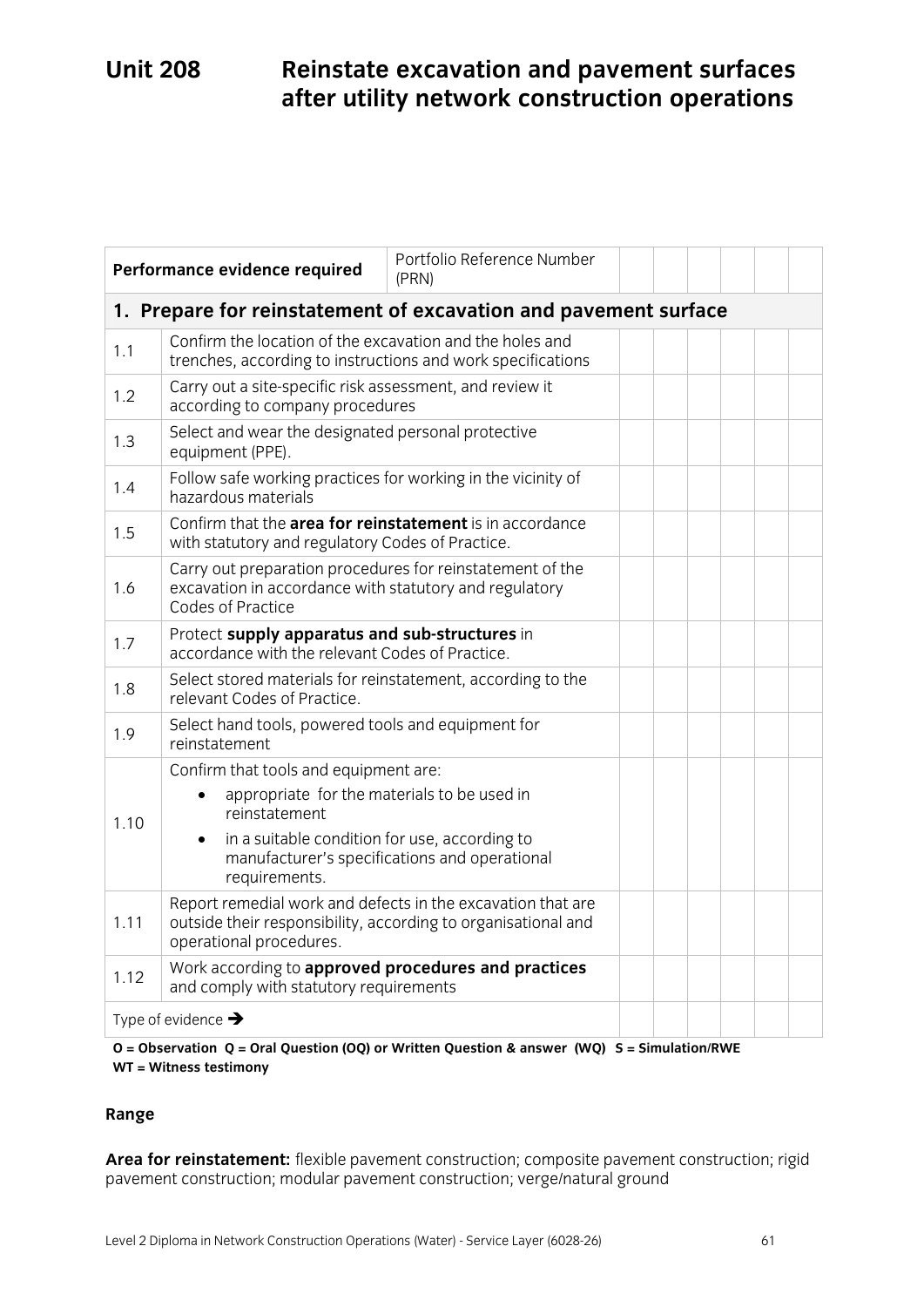**Supply apparatus and sub-structures:** supply apparatus for utilities and other agencies; above and below ground services; built structures (eg foundations); the natural environment (eg tree roots, natural watercourses)

**Approved procedures and practices:** environmental; statutory; regulatory; emergency; operational; health and safety; organisational and company procedures; risk assessments

| Performance evidence required |                                                                                                                                                                                         | Portfolio Reference Number<br>(PRN)                      |  |  |  |  |
|-------------------------------|-----------------------------------------------------------------------------------------------------------------------------------------------------------------------------------------|----------------------------------------------------------|--|--|--|--|
|                               | 2. Carry out reinstatement of excavation and pavement surface                                                                                                                           |                                                          |  |  |  |  |
| 2.1                           | Confirm that materials to be used for reinstatement are fit for<br>purpose and meet statutory and regulatory Codes of Practice,<br>including:                                           |                                                          |  |  |  |  |
|                               | base and pavement surface                                                                                                                                                               | new and reusable materials for backfill, sub-base, road- |  |  |  |  |
|                               | cold-lay materials.                                                                                                                                                                     |                                                          |  |  |  |  |
| 2.2                           | Confirm that the area and type of structure being reinstated<br>meet statutory and regulatory Codes of Practice.                                                                        |                                                          |  |  |  |  |
| 2.3                           | Follow laying and compaction procedures for the material that<br>meet statutory and regulatory Codes of Practice.                                                                       |                                                          |  |  |  |  |
| 2.4                           | Report defects and deficiencies in the laying and compaction of<br>materials, that are outside their responsibility, in accordance<br>with organisational and operational procedures.   |                                                          |  |  |  |  |
| 2.5                           | Maintain suitable conditions and the security of the excavation<br>throughout reinstatement operations.                                                                                 |                                                          |  |  |  |  |
| 2.6                           | Replace ironwork, kerbs and edge restraints in line with<br>relevant Codes of Practice.                                                                                                 |                                                          |  |  |  |  |
| 2.7                           | Store and dispose of surplus materials in line with work<br>instructions and statutory and regulatory Codes of Practice.                                                                |                                                          |  |  |  |  |
| 2.8                           | Complete the work by checking and confirming that the quality<br>and condition of the finished reinstatement and the work site<br>conform to statutory and regulatory Codes of Practice |                                                          |  |  |  |  |
|                               | Type of evidence $\rightarrow$                                                                                                                                                          |                                                          |  |  |  |  |

**O = Observation Q = Oral Question (OQ) or Written Question & answer (WQ) S = Simulation/RWE WT = Witness testimony**

|     | Performance evidence required                                                                                              | Portfolio Reference Number<br>(PRN) |  |  |  |  |  |  |
|-----|----------------------------------------------------------------------------------------------------------------------------|-------------------------------------|--|--|--|--|--|--|
|     | 3. Use and communicate data and information                                                                                |                                     |  |  |  |  |  |  |
| 3.1 | Use records to determine potential deep excavations, confined<br>spaces and hazardous materials.                           |                                     |  |  |  |  |  |  |
| 3.2 | Use information in the work instructions and specification to<br>determine the work site and the area to be reinstated.    |                                     |  |  |  |  |  |  |
| 3.3 | Use approved procedures and practice and statutory<br>requirements to determine the requirement for excavation<br>support. |                                     |  |  |  |  |  |  |
| 3.4 | Check any circumstances where information appears to be<br>incorrect with the designated personnel.                        |                                     |  |  |  |  |  |  |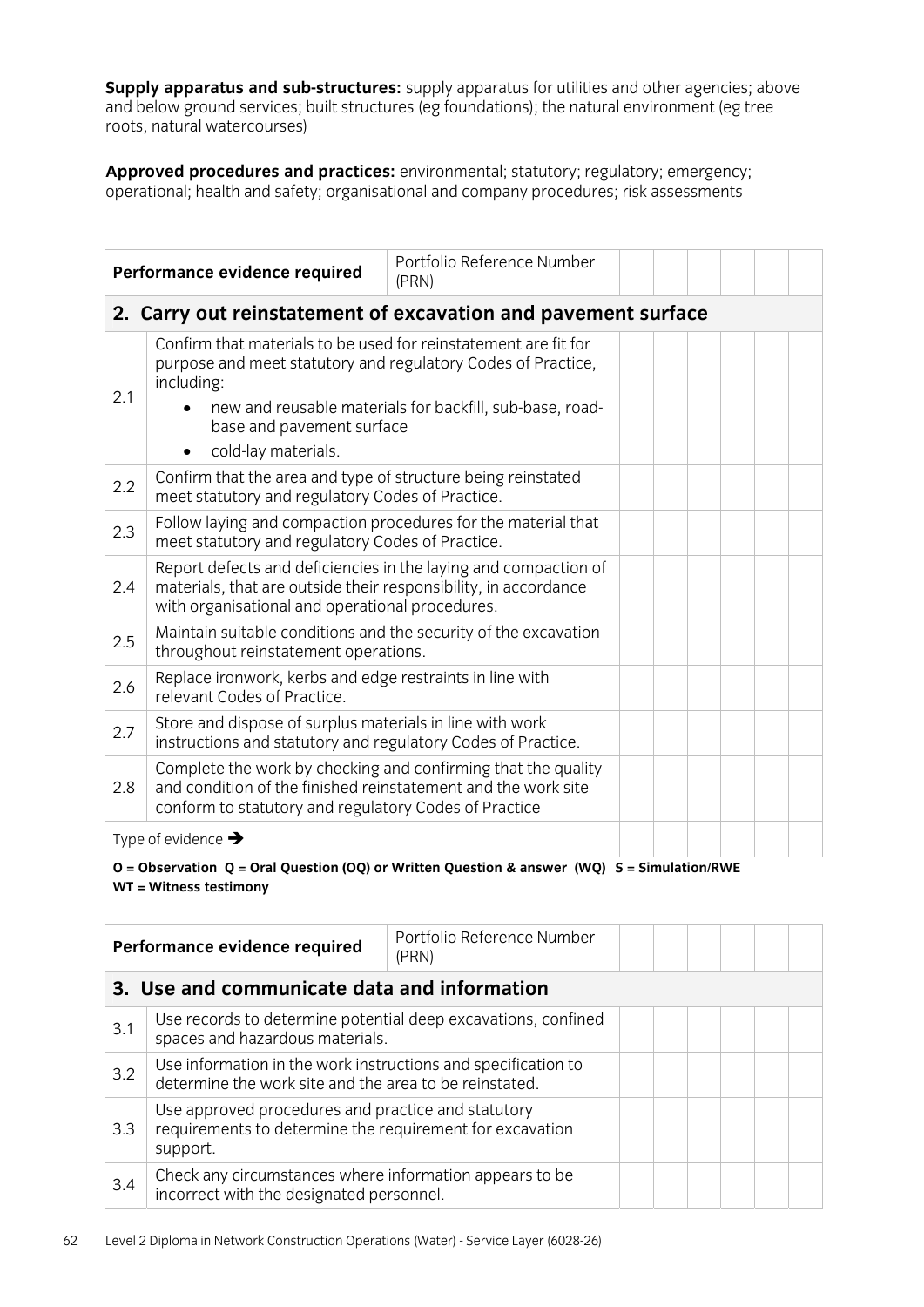| 3.5                            | Use organisational information systems to record and store<br>data and information relating to reinstatement work. |  |  |  |
|--------------------------------|--------------------------------------------------------------------------------------------------------------------|--|--|--|
| 3.6                            | Follow all required lone working procedures when working<br>alone                                                  |  |  |  |
| Type of evidence $\rightarrow$ |                                                                                                                    |  |  |  |

|     | Performance evidence required                                                                              | Portfolio Reference Number<br>(PRN) |  |  |  |  |  |  |
|-----|------------------------------------------------------------------------------------------------------------|-------------------------------------|--|--|--|--|--|--|
|     | 4. Resolve problems which could arise from reinstatement work                                              |                                     |  |  |  |  |  |  |
| 4.1 | Report any damage to supply apparatus and sub-structures<br>promptly to the designated person.             |                                     |  |  |  |  |  |  |
| 4.2 | Resolve day-to-day problems within the responsibility of their<br>own job role                             |                                     |  |  |  |  |  |  |
| 4.3 | Advise colleagues or managers where situations need them to<br>intervene                                   |                                     |  |  |  |  |  |  |
| 4.4 | Refer matters that are outside their responsibility to the<br>designated people using approved procedures. |                                     |  |  |  |  |  |  |
|     | Type of evidence $\rightarrow$                                                                             |                                     |  |  |  |  |  |  |

#### **O = Observation Q = Oral Question (OQ) or Written Question & answer (WQ) S = Simulation/RWE WT = Witness testimony**

### **Range**

**Supply apparatus and sub-structures:** supply apparatus for utilities and other agencies; above and below ground services; built structures (eg foundations); the natural environment (eg tree roots, natural watercourses)

|     | 5. Demonstrate general knowledge and understanding for<br>utilities network construction operations                                          | <b>PRN</b> |
|-----|----------------------------------------------------------------------------------------------------------------------------------------------|------------|
| 5.1 | State the main responsibilities of the employer and employee under the Health and Safety at Work Act in relation to reinstatement activities |            |
| 5.2 | State the health and safety guidance governing work in excavations                                                                           |            |
| 5.3 | Describe the safe procedures for handling hazardous materials                                                                                |            |
| 5.4 | Explain their organisational accident recording and reporting procedures                                                                     |            |
| 5.5 | List the range and use of personal protective equipment for the work                                                                         |            |

|     | 6. Demonstrate knowledge and understanding of plant and<br>equipment used for reinstatement activities            | <b>PRN</b> |
|-----|-------------------------------------------------------------------------------------------------------------------|------------|
| 6.1 | List the hand tools, powered tools and motorised equipment that are used<br>in reinstatement work.                |            |
| 6.2 | Describe safe procedures for handling reinstatement equipment                                                     |            |
| 6.3 | Describe the maintenance requirements for hand tools, powered tools and<br>equipment used for reinstatement work. |            |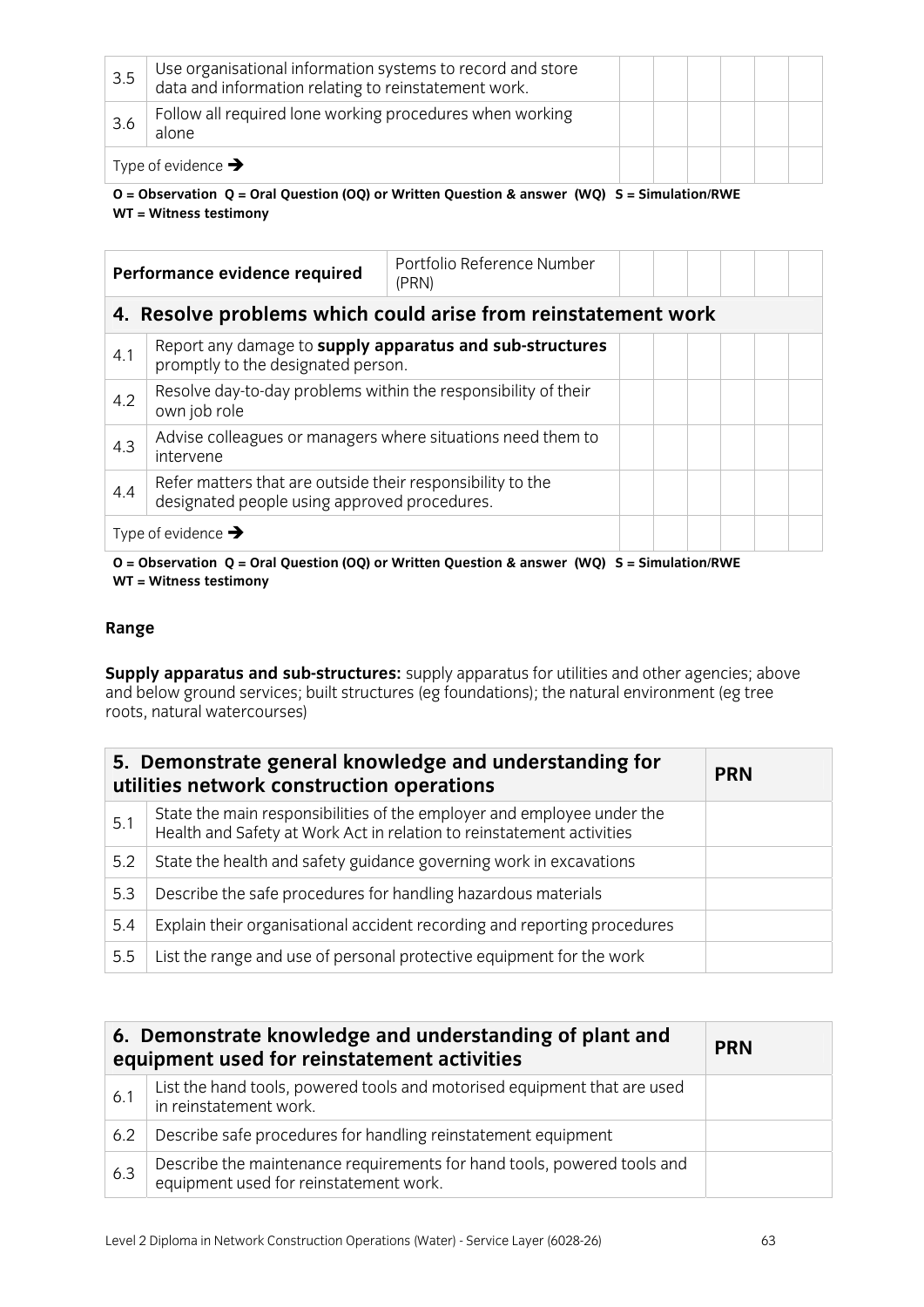| 6.4 | Describe the types of equipment used to compact materials, including hand<br>and power tools and motorised equipment. |  |
|-----|-----------------------------------------------------------------------------------------------------------------------|--|
| 6.5 | Describe the methods used to compact reinstatement materials                                                          |  |
| 6.6 | Describe the maintenance requirements for compaction equipment used in<br>reinstatement                               |  |

|     | 7. Demonstrate knowledge and understanding of legislation<br>and best practice for reinstatement operations                 | <b>PRN</b> |
|-----|-----------------------------------------------------------------------------------------------------------------------------|------------|
| 7.1 | Outline the legal and operational responsibilities of the employer and<br>employee in relation to reinstatement activities. |            |
| 7.2 | Outline the legislation controlling the use of hand tools, powered tools and<br>equipment                                   |            |
| 7.3 | Outline the main industry approved procedures and practices for<br>reinstatement work                                       |            |
| 7.4 | Describe the roles and responsibilities of people within the site or highways<br>operations team.                           |            |
| 7.5 | Explain the importance of referring problems outside their responsibility to<br>the designated persons.                     |            |
| 7.6 | Describe the procedures used to report and record details of<br>reinstatement work                                          |            |
| 7.7 | Outline site management structures for site or highways operations.                                                         |            |

**Approved procedures and practices:** environmental; statutory; regulatory; emergency; operational; health and safety; organisational and company procedures; risk assessments

**Reinstatement activities**: personal protection; handling and operating equipment; provision and use of equipment; working with hazardous substances; excavation and reinstatement

**Report and record details**: job progress, problems, deviations to work programmes.

|     | 8. Demonstrate knowledge and understanding of<br>reinstatement activities                       | <b>PRN</b> |
|-----|-------------------------------------------------------------------------------------------------|------------|
| 8.1 | Describe the different types of reinstatement surfaces.                                         |            |
| 8.2 | Describe the sub-surface requirements for each type of pavement<br>surface.                     |            |
| 8.3 | Describe the <b>preparation procedures</b> for reinstatement                                    |            |
| 8.4 | Describe the types of materials that can be excavated, and defects that<br>can arise with them. |            |
| 8.5 | State the remedial actions to be taken when defects are encountered                             |            |
| 8.6 | Explain how to segregate the different types of materials used in<br>reinstatement              |            |
| 8.7 | Describe how to check the condition of the reinstatement material that is<br>to be used.        |            |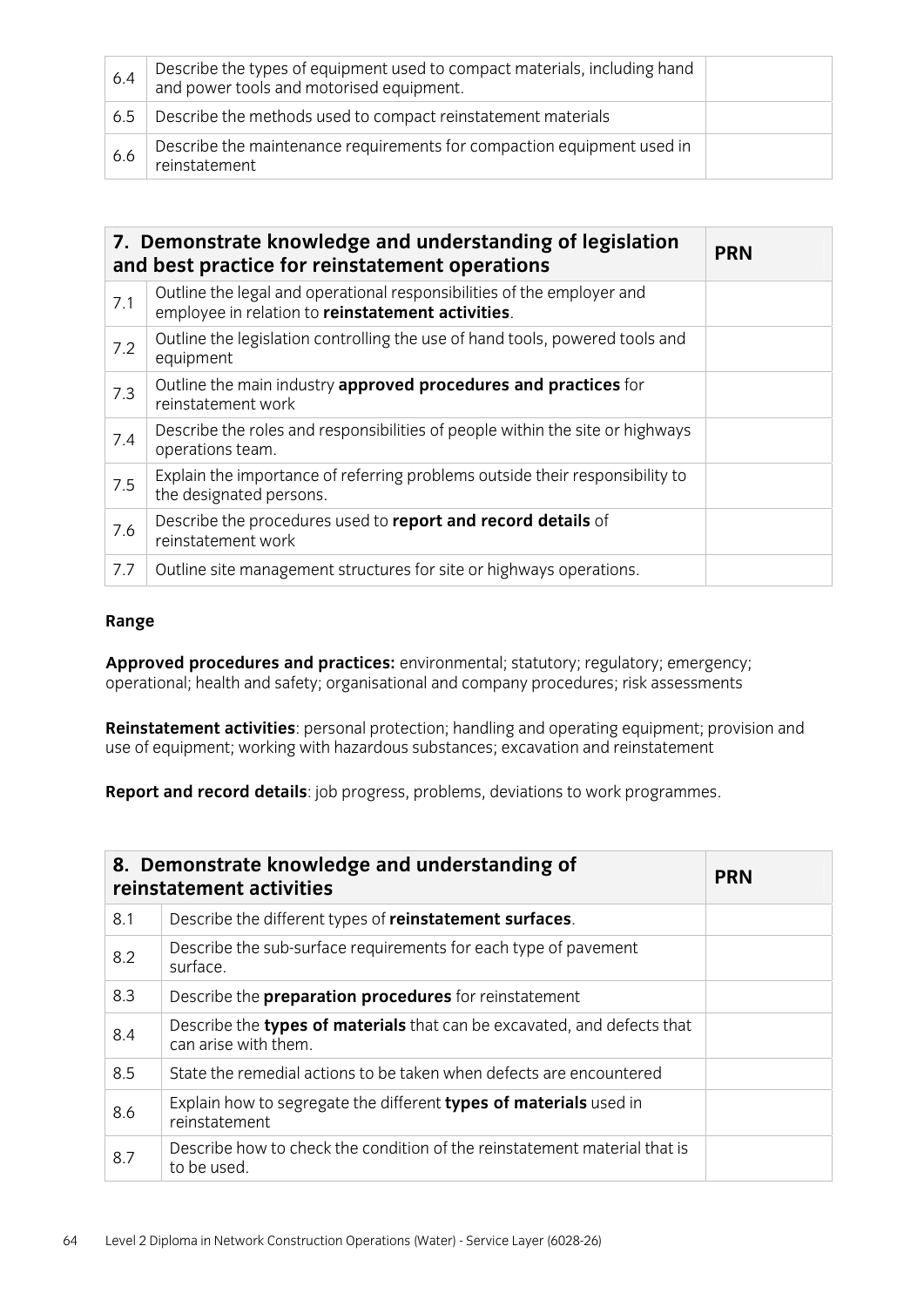| 8.8  | Outline the specifications for surface, sub-surface and general<br>reinstatement materials.                                            |  |
|------|----------------------------------------------------------------------------------------------------------------------------------------|--|
| 8.9  | Describe the methods used to store and protect excavated material to<br>prevent deterioration.                                         |  |
| 8.10 | Describe the types of surface finishes used in reinstatement                                                                           |  |
| 8.11 | Describe the common defects in reinstatement, including settlement and<br>surface damage, and the appropriate remedial action to take. |  |
| 8.12 | State the specifications for materials in reinstatement surface<br>structures                                                          |  |
| 8.13 | Explain why it is important to ensure that reinstatement materials are<br>stored in the correct conditions.                            |  |

**Reinstatement surfaces:** flexible; composite; rigid; modular; cold-lay bituminous material; verge/natural ground

**Preparation procedures:** edge trimming; surface formation; removal of loose debris; repair information

**Types of materials:** backfill; sub-base; road-base; pavement surface

**Surface, sub-surface and general reinstatement materials:** fine fill materials; backfill materials; granular sub-bases; cement bound excavated material; road-base materials; bituminous road-based materials; surfacing materials; concrete footways; modular surfacing; cold lay

|     | 9. Demonstrate knowledge and understanding of other<br>agencies, utilities, their apparatus and communication<br>requirements                         | <b>PRN</b> |
|-----|-------------------------------------------------------------------------------------------------------------------------------------------------------|------------|
| 9.1 | Describe the different types of supply apparatus and sub-structures for<br>utilities and other agencies that may be encountered during reinstatement. |            |
| 9.2 | Explain the methods used to protect each type of supply apparatus and sub-<br>structure                                                               |            |
| 9.3 | Explain why it is necessary to report any spillage from fuel and lubricants, and to safely prevent their spread, in line with company procedures.     |            |

### **Range**

**Supply apparatus and sub-structures:** supply apparatus for utilities and other agencies; above and below ground services; built structures (eg foundations); the natural environment (eg tree roots, natural watercourses)

### **Confirm completion of this Unit on the Summary of Achievement Form.**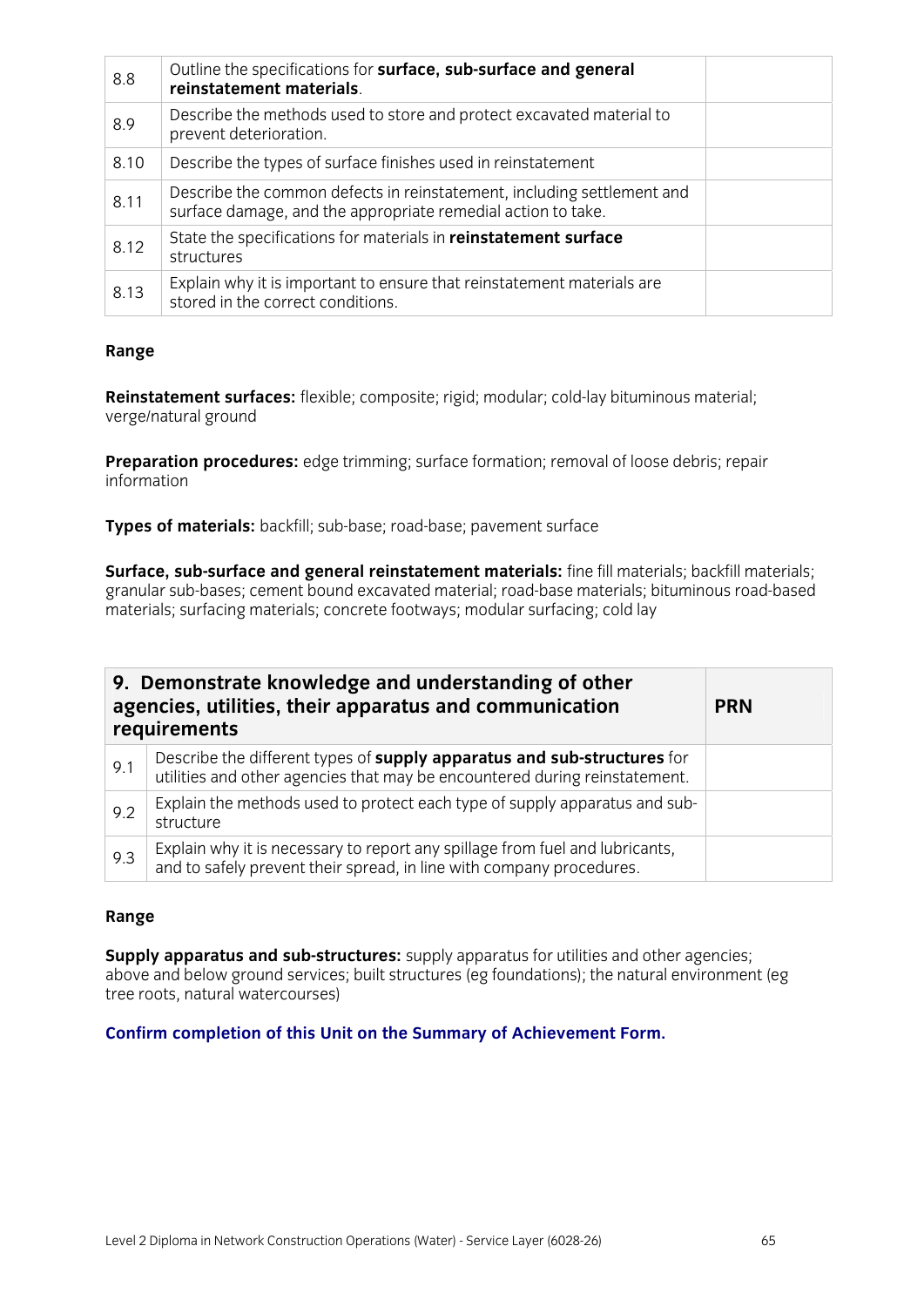## **Unit 209 Operate powered tools and equipment for routine and predictable requirements on utilities network construction**

#### **Unit aim:**

This unit allows you to show that you have the skills and knowledge to operate powered tools and equipment during utilities construction operations.

You must show that you can communicate information to the relevant people and organisations throughout reinstatement activities, and must resolve or refer problems that arise during the work in line with your job responsibility. Throughout the operation, you must follow the work specification and Codes of Practice, and must maintain safe working procedures.

| Where job was done | Time taken (hours) | <b>Date</b> |
|--------------------|--------------------|-------------|
|                    |                    |             |
|                    |                    |             |
|                    |                    |             |
|                    |                    |             |
|                    |                    |             |
|                    |                    |             |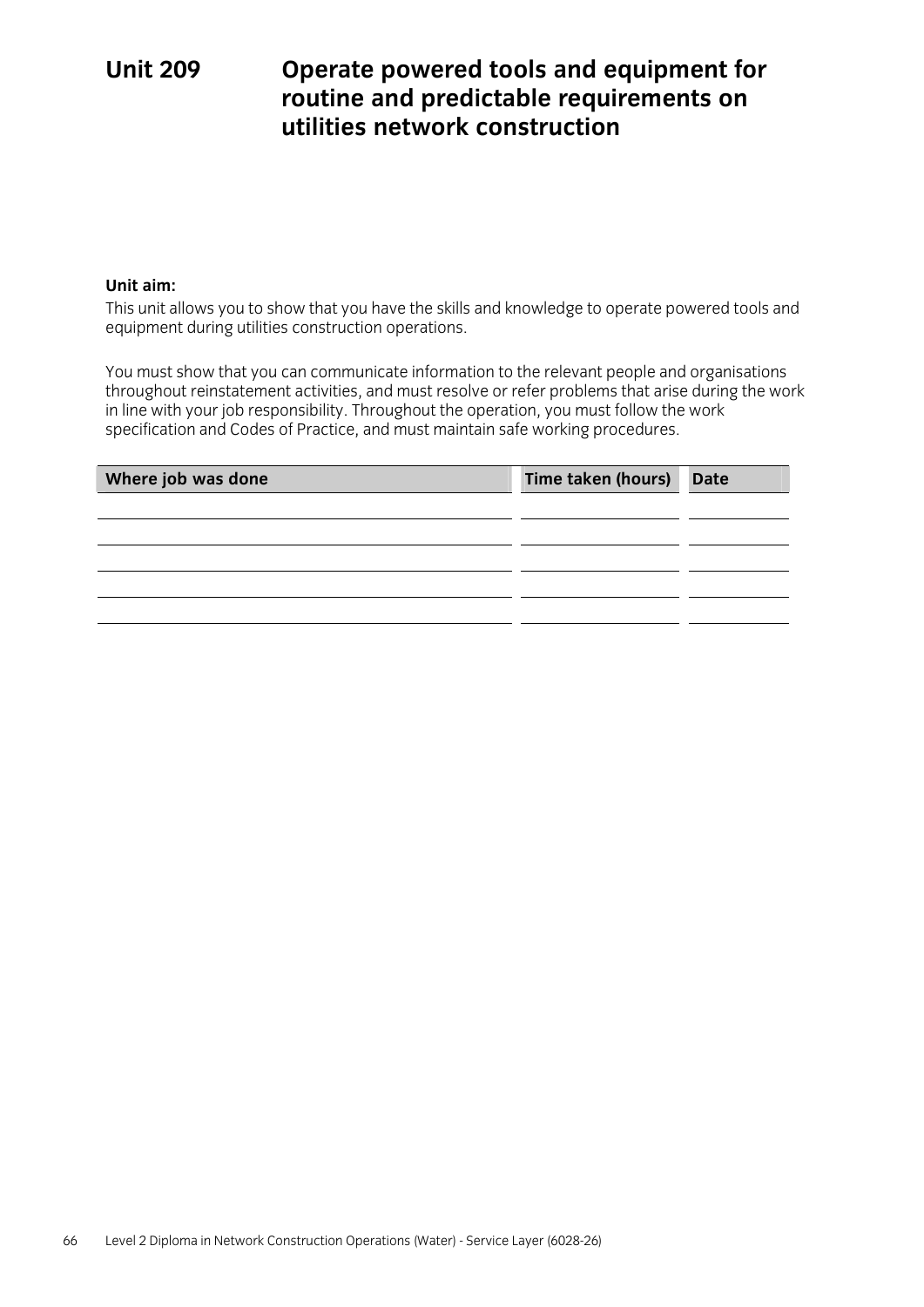# **Unit 209 Operate powered tools and equipment for routine and predictable requirements on utilities network construction**

| Performance evidence required                                                                                                    |                                                                                                                     | Portfolio Reference Number<br>(PRN) |  |  |  |  |
|----------------------------------------------------------------------------------------------------------------------------------|---------------------------------------------------------------------------------------------------------------------|-------------------------------------|--|--|--|--|
|                                                                                                                                  | 1. Prepare powered tools and equipment for routine and predictable use                                              |                                     |  |  |  |  |
| Use work instructions and specifications to confirm the<br>operations requiring the use of powered tools and<br>1.1<br>equipment |                                                                                                                     |                                     |  |  |  |  |
| 1.2                                                                                                                              | Carry out a site specific risk assessment, and review in<br>accordance with company procedures                      |                                     |  |  |  |  |
| 1.3                                                                                                                              | Select and wear the designated personal protective<br>equipment (PPE).                                              |                                     |  |  |  |  |
| 1.4                                                                                                                              | Carry out pre-start inspections on the powered tools and<br>equipment                                               |                                     |  |  |  |  |
| 1.5                                                                                                                              | Record and report any defects of the <b>powered tools and</b><br>equipment and take out of service until rectified. |                                     |  |  |  |  |
| Confirm powered tools and equipment are safe, correct and<br>1.6<br>ready for use in accordance with the work requirements.      |                                                                                                                     |                                     |  |  |  |  |
|                                                                                                                                  | Type of evidence $\rightarrow$                                                                                      |                                     |  |  |  |  |

**O = Observation Q = Oral Question (OQ) or Written Question & answer (WQ) S = Simulation/RWE WT = Witness testimony**

### **Range**

**Powered tools and equipment:** power generation (including electric, pneumatic and hydraulic); cutting and grinding; pumping; compacting; pipe jointing

Personal protective equipment (PPE): head; eyes; ears; respiratory system; hands; feet; body.

| Performance evidence required                                                         |                                                                                                                                                  | Portfolio Reference Number<br>(PRN) |  |  |  |
|---------------------------------------------------------------------------------------|--------------------------------------------------------------------------------------------------------------------------------------------------|-------------------------------------|--|--|--|
| 2. Run and operate powered tools and equipment                                        |                                                                                                                                                  |                                     |  |  |  |
| 2.1                                                                                   | Carry out start and stop procedures to confirm functions are in<br>accordance with safe control and the manufacturers' operating<br>instructions |                                     |  |  |  |
| Operate tools and <b>equipment</b> safely in accordance with<br>2.2<br>specifications |                                                                                                                                                  |                                     |  |  |  |
|                                                                                       | Type of evidence $\rightarrow$                                                                                                                   |                                     |  |  |  |

**O = Observation Q = Oral Question (OQ) or Written Question & answer (WQ) S = Simulation/RWE WT = Witness testimony**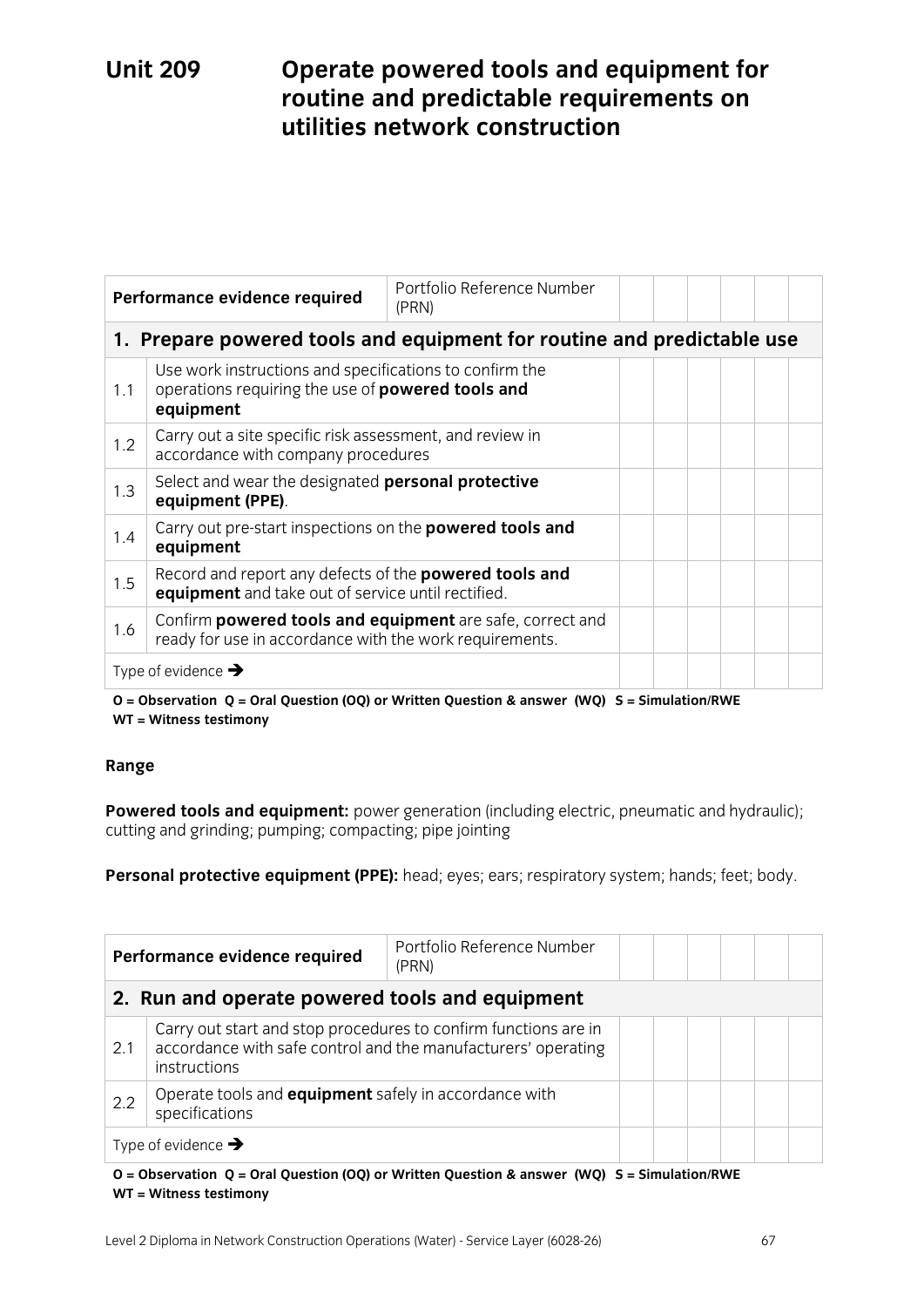**Equipment:** power generation (including electric, pneumatic and hydraulic); cutting and grinding; pumping; compacting; pipe jointing

| Performance evidence required                                                 |                                                                                            | Portfolio Reference Number<br>(PRN) |  |  |  |  |
|-------------------------------------------------------------------------------|--------------------------------------------------------------------------------------------|-------------------------------------|--|--|--|--|
| 3. Shut down and carry out post-stop checks on powered tools and<br>equipment |                                                                                            |                                     |  |  |  |  |
| 3.1                                                                           | Stop powered tools and equipment safely                                                    |                                     |  |  |  |  |
| 3.2                                                                           | Carry out post-stop checks in accordance with organisational<br>and operational procedures |                                     |  |  |  |  |
| 3.3                                                                           | Leave powered tools and equipment safe and secure                                          |                                     |  |  |  |  |
|                                                                               | Type of evidence $\rightarrow$                                                             |                                     |  |  |  |  |

**O = Observation Q = Oral Question (OQ) or Written Question & answer (WQ) S = Simulation/RWE WT = Witness testimony**

#### **Range:**

**Powered tools and equipment:** power generation (including electric, pneumatic and hydraulic); cutting and grinding; pumping; compacting; pipe jointing

| Performance evidence required                                                                                                  |                                                                                              | Portfolio Reference Number<br>(PRN) |  |  |  |  |
|--------------------------------------------------------------------------------------------------------------------------------|----------------------------------------------------------------------------------------------|-------------------------------------|--|--|--|--|
|                                                                                                                                | 4. Use and communicate data and information                                                  |                                     |  |  |  |  |
| Carry out all work to approved procedures and practice and in<br>4.1<br>compliance with statutory and regulatory requirements. |                                                                                              |                                     |  |  |  |  |
| 4.2                                                                                                                            | Carry out site-specific risk assessment, and review in<br>accordance with company procedures |                                     |  |  |  |  |
| 4.3                                                                                                                            | Record and report defects in tool and equipment performance<br>to the designated person      |                                     |  |  |  |  |
| 4.4                                                                                                                            | Record and report the need for replacement tools and<br>equipment to the designated person   |                                     |  |  |  |  |
| 4.5                                                                                                                            | Check any circumstances where information appears incorrect<br>with the designated personnel |                                     |  |  |  |  |
| 4.6                                                                                                                            | Use organisational information systems to record and store<br>data and information.          |                                     |  |  |  |  |
|                                                                                                                                | Type of evidence $\rightarrow$                                                               |                                     |  |  |  |  |

**O = Observation Q = Oral Question (OQ) or Written Question & answer (WQ) S = Simulation/RWE WT = Witness testimony**

### **Range**

**Equipment:** power generation (including electric, pneumatic and hydraulic); cutting and grinding; pumping; compacting; pipe jointing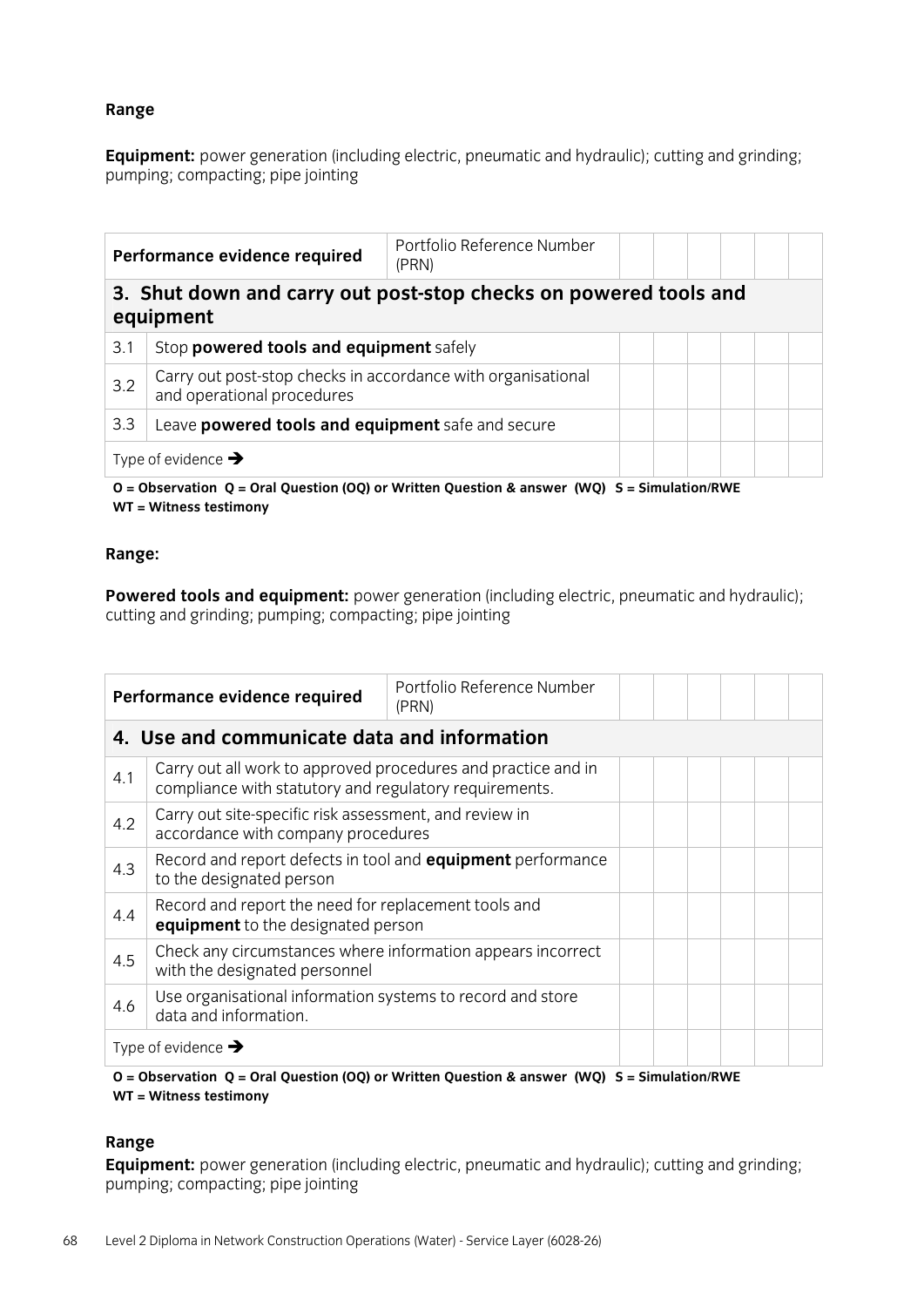| Performance evidence required                                                 |                                                                                                          | Portfolio Reference Number<br>(PRN) |  |  |  |  |  |
|-------------------------------------------------------------------------------|----------------------------------------------------------------------------------------------------------|-------------------------------------|--|--|--|--|--|
| 5. Resolve problems which arise from operating powered tools and<br>equipment |                                                                                                          |                                     |  |  |  |  |  |
| 5.1                                                                           | Report any damage to tools and <b>equipment</b> to the designated<br>person                              |                                     |  |  |  |  |  |
| 5.2                                                                           | Refer problems that are outside their responsibility to the designated person using approved procedures. |                                     |  |  |  |  |  |
| Type of evidence $\rightarrow$                                                |                                                                                                          |                                     |  |  |  |  |  |

### **Range**

**Equipment:** power generation (including electric, pneumatic and hydraulic); cutting and grinding; pumping; compacting; pipe jointing

| 6. Demonstrate general knowledge and understanding for<br>utilities network construction operations | <b>PRN</b>                                                                                               |  |
|-----------------------------------------------------------------------------------------------------|----------------------------------------------------------------------------------------------------------|--|
| 6.1                                                                                                 | State the main responsibilities of the employer and employee under the<br>Health and Safety at Work Act. |  |
| 6.2                                                                                                 | State the health and safety guidance governing work in excavations                                       |  |
| 6.3                                                                                                 | Describe the safe procedures for handling hazardous materials                                            |  |
| 6.4                                                                                                 | Explain their organisational accident recording and reporting procedures                                 |  |

| 7. Demonstrate knowledge and understanding of working<br>with powered tools and equipment |                                                                                                                                                                                   | <b>PRN</b> |
|-------------------------------------------------------------------------------------------|-----------------------------------------------------------------------------------------------------------------------------------------------------------------------------------|------------|
| 7.1                                                                                       | Describe the hazards posed by powered tools and equipment and<br>explain how the associated risks must be illuminated or controlled                                               |            |
| 7.2                                                                                       | Describe the full range of personal protective equipment (PPE) that<br>must be worn when operating powered tools and equipment.                                                   |            |
| 7.3                                                                                       | Describe the key features and characteristics of powered tools and<br>equipment, including the type of work for which they are suitable.                                          |            |
| 7.4                                                                                       | Outline how powered tools and equipment should be operated,<br>including:<br>starting and stopping routines<br>operation to comply with all approved procedures and<br>practices. |            |
| 7.5                                                                                       | Describe the training certificates and license requirements for operating<br>powered tools and equipment.                                                                         |            |
| 7.6                                                                                       | Outline the industry recognised practices for their specific trade<br>occupation and general construction work activities, including current<br>statutory requirements            |            |
| 7.7                                                                                       | Describe the manufacturer's recommendations for starting the<br>powered tools and equipment.                                                                                      |            |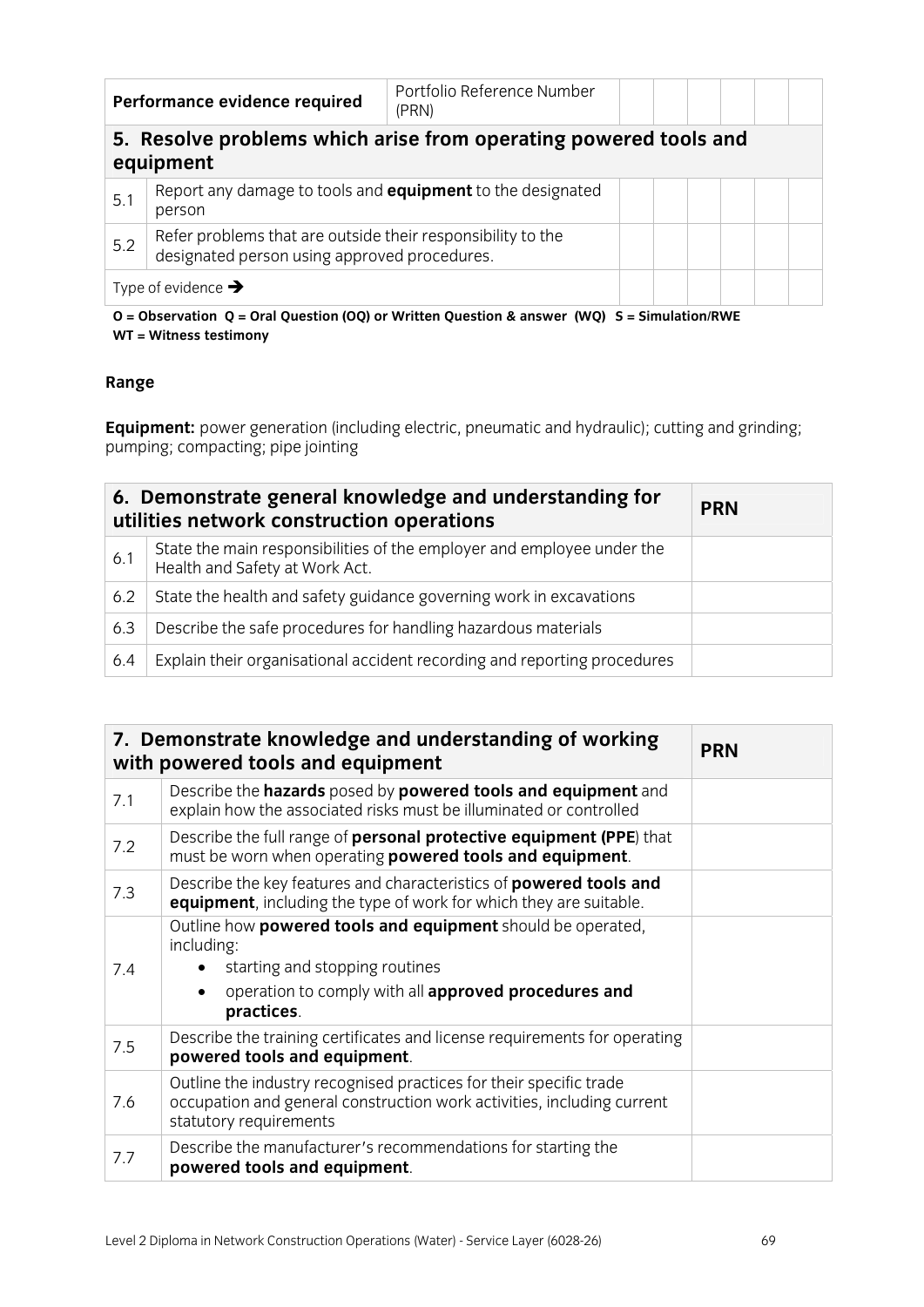| 7.8  | Describe the operational safety procedures that must be observed<br>when starting and stopping powered tools and equipment.                                                                                          |  |
|------|----------------------------------------------------------------------------------------------------------------------------------------------------------------------------------------------------------------------|--|
| 7.9  | Describe the operational problems that can occur with the <b>powered</b><br>tools and equipment being used and how these might be resolved.                                                                          |  |
| 7.10 | Describe how to report problems with and damage to <b>powered tools</b><br>and equipment.                                                                                                                            |  |
| 7.11 | Explain the importance of maintaining tools in good working order,<br>including the sharpening of cutting tools.                                                                                                     |  |
| 7.12 | Describe the routine and emergency operational procedures for the<br>powered tools and equipment being used, including manufacturer's<br>recommendations.                                                            |  |
| 7.13 | Describe the pre- and post-use maintenance checks that should be<br>carried out on powered tools and equipment, including those<br>recommended by manufacturers and in operational and organisational<br>procedures. |  |
| 7.14 | Explain why it is important to report and to prevent the spread of spilled<br>fuels and lubricants, in line with company policies.                                                                                   |  |

Hazards: vibration; handling; fumes; dust; moving parts; heat; electricity; fuel; substances

**Powered tools and equipment:** power generation (including electric, pneumatic and hydraulic); cutting and grinding; pumping; compacting; pipe jointing

Personal Protective Equipment (PPE): head; eyes; ears; respiratory system; hands; feet; body.

**Approved procedures and practices:** environmental; statutory; regulatory; emergency; operational; health and safety; organisational and company procedures; risk assessments; manufactures' instructions

**Confirm completion of this Unit on the Summary of Achievement Form.**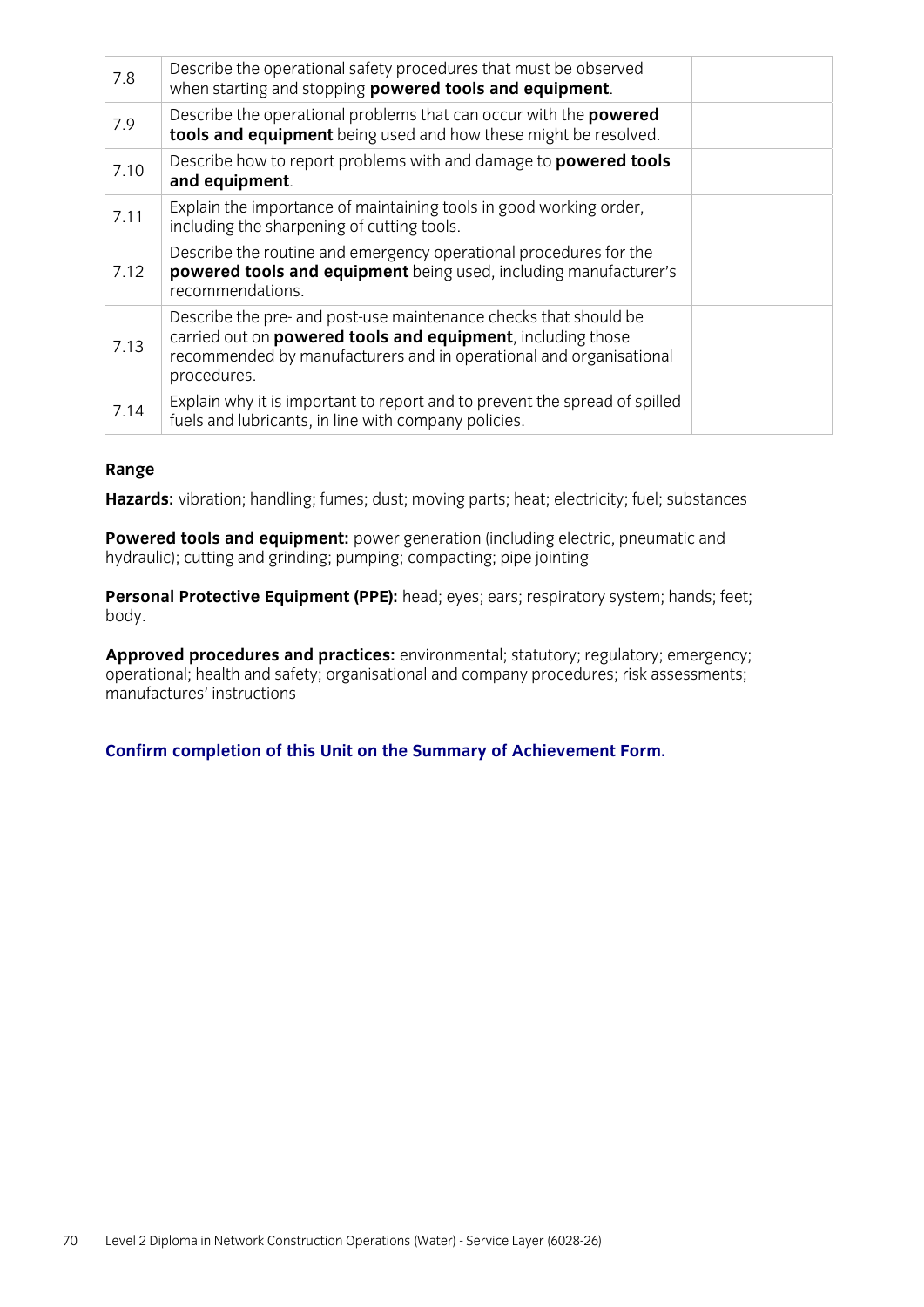#### **Unit aim:**

The purpose of this unit is to assess the competence of individuals to recognised national occupational standards. This unit is designed to assess the competence of individuals required to joint materials by electrofusion processes on Utilities Network Construction. It includes using nonautomatic and automatic techniques. The jointing process may be carried out in all weather conditions in accordance with industry standards and specifications.

| Where job was done | Time taken (hours) Date |  |
|--------------------|-------------------------|--|
|                    |                         |  |
|                    |                         |  |
|                    |                         |  |
|                    |                         |  |
|                    |                         |  |
|                    |                         |  |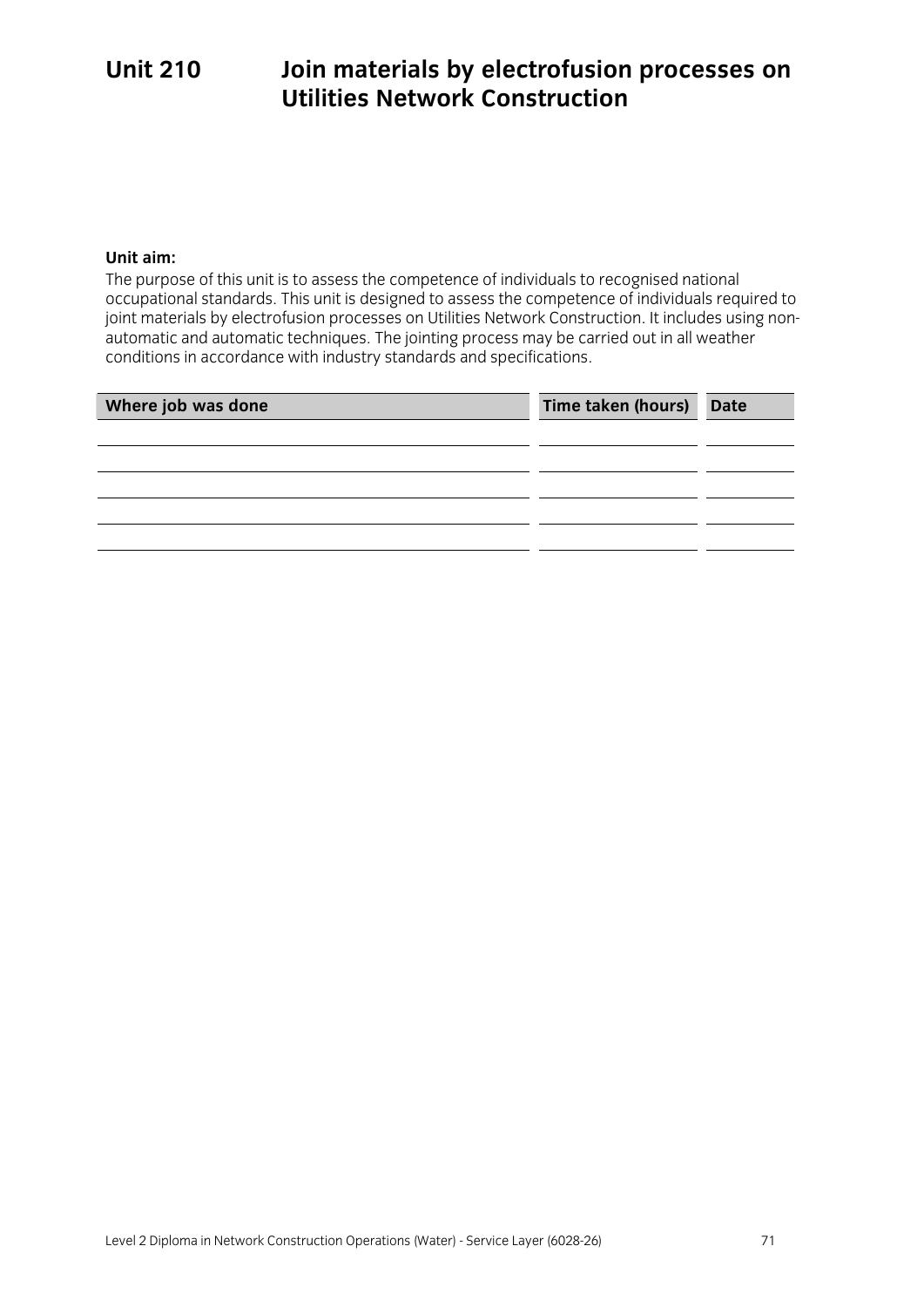## **Unit 210 Join materials by electrofusion processes on Utilities Network Construction**

| Performance evidence required  |                                                                                                                                                                                          | Portfolio Reference Number<br>(PRN) |  |  |  |  |  |  |
|--------------------------------|------------------------------------------------------------------------------------------------------------------------------------------------------------------------------------------|-------------------------------------|--|--|--|--|--|--|
|                                | 1. Be able to make joints using electrofusion jointing techniques                                                                                                                        |                                     |  |  |  |  |  |  |
| 1.1                            | Carry out site specific risk assessment, and review in<br>accordance to company procedures                                                                                               |                                     |  |  |  |  |  |  |
| 1.2                            | Select and wear the designated PPE                                                                                                                                                       |                                     |  |  |  |  |  |  |
| 1.3                            | Check that jointing related equipment and consumables are as<br>specified and fit for purpose                                                                                            |                                     |  |  |  |  |  |  |
| 1.4                            | Use the correct electrofusion jointing technique to produce<br>joints of the required quality and confirm compliance with<br>the<br>specified standard<br>specified dimensional accuracy |                                     |  |  |  |  |  |  |
| 1.5                            | Confirm that on completion of jointing activities the equipment<br>is shut down to a safe condition                                                                                      |                                     |  |  |  |  |  |  |
| 1.6                            | Confirm temporary attachments, excess and waste materials<br>are dealt with promptly in line with approved and agreed<br>procedures.                                                     |                                     |  |  |  |  |  |  |
| Type of evidence $\rightarrow$ |                                                                                                                                                                                          |                                     |  |  |  |  |  |  |

#### **O = Observation Q = Oral Question (OQ) or Written Question & answer (WQ) S = Simulation/RWE WT = Witness testimony**

| Performance evidence required  |                                                                                                                    | Portfolio Reference Number<br>(PRN) |  |  |  |  |  |  |
|--------------------------------|--------------------------------------------------------------------------------------------------------------------|-------------------------------------|--|--|--|--|--|--|
|                                | 2. Be able to use and communicate data and information                                                             |                                     |  |  |  |  |  |  |
| 2.1                            | Comply with approved procedures, practices, statutory and<br>regulatory requirements involved in the work activity |                                     |  |  |  |  |  |  |
| 2.2                            | Check with designated personnel any circumstances where<br>information appears incorrect                           |                                     |  |  |  |  |  |  |
| 2.3                            | Use organisational information systems to record and store<br>data and information.                                |                                     |  |  |  |  |  |  |
| Type of evidence $\rightarrow$ |                                                                                                                    |                                     |  |  |  |  |  |  |

**O = Observation Q = Oral Question (OQ) or Written Question & answer (WQ) S = Simulation/RWE WT = Witness testimony**

### **Range**

**Designated personnel:** those people specified within work and health and safety procedures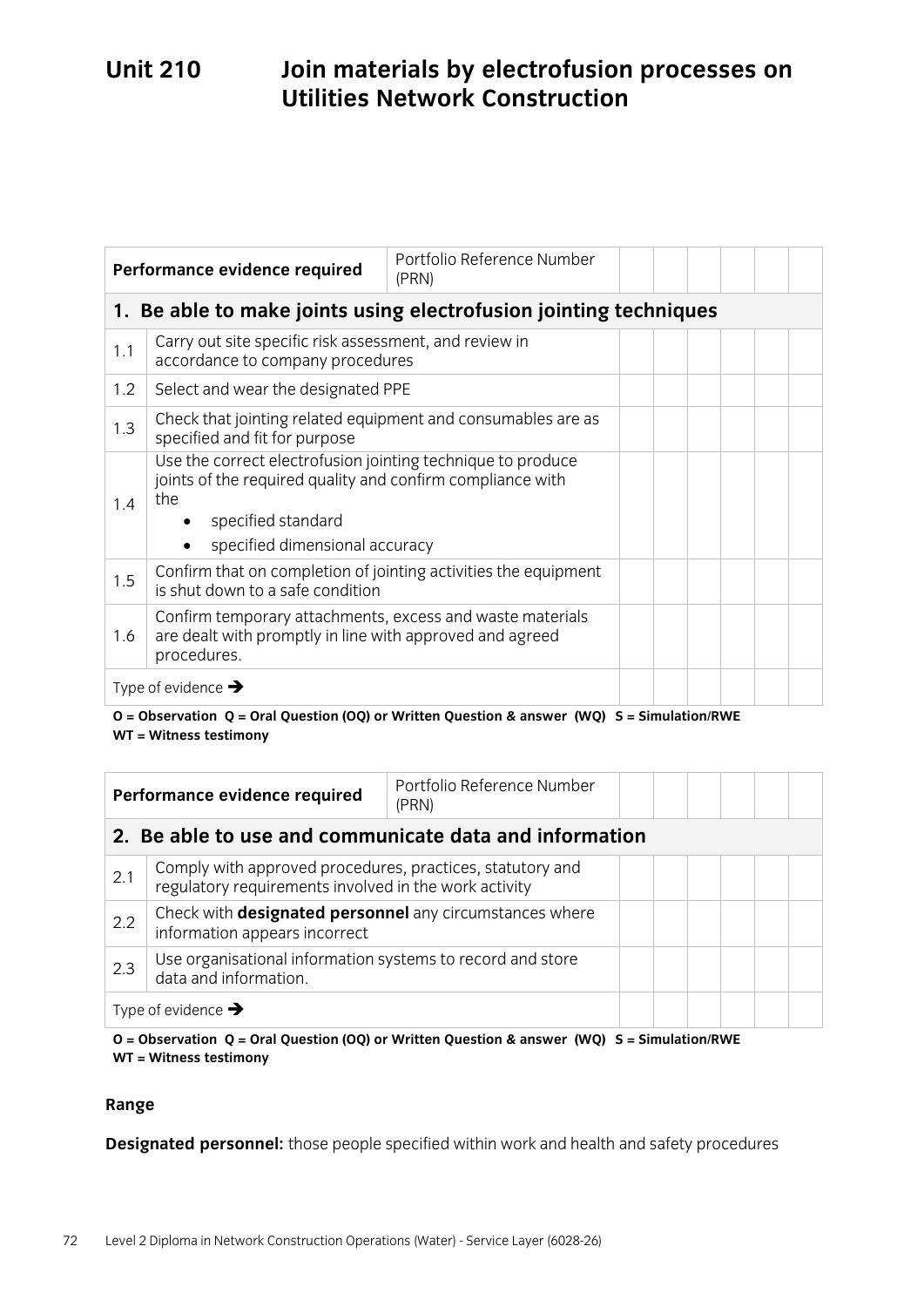| Performance evidence required                                  |                                                                                              | Portfolio Reference Number<br>(PRN) |  |  |  |  |
|----------------------------------------------------------------|----------------------------------------------------------------------------------------------|-------------------------------------|--|--|--|--|
| 3. Be able to resolve problems that arise during jointing work |                                                                                              |                                     |  |  |  |  |
| 3.1                                                            | Report to the <b>designated person</b> damage to supply apparatus                            |                                     |  |  |  |  |
| 3.2                                                            | Report to the <b>designated person</b> damage to jointing<br>equipment                       |                                     |  |  |  |  |
| 3.3                                                            | Report to the <b>designated person</b> matters outside the<br>responsibility of the job role |                                     |  |  |  |  |
| 3.4                                                            | Demonstrate how to resolve day-to-day problems within the<br>responsibility of the job role  |                                     |  |  |  |  |
| 3.5                                                            | Handle emergency situations when they arise                                                  |                                     |  |  |  |  |
| Type of evidence $\rightarrow$                                 |                                                                                              |                                     |  |  |  |  |

#### **Range**

**Designated person:** Those people specified within work and health and safety procedures

|     | 4. Know Health and Safety guidance and legislation in utilities<br>network construction operations      |  |  |
|-----|---------------------------------------------------------------------------------------------------------|--|--|
| 4.1 | State the main responsibilities of the employer and employee under the<br>Health and Safety at Work Act |  |  |
| 4.2 | Explain the health and safety guidance governing work in excavations                                    |  |  |
| 4.3 | Describe the safe procedures for handling hazardous materials                                           |  |  |
| 4.4 | Explain the organisational accident recording and reporting procedures                                  |  |  |
| 4.5 | Identify the range and use of personal protective equipment for the work                                |  |  |

|      | 5. Understand jointing materials by electrofusion processes<br>on utilities network construction operations                        | <b>PRN</b> |
|------|------------------------------------------------------------------------------------------------------------------------------------|------------|
| 5.1  | State the health, safety and environment legislation and environmental<br>procedures relevant to the work activities               |            |
| 5.2  | Apply the correct manual handling procedures                                                                                       |            |
| 5.3  | Explain the industry codes of practice and company procedures                                                                      |            |
| 5.4  | Interpret engineering specifications relevant to the engineering activity                                                          |            |
| 5.5  | Describe the different stages that take place during the jointing process<br>and the importance of allowing each phase to complete |            |
| 5.6  | Explain the need for pipe restraint, pipe support and pipe alignment                                                               |            |
| 5.7  | Explain the cause and effect of defects                                                                                            |            |
| 5.8  | Interpret pipe specifications                                                                                                      |            |
| 5.9  | Explain pipe compatibility                                                                                                         |            |
| 5.10 | Identify different types of pipe materials                                                                                         |            |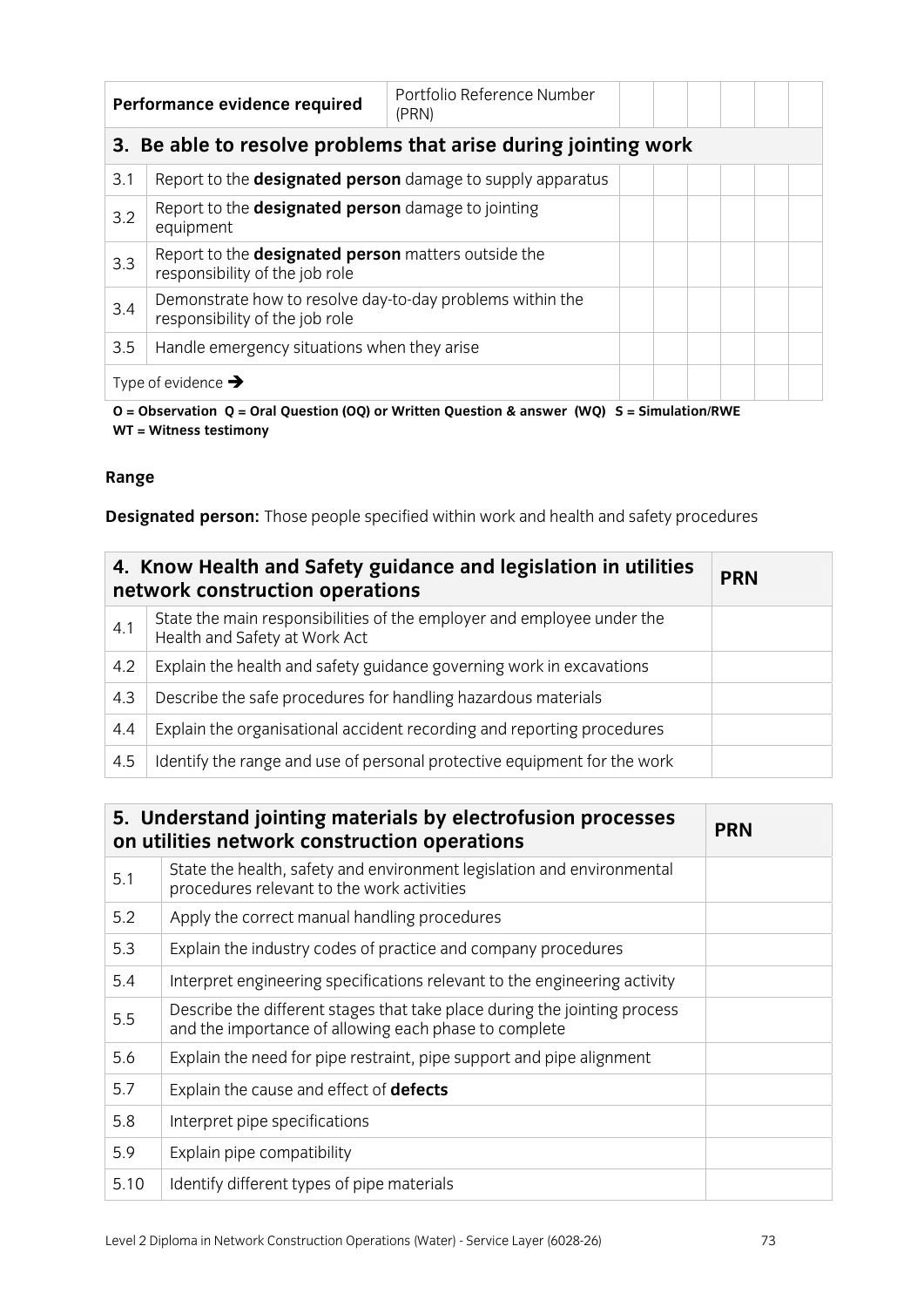| 5.11 | Describe equipment maintenance procedures                                           |  |
|------|-------------------------------------------------------------------------------------|--|
| 5.12 | Describe equipment calibration                                                      |  |
| 5.13 | State the consequences of poor equipment maintenance                                |  |
| 5.14 | Identify quality assurance procedures that can be applied in recognising<br>defects |  |
| 5.15 | Explain the correct reporting procedures                                            |  |

### **Range**

**Defects**: poor pipe restraint, poor pipe support, misalignment, contamination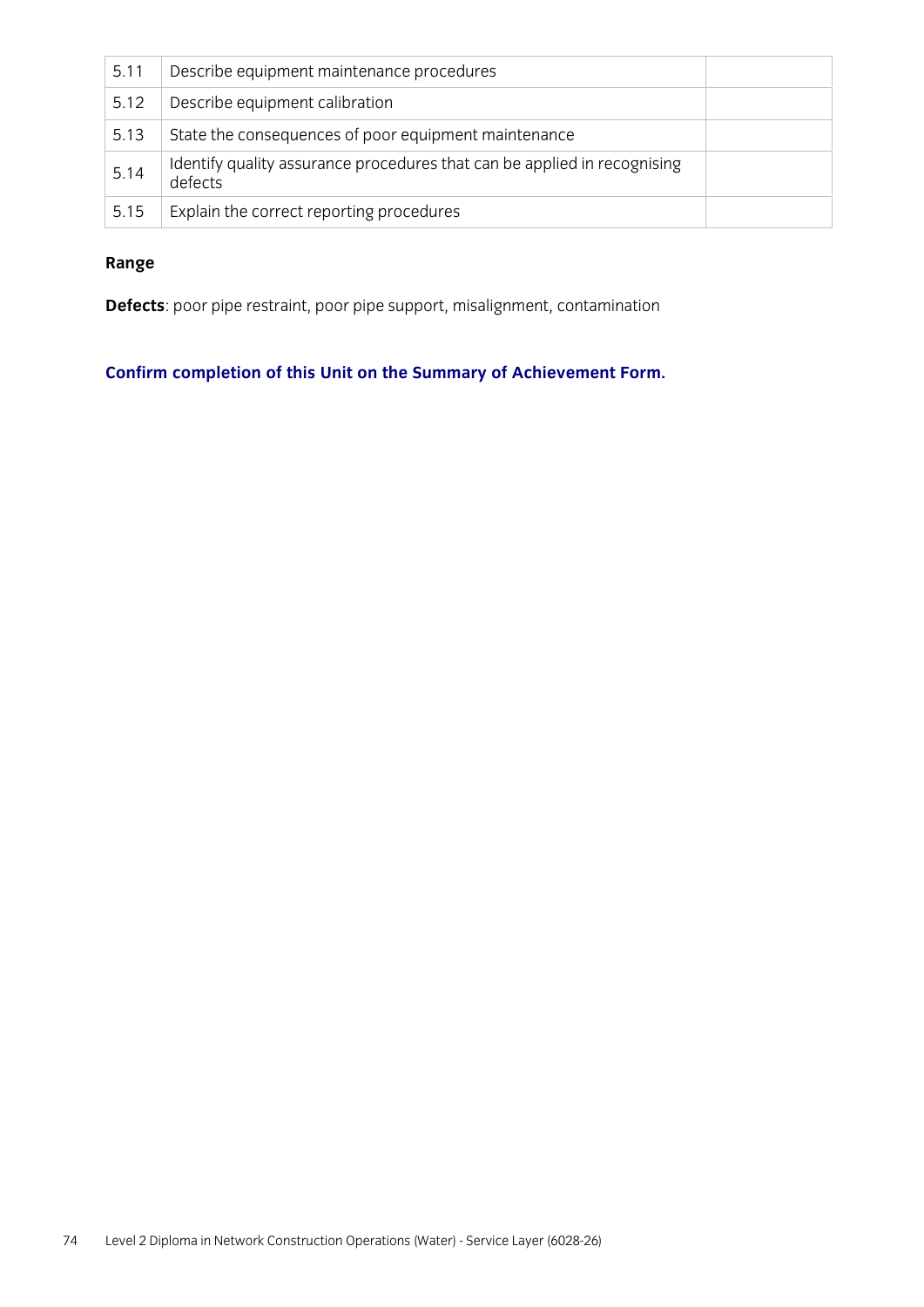## **Unit 220 Maintain a safe and secure working environment in water network construction**

#### **Unit aim:**

This unit allows you to show that you have the skills and knowledge to maintain a safe and secure working environment in water network construction.

You will be able to ensure that the working environment is safe. It involves ongoing monitoring during routine work. You must take steps to make safe any situations or working practices that are within your responsibility, and must refer any problems to the designated people who are specified in work procedures. You must be alert to, and assess, risk or hazardous conditions, security breaches, and the need to wear safety clothing. You must show that you can follow the correct procedures when emergencies arise. You must follow the work specification and relevant Codes of Practice, and must maintain safe working and hygiene procedures.

| Where job was done | Time taken (hours) Date |  |
|--------------------|-------------------------|--|
|                    |                         |  |
|                    |                         |  |
|                    |                         |  |
|                    |                         |  |
|                    |                         |  |
|                    |                         |  |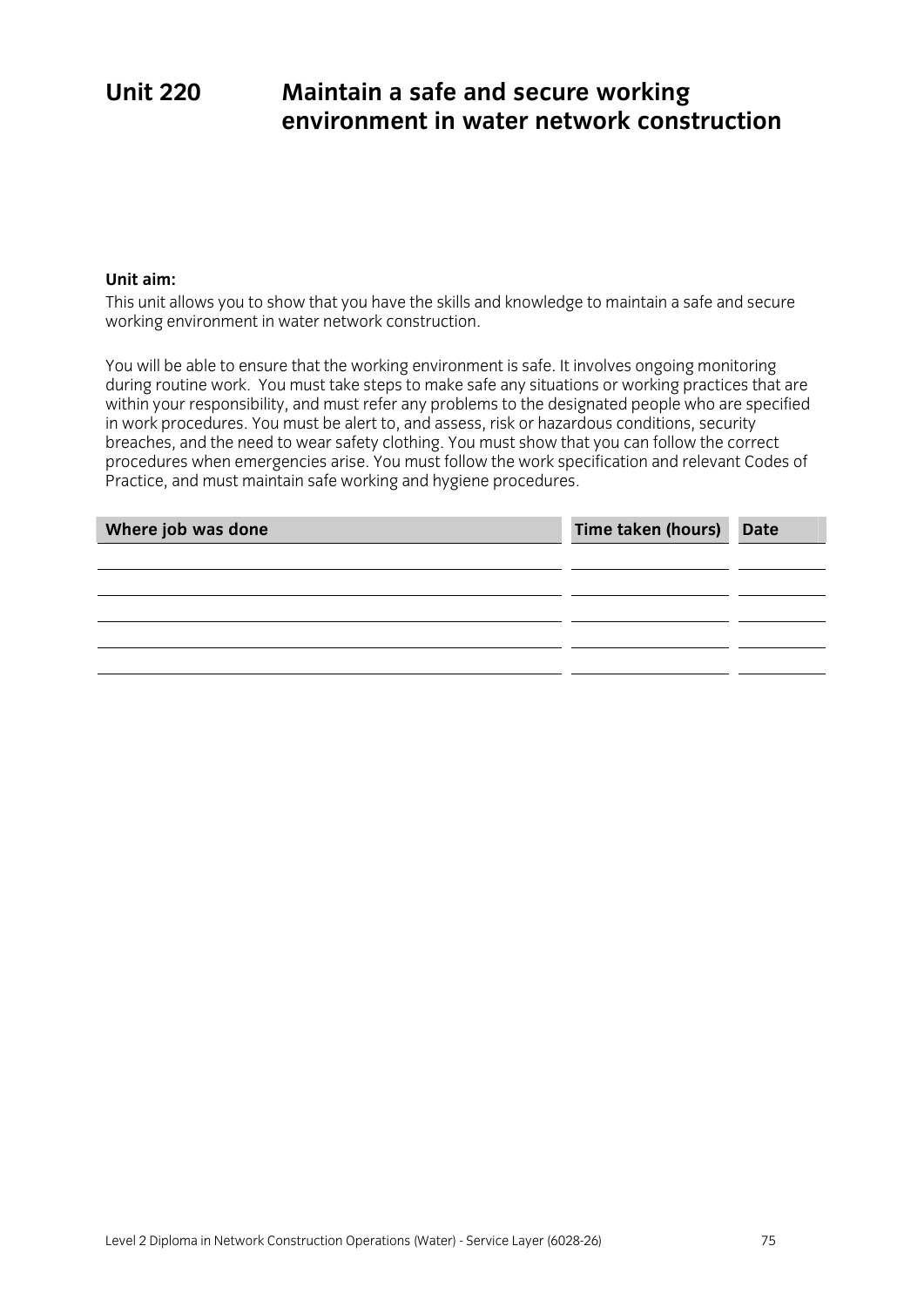## **Unit 220 Maintain a safe and secure working environment in water network construction**

|      | Performance evidence required                                                                                                     | Portfolio Reference Number<br>(PRN) |  |  |  |  |  |  |
|------|-----------------------------------------------------------------------------------------------------------------------------------|-------------------------------------|--|--|--|--|--|--|
|      | 1. Maintain the health and safety of themselves and others                                                                        |                                     |  |  |  |  |  |  |
| 1.1  | Work in a way which ensures they do not endanger or risk<br>themselves or other people                                            |                                     |  |  |  |  |  |  |
| 1.2  | Carry out site-specific assessments for their area of work and<br>review them in accordance with company procedures               |                                     |  |  |  |  |  |  |
| 1.3  | Wear the personal protective equipment (PPE) that is identified<br>in the site-specific risk assessment and in company procedures |                                     |  |  |  |  |  |  |
| 1.4  | Change working practices and other aspects of the workplace<br>that could harm themselves and other people                        |                                     |  |  |  |  |  |  |
| 1.5  | Deal with hazards and make them safe in accordance with<br>workplace policies and health and safety requirements                  |                                     |  |  |  |  |  |  |
| 1.6  | Deal promptly with accidental breakages and spillages                                                                             |                                     |  |  |  |  |  |  |
| 1.7  | Monitor condition and make sure they remain safe and deal<br>with situations that fall short of requirements                      |                                     |  |  |  |  |  |  |
| 1.8  | Make sure that work activity is carried out to safe working<br>practices and health, safety and hygiene requirements              |                                     |  |  |  |  |  |  |
| 1.9  | Monitor work activities and their potential to harm:                                                                              |                                     |  |  |  |  |  |  |
|      | people                                                                                                                            |                                     |  |  |  |  |  |  |
|      | the environment                                                                                                                   |                                     |  |  |  |  |  |  |
| 1.10 | Follow <b>emergency</b> procedures immediately in the event of an<br>emergency                                                    |                                     |  |  |  |  |  |  |
|      | Type of evidence $\rightarrow$                                                                                                    |                                     |  |  |  |  |  |  |

**O = Observation Q = Oral Question (OQ) or Written Question & answer (WQ) S = Simulation/RWE WT = Witness testimony**

#### **Range**

**Emergency**: toxic fumes, accidents, major accidents, electrocutions, dangerous occurrences, flooding, environmental pollution, trench collapse

|     | Performance evidence required                                                                                                                | Portfolio Reference Number<br>(PRN) |  |  |  |  |  |  |
|-----|----------------------------------------------------------------------------------------------------------------------------------------------|-------------------------------------|--|--|--|--|--|--|
|     | 2. Maintain the safety and security of plant, equipment and the working<br>environment                                                       |                                     |  |  |  |  |  |  |
| 2.1 | Maintain plant, equipment and hazardous locations in line with<br>health and safety specifications and safe working and hygiene<br>practices |                                     |  |  |  |  |  |  |
| 2.2 | Maintain entrances to, and exits from, hazardous locations<br>according to site specifications                                               |                                     |  |  |  |  |  |  |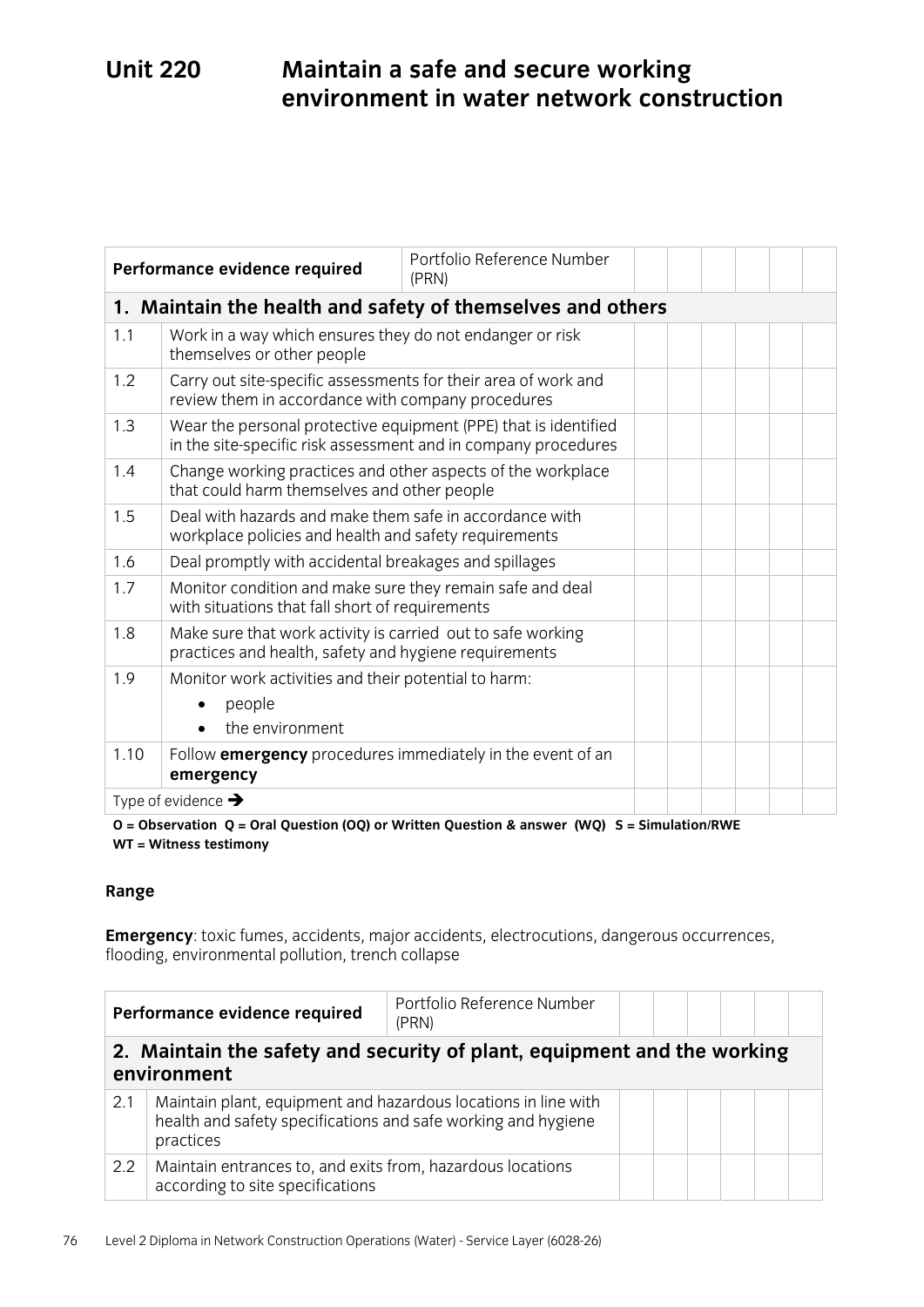| 2.3 | Maintain health and safety equipment - assembled for use in a<br>safe area - free from defects and deficiencies                                       |  |  |  |  |
|-----|-------------------------------------------------------------------------------------------------------------------------------------------------------|--|--|--|--|
| 2.4 | Deal with unauthorised personnel seen in the workplace in<br>accordance with organisational procedures                                                |  |  |  |  |
| 2.5 | Store and use safety clothing and Personal Protective<br>Equipment (PPE) in accordance with safe working practices and<br>organisational requirements |  |  |  |  |
| 2.6 | Maintain site safety by routine health and safety checks                                                                                              |  |  |  |  |
|     | Type of evidence $\rightarrow$                                                                                                                        |  |  |  |  |

|                                                                                                                                                                                   | Performance evidence required                                                                                                                 | Portfolio Reference Number<br>(PRN) |  |  |  |  |  |  |
|-----------------------------------------------------------------------------------------------------------------------------------------------------------------------------------|-----------------------------------------------------------------------------------------------------------------------------------------------|-------------------------------------|--|--|--|--|--|--|
|                                                                                                                                                                                   | 3. Respond to emergencies                                                                                                                     |                                     |  |  |  |  |  |  |
| 3.1<br>In the event of an <b>emergency</b> implement the designated<br>response procedures promptly and in accordance with<br>recognised safe practices and organisational policy |                                                                                                                                               |                                     |  |  |  |  |  |  |
| 3.2                                                                                                                                                                               | Respond to all accidents and emergencies that are within their<br>capability and responsibility and report promptly to a<br>designated person |                                     |  |  |  |  |  |  |
| 3.3                                                                                                                                                                               | Use <b>emergency</b> appliances in accordance with approved<br>procedures and practices                                                       |                                     |  |  |  |  |  |  |
|                                                                                                                                                                                   | Type of evidence $\rightarrow$                                                                                                                |                                     |  |  |  |  |  |  |
|                                                                                                                                                                                   | $\Omega$ $\Omega$<br>Ciperdetion DIAIP                                                                                                        |                                     |  |  |  |  |  |  |

**O = Observation Q = Oral Question (OQ) or Written Question & answer (WQ) S = Simulation/RWE WT = Witness testimony**

#### **Range**

**Emergency**: toxic fumes, accidents, major accidents, electrocutions, dangerous occurrences, flooding, environmental pollution, trench collapse

|                                                                           | Performance evidence required                                                                                                               | Portfolio Reference Number<br>(PRN) |  |  |  |  |  |  |
|---------------------------------------------------------------------------|---------------------------------------------------------------------------------------------------------------------------------------------|-------------------------------------|--|--|--|--|--|--|
|                                                                           | 4. Use and communicate data and information                                                                                                 |                                     |  |  |  |  |  |  |
| Follow all lone working procedures where they are working<br>4.1<br>alone |                                                                                                                                             |                                     |  |  |  |  |  |  |
| 4.2                                                                       | Report promptly, to the designated people, unsafe plant,<br>equipment and hazardous locations outside their area of<br>responsibility       |                                     |  |  |  |  |  |  |
| 4.3                                                                       | Report high risk hazards outside their responsibility to the<br>designated people                                                           |                                     |  |  |  |  |  |  |
| 4.4                                                                       | Report <b>emergencies</b> immediately to the designated people                                                                              |                                     |  |  |  |  |  |  |
| 4.5                                                                       | Report situations that emerge from visual inspections or<br>monitoring data which have the potential to escalate and pose<br>risk to people |                                     |  |  |  |  |  |  |
| 4.6                                                                       | Report breaches of <b>security</b> immediately to a designated<br>person                                                                    |                                     |  |  |  |  |  |  |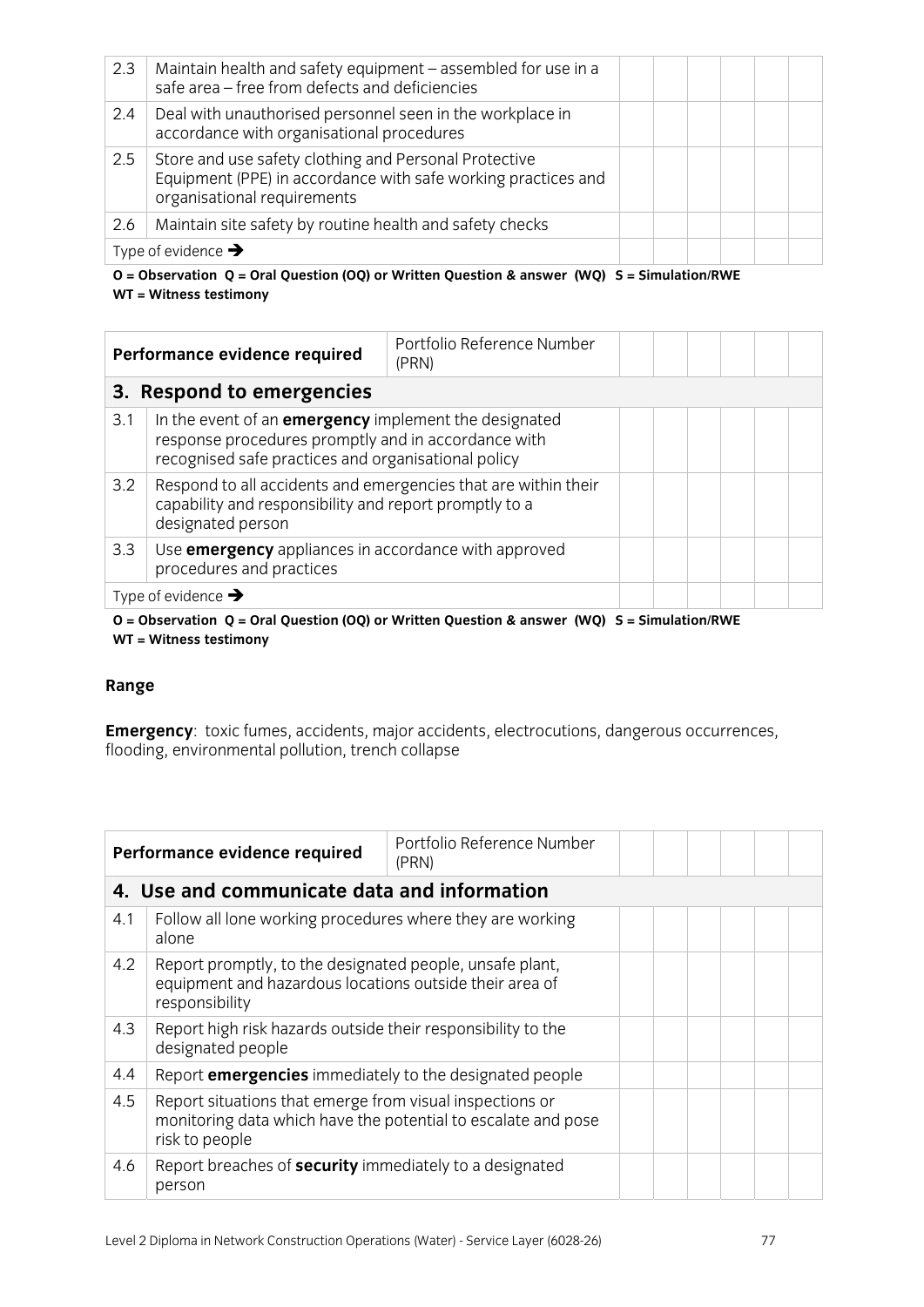| Type of evidence $\rightarrow$                                                                                                                                             |  |  |
|----------------------------------------------------------------------------------------------------------------------------------------------------------------------------|--|--|
| Maintain audit trails of records for quality assurance purposes<br>4.8                                                                                                     |  |  |
| Keep accurate and up-to-date records on routine matters and<br>4.7<br>emergencies to confirm to health and safety specifications and<br>safe working and hygiene practices |  |  |

### **Range**

**Emergency**: toxic fumes, accidents, major accidents, electrocutions, dangerous occurrences, flooding, environmental pollution, trench collapse

**Security**: Personnel, property, the surrounding environment, the operational area, plant and environment

|                                                                                                                                                        | Performance evidence required                                                                                  | Portfolio Reference Number<br>(PRN) |  |  |  |
|--------------------------------------------------------------------------------------------------------------------------------------------------------|----------------------------------------------------------------------------------------------------------------|-------------------------------------|--|--|--|
|                                                                                                                                                        | 5. Resolve problems which could affect health and safety                                                       |                                     |  |  |  |
| Make safe and restore plant, equipment and hazardous<br>5.1<br>locations to health and safety specifications and safe working<br>and hygiene practices |                                                                                                                |                                     |  |  |  |
| 5.2                                                                                                                                                    | Deal with unsafe behaviour in accordance with the<br>responsibilities of the job role and workplace procedures |                                     |  |  |  |
| 5.3                                                                                                                                                    | Resolve day-to-day problems within their responsibility                                                        |                                     |  |  |  |
| 5.4                                                                                                                                                    | Refer matters outside their responsibility to the designated<br>people                                         |                                     |  |  |  |
|                                                                                                                                                        | Type of evidence $\rightarrow$                                                                                 |                                     |  |  |  |

| 6. Demonstrate general knowledge and understanding for<br>utilities network construction operations |                                                                                                         |  |
|-----------------------------------------------------------------------------------------------------|---------------------------------------------------------------------------------------------------------|--|
| 6.1                                                                                                 | State the main responsibilities of the employer and employee under the<br>Health and Safety at Work Act |  |
| 6.2                                                                                                 | State the health and safety guidance governing work in excavations                                      |  |
| 6.3                                                                                                 | Describe the safe procedures for handling hazardous materials                                           |  |
| 6.4                                                                                                 | Explain their organisational accident recording and reporting procedures                                |  |
| 6.5                                                                                                 | List the range and use of personal protective equipment (PPE) for the work                              |  |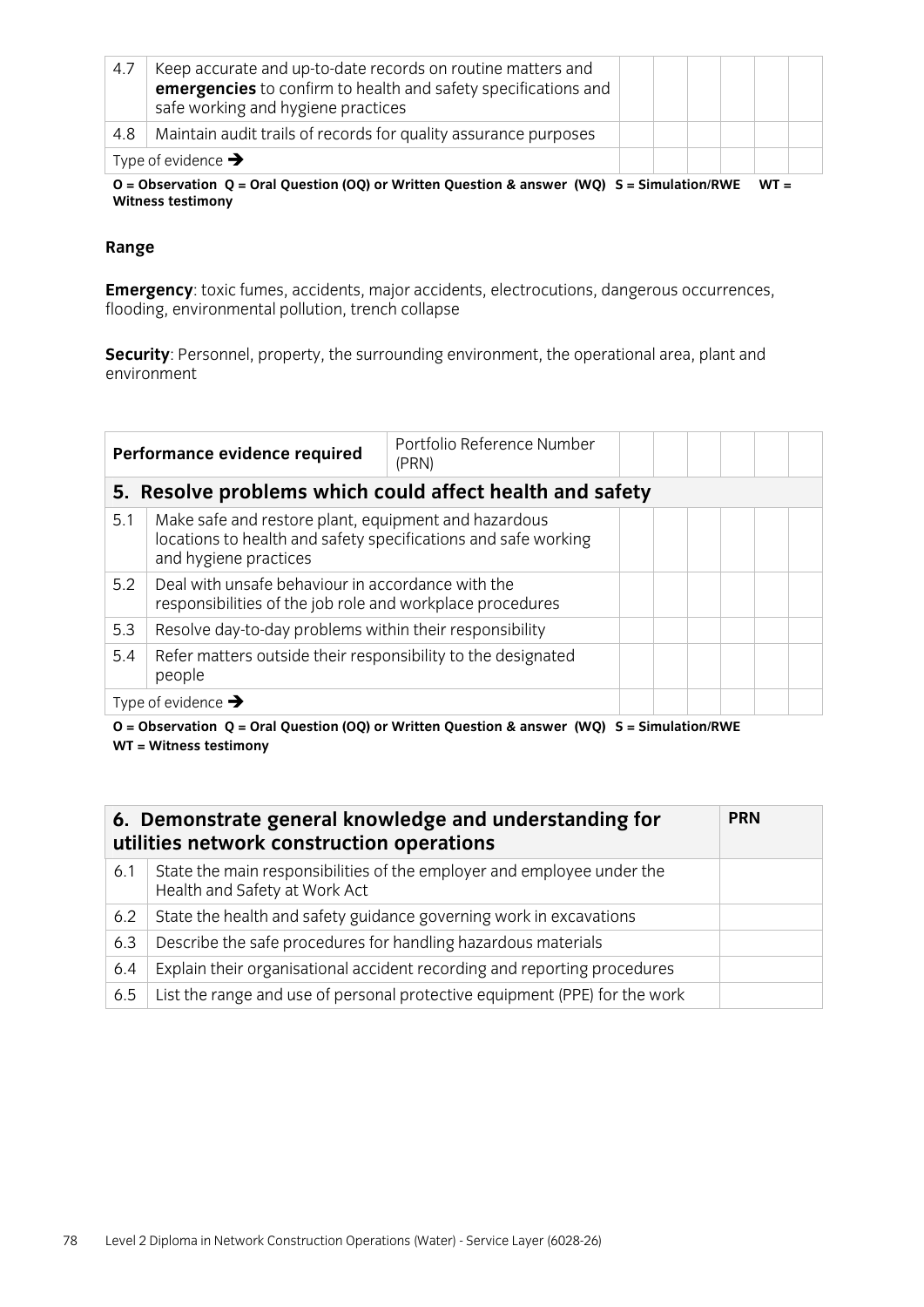|     | 7. Demonstrate knowledge of legislation, regulations,<br>procedures and company policies relating to health and safety | <b>PRN</b> |
|-----|------------------------------------------------------------------------------------------------------------------------|------------|
| 7.1 | Outline their duties for health and safety as defined by:                                                              |            |
|     | any specific legislation covering the job role                                                                         |            |
|     | specific responsibilities and scope in their job description                                                           |            |
| 7.2 | Outline the workplace policies and health and safety requirements for dealing<br>with potential risks                  |            |
| 7.3 | Outline the procedures to be followed in the event of an emergency                                                     |            |
| 7.4 | Outline the information that is provided to other people relating to health,<br>safety and hygiene                     |            |
| 7.5 | Outline the organisations confidentiality policies                                                                     |            |
| 7.6 | Outline the workplace policies and health and safety requirements for dealing<br>with potential risks                  |            |

#### **Range**

**Potential risks:** restrictions to access and egress, misuse of tools and equipment, faulty equipment, hazardous substances, interference with and from adjacent activities, obstructions and exposed apparatus, structures and services, flooding, wet or uneven surfaces, biological (infection), atmospheres – toxic, oxygen deficient and explosive

**Emergency**: toxic fumes, accidents, major accidents, electrocutions, dangerous occurrences, flooding, environmental pollution, trench collapse

| 8. Demonstrate knowledge and understanding of the principles<br>and application of risk assessment |                                                                                                                           |  |  |
|----------------------------------------------------------------------------------------------------|---------------------------------------------------------------------------------------------------------------------------|--|--|
| 8.1                                                                                                | Explain when to carry out health and safety checks                                                                        |  |  |
| 8.2                                                                                                | Describe how to carry out and review site-specific risk assessments                                                       |  |  |
| 8.3                                                                                                | Explain the importance of remaining alert to the presence of hazards in the<br>whole workplace                            |  |  |
| 8.4                                                                                                | Describe the hazards that may exist in their own workplace and how to assess<br>them                                      |  |  |
| 8.5                                                                                                | Describe how work activities can turn a relatively safe excavation into a<br>confined space, and the implications of this |  |  |
| 8.6                                                                                                | Describe those aspects of the workplace that could harm themselves or<br>others                                           |  |  |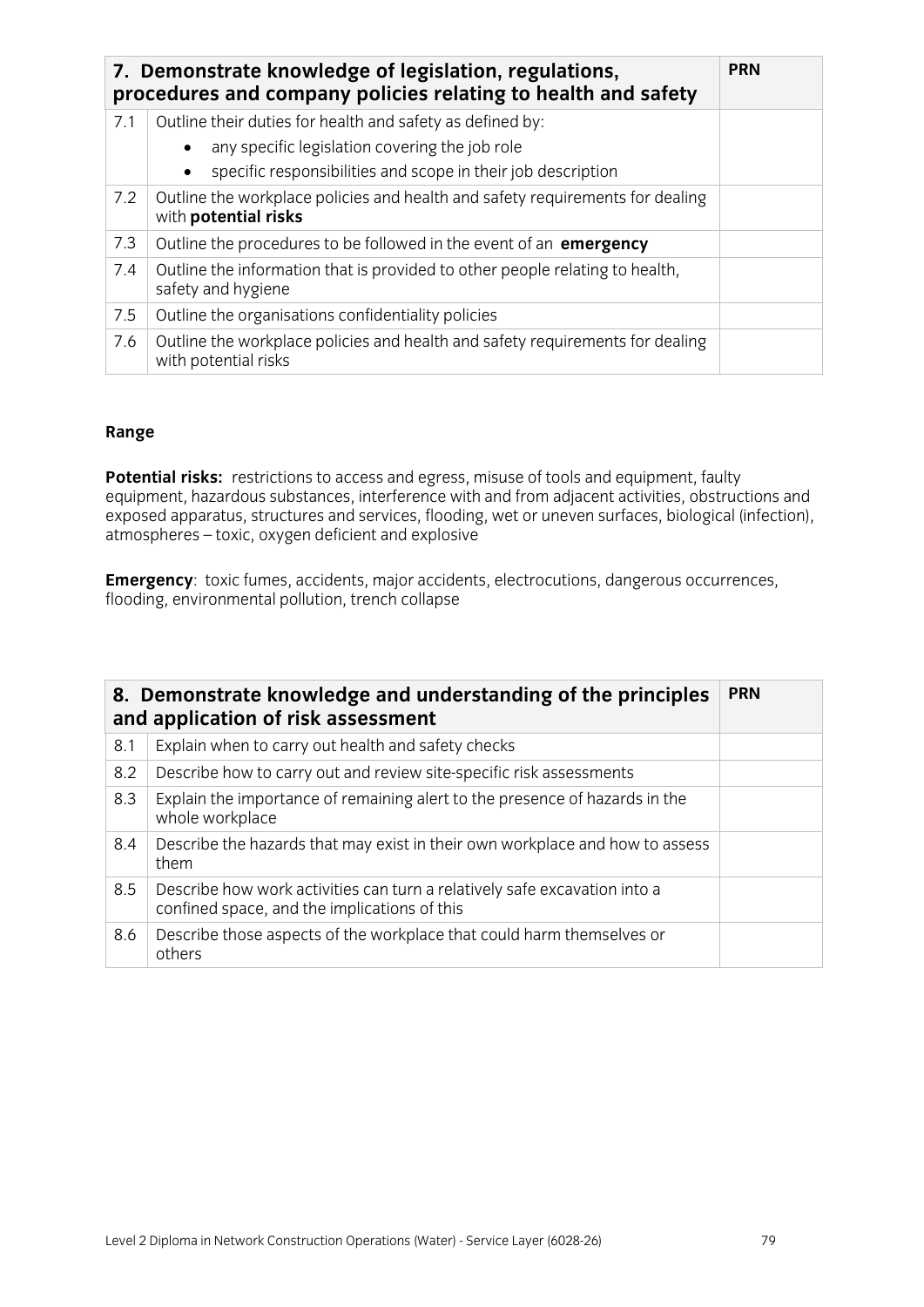| 9. Demonstrate knowledge and understanding of maintaining<br>the safety and security of plant, equipment and the working<br>environment |                                                                                                                                                          |  |
|-----------------------------------------------------------------------------------------------------------------------------------------|----------------------------------------------------------------------------------------------------------------------------------------------------------|--|
| 9.1                                                                                                                                     | Outline the requirements of heath and safety specifications and safe working<br>and hygiene practices for plant, equipment and the working environment   |  |
| 9.2                                                                                                                                     | Explain how to restore plant, equipment and hazardous locations to confirm to<br>health and safety specifications and safe working and hygiene practices |  |
| 9.3                                                                                                                                     | Outline the site specifications for entrances to, and exits from, hazardous<br>locations                                                                 |  |
| 9.4                                                                                                                                     | Describe typical and unusual defects and deficiencies with health and safety<br>equipment                                                                |  |
| 9.5                                                                                                                                     | Explain the procedures to follow when dealing with confined spaces                                                                                       |  |
| 9.6                                                                                                                                     | Describe the dangers associated with working in a confined space                                                                                         |  |
| 9.7                                                                                                                                     | Outline the monitoring procedures for work that is carried out in a hazardous<br>area                                                                    |  |
| 9.8                                                                                                                                     | Outline the workplace requirements and guidance on precautions to be taken                                                                               |  |
| 9.9                                                                                                                                     | Describe safe working practices                                                                                                                          |  |
| 9.10                                                                                                                                    | Explain how to identify and deal with unsafe behaviour                                                                                                   |  |
| 9.11                                                                                                                                    | Describe the requirements of the organisation for the safe storage and use of<br>safety clothing and equipment (PPE)                                     |  |

| 10. Demonstrate knowledge and understanding of roles and<br>responsibilities in maintaining safety |                                                                                          |  |
|----------------------------------------------------------------------------------------------------|------------------------------------------------------------------------------------------|--|
| 10.1                                                                                               | Describe the roles and responsibilities of those involved in maintaining safety          |  |
| 10.2                                                                                               | Describe their responsibility for correcting risks within the scope of their job<br>role |  |
| 10.3                                                                                               | Describe the procedures for dealing with risks that they cannot correct                  |  |
| 10.4                                                                                               | Explain the importance of dealing with, or promptly reporting risks                      |  |
| 10.5                                                                                               | Describe how to resolve misunderstandings                                                |  |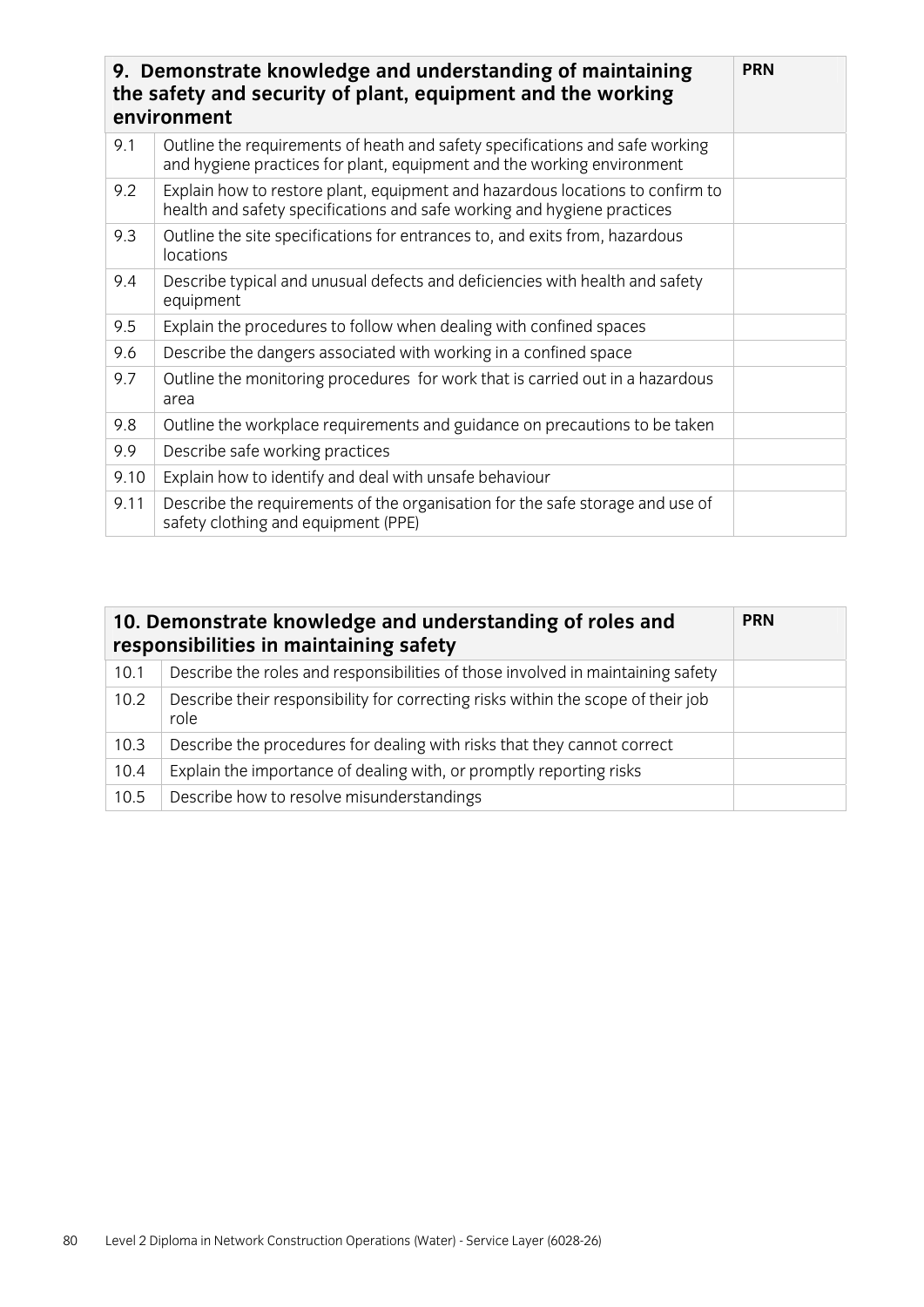|       | 11. Demonstrate knowledge and understanding of the use and<br>storage of information                                                                                                                                                                  | <b>PRN</b> |
|-------|-------------------------------------------------------------------------------------------------------------------------------------------------------------------------------------------------------------------------------------------------------|------------|
| 11.1  | Explain the importance of checking information received for accuracy,<br>validity and meaning                                                                                                                                                         |            |
| 11.2  | Explain why it is important to interpret instructions accurately                                                                                                                                                                                      |            |
| 11.3  | Explain how to recognise information that is inaccurate                                                                                                                                                                                               |            |
| 11.4  | Describe how and when to record verbal, written and computerised<br>information                                                                                                                                                                       |            |
| 11.5  | Describe how and when to produce data in text, tabular and graphical<br>formats                                                                                                                                                                       |            |
| 11.6  | Describe how to interpret data from text, tabular and graphical formats                                                                                                                                                                               |            |
| 11.7  | Explain how to use the required data storage systems                                                                                                                                                                                                  |            |
| 11.8  | Explain why it is important to store information and documentation in the<br>correct location                                                                                                                                                         |            |
| 11.9  | Outline the organisational requirements for storing information and<br>documentation                                                                                                                                                                  |            |
| 11.10 | Explain the use of information during water network construction, including:<br>what types of information are used<br>$\bullet$<br>the sources that they use in their role<br>how the information is used<br>the implications of its use<br>$\bullet$ |            |
| 11.11 | Explain the importance of providing accurate information in a fit-for-purpose<br>format, within identified timescales                                                                                                                                 |            |
| 11.12 | Explain the purpose of data audit trails, and how to use and maintain them                                                                                                                                                                            |            |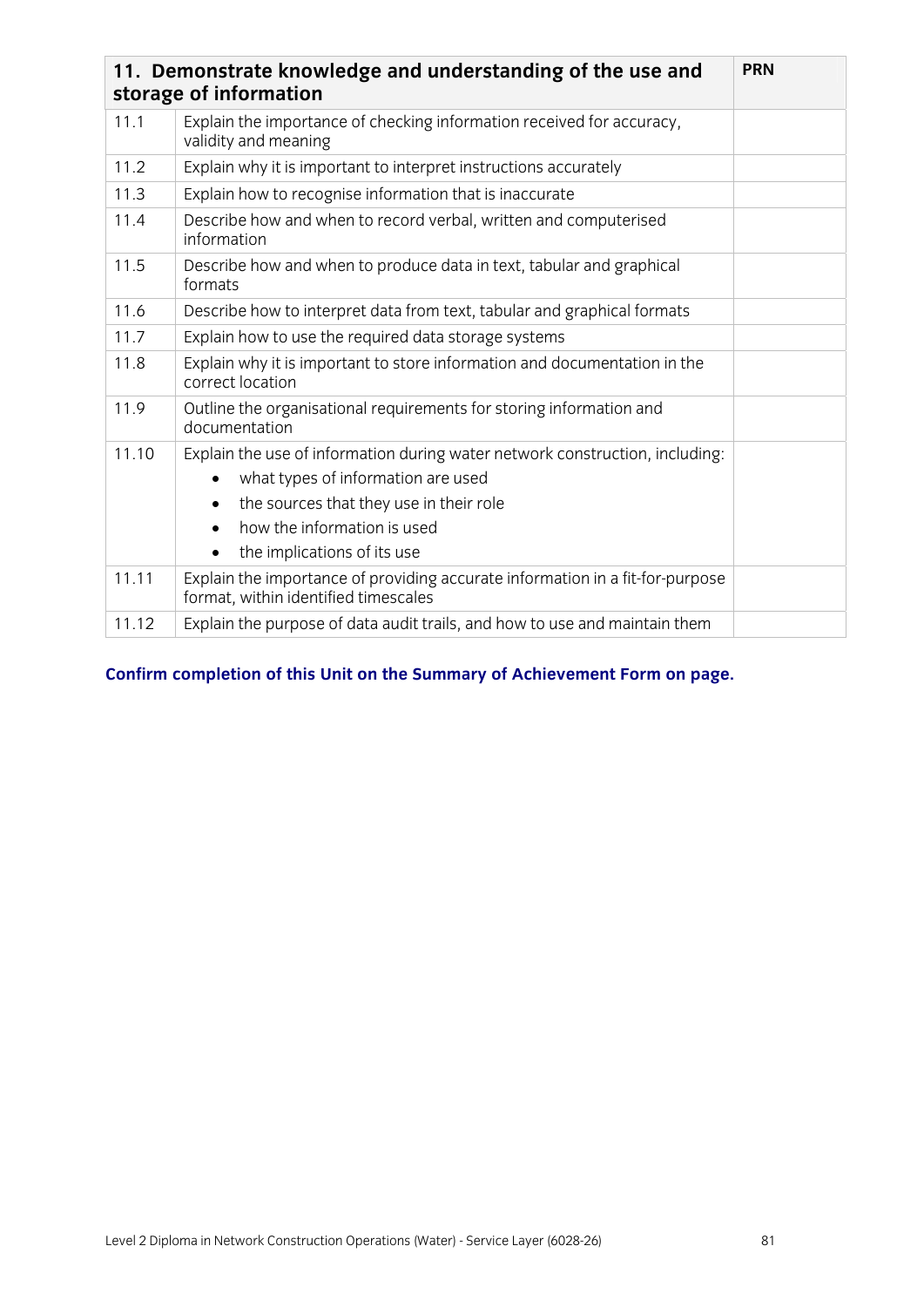## **Unit 221 Joint materials by butt fusion processes above 315mm for utilities network construction**

#### **Unit aim:**

This unit allows you to show that you have the skills and knowledge to carry out butt fusion jointing on polyethylene pipes with a diameter of more than 315 mm (300 mm nominal bore).

You must show that you can make butt fusion joints, using non-automatic and automatic machines, on parent materials with the same SDR rating and polymer type. You must be able to carry out butt fusion jointing in all weather conditions, according to industry standards and specifications.

You must show that you can communicate information to the relevant people and organisations throughout the operation, and must resolve or refer problems that arise during the work in line with your responsibility.

| Where job was done | Time taken (hours) Date |  |
|--------------------|-------------------------|--|
|                    |                         |  |
|                    |                         |  |
|                    |                         |  |
|                    |                         |  |
|                    |                         |  |
|                    |                         |  |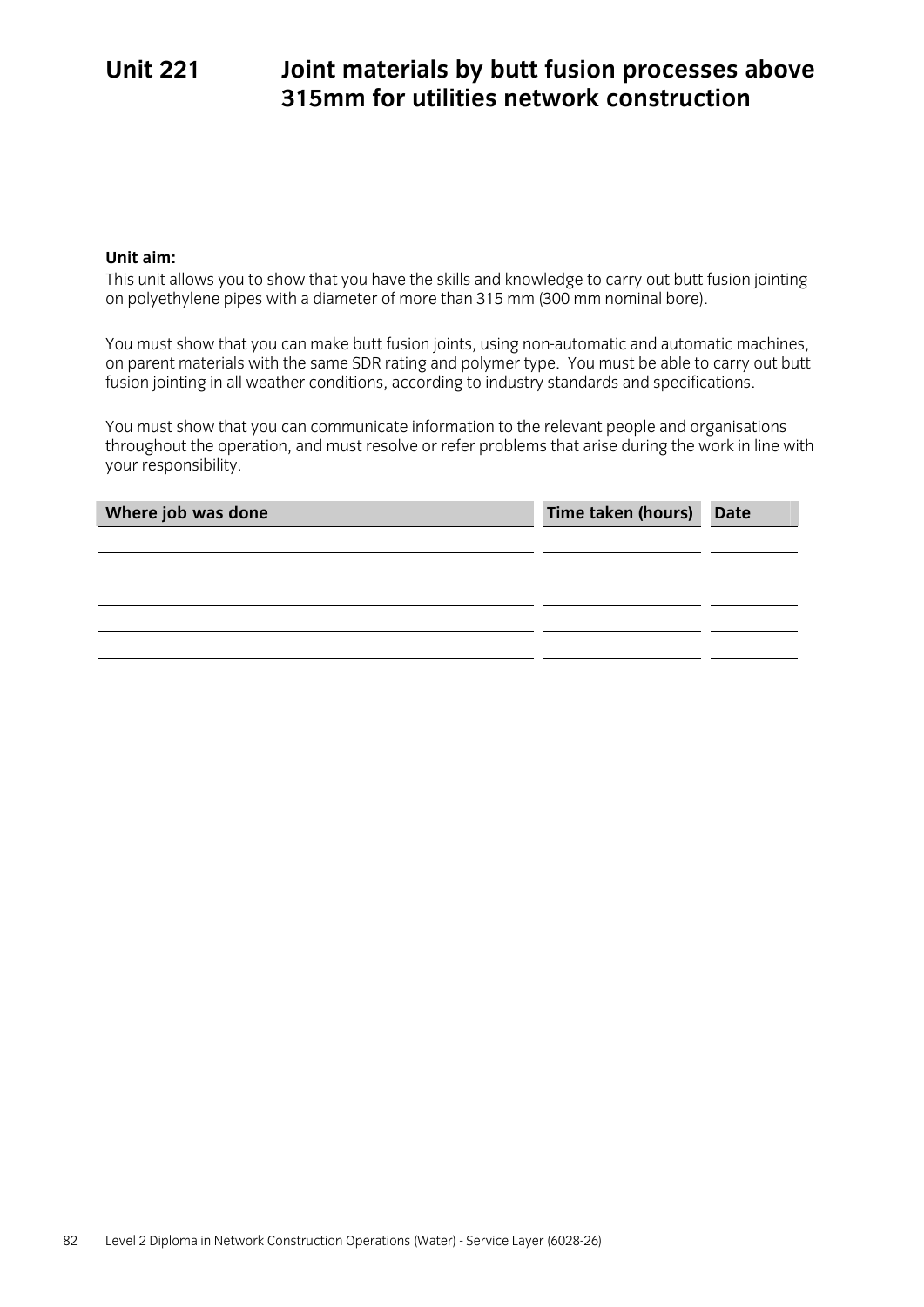|                                                                                 | Performance evidence required                                                                                                        | Portfolio Reference Number<br>(PRN) |  |  |  |  |
|---------------------------------------------------------------------------------|--------------------------------------------------------------------------------------------------------------------------------------|-------------------------------------|--|--|--|--|
| 1. Make joints using butt fusion techniques on pipe with diameter over<br>315mm |                                                                                                                                      |                                     |  |  |  |  |
| 1.1                                                                             | Work safely and ensure compliance with health, safety,<br>environment and other regulations and guidelines                           |                                     |  |  |  |  |
| 1.2                                                                             | Carry out a site-specific risk assessment, and review it in<br>accordance with company procedures                                    |                                     |  |  |  |  |
| 1.3                                                                             | Select and wear the designated personal protective equipment<br>(PPE)                                                                |                                     |  |  |  |  |
| 1.4                                                                             | Follow the job instructions and procedures accurately to<br>prepare and make joints                                                  |                                     |  |  |  |  |
| 1.5                                                                             | Check and confirm that joint preparation:<br>complies with the specification<br>$\bullet$<br>meets quality requirements<br>$\bullet$ |                                     |  |  |  |  |
| 1.6                                                                             | Check that the jointing and related equipment and consumables<br>are as specified and fit for purpose                                |                                     |  |  |  |  |
| 1.7                                                                             | Provide adequate weather protection during the entire jointing<br>cycle                                                              |                                     |  |  |  |  |
| 1.8                                                                             | Carry out and monitor the machine operations in line with<br>specifications and job instructions                                     |                                     |  |  |  |  |
| 1.9                                                                             | Make butt joints of the required quality and specified<br>dimensional accuracy                                                       |                                     |  |  |  |  |
| 1.10                                                                            | De-bead and carry out the approved quality assurance test on<br>the bead                                                             |                                     |  |  |  |  |
| 1.11                                                                            | Mark the joint and bead in line with company procedures to<br>ensure that they are identifiable                                      |                                     |  |  |  |  |
| 1.12                                                                            | Shut down the equipment to a safe condition on completion of<br>jointing activities                                                  |                                     |  |  |  |  |
| 1.13                                                                            | Deal promptly with excess and waste materials and temporary<br>attachments, in line with approved and agreed procedures              |                                     |  |  |  |  |
|                                                                                 | Type of evidence $\rightarrow$                                                                                                       |                                     |  |  |  |  |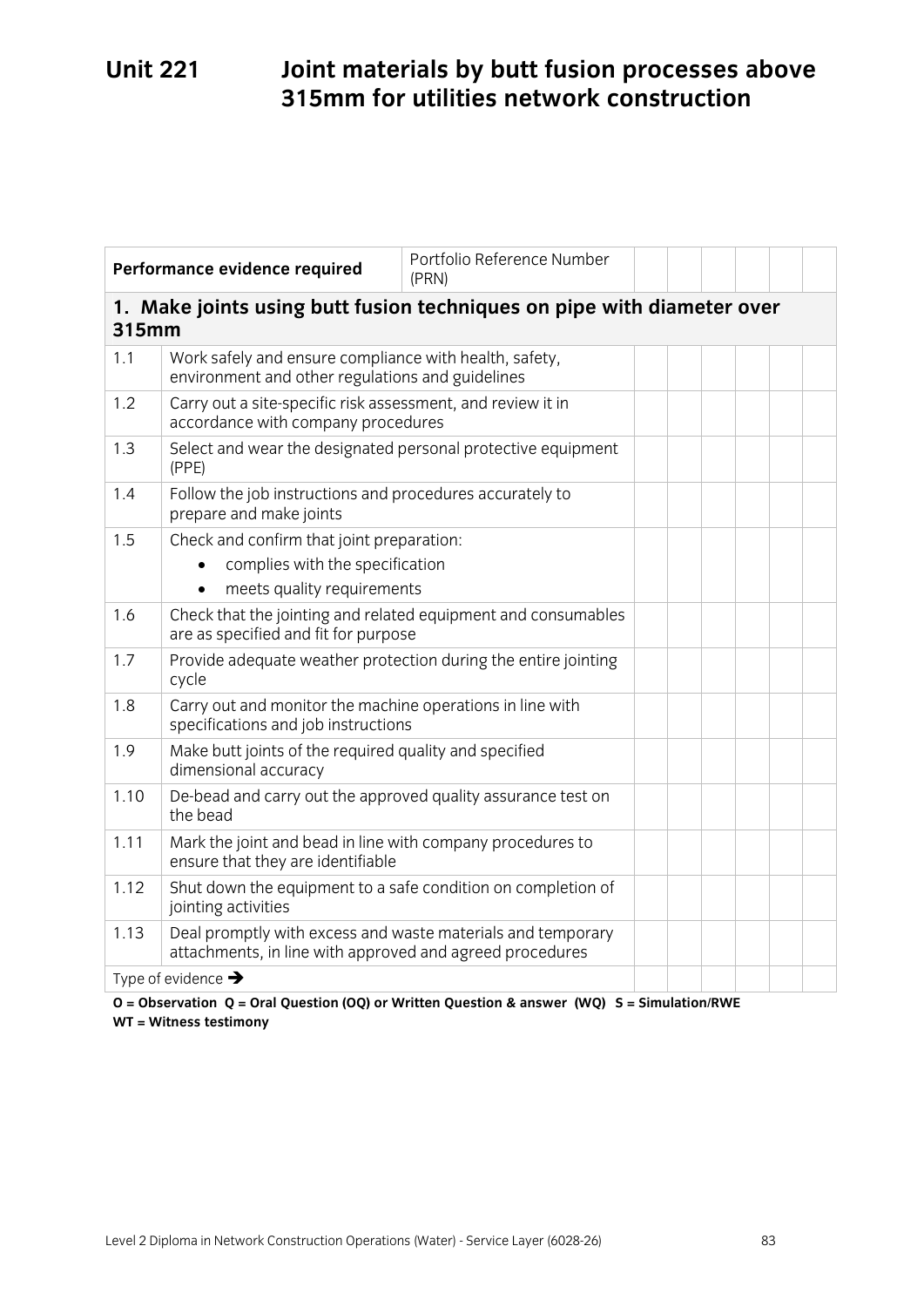| Performance evidence required |                                                                                                                         | Portfolio Reference Number<br>(PRN) |  |  |  |  |  |  |
|-------------------------------|-------------------------------------------------------------------------------------------------------------------------|-------------------------------------|--|--|--|--|--|--|
|                               | 2. Use and communicate data and information                                                                             |                                     |  |  |  |  |  |  |
| 2.1                           | Follow all approved procedures and practices and statutory<br>and regulatory requirements involved in the work activity |                                     |  |  |  |  |  |  |
| 2.2                           | Check with designated personnel any circumstances where<br>information appears incorrect                                |                                     |  |  |  |  |  |  |
| 2.3                           | Use organisational information systems to record and store<br>data and information                                      |                                     |  |  |  |  |  |  |
| 2.4                           | Follow all lone working procedures when working alone                                                                   |                                     |  |  |  |  |  |  |
|                               | Type of evidence $\rightarrow$                                                                                          |                                     |  |  |  |  |  |  |

#### **Range**

**Approved procedures and practices**: environmental, statutory, regulatory, emergency, operational, health and safety, organisational and company procedures, risk assessments, lifting and handling

|     | Performance evidence required                                                                             | Portfolio Reference Number<br>(PRN) |  |  |  |  |  |  |
|-----|-----------------------------------------------------------------------------------------------------------|-------------------------------------|--|--|--|--|--|--|
|     | 3. Resolve problems which could arise from jointing materials                                             |                                     |  |  |  |  |  |  |
| 3.1 | Report damage to tools, equipment or materials promptly to<br>the designated person                       |                                     |  |  |  |  |  |  |
| 3.2 | Resolve day-to-day problems within their responsibility                                                   |                                     |  |  |  |  |  |  |
| 3.3 | Refer matters that are outside their responsibility to the<br>designated people using approved procedures |                                     |  |  |  |  |  |  |
| 3.4 | Deal with emergency situations where they arise                                                           |                                     |  |  |  |  |  |  |
|     | Type of evidence $\rightarrow$                                                                            |                                     |  |  |  |  |  |  |

|     | 4. Demonstrate general knowledge and understanding for<br>utilities network construction operations     | <b>PRN</b> |
|-----|---------------------------------------------------------------------------------------------------------|------------|
| 4.1 | State the main responsibilities of the employer and employee under the<br>Health and Safety at Work Act |            |
| 4.2 | State the Health and Safety guidance governing work in excavations                                      |            |
| 4.3 | Describe the safe procedures for handling hazardous materials                                           |            |
| 4.4 | Explain their organisation accident recording and reporting procedures                                  |            |
| 4.5 | State the range and use of personal protective equipment required for the<br>work                       |            |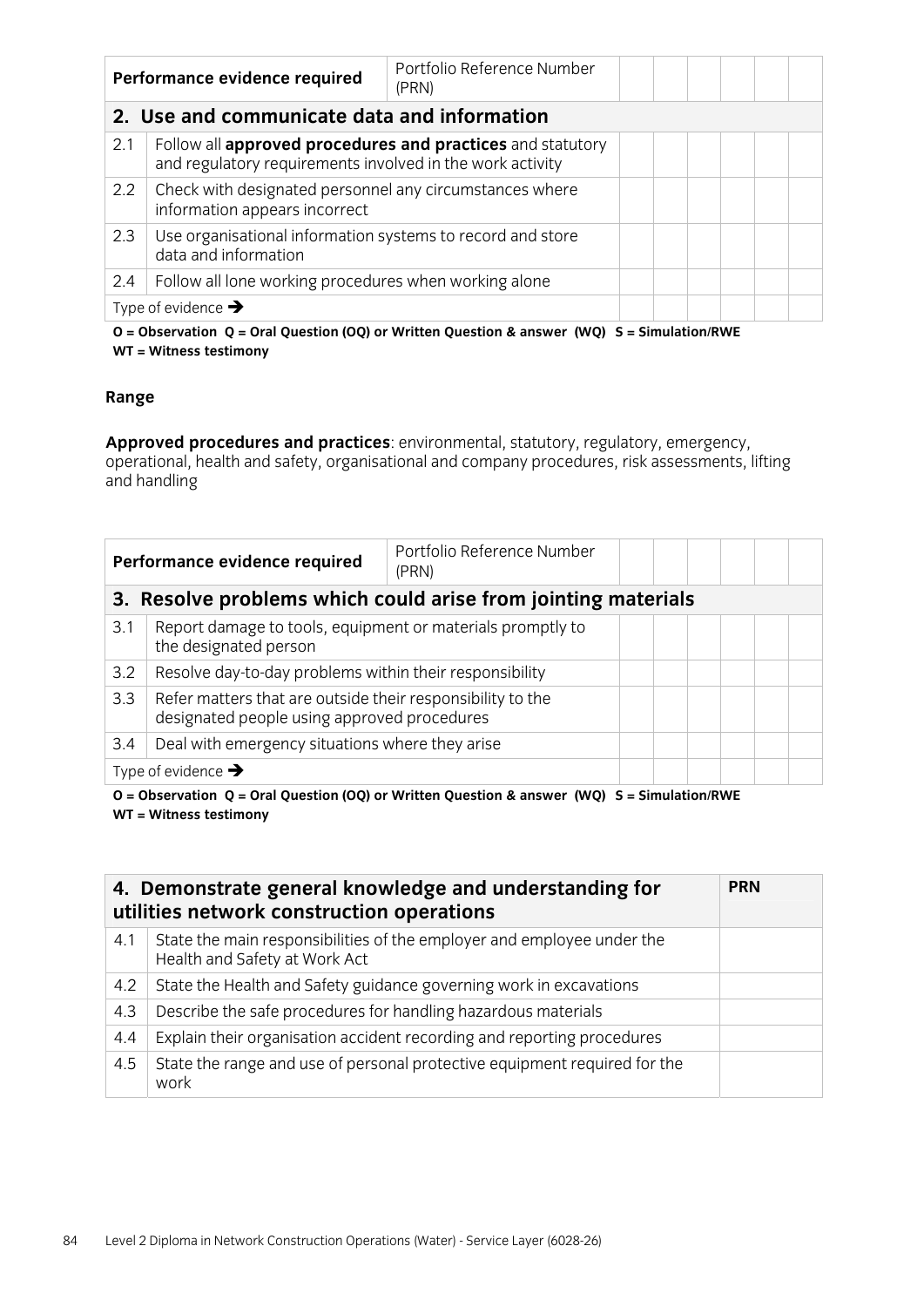| jointing | 5. Demonstrate knowledge and understanding of butt fusion                                                               | <b>PRN</b> |
|----------|-------------------------------------------------------------------------------------------------------------------------|------------|
| 5.1      | State the health, safety and environment legislation and environmental<br>procedures that relate to the work activities |            |
| 5.2      | Describe the correct manual handling procedures to be used during butt<br>fusion jointing                               |            |
| 5.3      | Outline the industry codes of practice and company procedures relating to<br>butt fusion jointing                       |            |
| 5.4      | Explain why only pipes of similar specifications can be joined together                                                 |            |
| 5.5      | Explain how to interpret engineering specifications that are relevant to the<br>jointing activity                       |            |
| 5.6      | Describe the different stages that take place during the butt fusion jointing<br>process                                |            |
| 5.7      | Explain the importance of allowing each stage of the butt fusion process to<br>complete                                 |            |
| 5.8      | Explain why pipe support and alignment are needed                                                                       |            |
| 5.9      | Describe the consequences of poor pipe support and misalignment                                                         |            |
| 5.10     | Explain the causes and effects of defects and contamination, including:                                                 |            |
|          | misalignment split defects<br>$\bullet$                                                                                 |            |
|          | inadequate bead<br>$\bullet$                                                                                            |            |
|          | excessive bead<br>$\bullet$                                                                                             |            |
|          | pipe specifications<br>$\bullet$                                                                                        |            |
|          | compatibility                                                                                                           |            |
|          | different types of materials and consumables                                                                            |            |
| 5.11     | Describe the maintenance procedures that must be followed for butt fusion<br>activities                                 |            |
| 5.12     | Describe how equipment must be calibrated for butt fusion activities                                                    |            |
| 5.13     | Describe the consequences of poor maintenance                                                                           |            |
| 5.14     | Describe the different quality assurance procedures that can be applied to<br>recognise jointing defects, including:    |            |
|          | destructive testing<br>$\bullet$                                                                                        |            |
|          | non-destructive testing                                                                                                 |            |
| 5.15     | Outline the correct reporting procedures used for butt fusion activities                                                |            |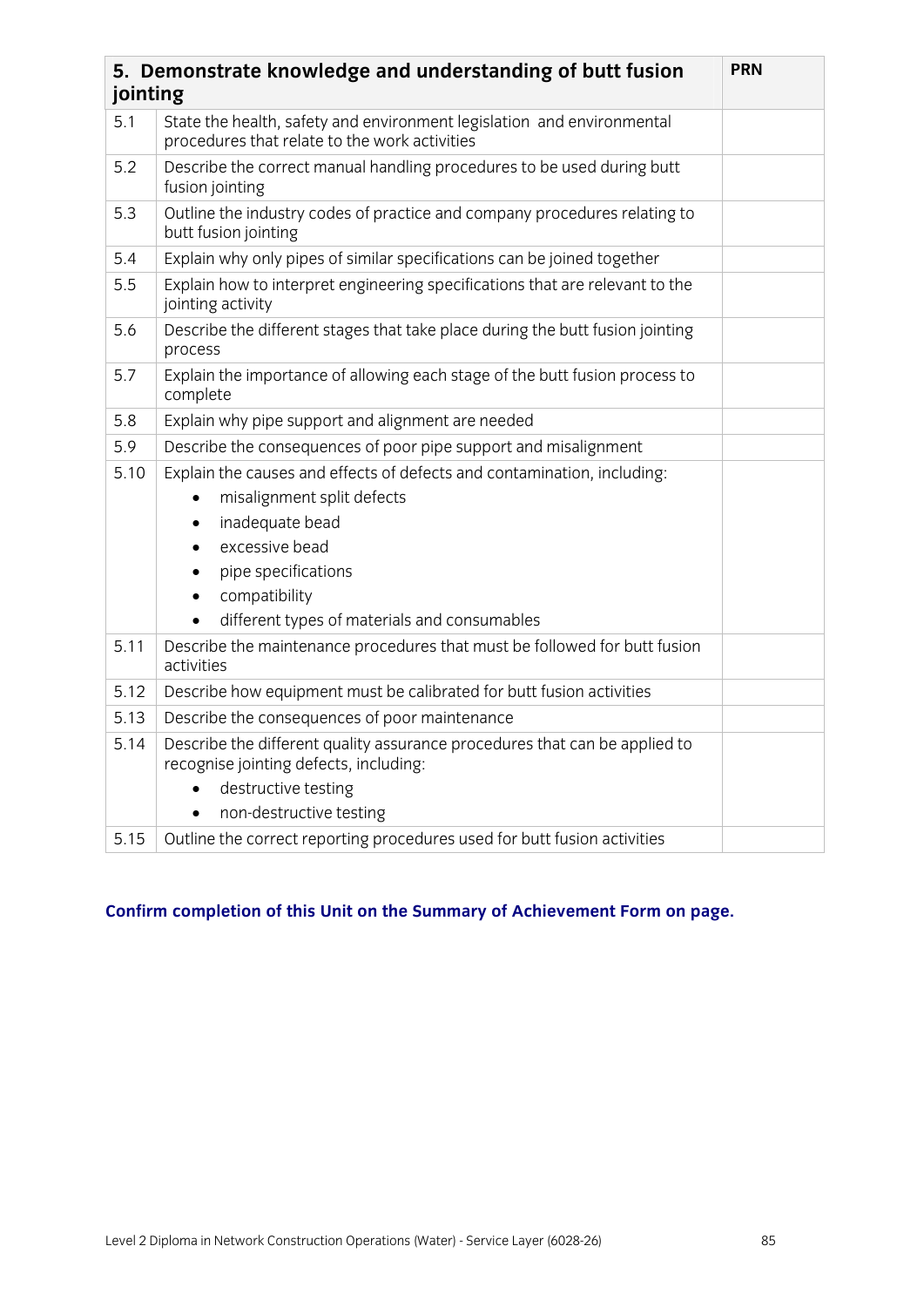## **Unit 222 Joint materials by butt fusion processes between 180mm and 315mm for utilities network construction**

#### **Unit aim:**

This unit allows you to show that you have the skills and knowledge to carry out butt fusion jointing on polyethylene pips with a diameter of between 180mm and 315 mm (150mm 300mm nominal bore).

You must show that you can make butt fusion joints, using non automatic and automatic machines, on parent materials with the same SDR rating and polymer type. You must be able to carry out butt fusion jointing in all weather conditions, according to industry standards and specifications. You must show that you can communicate information to the relevant people and organisations throughout the operation and must resolve or refer problems that arise during jointing in line with your job responsibilities.

| Where job was done | Time taken (hours) Date |  |
|--------------------|-------------------------|--|
|                    |                         |  |
|                    |                         |  |
|                    |                         |  |
|                    |                         |  |
|                    |                         |  |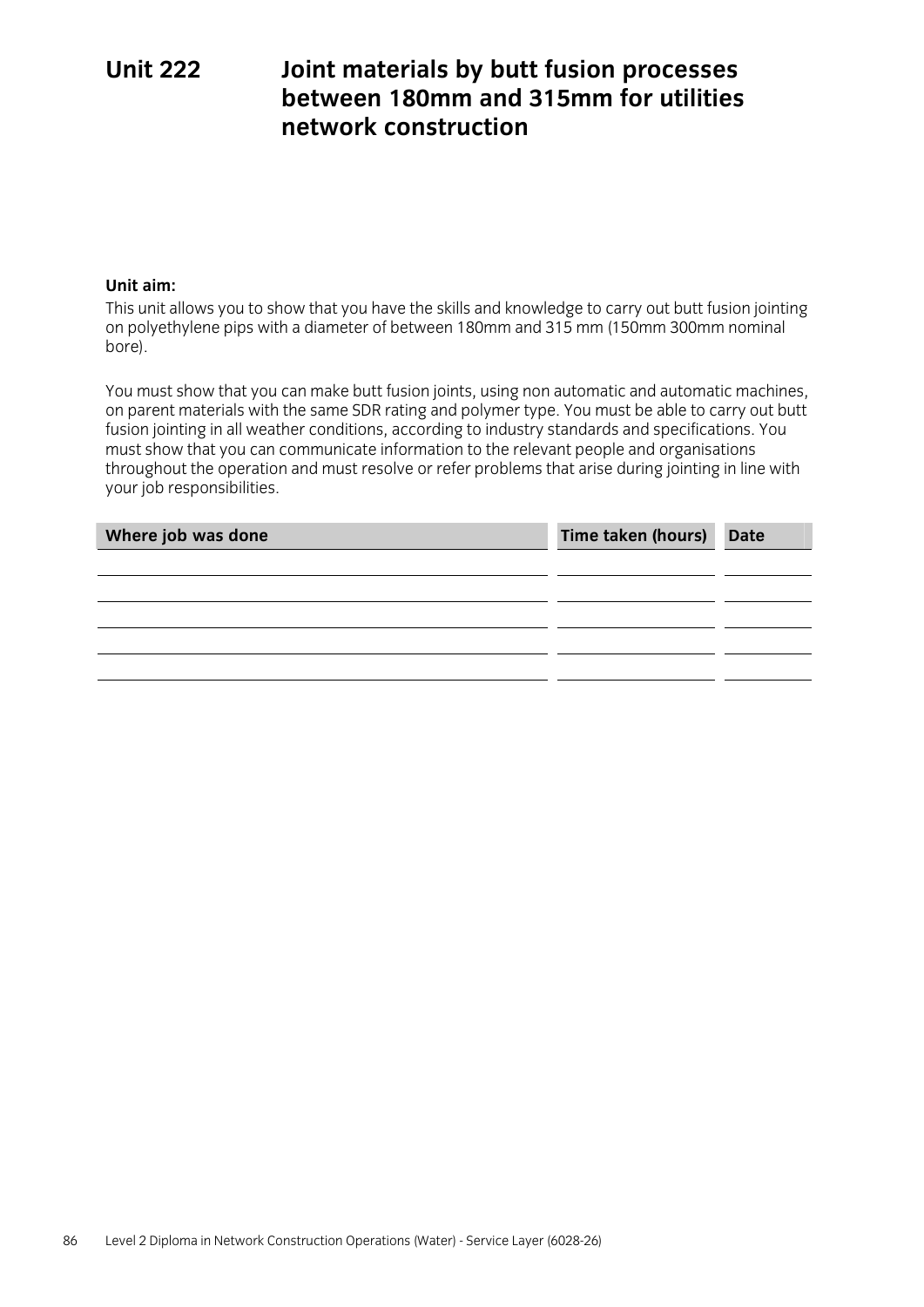## **Unit 222 Joint materials by butt fusion processes between 180mm and 315mm for utilities network construction**

|                                                                             | Performance evidence required                                                                                           | Portfolio Reference Number<br>(PRN) |  |  |  |  |  |  |
|-----------------------------------------------------------------------------|-------------------------------------------------------------------------------------------------------------------------|-------------------------------------|--|--|--|--|--|--|
| 1. Make butt fusion joints on pipe with diameter between 180mm and<br>315mm |                                                                                                                         |                                     |  |  |  |  |  |  |
| 1.1                                                                         | Work safely and ensure compliance with health, safety,<br>environment and other regulations and guidelines              |                                     |  |  |  |  |  |  |
| 1.2                                                                         | Carry out a site-specific risk assessment, and review it in<br>accordance with company procedures                       |                                     |  |  |  |  |  |  |
| 1.3                                                                         | Select and wear the designated Personal Protective Equipment<br>(PPE)                                                   |                                     |  |  |  |  |  |  |
| 1.4                                                                         | Follow the job instructions and procedures accurately to<br>prepare and make joints                                     |                                     |  |  |  |  |  |  |
| 1.5                                                                         | Check and confirm that joint preparation:<br>complies with specification<br>meets quality requirements<br>$\bullet$     |                                     |  |  |  |  |  |  |
| 1.6                                                                         | Check that the jointing and related equipment and consumables<br>are as specified and fit for purpose                   |                                     |  |  |  |  |  |  |
| 1.7                                                                         | Provide adequate weather protection during the entire jointing<br>cycle                                                 |                                     |  |  |  |  |  |  |
| 1.8                                                                         | Carry out and monitor the machine operations in line with<br>specifications and job instructions                        |                                     |  |  |  |  |  |  |
| 1.9                                                                         | Make butt joints of the required quality and specified<br>dimensional accuracy                                          |                                     |  |  |  |  |  |  |
| 1.10                                                                        | De-bead and carry out the approved quality assurance test on<br>the bead                                                |                                     |  |  |  |  |  |  |
| 1.11                                                                        | Mark the joint and bead in line with company procedures to<br>ensure that they are identifiable                         |                                     |  |  |  |  |  |  |
| 1.12                                                                        | Shut down the equipment to a safe condition on completion of<br>jointing activities                                     |                                     |  |  |  |  |  |  |
| 1.13                                                                        | Deal promptly with excess and waste materials and temporary<br>attachments, in line with approved and agreed procedures |                                     |  |  |  |  |  |  |
|                                                                             | Type of evidence $\rightarrow$                                                                                          |                                     |  |  |  |  |  |  |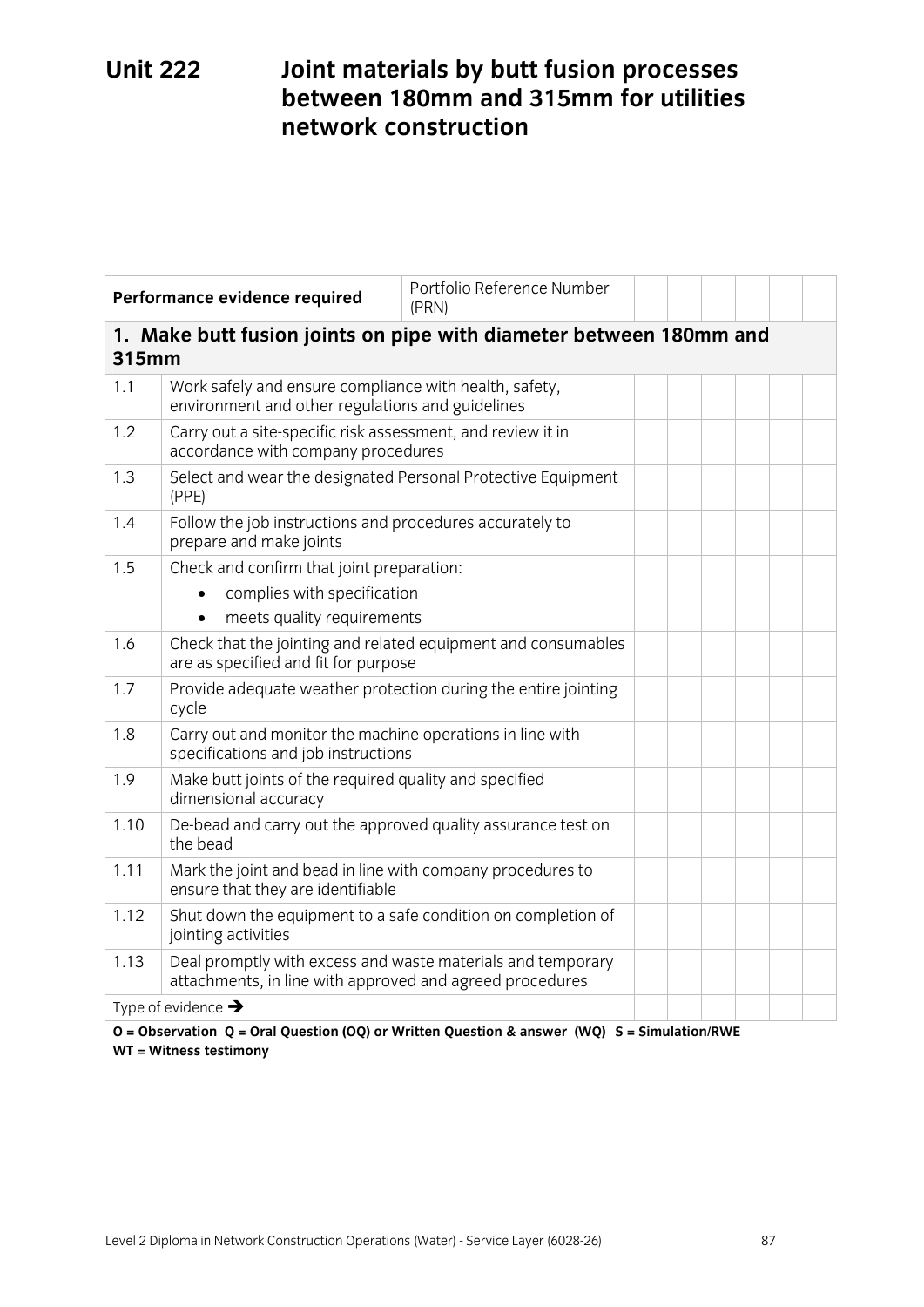|                                | Performance evidence required                                                                                           | Portfolio Reference Number<br>(PRN) |  |  |  |  |  |  |
|--------------------------------|-------------------------------------------------------------------------------------------------------------------------|-------------------------------------|--|--|--|--|--|--|
|                                | 2. Use and communicate data and information                                                                             |                                     |  |  |  |  |  |  |
| 2.1                            | Follow all approved procedures and practices and statutory<br>and regulatory requirements involved in the work activity |                                     |  |  |  |  |  |  |
| 2.2                            | Check with designated personnel any circumstances where<br>information appears incorrect                                |                                     |  |  |  |  |  |  |
| 2.3                            | Use organisational information systems to record and store<br>data and information                                      |                                     |  |  |  |  |  |  |
| 2.4                            | Follow all lone working procedures when working alone                                                                   |                                     |  |  |  |  |  |  |
| Type of evidence $\rightarrow$ |                                                                                                                         |                                     |  |  |  |  |  |  |

#### **Range**

**Approved procedures and practices**: environmental, statutory, regulatory, emergency, operational, health and safety, organisational and company procedures, risk assessments, lifting and handling

|                                                               | Performance evidence required                                                                             | Portfolio Reference Number<br>(PRN) |  |  |  |  |  |  |  |
|---------------------------------------------------------------|-----------------------------------------------------------------------------------------------------------|-------------------------------------|--|--|--|--|--|--|--|
| 3. Resolve problems which could arise from jointing materials |                                                                                                           |                                     |  |  |  |  |  |  |  |
| 3.1                                                           | Report damage to tools, equipment or materials promptly to<br>the designated person                       |                                     |  |  |  |  |  |  |  |
| 3.2                                                           | Resolve day-to-day problems within their responsibility                                                   |                                     |  |  |  |  |  |  |  |
| 3.3                                                           | Refer matters that are outside their responsibility to the<br>designated people using approved procedures |                                     |  |  |  |  |  |  |  |
| 3.4                                                           | Deal with emergency situations where they arise                                                           |                                     |  |  |  |  |  |  |  |
| Type of evidence $\rightarrow$                                |                                                                                                           |                                     |  |  |  |  |  |  |  |

|     | 4. Demonstrate general knowledge and understanding for<br>utilities network construction operations     | <b>PRN</b> |
|-----|---------------------------------------------------------------------------------------------------------|------------|
| 4.1 | State the main responsibilities of the employer and employee under the<br>Health and Safety at Work Act |            |
| 4.2 | State the health and safety guidance governing work in excavations                                      |            |
| 4.3 | Describe the safe procedures for handling hazardous materials                                           |            |
| 4.4 | Explain their organisational accident recording and reporting procedures                                |            |
| 4.5 | State the range and use of personal protective equipment required for the<br>work                       |            |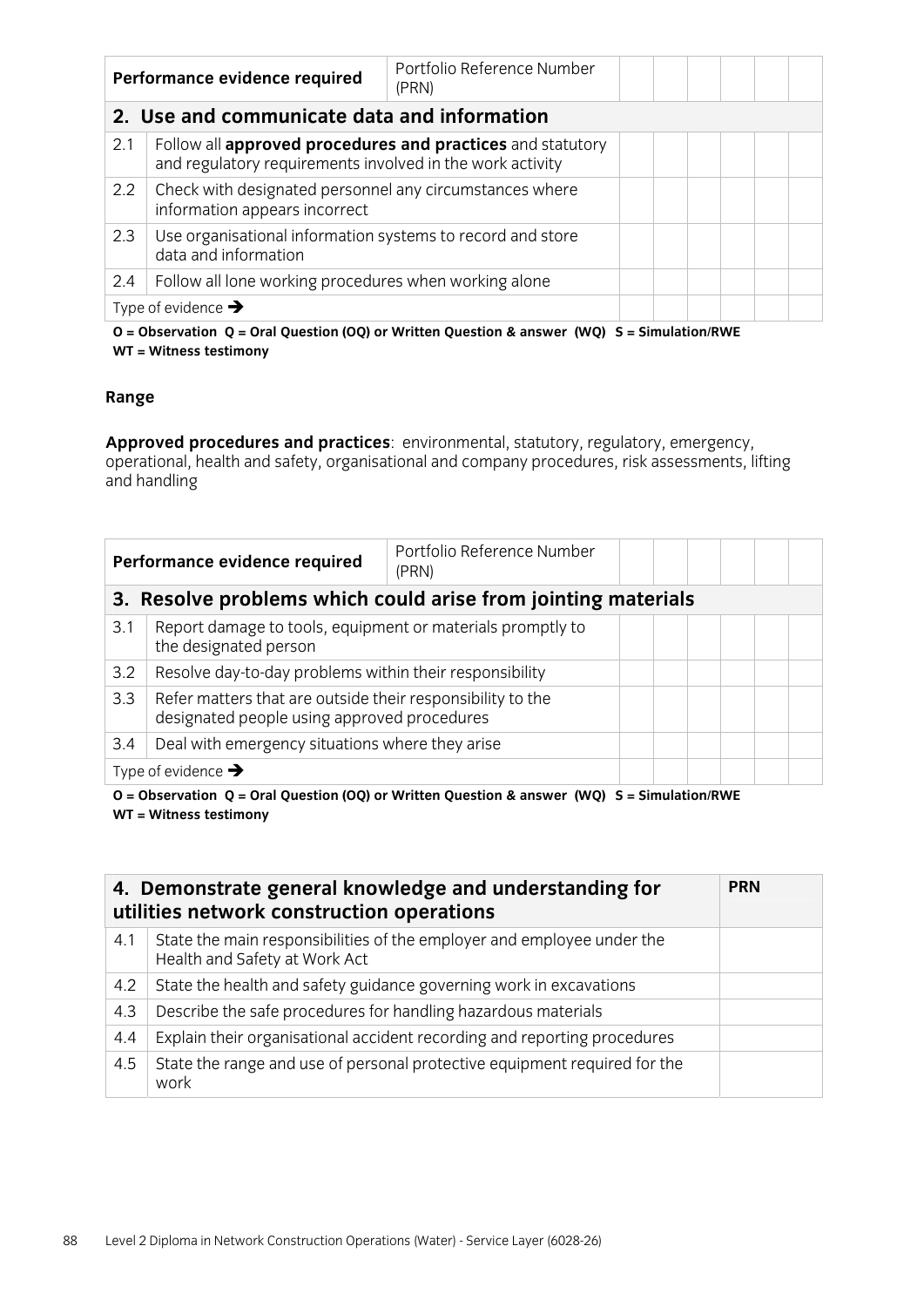| jointing | 5. Demonstrate knowledge and understanding of butt fusion                                                               | <b>PRN</b> |  |  |  |
|----------|-------------------------------------------------------------------------------------------------------------------------|------------|--|--|--|
| 5.1      | State the health, safety and environment legislation and environmental<br>procedures that relate to the work activities |            |  |  |  |
| 5.2      | Describe the correct manual handling procedures to be used during butt<br>fusion jointing                               |            |  |  |  |
| 5.3      | Outline the industry codes of practice and company procedures relating to<br>butt fusion jointing                       |            |  |  |  |
| 5.4      | Explain why only pipes of similar specifications can be joined together                                                 |            |  |  |  |
| 5.5      | Explain how to interpret engineering specifications that are relevant to the<br>jointing activity                       |            |  |  |  |
| 5.6      | Describe the different stages that take place during the butt fusion jointing<br>process                                |            |  |  |  |
| 5.7      | Explain the importance of allowing each stage of the butt fusion process to<br>complete                                 |            |  |  |  |
| 5.8      | Explain why pipe support and alignment are needed                                                                       |            |  |  |  |
| 5.9      | Describe the consequences of poor pipe support and misalignment                                                         |            |  |  |  |
| 5.10     | Explain the causes and effects of defects and contamination:                                                            |            |  |  |  |
|          | misalignment split defects<br>$\bullet$                                                                                 |            |  |  |  |
|          | inadequate bead<br>$\bullet$                                                                                            |            |  |  |  |
|          | excessive bead<br>$\bullet$                                                                                             |            |  |  |  |
|          | pipe specifications<br>$\bullet$                                                                                        |            |  |  |  |
|          | compatibility                                                                                                           |            |  |  |  |
|          | different types of materials and consumables                                                                            |            |  |  |  |
| 5.11     | Describe the maintenance procedures that must be followed for butt fusion<br>activities                                 |            |  |  |  |
| 5.12     | Describe how equipment must be calibrated for butt fusion activities                                                    |            |  |  |  |
| 5.13     | Describe the consequences of poor maintenance                                                                           |            |  |  |  |
| 5.14     | Describe the different quality assurance procedures that can be applied to<br>recognise jointing defects, including:    |            |  |  |  |
|          | destructive testing<br>$\bullet$                                                                                        |            |  |  |  |
|          | non-destructive testing                                                                                                 |            |  |  |  |
| 5.15     | Outline the correct reporting procedures used for butt fusion activities                                                |            |  |  |  |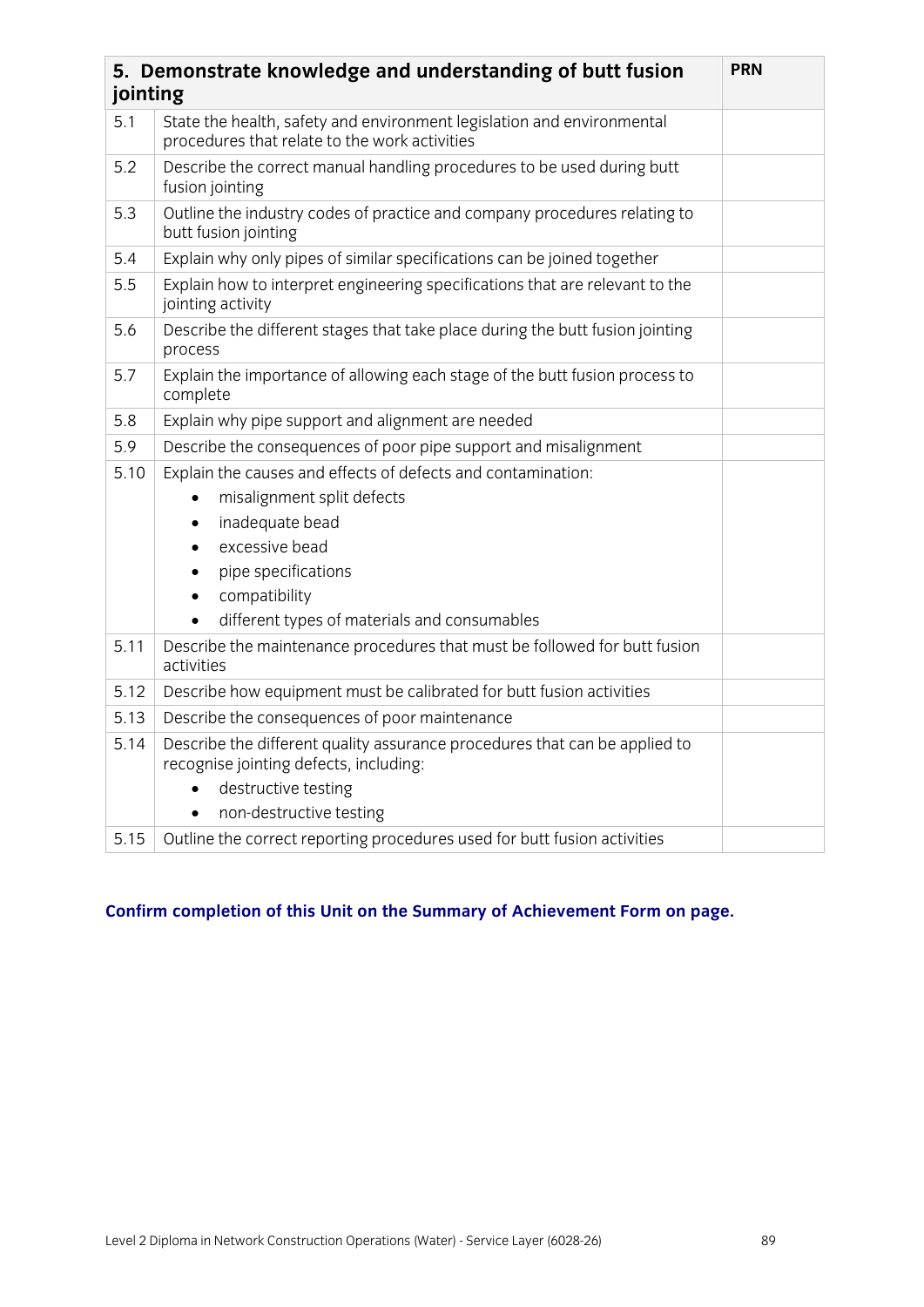## **Unit 223 Joint materials by mechanical means on water network construction**

#### **Unit aim:**

This unit allows you to show that you have the skills and knowledge to assemble pipes and fittings for water network construction operations, using mechanical joints.

You will be able to use a variety of assembly methods and techniques, including cutting and mechanical jointing on metallic materials. You will also be able to cover transition jointing between metallic and polyethylene materials using mechanical fittings. You must also show that you can communicate information to the relevant people and organisations throughout mechanical joining activities, and must resolve or refer problems that arise during the work in line with your job responsibility. Throughout the operation, you must follow the work specification and Codes of Practice, and must maintain safe working and hygiene procedures.

| Where job was done | Time taken (hours) Date |  |
|--------------------|-------------------------|--|
|                    |                         |  |
|                    |                         |  |
|                    |                         |  |
|                    |                         |  |
|                    |                         |  |
|                    |                         |  |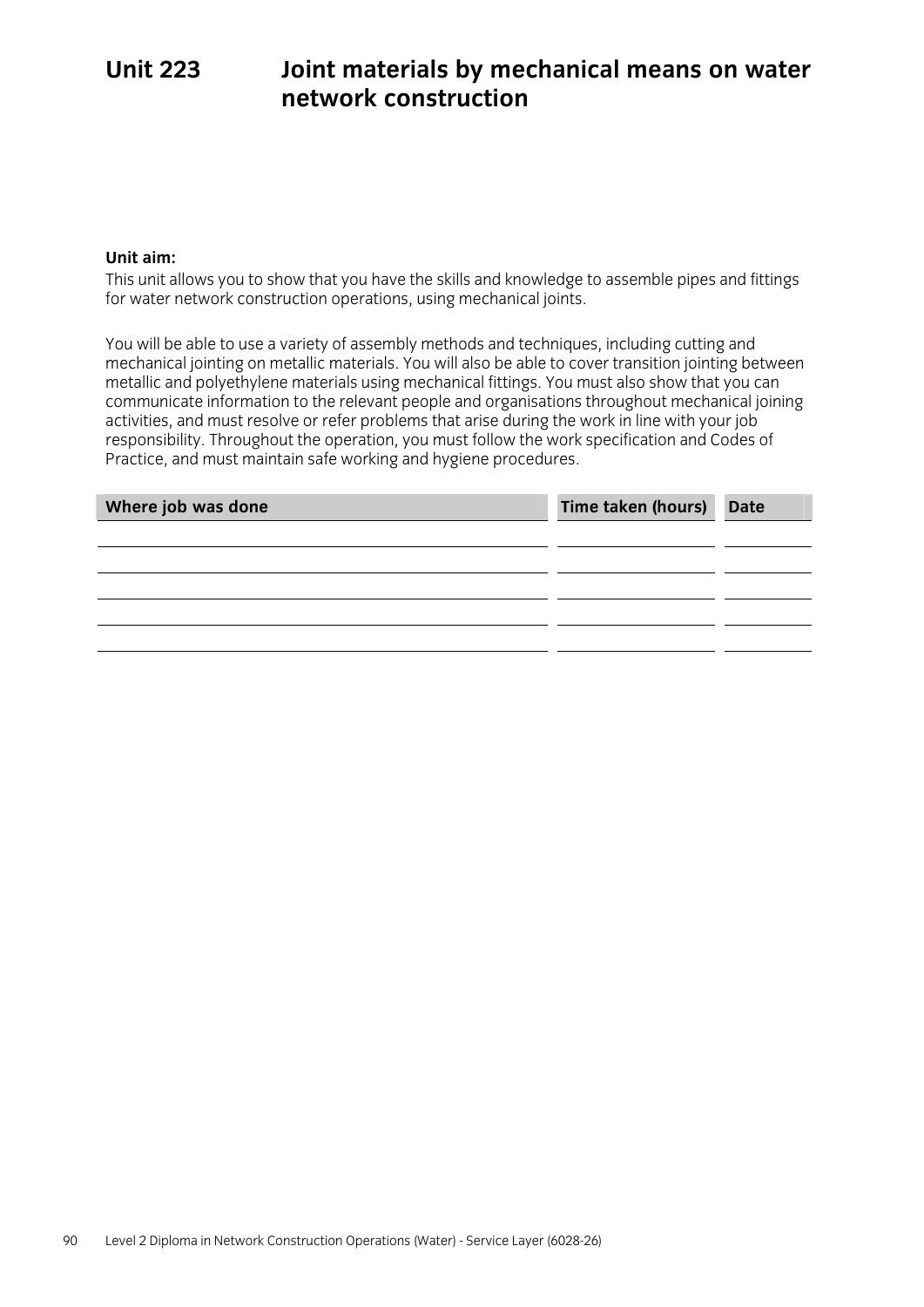## **Unit 223 Joint materials by mechanical means on water network construction**

|     | Performance evidence required                                                                                                             | Portfolio Reference Number<br>(PRN) |  |  |  |  |  |  |
|-----|-------------------------------------------------------------------------------------------------------------------------------------------|-------------------------------------|--|--|--|--|--|--|
|     | 1. Joint materials by assembling                                                                                                          |                                     |  |  |  |  |  |  |
| 1.1 | Work safely at all times in accordance with health, safety and<br>environment requirements and legislation                                |                                     |  |  |  |  |  |  |
| 1.2 | Carry out a site-specific risk assessment, and review in<br>accordance with company procedures                                            |                                     |  |  |  |  |  |  |
| 1.3 | Select and wear the appropriate Personal Protective<br>Equipment (PPE)                                                                    |                                     |  |  |  |  |  |  |
| 1.4 | Assemble and position the joint components using and<br>following assembly drawing and work instructions                                  |                                     |  |  |  |  |  |  |
| 1.5 | Ensure that the joint components to be assembled meet the<br>manufacturer's specifications and operating and performance<br>standards     |                                     |  |  |  |  |  |  |
| 1.6 | Secure the joint components using connectors and securing<br>devices in accordance with component specifications and work<br>instructions |                                     |  |  |  |  |  |  |
| 1.7 | Check to make sure that the finished joint assembly is complete<br>and meets its operating requirements                                   |                                     |  |  |  |  |  |  |
| 1.8 | Carry out work in accordance with company procedures                                                                                      |                                     |  |  |  |  |  |  |
|     | Type of evidence $\rightarrow$                                                                                                            |                                     |  |  |  |  |  |  |

**O = Observation Q = Oral Question (OQ) or Written Question & answer (WQ) S = Simulation/RWE WT = Witness testimony**

#### **Range**

**Joint**: flanged, flexible, metallic pipes, non-metallic pipes

|                                             | Performance evidence required                                                          | Portfolio Reference Number<br>(PRN) |  |  |  |  |  |  |  |
|---------------------------------------------|----------------------------------------------------------------------------------------|-------------------------------------|--|--|--|--|--|--|--|
| 2. Use and communicate data and information |                                                                                        |                                     |  |  |  |  |  |  |  |
| 2.1                                         | Follow all approved procedures and practices involved in the<br>work activity          |                                     |  |  |  |  |  |  |  |
| $2.2\phantom{0}$                            | Check with designated personnel any circumstances where<br>information appears correct |                                     |  |  |  |  |  |  |  |
| 2.3                                         | Use organisational information systems to record and store<br>data and information     |                                     |  |  |  |  |  |  |  |
| 2.4                                         | Follow all lone working procedures when working alone                                  |                                     |  |  |  |  |  |  |  |
|                                             | Type of evidence $\rightarrow$                                                         |                                     |  |  |  |  |  |  |  |
|                                             |                                                                                        |                                     |  |  |  |  |  |  |  |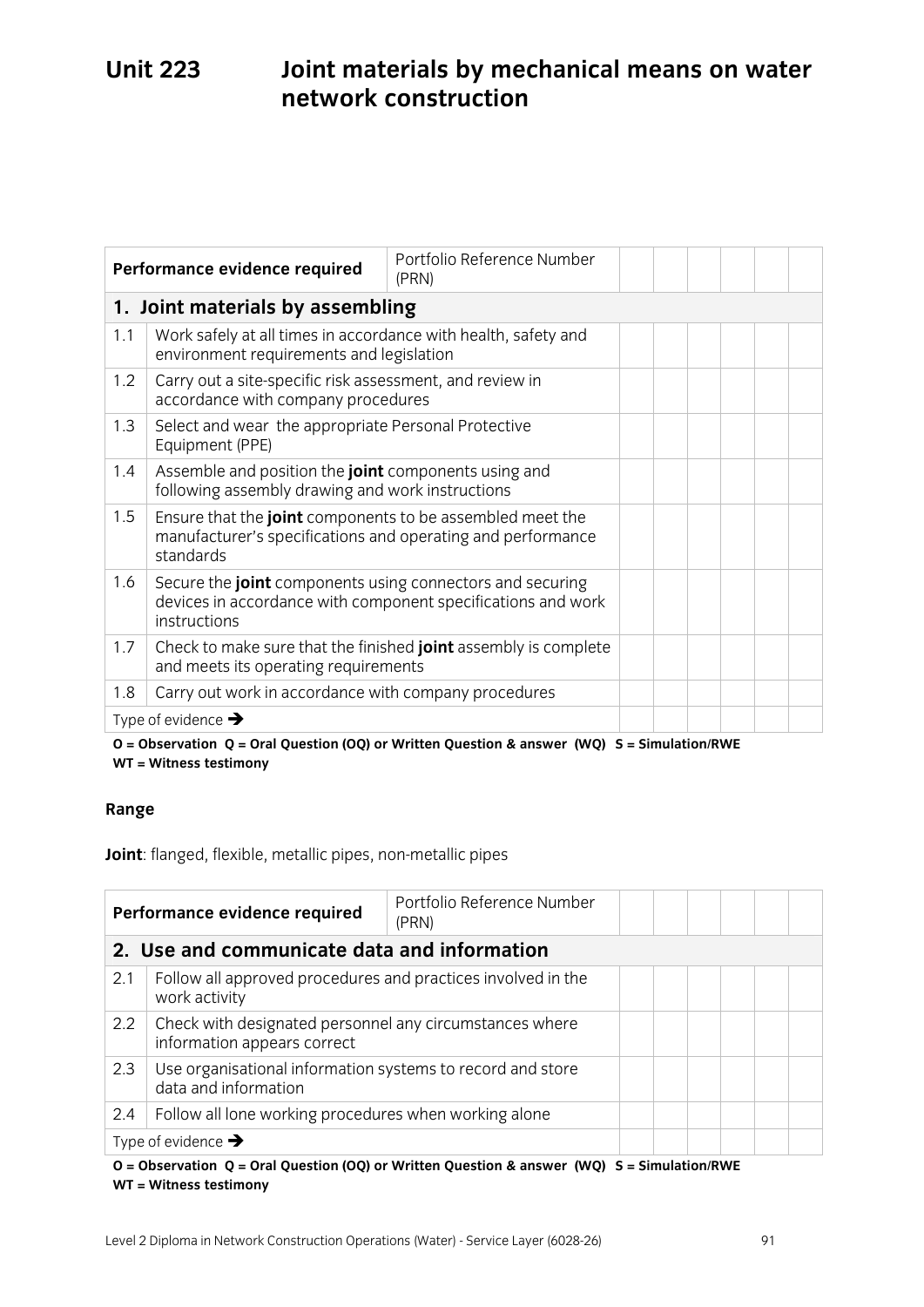|                                                                     | Performance evidence required                                                                     | Portfolio Reference Number<br>(PRN) |  |  |  |  |  |  |
|---------------------------------------------------------------------|---------------------------------------------------------------------------------------------------|-------------------------------------|--|--|--|--|--|--|
| 3. Resolve problems which arise when performing jointing activities |                                                                                                   |                                     |  |  |  |  |  |  |
| 3.1                                                                 | Deal with problems within the limits of their responsibility                                      |                                     |  |  |  |  |  |  |
| 3.2                                                                 | Report problems that are outside the responsibility of their job<br>role to the designated person |                                     |  |  |  |  |  |  |
| Type of evidence $\rightarrow$                                      |                                                                                                   |                                     |  |  |  |  |  |  |

 $\parallel$  Type of evidence  $\rightarrow$ 

**O = Observation Q = Oral Question (OQ) or Written Question & answer (WQ) S = Simulation/RWE WT = Witness testimony**

| 4. Demonstrate general knowledge and understanding for<br>utilities network construction operations |                                                                                                         |  |  |  |
|-----------------------------------------------------------------------------------------------------|---------------------------------------------------------------------------------------------------------|--|--|--|
| 4.1                                                                                                 | State the main responsibilities of the employer and employee under the<br>Health and Safety at Work Act |  |  |  |
| 4.2                                                                                                 | State the health and safety guidance governing work in excavations                                      |  |  |  |
| 4.3                                                                                                 | Describe the safe procedures for handling hazardous materials                                           |  |  |  |
| 4.4                                                                                                 | Explain their organisational accident recording and reporting procedures                                |  |  |  |
| 4.5                                                                                                 | List the range and use of personal protective equipment for the work                                    |  |  |  |

|      | 5. Demonstrate knowledge and understanding of jointing<br>materials by mechanical means                                                                    | <b>PRN</b> |
|------|------------------------------------------------------------------------------------------------------------------------------------------------------------|------------|
| 5.1  | Outline the requirements of legislation, environmental procedures, Codes<br>of Practice and company procedures relevant to the specific work<br>activities |            |
| 5.2  | Explain how to read and interpret basic drawings and specifications as<br>specified in industry standards                                                  |            |
| 5.3  | Describe the basic methods and techniques for assembling and jointing<br>components                                                                        |            |
| 5.4  | Explain the purpose of quality control procedures                                                                                                          |            |
| 5.5  | Describe how to read and interpret quality control procedures                                                                                              |            |
| 5.6  | Describe the handling equipment and procedures which should be used<br>and followed for designated work activities                                         |            |
| 5.7  | Explain how to select preparation techniques for simple designated jointing<br>activities                                                                  |            |
| 5.8  | Describe the tools and equipment that are required to carry out pipe<br>jointing                                                                           |            |
| 5.9  | Explain why it is important to look after tools and equipment                                                                                              |            |
| 5.10 | Describe typical problems that can occur during pipe jointing activities and<br>explain possible remedial activities                                       |            |

#### **Range**

**Specific work activities**: manual handling, the provision and use of equipment, hygiene and health checks, working with or near hazardous materials, personal protection, accident reporting, working in excavations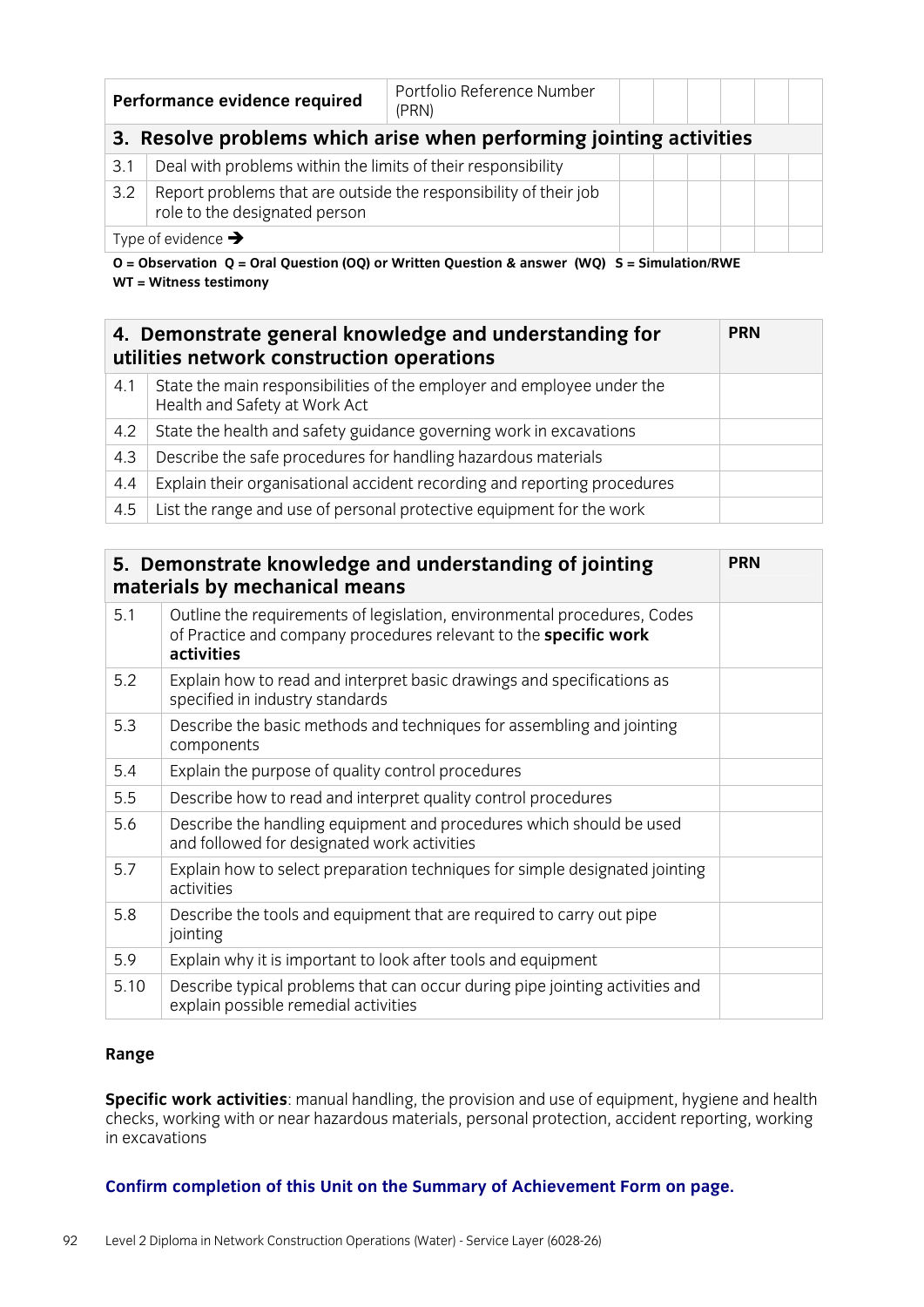## **Unit 224 Install water services up to 50mm nominal bore or 63mm polyethylene**

This unit allows you to show that you have the skills and knowledge to install water services up to 50mm nominal bore (63mm PE).

You will be able to interpret technical information and specifications and prepare the resources necessary to install the system, and must install the various components required in line with the specification and relevant company procedures. You must record and report information about the job to the relevant people, and must resolve or refer problems that arise during the work in line with your job responsibility. Throughout the operation, you must follow the work specification and Codes of Practice, and must maintain safe working and hygiene procedures.

| Where job was done | Time taken (hours) Date |  |
|--------------------|-------------------------|--|
|                    |                         |  |
|                    |                         |  |
|                    |                         |  |
|                    |                         |  |
|                    |                         |  |
|                    |                         |  |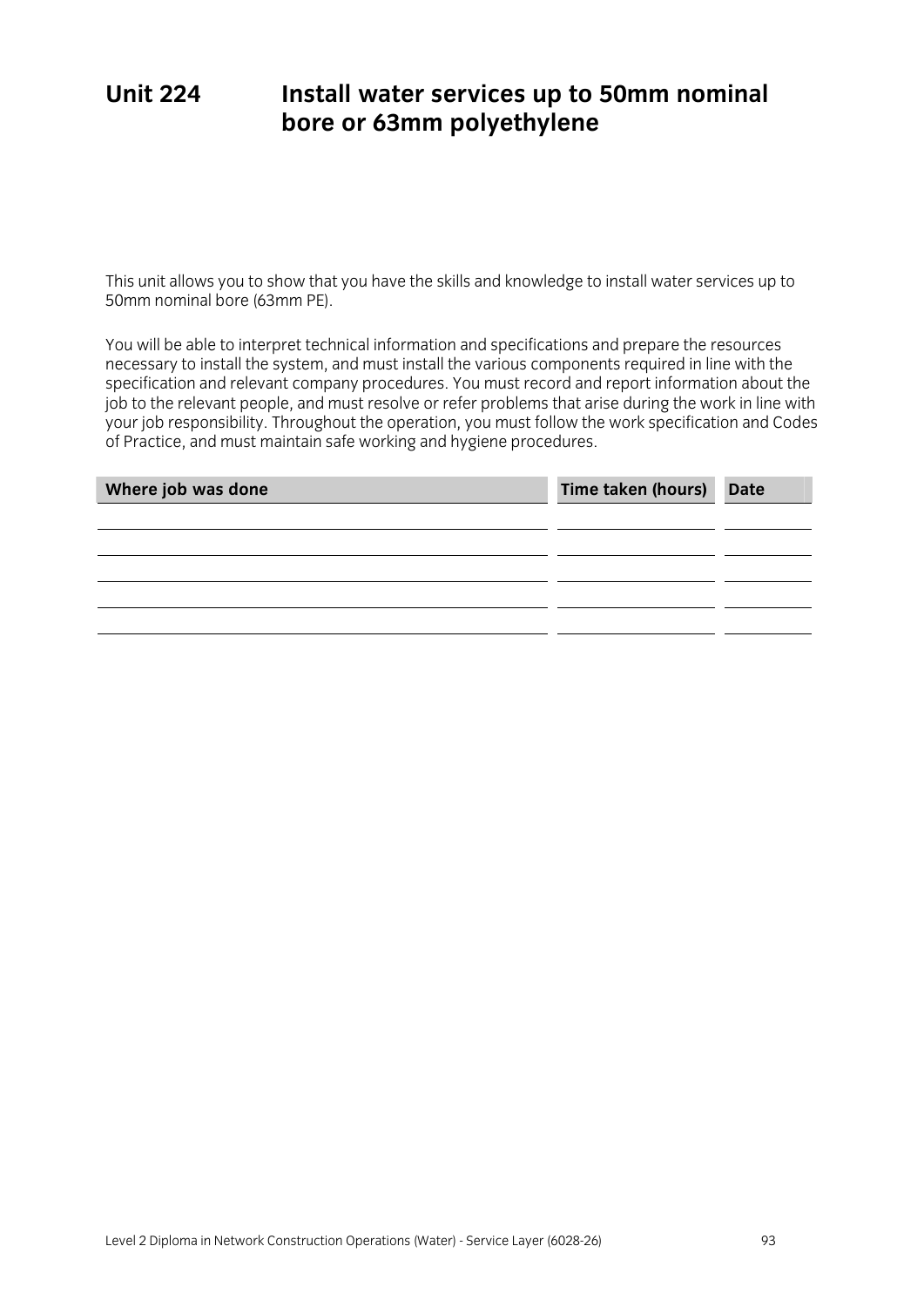## **Unit 224 Install water services up to 50mm nominal bore or 63mm polyethylene**

| Performance evidence required                                                                                                               | Portfolio Reference Number<br>(PRN)                                                                                              |  |  |  |  |
|---------------------------------------------------------------------------------------------------------------------------------------------|----------------------------------------------------------------------------------------------------------------------------------|--|--|--|--|
| 1. Interpret technical information for installing water services                                                                            |                                                                                                                                  |  |  |  |  |
| Use drawings, records, work documents, manuals and technical<br>1.1<br>specifications to provide work details for component<br>installation |                                                                                                                                  |  |  |  |  |
| 1.2<br>widths and quantities required                                                                                                       | Use the <b>technical information</b> to confirm dimensions, lengths,                                                             |  |  |  |  |
| 1.3                                                                                                                                         | Use the <b>technical information</b> to determine the positions of<br>utilities plant, services, buildings, kerbs and boundaries |  |  |  |  |
| Where discrepancies occur, ensure that necessary corrections<br>1.4<br>are made or communicated to those who need to know                   |                                                                                                                                  |  |  |  |  |
| Type of evidence $\rightarrow$                                                                                                              |                                                                                                                                  |  |  |  |  |

**O = Observation Q = Oral Question (OQ) or Written Question & answer (WQ) S = Simulation/RWE WT = Witness testimony**

#### **Range**

**Component**: ferrule or tapping tee, pipe, joints, meter

**Technical information**: job progress, discrepancies or deficiencies, work instructions, problems outside own responsibility

|     | Performance evidence required                                                                                          | Portfolio Reference Number<br>(PRN) |  |  |  |  |  |  |
|-----|------------------------------------------------------------------------------------------------------------------------|-------------------------------------|--|--|--|--|--|--|
|     | 2. Select water service components and resources for installation of the<br>system                                     |                                     |  |  |  |  |  |  |
| 2.1 | Select the <b>components</b> in accordance with work and quality<br>specifications                                     |                                     |  |  |  |  |  |  |
| 2.2 | Ensure <b>components</b> are in good condition and are fit for<br>purpose                                              |                                     |  |  |  |  |  |  |
| 2.3 | Follow procedures to ensure that defective, non-matching or<br>sub-standard components are replaced                    |                                     |  |  |  |  |  |  |
| 2.4 | Ensure that sufficient quantities of suitable tools, plant and<br>equipment are available, checked and fit for purpose |                                     |  |  |  |  |  |  |
| 2.5 | Ensure there is sufficient competent labour to carry out the<br>work effectively and safely                            |                                     |  |  |  |  |  |  |
| 2.6 | Deal promptly and effectively with actual and predicted<br>changes to the planned use of the resources                 |                                     |  |  |  |  |  |  |
|     | Type of evidence $\rightarrow$                                                                                         |                                     |  |  |  |  |  |  |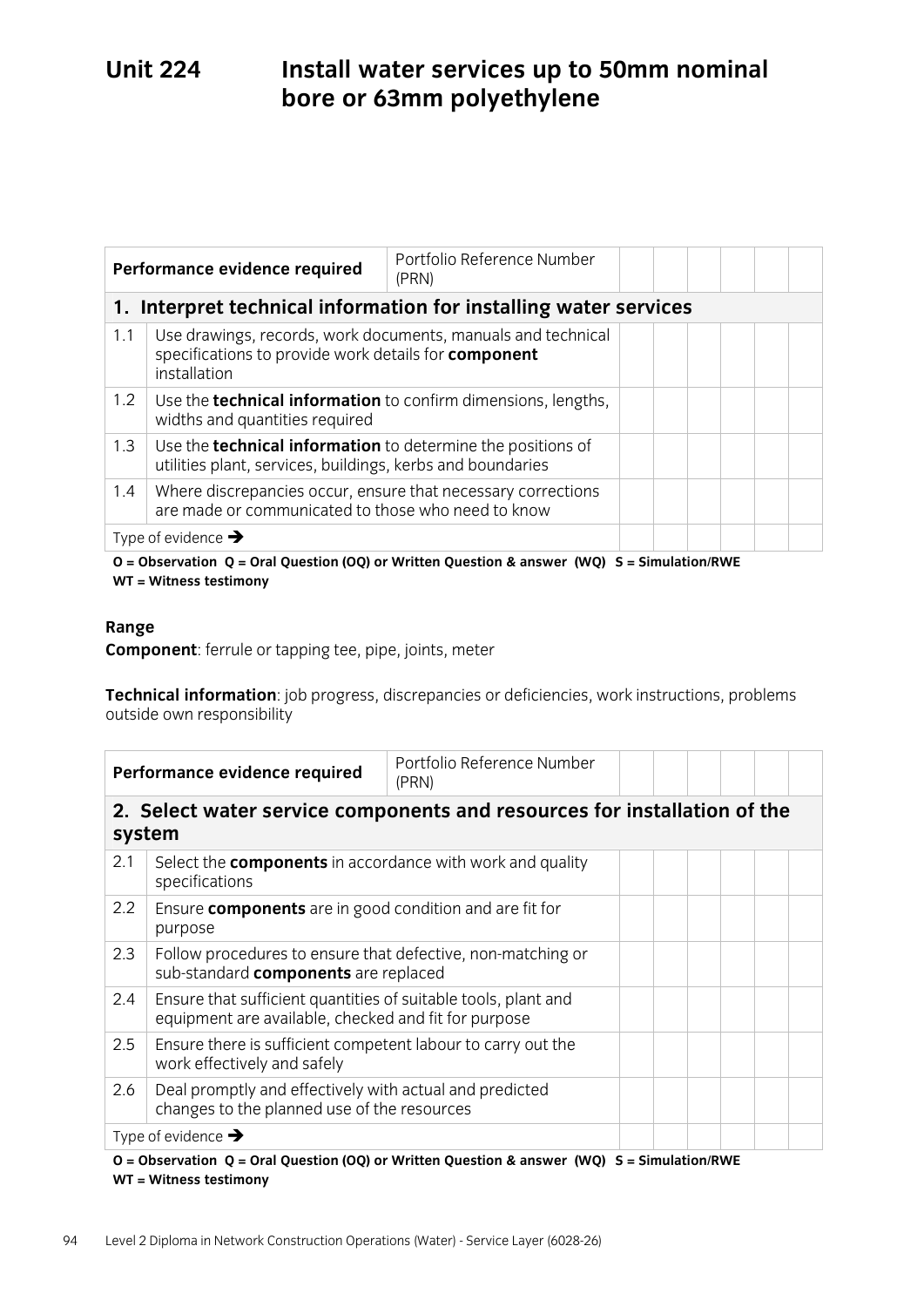#### **Range**

**Component**: ferrule or tapping tee, pipe, joints, meter

|                                     | Performance evidence required                                                                                                 | Portfolio Reference Number<br>(PRN) |  |  |  |  |  |
|-------------------------------------|-------------------------------------------------------------------------------------------------------------------------------|-------------------------------------|--|--|--|--|--|
| 3. Install components of the system |                                                                                                                               |                                     |  |  |  |  |  |
| 3.1                                 | Determine the method to be used for installing water services                                                                 |                                     |  |  |  |  |  |
| 3.2                                 | Carry out a site-specific risk assessment and review in<br>accordance with company policy                                     |                                     |  |  |  |  |  |
| 3.3                                 | Select and wear the designated personal protective equipment<br>(PPE)                                                         |                                     |  |  |  |  |  |
| 3.4                                 | Check and confirm the condition of the excavation conforms<br>with instructions and specifications                            |                                     |  |  |  |  |  |
| 3.5                                 | Select, prepare and operate installation equipment in<br>accordance with the specification and manufacturer's<br>instructions |                                     |  |  |  |  |  |
| 3.6                                 | Position components in accordance with the specification                                                                      |                                     |  |  |  |  |  |
| 3.7                                 | Assemble components to industry standards using<br>appropriate jointing techniques                                            |                                     |  |  |  |  |  |
| 3.8                                 | Take adequate precautions to prevent damage to<br>components, tools and equipment during installation                         |                                     |  |  |  |  |  |
| 3.9                                 | Protect installed assets and other utilities using appropriate<br>protective techniques                                       |                                     |  |  |  |  |  |
| 3.10                                | Make connect to the water main using appropriate drilling and<br>tapping techniques and equipment                             |                                     |  |  |  |  |  |
| 3.11                                | Check the quality of the installation and confirm compliance<br>with the specified standard                                   |                                     |  |  |  |  |  |
| 3.12                                | Maintain the security and safety of the site, job and third parties<br>at all times                                           |                                     |  |  |  |  |  |
| 3.13                                | Ensure safe working procedures are followed throughout the<br>work activities                                                 |                                     |  |  |  |  |  |
|                                     | Type of evidence $\rightarrow$                                                                                                |                                     |  |  |  |  |  |

**O = Observation Q = Oral Question (OQ) or Written Question & answer (WQ) S = Simulation/RWE WT = Witness testimony**

#### **Range**

**Water services:** polyethylene (PE), iron, UPVC

**Component**: ferrule or tapping tee, pipe, joints, meter

**Jointing techniques:** mechanical, fusion, push-fit

**Protective techniques:** using particular types of backfill materials, support, thrust protection, rerouting activities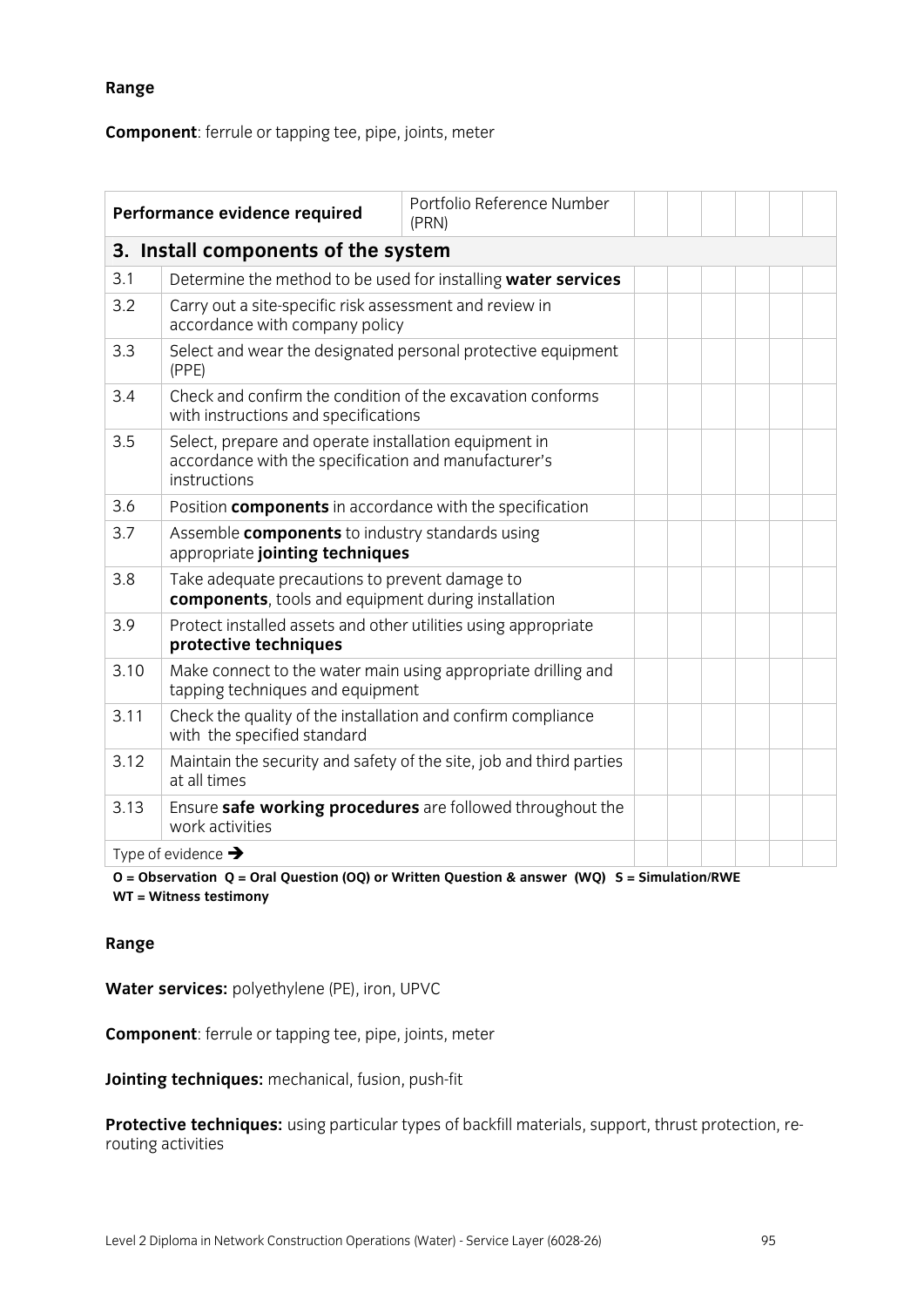**Safe working procedures:** risk assessment, site safety and security, lone working, personal protection, working in excavations, working at height, provision and use of tools and equipment, permit to work systems, hygiene procedures, hazardous materials, accident reporting, lifting and handling

|     | Performance evidence required                                                                                 | Portfolio Reference Number<br>(PRN) |  |  |  |  |  |
|-----|---------------------------------------------------------------------------------------------------------------|-------------------------------------|--|--|--|--|--|
|     | 4. Use and communicate data and information                                                                   |                                     |  |  |  |  |  |
| 4.1 | Provide technical information using appropriate verbal and<br>written communication techniques                |                                     |  |  |  |  |  |
| 4.2 | Ensure recipients have received and understood the<br>information                                             |                                     |  |  |  |  |  |
| 4.3 | Report any inaccuracies in the <b>technical information</b> sources<br>used to the designated person          |                                     |  |  |  |  |  |
| 4.4 | Complete work documentation accurately and record it in the<br>specified place or pass to a designated person |                                     |  |  |  |  |  |
| 4.5 | Follow the correct procedures if working on a 'Permit to Work'<br>activity                                    |                                     |  |  |  |  |  |
|     | Type of evidence $\rightarrow$                                                                                |                                     |  |  |  |  |  |

**O = Observation Q = Oral Question (OQ) or Written Question & answer (WQ) S = Simulation/RWE WT = Witness testimony**

#### **Range**

**Technical information**: job progress, discrepancies or deficiencies, work instructions, problems outside own responsibility

**Communication techniques**: written, spoken face to face, spoken via telephone

|     | Performance evidence required                                                             | Portfolio Reference Number<br>(PRN) |  |  |  |  |  |
|-----|-------------------------------------------------------------------------------------------|-------------------------------------|--|--|--|--|--|
|     | 5. Resolve problems that arise from technical information and installation<br>work        |                                     |  |  |  |  |  |
| 5.1 | Report any damage or defects to tools, equipment or materials<br>to the designated person |                                     |  |  |  |  |  |
| 5.2 | Report work which is incomplete and not to schedule to the<br>designated person           |                                     |  |  |  |  |  |
| 5.3 | Refer problems and conditions outside their responsibility to<br>the designated person    |                                     |  |  |  |  |  |
|     | Type of evidence $\rightarrow$                                                            |                                     |  |  |  |  |  |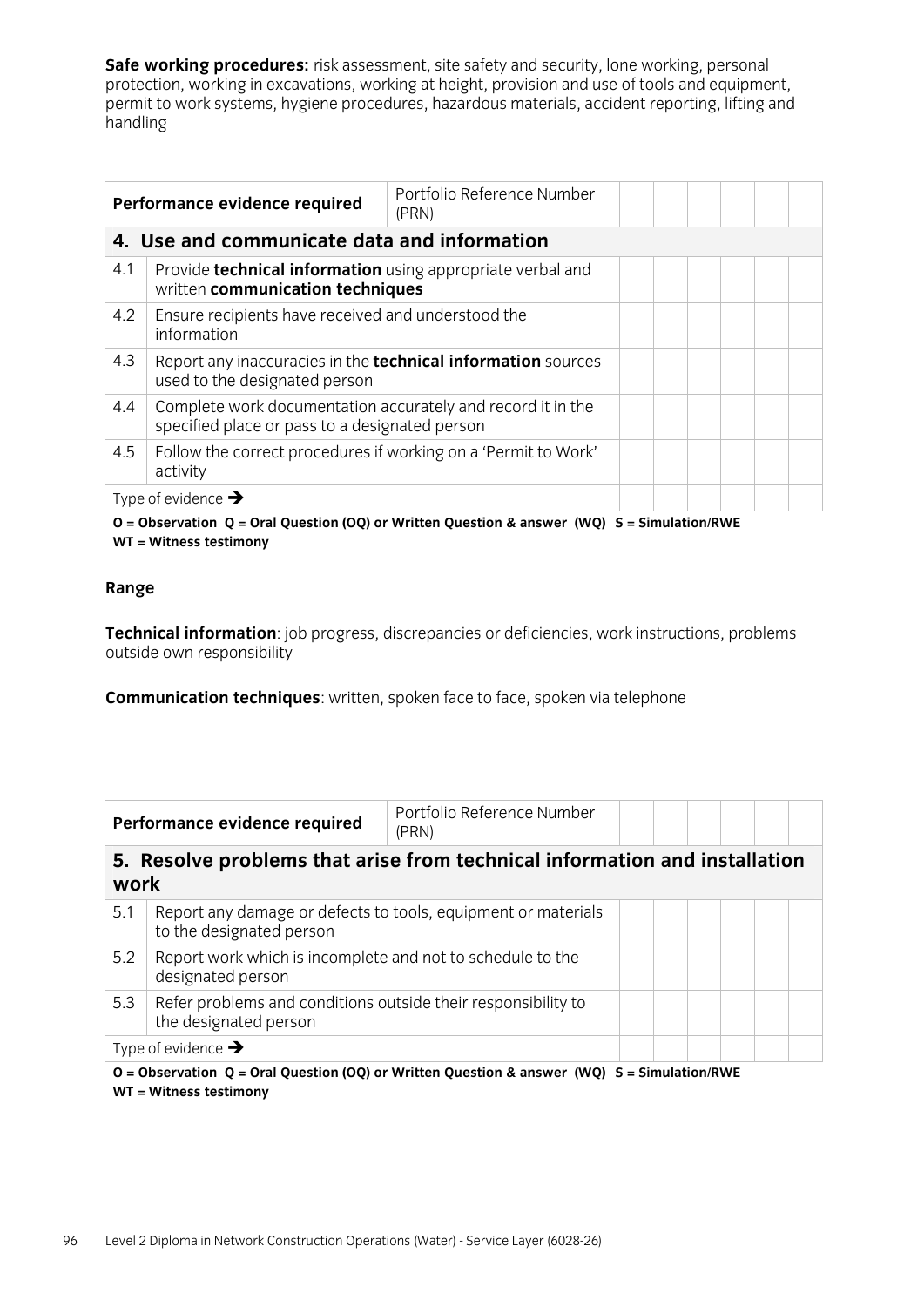|     | 6. Demonstrate general knowledge and understanding for<br>utilities network construction operations     |  |  |  |  |
|-----|---------------------------------------------------------------------------------------------------------|--|--|--|--|
| 6.1 | State the main responsibilities of the employer and employee under the Health<br>and Safety at Work Act |  |  |  |  |
| 6.2 | State the health and safety guidance governing work in excavations                                      |  |  |  |  |
| 6.3 | Describe the safe procedures for handling hazardous materials                                           |  |  |  |  |
| 6.4 | Explain their organisational accident recording and reporting procedures                                |  |  |  |  |
| 6.5 | List the range and use personal protective equipment for the work                                       |  |  |  |  |

|      | 7. Demonstrate knowledge and understanding of installing<br>water services                                                                | <b>PRN</b> |
|------|-------------------------------------------------------------------------------------------------------------------------------------------|------------|
| 7.1  | Explain the importance of carrying out on-site risk assessments and<br>implementing safe systems of work and the need for constant review |            |
| 7.2  | Explain the importance of understanding and implementing a Safe System Of<br>Work (SSOW) document when working in excavations             |            |
| 7.3  | Outline the organisation's policy and procedure for meeting relevant<br>statutory requirements, regulations and Codes of Practice         |            |
| 7.4  | Describe the factors that affects the suitability of excavations, and how to<br>confirm that an excavation is suitable                    |            |
| 7.5  | Describe situations where particular authorisations are required before<br>undertaking work                                               |            |
| 7.6  | Explain the implications of not obtaining the required authorisations before<br>undertaking work                                          |            |
| 7.7  | Explain the potential dangers of working in trenches and holes                                                                            |            |
| 7.8  | Outline the main responsibilities of employers and employees under the<br>current working at height regulations                           |            |
| 7.9  | Explain the dangers of taking actions that can create confined spaces risks in<br>excavations                                             |            |
| 7.10 | Describe the implications of using incorrect plant, tools, materials and system<br>components                                             |            |
| 7.11 | State the actions to be taken where plant, tools, materials and system<br>components fail to meet required specification                  |            |
| 7.12 | Describe situations where service pipe installation can go wrong and suitable<br>actions available rectify them                           |            |
| 7.13 | Describe how to access information from reference documents, Regulations<br>and Codes of Practice                                         |            |
| 7.14 | Describe the range of actions to be taken if work cannot proceed to schedule                                                              |            |
| 7.15 | Explain how to determine appropriate safe remedial action if work cannot<br>proceed                                                       |            |
| 7.16 | Describe the types and causes of disruption that can occur when installing<br>water service pipes, and how to avoid them                  |            |
| 7.17 | Describe the dangers of using inadequate handling and lifting procedures                                                                  |            |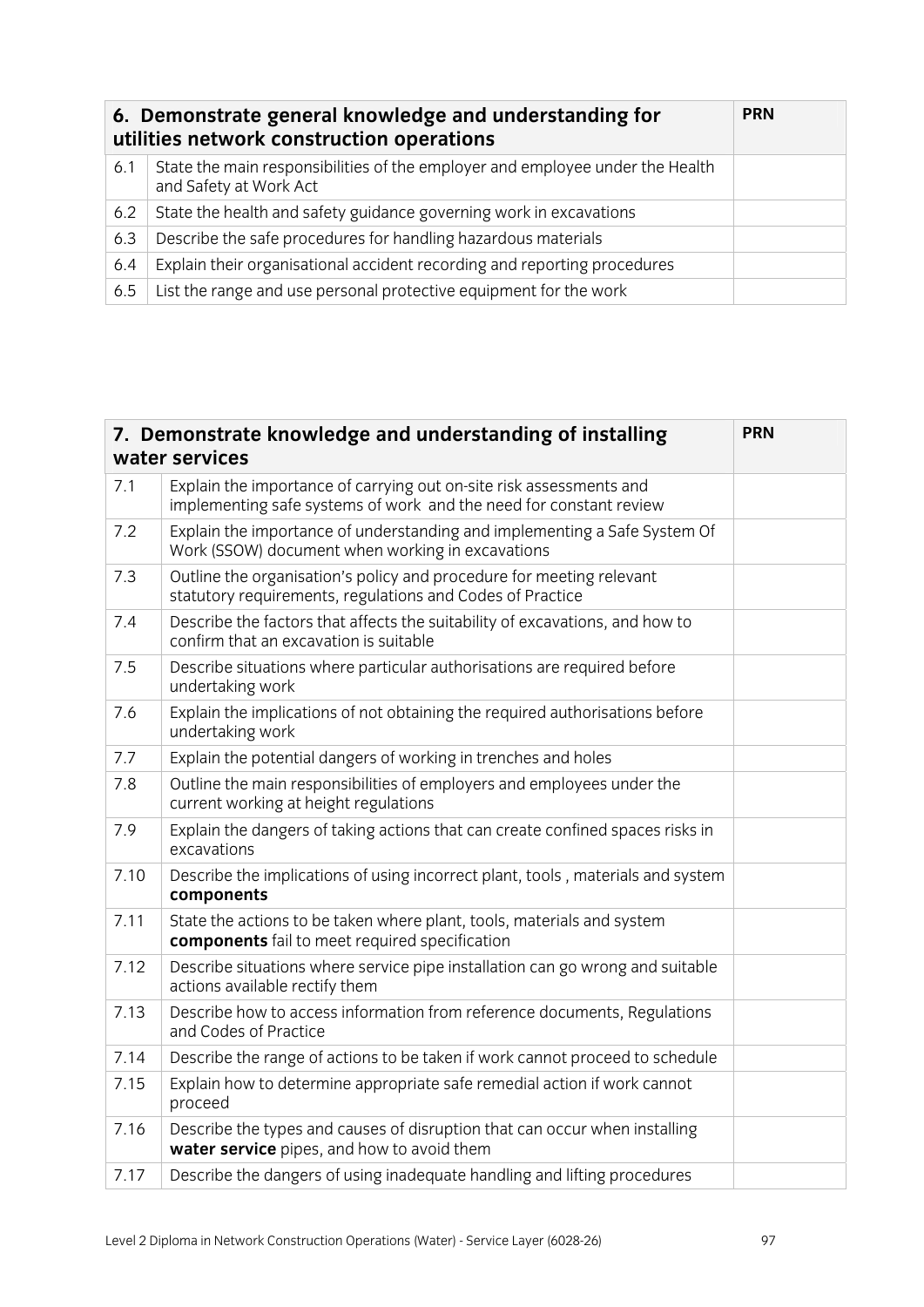| 7.18 | Describe the types and signs of defect likely to be encountered when<br>installing water services                                      |  |
|------|----------------------------------------------------------------------------------------------------------------------------------------|--|
| 7.19 | Explain how to determine the correct, and safe, action to take to resolve<br>defects encountered during installation of water services |  |
| 7.20 | Explain the importance of compliance with current industry standards                                                                   |  |

#### **Range**

**Component**: ferrule or tapping tee, pipe, joints, meter

**Water services:** polyethylene (PE), iron, UPVC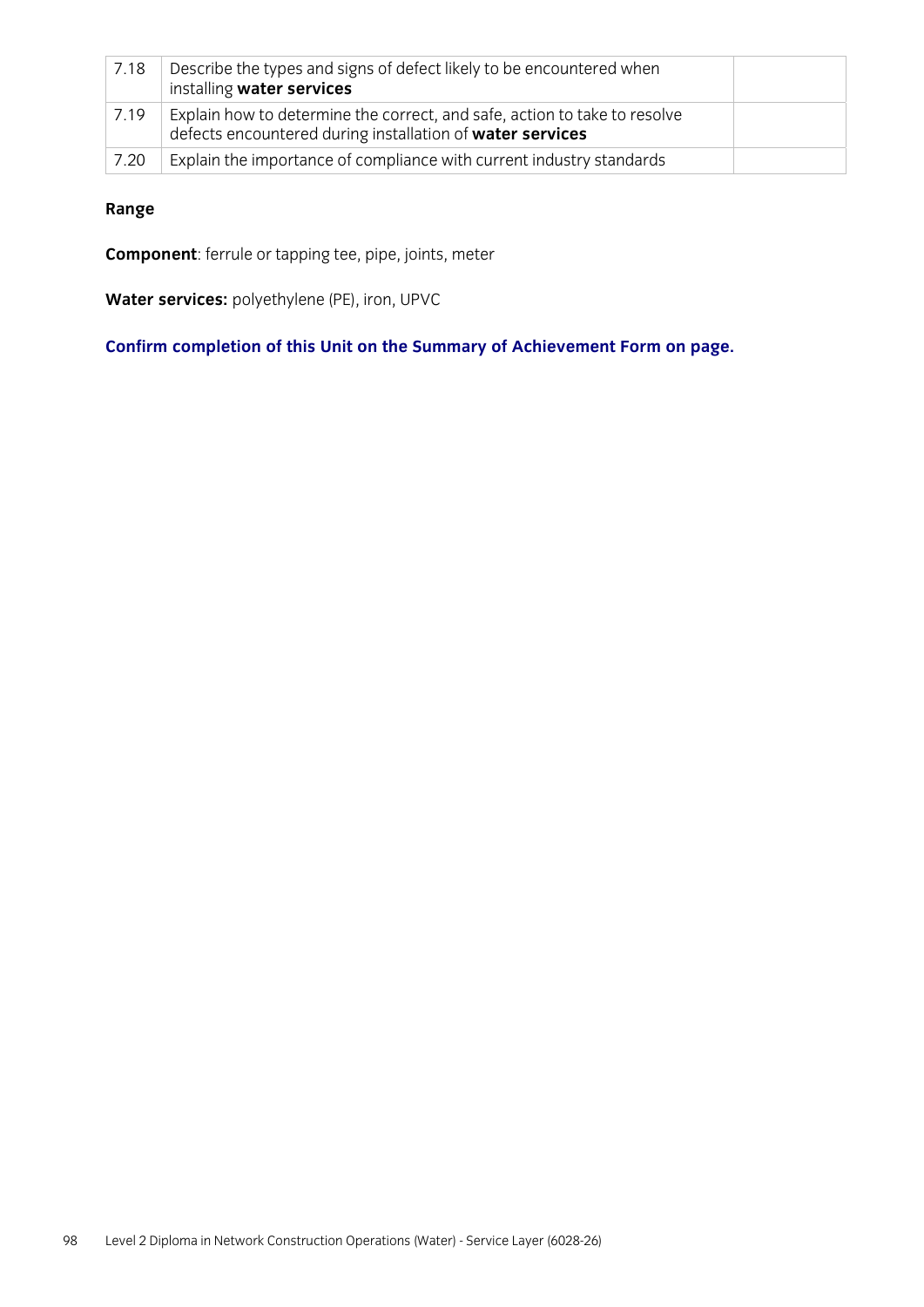## **Unit 229 Restore water network components to operational condition by repair**

#### **Unit aim:**

This unit allows you to show that you have the skills and knowledge to carry out repairs to components, including the replacement of a short section of main, and fitting external mechanical fittings, both temporary and permanent, on water mains or services.

You must also show that you can communicate information to the relevant people and organisations throughout jointing operations, and that you can resolve or refer problems that arise during the work in line with your job responsibility. Appropriate hygiene procedures must be followed at all times, and the work must be undertaken in line with Codes of Practice, relevant legislation and regulations, and company procedures.

| Where job was done | Time taken (hours) Date |  |
|--------------------|-------------------------|--|
|                    |                         |  |
|                    |                         |  |
|                    |                         |  |
|                    |                         |  |
|                    |                         |  |
|                    |                         |  |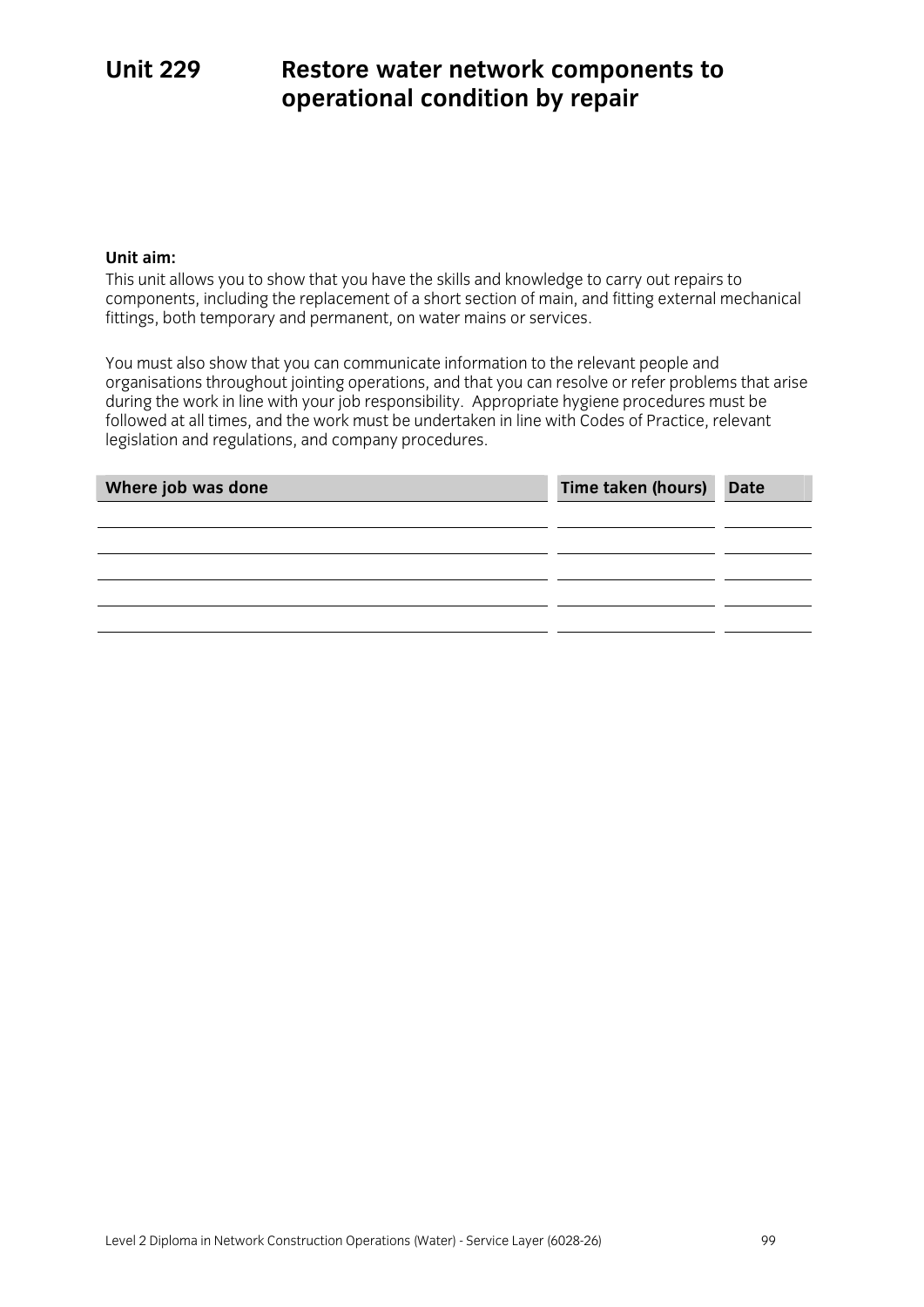## **Unit 229 Restore water network components to operational condition by repair**

|     | Performance evidence required                                                                                 | Portfolio Reference Number<br>(PRN) |  |  |  |  |
|-----|---------------------------------------------------------------------------------------------------------------|-------------------------------------|--|--|--|--|
|     | 1. Restore components to operational condition                                                                |                                     |  |  |  |  |
| 1.1 | Work in accordance with health, safety, environment and<br>hygiene regulations and legislation and procedures |                                     |  |  |  |  |
| 1.2 | Carry out a site specific risk assessment, and review it in<br>accordance with company procedures             |                                     |  |  |  |  |
| 1.3 | Select and wear the designated Personal Protective Equipment<br>(PPE)                                         |                                     |  |  |  |  |
| 1.4 | Prepare components for repair                                                                                 |                                     |  |  |  |  |
| 1.5 | Repair components in line with relevant specifications and<br>work instructions                               |                                     |  |  |  |  |
| 1.6 | Carry out the repairs to agreed timescales using approved<br>materials and components                         |                                     |  |  |  |  |
| 1.7 | Ensure that repaired components meet the specified<br>operating conditions and parameters                     |                                     |  |  |  |  |
| 1.8 | Carry out all work in accordance with company procedures                                                      |                                     |  |  |  |  |
|     | Type of evidence $\rightarrow$                                                                                |                                     |  |  |  |  |

**O = Observation Q = Oral Question (OQ) or Written Question & answer (WQ) S = Simulation/RWE WT = Witness testimony**

#### **Range**

**Legislation and procedures**: working in deep excavations, personal protection, working with or near hazardous substances, lifting and handling, water supply hygiene, recording and reporting accidents

**Components**: metallic, non-metallic, all ancillary pipes and fittings, taps and valves

|     | Performance evidence required                                                    | Portfolio Reference Number<br>(PRN) |  |  |  |  |  |  |
|-----|----------------------------------------------------------------------------------|-------------------------------------|--|--|--|--|--|--|
|     | 2. Use and communicate data and information                                      |                                     |  |  |  |  |  |  |
| 2.1 | Produce accurate and complete records of all repair work<br>carried out          |                                     |  |  |  |  |  |  |
| 2.2 | Communicate information in a way that meets the requirements<br>of the recipient |                                     |  |  |  |  |  |  |
|     | Type of evidence $\rightarrow$                                                   |                                     |  |  |  |  |  |  |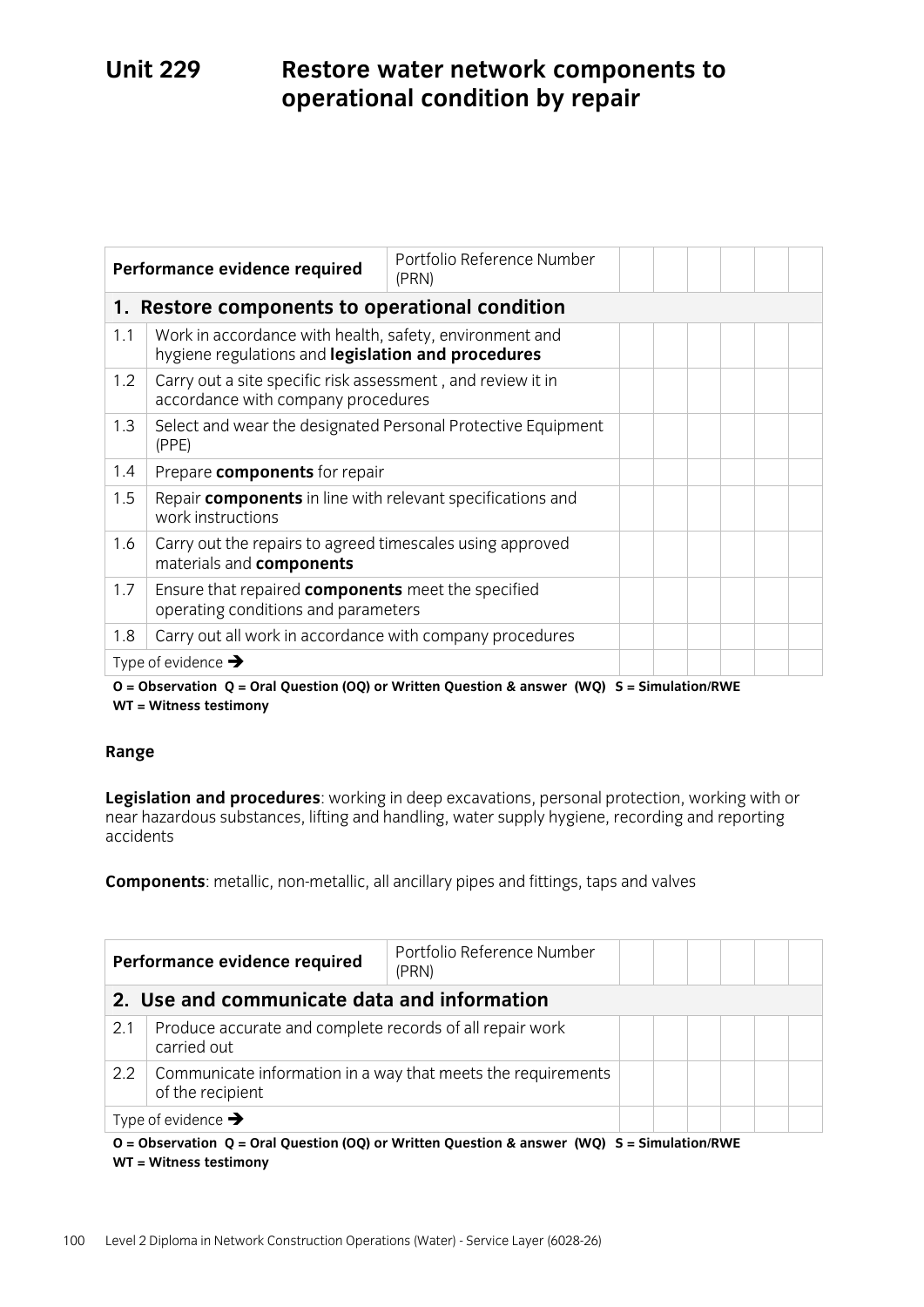| Performance evidence required                                                         |                                                                                                                           | Portfolio Reference Number<br>(PRN) |  |  |  |  |  |  |
|---------------------------------------------------------------------------------------|---------------------------------------------------------------------------------------------------------------------------|-------------------------------------|--|--|--|--|--|--|
| 3. Resolve problems which arise when restoring components to<br>operational condition |                                                                                                                           |                                     |  |  |  |  |  |  |
| 3.1                                                                                   | Deal promptly and effectively with problems within their control<br>and report those that cannot be solved                |                                     |  |  |  |  |  |  |
| 3.2                                                                                   | Refer problems and conditions outside the responsibility of the<br>job to the designated person using approved procedures |                                     |  |  |  |  |  |  |
| 3.3                                                                                   | Deal with any emergencies that may arise when restoring<br>components to operational condition                            |                                     |  |  |  |  |  |  |
| Type of evidence $\rightarrow$                                                        |                                                                                                                           |                                     |  |  |  |  |  |  |

#### **Range**

**Components**: metallic, non-metallic, all ancillary pipes and fittings, taps and valves

| 4. Demonstrate general knowledge and understanding for<br>utilities network construction operations |                                                                                                         |  |  |
|-----------------------------------------------------------------------------------------------------|---------------------------------------------------------------------------------------------------------|--|--|
| 4.1                                                                                                 | State the main responsibilities of the employer and employee under the<br>Health and Safety at Work Act |  |  |
| 4.2                                                                                                 | State the health and safety guidance governing work in excavations                                      |  |  |
| 4.3                                                                                                 | Describe the safe procedures for handling hazardous materials                                           |  |  |
| 4.4                                                                                                 | Explain their organisational accident recording and reporting procedures                                |  |  |
| 4.5                                                                                                 | List the range and use of personal protective equipment for the work                                    |  |  |

| 5. Demonstrate knowledge and understanding of restoring<br>components to operational condition |                                                                                                                                                                                                                    |  |
|------------------------------------------------------------------------------------------------|--------------------------------------------------------------------------------------------------------------------------------------------------------------------------------------------------------------------|--|
| 5.1                                                                                            | Outline the health, safety and environment legislation and environmental<br>procedures that apply to restoring components to operational condition,<br>including Codes of Practice and relevant company procedures |  |
| 5.2                                                                                            | Explain the importance of following all hygiene procedures                                                                                                                                                         |  |
| 5.3                                                                                            | Describe how to select the repair technique to use for the specification of the<br>component to be repaired                                                                                                        |  |
| 5.4                                                                                            | Describe the various <b>components</b> that are in use on the water network                                                                                                                                        |  |
| 5.5                                                                                            | Describe the types of tools and equipment to be used when restoring<br>components to operational condition by repair                                                                                               |  |
| 5.6                                                                                            | Describe the care and control procedures to be used to ensure compliance<br>with hygiene regulations                                                                                                               |  |
| 5.7                                                                                            | State the different types of records and documentation that are used to<br>record maintenance activities                                                                                                           |  |

#### **Range**

**Components**: metallic, non-metallic, all ancillary pipes and fittings, taps and valves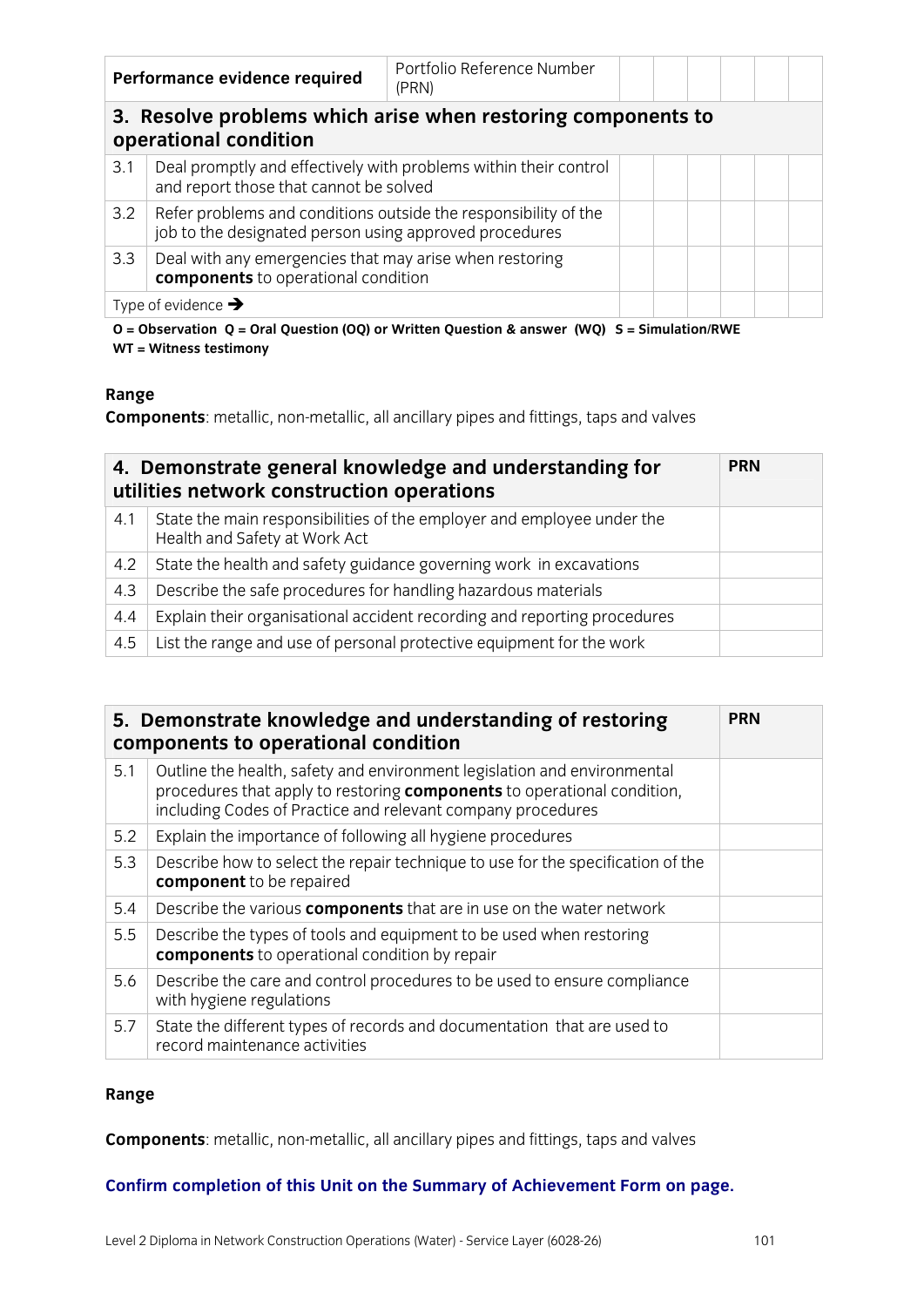#### **Health and Safety**

All City & Guilds centres have to make sure that they provide a safe and healthy environment for training, including induction and assessment. City & Guilds external verifiers check this when they visit assessment centres.

You are responsible for making sure that you understand, and comply with, the Health and Safety practice and policies in the workplace where you will be assessed. Your assessment may be stopped if you do not comply, and your assessor will explain the problem to you. You may need to retake your assessment at a later date.

#### **Equal Opportunities**

Your centre will have an equal opportunities policy. Your centre will explain this to you during your induction, and may give you a copy of the policy.

City & Guilds equal opportunities policy is available from our website **[www.cityandguilds.com](http://www.cityandguilds.com/)**, City & Guilds Customer Relations Team or your centre.

#### **Access to assessment**

City & Guilds NVQs are open to all candidates, whatever their gender, race, creed, age or special needs. Some candidates may need extra help with their assessment, for example, a person with a visual impairment may need a reader.

If you think you will need alternative assessment arrangements because you have special needs, you should discuss this with your centre during your induction, and record this on your assessment plan. City & Guilds will allow centres to make alternative arrangements for you if you are eligible and if the NVQ allows for this. This must be agreed before you start your NVQ.

City & Guilds guidance and regulations document *Access to assessment and qualifications* is available on the City & Guilds website **[www.cityandguilds.com](http://www.cityandguilds.com/)**, from the City & Guilds Customer Relations Team or your centre.

#### **Complaints and appeals**

Centres must have a policy and procedure to deal with any complaints you may have. You may feel you have not been assessed fairly, or may want to appeal against an assessment decision if you do not agree with your assessor.

These procedures will be explained during induction and you will be provided with information about the Quality Assurance Co-ordinator within your centre who is responsible for this.

Most complaints and appeals can be resolved within the centre, but if you follow the centre procedure and are still not satisfied you can complain to City & Guilds.

Our complaints policy is on our website **[www.cityandguilds.com](http://www.cityandguilds.com/)** or is available from the City & Guilds Customer Relations Team or your centre.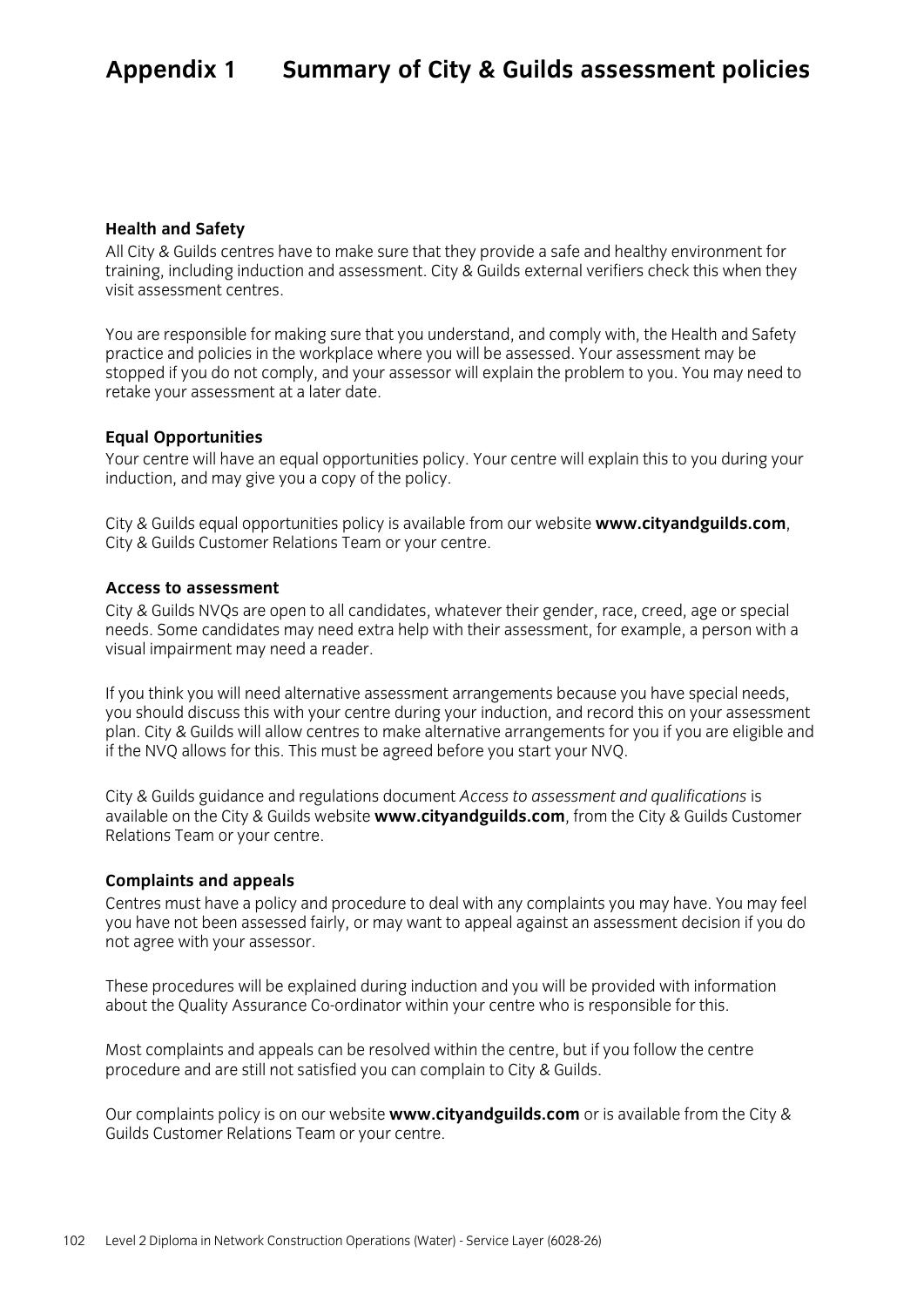# **Appendix 2 Useful contacts**

| UK learners<br><b>General qualification information</b>                                  | T: +44 (0)844 543 0033<br>E: learnersupport@cityandguilds.com |
|------------------------------------------------------------------------------------------|---------------------------------------------------------------|
| <b>International learners</b>                                                            | $T: +44(0)8445430033$                                         |
| General qualification information                                                        | F: +44 (0)20 7294 2413                                        |
|                                                                                          | E: intcg@cityandguilds.com                                    |
| <b>Centres</b>                                                                           | $T: +44(0)8445430000$                                         |
| Exam entries, Registrations/enrolment,                                                   | $F: +44(0)2072942413$                                         |
| Certificates, Invoices, Missing or late exam<br>materials, Nominal roll reports, Results | E: centresupport@cityandguilds.com                            |
| <b>Single subject qualifications</b>                                                     | $T: +44(0)8445430000$                                         |
| Exam entries, Results, Certification, Missing or                                         | $F: +44(0)2072942413$                                         |
| late exam materials, Incorrect exam papers,                                              | F: +44 (0) 20 7294 2404 (BB forms)                            |
| Forms request (BB, results entry), Exam date<br>and time change                          | E: singlesubjects@cityandguilds.com                           |
| <b>International awards</b>                                                              | $T: +44(0)8445430000$                                         |
| Results, Entries, Enrolments, Invoices, Missing                                          | $F: +44(0)2072942413$                                         |
| or late exam materials, Nominal roll reports                                             | E: intops@cityandguilds.com                                   |
| <b>Walled Garden</b>                                                                     | $T: +44(0)8445430000$                                         |
| Re-issue of password or username, Technical                                              | $F: +44(0)2072942413$                                         |
| problems, Entries, Results, GOLA, Navigation,<br>User/menu option, Problems              | E: walledgarden@cityandguilds.com                             |
| <b>Employer</b>                                                                          | $T: +44(0)1215038993$                                         |
| Employer solutions, Mapping, Accreditation,<br>Development Skills, Consultancy           | E: business_unit@cityandguilds.com                            |
| <b>Publications</b>                                                                      | $T: +44(0)8445430000$                                         |
| Logbooks, Centre documents, Forms, Free<br>literature                                    | $F: +44(0)2072942413$                                         |
|                                                                                          |                                                               |

**If you have a complaint, or any suggestions for improvement about any of the services that City & Guilds provides, email: feedbackandcomplaints@cityandguilds.com**